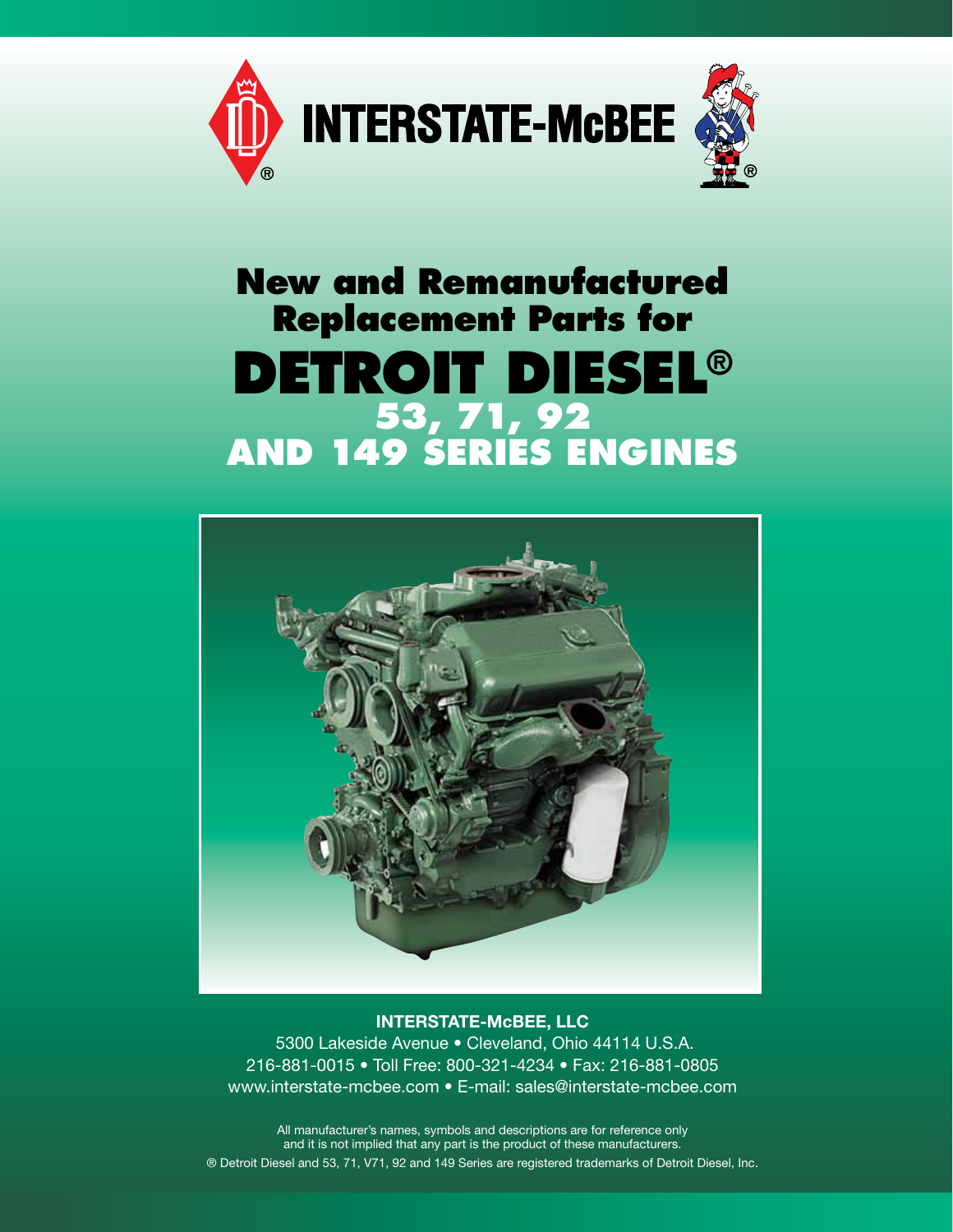## **INDEX**

| 53 SERIES. 3-12                     |
|-------------------------------------|
| Blower & Blower Drive. 9            |
| Crankshaft Seals. 5                 |
| Cylinder Head Components 6, 7       |
| Cylinder Kit Components 12          |
| Engine Bearings 4                   |
|                                     |
| Fuel Injector & Mounting 7          |
|                                     |
| Gasket Listing. 11                  |
|                                     |
| Governor Components. 8              |
| Injector Control8                   |
|                                     |
| Oil Filler & Dipstick 10            |
|                                     |
| Rocker Cover Mounting. 5            |
| Thermostat10                        |
| Turbocharger Mounting9              |
| Water Pump10                        |
|                                     |
| 71 SERIES. 13-23                    |
|                                     |
| Air Compressor Drive 21             |
| Blower & Blower Drive. 19           |
| Crankshaft Seals. 15, 16            |
| Cylinder Head Components 16, 17     |
| Cylinder Kit Components 23          |
| Engine Bearings 14                  |
|                                     |
| Fuel Injector & Mounting 18         |
| Fuel Pump 18                        |
| Gasket Listing. 22                  |
| Gasket Sets 15                      |
| Governor Components. 19             |
| Liner Inserts 18                    |
|                                     |
| Oil Filler & Dipstick 20            |
|                                     |
| Raw Water Pump 21                   |
| Rocker Cover Mounting. 14           |
| Shutdown Control19                  |
| Thermostat21                        |
| Turbocharger & Aftercooler Mtg. 20  |
| Vibration Damper 18<br>Water Pump21 |

| V71 SERIES. 24-35                                          |  |
|------------------------------------------------------------|--|
| Air Compressor Drive 33                                    |  |
| Blower & Blower Drive. 31                                  |  |
| Crankshaft Assembly. 26                                    |  |
| Crankshaft Seals. 27                                       |  |
| Cylinder Head Components 28, 29                            |  |
| Cylinder Kit Components 35                                 |  |
| Engine Bearings 25                                         |  |
|                                                            |  |
| Fuel Injector & Mounting 30                                |  |
| Fuel Pump 30                                               |  |
| Gasket Listing. 34                                         |  |
| Gasket Sets 26                                             |  |
| Governor Components. 30                                    |  |
| Liner Inserts 26                                           |  |
|                                                            |  |
| Oil Filler & Dipstick 32                                   |  |
|                                                            |  |
| Oil Relief & Regulator 32                                  |  |
| Raw Water Pump 33                                          |  |
| Rocker Cover Mounting. 25                                  |  |
| Shutdown Control 30                                        |  |
| $Thermostat. \ldots \ldots \ldots \ldots \ldots \ldots 33$ |  |
| Turbocharger & Aftercooler Mtg. 32                         |  |
| Vibration Damper 27                                        |  |
| Water Pump 33                                              |  |

| Air Compressor Drive 44            |
|------------------------------------|
|                                    |
| Blower & Blower Drive. 42          |
| Crankshaft Assembly. 38            |
| Crankshaft Seals. 39               |
| Cylinder Head Components 40        |
| Cylinder Kit Components 46         |
| Engine Bearings 37                 |
|                                    |
| Fuel Injector & Mounting 41        |
|                                    |
| Gasket Listing. 45                 |
| Gasket Sets 38                     |
| Governor Components. 41            |
| Liner Inserts 38                   |
|                                    |
| Oil Filler & Dipstick 43           |
|                                    |
| Oil Relief & Regulator 43          |
| Raw Water Pump 44                  |
| Rocker Cover Mounting37            |
| Shutdown Control 41                |
|                                    |
| Turbocharger & Aftercooler Mtg. 42 |
| Vibration Damper 39                |
| Water Pump 43                      |
|                                    |

| 149 SERIES. 47-49           |
|-----------------------------|
| $B$ lower49                 |
| Crankshaft Seals. 49        |
| Cylinder Components 47      |
| Cylinder Head Components 48 |
| Engine Bearings 47          |
| Gasket Sets 48              |
| Rocker Cover Mounting49     |
| Side Access Gaskets49       |
| Thermostat49                |

#### INTERSTATE-McBEE, LLC

www.interstate-mcbee.com • E-mail: sales@interstate-mcbee.com 5300 Lakeside Avenue • Cleveland, Ohio 44114-3996 U.S.A. 216-881-0015 • Toll Free: 800-321-4234 • Fax: 216-881-0805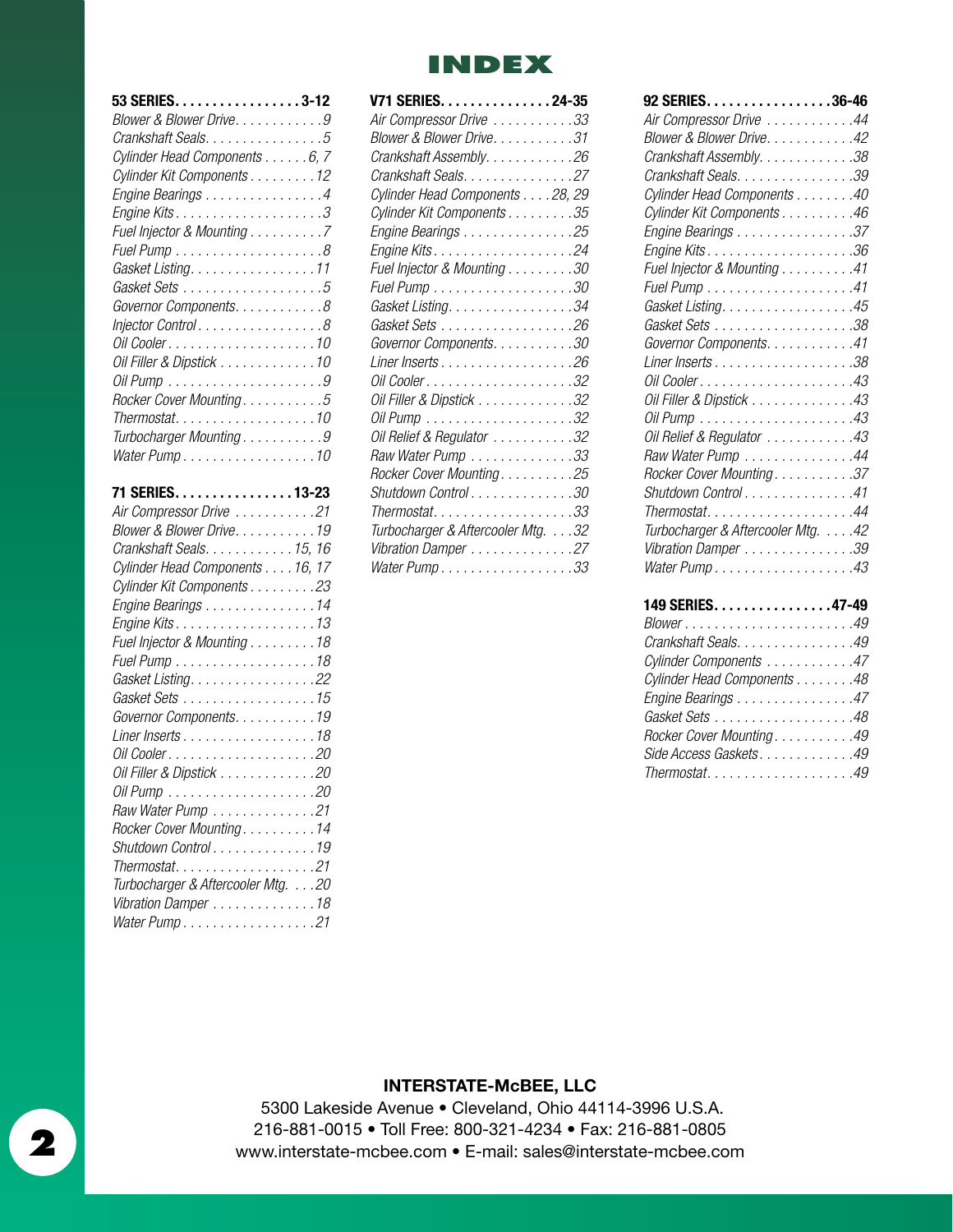## **in-frame kits**

| PART#         | <b>DESCRIPTION</b>                                 | 3 | 4 | 6V | <b>CYL KIT</b> |
|---------------|----------------------------------------------------|---|---|----|----------------|
| $A - 353$     | Trunk / Natural / 21:1 / N&C Injector              | 1 |   |    | A-5198899      |
| A-353-17:1    | Trunk / Natural / 17:1 / S Injector                | 1 |   |    | A-5198903      |
| $A-353T$      | Trunk / Turbocharged / 18.7:1 / 1.5" Pin Diameter  | 1 |   |    | A-5149734      |
| A-353XHT.74   | Crosshead / Turbocharged / 18:1 / .74" Port Height | 1 |   |    | A-23503810     |
| A-353XHT.84   | Crosshead / Turbocharged / 18:1 / .84" Port Height | 1 |   |    | A-23503811     |
| A-453-21:1    | Trunk / Natural / 21:1 / N&C Injector              |   | 1 |    | A-5198899      |
| A-453-17:1    | Trunk / Natural / 17:1 / S Injector                |   | 1 |    | A-5198903      |
| $A - 453 - T$ | Trunk / Turbocharged / 18.7:1 / 1.5" Pin Diameter  |   | 1 |    | A-5149734      |
| A-453XHT.74   | Crosshead / Turbocharged / 18:1 / .74" Port Height |   | 1 |    | A-23503810     |
| A-453XHT.84   | Crosshead / Turbocharged / 18:1 / .84" Port Height |   | 1 |    | A-23503811     |
| A-6V53-21:1   | Trunk / Natural / 21:1 / N&C Injector              |   |   | 1  | A-5198899      |
| A-6V53-17:1   | Trunk / Natural / 17:1 / S Injector                |   |   | 1  | A-5198903      |
| A-6V53-T      | Trunk / Turbocharged / 18.7:1 / 1.5" Pin Diameter  |   |   | 1  | A-5149734      |
| A-6V53XHT.74  | Crosshead / Turbocharged / 18:1 / .74" Port Height |   |   | 1  | A-23503810     |
| A-6V53XHT.84  | Crosshead / Turbocharged / 18:1 / .84" Port Height |   |   | 1  | A-23503811     |
|               |                                                    |   |   |    |                |
|               |                                                    |   |   |    |                |
|               |                                                    |   |   |    |                |
|               |                                                    |   |   |    |                |
|               |                                                    |   |   |    |                |
|               |                                                    |   |   |    |                |
|               |                                                    |   |   |    |                |
|               |                                                    |   |   |    |                |
|               |                                                    |   |   |    |                |

## **overhaul kits**

| PART#           | <b>DESCRIPTION</b>                                 | 3 | 4            | 6V | <b>CYL KIT</b> |
|-----------------|----------------------------------------------------|---|--------------|----|----------------|
| A-353-OH        | Trunk / Natural / 21:1 / N&C Injector              |   |              |    | A-5198899      |
| A-353-OH-17:1   | Trunk / Natural / 17:1 / S Injector                | 1 |              |    | A-5198903      |
| A-353T-OH       | Trunk / Turbocharged / 18.7:1 / 1.5" Pin Diameter  | 1 |              |    | A-5149734      |
| A-353XHT.74-OH  | Crosshead / Turbocharged / 18:1 / .74" Port Height | 1 |              |    | A-23503810     |
| A-353XHT.84-OH  | Crosshead / Turbocharged / 18:1 / .84" Port Height | 1 |              |    | A-23503811     |
| A-453-21:1-OH   | Trunk / Natural / 21:1 / N&C Injector              |   | 1            |    | A-5198899      |
| A-453-17:1-OH   | Trunk / Natural / 17:1 / S Injector                |   | 1            |    | A-5198903      |
| A-453-T-OH      | Trunk / Turbocharged / 18.7:1 / 1.5" Pin Diameter  |   | 1            |    | A-5149734      |
| A-453XHT.74-OH  | Crosshead / Turbocharged / 18:1 / .74" Port Height |   | $\mathbf{1}$ |    | A-23503810     |
| A-453XHT.84-OH  | Crosshead / Turbocharged / 18:1 / .84" Port Height |   | 1            |    | A-23503811     |
| A-6V53-21:1-OH  | Trunk / Natural / 21:1 / N&C Injector              |   |              | 1  | A-5198899      |
| A-6V53-T-OH     | Trunk / Turbocharged / 18.7:1 / 1.5" Pin Diameter  |   |              | 1  | A-5149734      |
| A-6V53XHT.74-OH | Crosshead / Turbocharged / 18:1 / .74" Port Height |   |              | 1  | A-23503810     |
| A-6V53XHT.84-OH | Crosshead / Turbocharged / 18:1 / .84" Port Height |   |              | 1  | A-23503811     |
|                 |                                                    |   |              |    |                |
|                 |                                                    |   |              |    |                |
|                 |                                                    |   |              |    |                |
|                 |                                                    |   |              |    |                |
|                 |                                                    |   |              |    |                |
|                 |                                                    |   |              |    |                |
|                 |                                                    |   |              |    |                |
|                 |                                                    |   |              |    |                |
|                 |                                                    |   |              |    |                |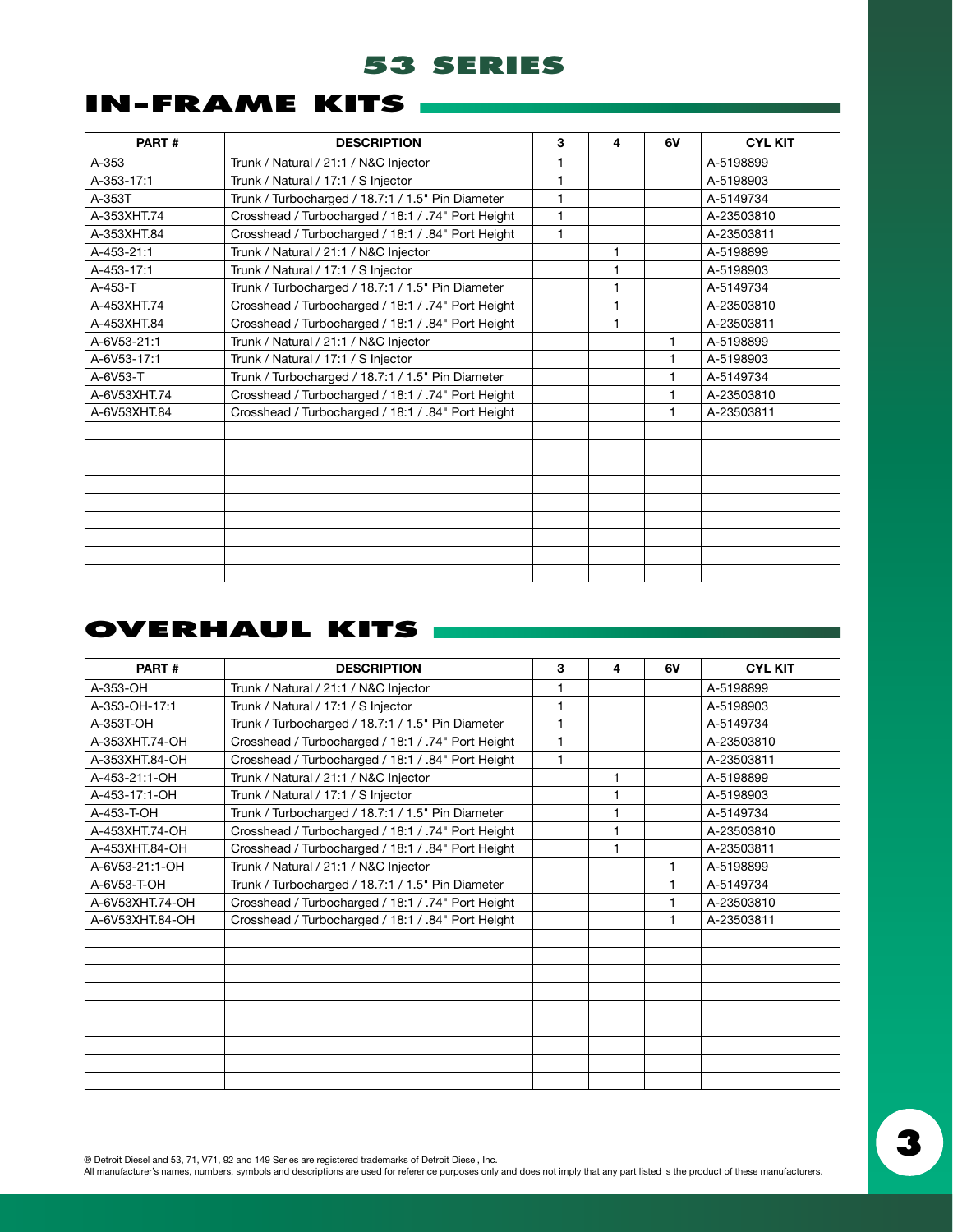## **engine bearings**

| PART#     | 3              | 4              | 6V             | <b>DESCRIPTION</b>                          | <b>NOTE</b>                         |
|-----------|----------------|----------------|----------------|---------------------------------------------|-------------------------------------|
| A-5149452 | 3              | 4              |                | <b>Connecting Rod Bearing</b><br><b>STD</b> |                                     |
| A-5149454 | 3              | 4              |                | .010"<br><b>Connecting Rod Bearing</b>      |                                     |
| A-5149455 | 3              | 4              |                | <b>Connecting Rod Bearing</b><br>.020"      |                                     |
| A-5149456 | 3              | 4              |                | <b>Connecting Rod Bearing</b><br>.030"      |                                     |
|           |                |                |                |                                             |                                     |
| A-5197975 |                |                | 6              | <b>Connecting Rod Bearing</b><br><b>STD</b> |                                     |
| A-5197977 |                |                | 6              | .010"<br><b>Connecting Rod Bearing</b>      |                                     |
| A-5197978 |                |                | 6              | <b>Connecting Rod Bearing</b><br>.020"      |                                     |
| A-5197979 |                |                | 6              | <b>Connecting Rod Bearing</b><br>.030"      |                                     |
|           |                |                |                |                                             |                                     |
| A-8924357 | 4              | 5              |                | <b>STD</b><br>Main Bearing                  | Non-turbo / non-slotted             |
| A-8924359 | 4              | 5              |                | Main Bearing<br>.010"                       | Non-turbo / non-slotted             |
| A-8924360 | 4              | 5              |                | Main Bearing<br>.020"                       | Non-turbo / non-slotted             |
| A-8924361 | 4              | 5              |                | .030"<br>Main Bearing                       | Non-turbo / non-slotted             |
| A-5149447 | 4              | 5              |                | <b>STD</b><br>Main Bearing                  | Turbocharged / slotted              |
| A-5149449 | 4              | 5              |                | Main Bearing<br>.010"                       | Turbocharged / slotted              |
| A-5149450 | 4              | 5              |                | .020"<br>Main Bearing                       | Turbocharged / slotted              |
| A-5149451 | $\overline{4}$ | 5              |                | .030"<br>Main Bearing                       | Turbocharged / slotted              |
|           |                |                |                |                                             |                                     |
| A-5195927 |                |                | 4              | <b>STD</b><br>Main Bearing                  | Thru S/N 6D11073 on marine models & |
| A-5196685 |                |                | 4              | .010"<br>Main Bearing                       | Thru S/N 6D17959 on all others      |
| A-5196686 |                |                | 4              | Main Bearing<br>.020"                       |                                     |
| A-5196687 |                |                | 4              | .030"<br>Main Bearing                       |                                     |
| A-5198410 |                |                | 4              | Main Bearing (7-hole)<br><b>STD</b>         | S/N 6D11074 & up on marine models & |
| A-5198412 |                |                | 4              | .010"<br>Main Bearing (7-hole)              | S/N 6D17960 & up on all others      |
| A-5198413 |                |                | $\overline{4}$ | Main Bearing (7-hole)<br>.020"              |                                     |
| A-5198414 |                |                | $\overline{4}$ | .030"<br>Main Bearing (7-hole)              |                                     |
|           |                |                |                |                                             |                                     |
| A-5116197 | 4              | 4              |                | <b>Thrust Washer</b><br><b>STD</b>          |                                     |
| A-5196755 | 4              | 4              |                | .005"<br><b>Thrust Washer</b>               |                                     |
| A-5196756 | 4              | $\overline{4}$ |                | .010"<br><b>Thrust Washer</b>               |                                     |
| A-5159353 |                |                | 4              | <b>Thrust Washer</b><br><b>STD</b>          |                                     |
| A-5160542 |                |                | 4              | .005"<br><b>Thrust Washer</b>               |                                     |
| A-5192111 |                |                | 4              | <b>Thrust Washer</b><br>.010"               |                                     |
| A-141346  | 4              | 4              | 4              | <b>Thrust Washer Dowel</b>                  |                                     |
|           |                |                |                |                                             |                                     |
| A-5198209 | 1              |                |                | Cam Bushing Set<br><b>STD</b>               |                                     |
| A-5198470 | 1              |                |                | .010"<br>Cam Bushing Set                    |                                     |
| A-5198471 | $\mathbf{1}$   |                |                | Cam Bushing Set<br>.020"                    |                                     |
| A-5198984 |                | 1              |                | Cam Bushing Set<br><b>STD</b>               |                                     |
| A-5198978 |                | $\mathbf{1}$   |                | Cam Bushing Set<br>.010"                    |                                     |
| A-5198981 |                | 1              |                | Cam Bushing Set<br>.020"                    |                                     |
| A-5197944 |                |                | 1              | Cam Bushing Set<br><b>STD</b>               |                                     |
| A-5197945 |                |                | 1              | Cam Bushing Set<br>.010"                    |                                     |
| A-5197946 |                |                | $\mathbf{1}$   | Cam Bushing Set<br>.020"                    |                                     |
|           |                |                |                |                                             |                                     |
| A-5116198 | 2              | $\overline{2}$ | $\overline{2}$ | Cam Thrust Washer                           |                                     |
|           |                |                |                |                                             |                                     |
| A-5196793 | 1              | 1              | 1              | Idler Gear Bushing                          |                                     |
| A-5132504 | $\overline{c}$ | 2              | $\overline{c}$ | Idler Gear Thrust Washer                    |                                     |
|           |                |                |                |                                             |                                     |
| A-5116181 | 6              | 8              | 12             | <b>Connecting Rod Bushing</b>               | Non-turbo trunk engines             |
|           |                |                |                |                                             |                                     |
|           |                |                |                |                                             |                                     |
|           |                |                |                |                                             |                                     |
|           |                |                |                |                                             |                                     |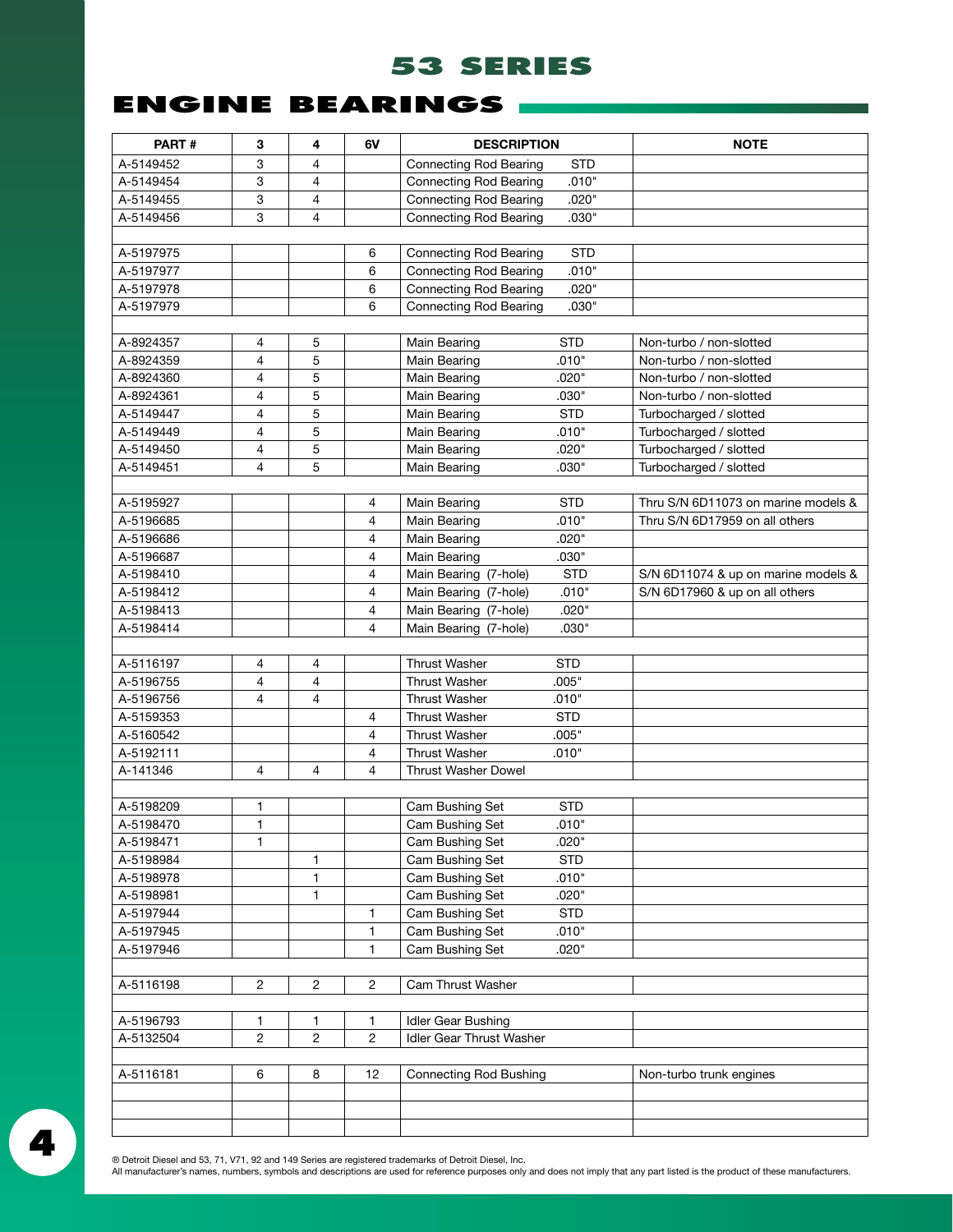## **gasket sets**

| PART#      | 3 | 4 | 6V             | <b>DESCRIPTION</b>                                                                            | <b>NOTE</b>               |
|------------|---|---|----------------|-----------------------------------------------------------------------------------------------|---------------------------|
| A-23517623 |   |   |                | Overhaul Gasket Set                                                                           | #<br>With cork R/C gasket |
| A-23517624 |   |   |                | Overhaul Gasket Set                                                                           | With cork R/C gasket<br># |
| A-23512690 |   |   |                | Overhaul Gasket Set                                                                           | #<br>With cork R/C gasket |
| A-23521366 |   |   |                | Overhaul Gasket Set Turbo Engine                                                              | #<br>With cork R/C gasket |
| A-8927743  |   |   |                | Overhaul Gasket Set 5063-5396                                                                 |                           |
|            |   |   |                |                                                                                               |                           |
| A-5199811  |   |   | $\overline{2}$ | Cylinder Head Gasket Set                                                                      | With cork R/C gasket      |
| A-5199812  |   |   |                | <b>Cylinder Head Gasket Set</b>                                                               | With cork R/C gasket      |
|            |   |   |                |                                                                                               |                           |
| A5198041   | 1 |   |                | <b>Blower Installation Set</b>                                                                |                           |
| A-5198042  |   |   |                | <b>Blower Installation Set</b>                                                                |                           |
| A-5198043  |   |   |                | <b>Blower Installation Set</b>                                                                |                           |
|            |   |   |                | NOTE: # The above sets do not include crankshaft seals and contain only basic cooler gaskets. |                           |
|            |   |   |                |                                                                                               |                           |
|            |   |   |                |                                                                                               |                           |
|            |   |   |                |                                                                                               |                           |

## **crankshaft seals**

| PART#      | 3 | 4 | 6V | <b>DESCRIPTION</b>                |            | <b>NOTE</b>        |
|------------|---|---|----|-----------------------------------|------------|--------------------|
| A-5116224  |   |   |    | Front Seal -- Lip Type            | <b>STD</b> |                    |
| A-5198503  |   |   |    | Front Seal -- Lip Type            | O/S        |                    |
| A-5138796  |   |   |    | Front Seal -- Lip Type            | <b>STD</b> | 2.87" OD military  |
|            |   |   |    |                                   |            |                    |
| A-5198502  | 1 |   |    | <b>Front Wear Sleeve</b>          |            | Use with O/S seal  |
|            |   |   |    |                                   |            |                    |
| A-5116229  |   |   |    | Rear Seal -- Lip Type             | <b>STD</b> | Single lip         |
| A-5196852  |   |   |    | Rear Seal -- Lip Type             | O/S        | Single lip         |
| A-5128917  |   |   |    | Rear Seal -- Lip Type             | <b>STD</b> | Double lip         |
| A-8926902  | 1 |   |    | Rear Seal -- Directional Type STD |            | RH engine rotation |
| A-8924374  |   |   |    | Rear Seal -- Directional Type O/S |            | RH engine rotation |
|            |   |   |    |                                   |            |                    |
| A-23516636 | 1 |   |    | <b>Rear Wear Sleeve</b>           |            | Use with O/S seal  |
|            |   |   |    |                                   |            |                    |
|            |   |   |    |                                   |            |                    |
|            |   |   |    |                                   |            |                    |

## **rocker cover mounting**

| PART#     | 3 | 4 | 6V             | <b>DESCRIPTION</b>      | <b>NOTE</b>           |
|-----------|---|---|----------------|-------------------------|-----------------------|
| A-5147994 |   |   | 2              | Cover Gasket - Cork     | For stamped steel R/C |
| A-5147506 |   |   |                | Cover Gasket - Cork     | For stamped steel R/C |
| A-8925273 |   |   | $\overline{2}$ | Cover Gasket - Silcone  | For cast aluminum R/C |
| A-8925274 |   |   |                | Cover Gasket - Silicone | For cast aluminum R/C |
| A-5104515 | 2 | 2 | 4              | Isolator                | For cast aluminum R/C |
| A-5104514 | 2 | 2 | 4              | <b>Isolator Washer</b>  | For cast aluminum R/C |
|           |   |   |                |                         |                       |
|           |   |   |                |                         |                       |
|           |   |   |                |                         |                       |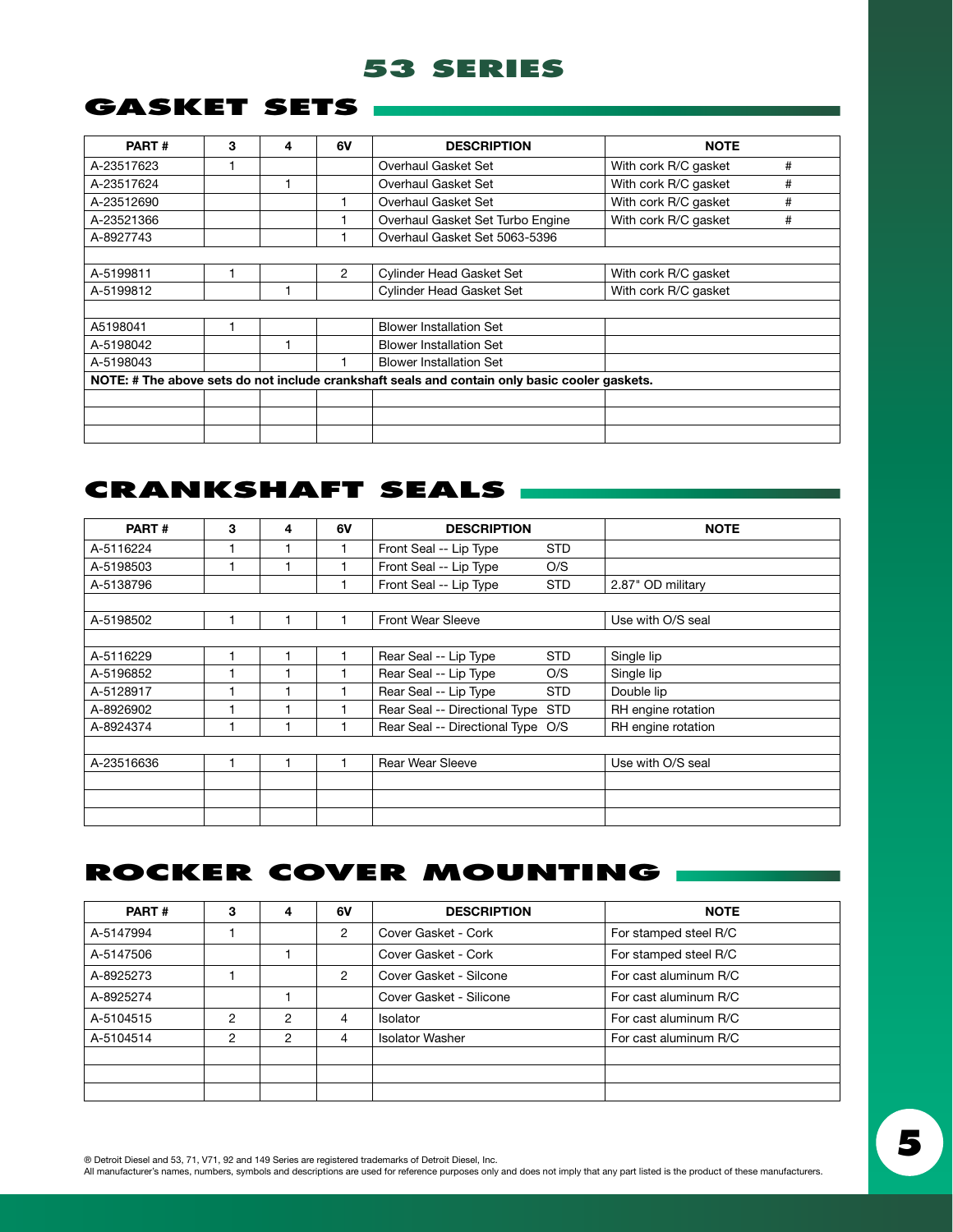## **CYLINDER HEA components 4-valve**

| PART#      | 3            | 4            | 6V             | <b>DESCRIPTION</b>                | <b>NOTE</b>                    |
|------------|--------------|--------------|----------------|-----------------------------------|--------------------------------|
| A-5199323  | 12           | 16           | 24             | Valve Kit - 4-valve               | Non-turbocharged               |
| A-5197176  | 12           | 16           | 24             | Valve Kit - 4-valve               | Turbocharged - coded "U"       |
| A-5116341  | 24           | 32           | 48             | Valve Lock                        |                                |
| A-5144019  | 12           | 16           | 24             | Valve Spring<br><b>HIGH-LIFT</b>  | .135" wire diameter            |
| A-5147424  | 12           | 16           | 24             | LOW-LIFT<br>Valve Spring          | .148" wire diameter            |
| A-5123330  | 12           | 16           | 24             | Valve Spring Cap                  |                                |
| A-5111467  | 12           | 16           | 24             | Valve Spring Seat                 |                                |
| A-5198529  | 12           | 16           | 24             | Valve Guide Kit                   | Contains guide & seal          |
| A-5131961  | 12           | 16           | 24             | Valve Guide                       |                                |
| A-8921741  | 12           | 16           | 24             | Valve Guide Seal                  | Metal with teflon lip          |
| A-8921501  | 12           | 16           | 24             | <b>STD</b><br>Valve Insert (seat) | Non-turbocharged               |
| A-5196752  | 12           | 16           | 24             | .010" O/S<br>Valve Insert (seat)  | Non-turbocharged               |
| A-8921502  | 12           | 16           | 24             | <b>STD</b><br>Valve Insert (seat) | Turbocharged                   |
| A-5128640  | 9            | 12           | 18             | Push Rod                          |                                |
| A-5151601  | 9            | 12           | 18             | Push Rod Nut                      |                                |
| A-5186858  | 9            | 12           | 18             | Push Rod Spring                   | < S/N 3D6127,4D8548,6D2708     |
| A-5108918  | 9            | 12           | 18             | Push Rod Spring                   | S/N 3D6128,4D8549,6D2709 & up  |
| A-5150303  | 9            | 12           | 18             | Push Rod Spring Retainer          |                                |
| A-5150302  | 9            | 12           | 18             | Push Rod Spring Seat Upper        |                                |
| A-5108919  | 9            | 12           | 18             | Push Rod Spring Seat Upper        |                                |
| A-5123250  | 9            | 12           | 18             | Push Rod Spring Seat Lower        |                                |
| A-8924439  | 9            | 12           | 18             | Follower Assembly                 |                                |
| A-8923814  | 9            | 12           | 18             | <b>Follower Roller Set</b>        | Includes roller, bushing & pin |
| A-5116125  | 3            | 4            | 6              | <b>Follower Guide</b>             |                                |
| A-443603   | 6            | 8            | 12             | Follower Guide Bolt               |                                |
| A-103319   | 6            | 8            | 12             | Follower Guide Lockwasher         |                                |
| A-5135267  | 3            | 4            | 6              | Rocker Arm Valve - Left           |                                |
| A-5135268  | 3            | 4            | 6              | Rocker Arm Valve - Right          |                                |
| A-8923554  | 3            | 4            | 6              | Rocker Arm - Injector             | MCB4355 repair kit available   |
| A-5116072  | 3            | 4            | 6              | <b>Rocker Shaft</b>               |                                |
| A-5119198  | 6            | 8            | 12             | Rocker Shaft Bracket Bolt         |                                |
| A-8925981  | 3            | 4            | 6              | <b>STD</b><br>Injector Tube Kit   |                                |
| A-8925981A | 3            | 4            | 6              | Injector Tube Kit<br>O/S          | Heavy nose                     |
| A-5119293  | 4            | 6            | 8              | Water Nozzle Double Jet           |                                |
| A-8926992  | 6            | 8            | 12             | <b>Fuel Connector</b>             | Flared type                    |
| A-23504075 | 6            | 8            | 12             | <b>Fuel Connector</b>             | Seal ring type                 |
| A-8925644  | 6            | 8            | 12             | <b>Fuel Connector Washer</b>      |                                |
| A-23511852 | 6            | 8            | 12             | Fuel Jumper Line                  | Flared type                    |
| A-23504074 | 6            | 8            | 12             | Fuel Jumper Line                  | Seal ring type                 |
| A-8925804  | 4            | 5            | 8              | <b>Exhaust Manifold Stud</b>      |                                |
| A-23505398 | 4            | 5            | 8              | <b>Exhaust Manifold Nut</b>       |                                |
| A-5104439  | 4            | 5            | 8              | <b>Exhaust Manifold Washer</b>    |                                |
| A-5116205  | $\mathbf{1}$ |              | $\overline{2}$ | <b>Exhaust Manifold Gasket</b>    |                                |
| A-5119006  |              | 1            |                | <b>Exhaust Manifold Gasket</b>    |                                |
| A-5147994  | $\mathbf{1}$ |              | $\overline{2}$ | Rocker Cover Gasket - Cork        | For steel cover                |
| A-5147506  |              | 1            |                | Rocker Cover Gasket - Cork        | For steel cover                |
| A-8925273  | 1            |              | $\overline{2}$ | Rocker Cover Gasket - Silicone    | For cast aluminum cover        |
| A-8925274  |              | $\mathbf{1}$ |                | Rocker Cover Gasket - Silicone    | For cast aluminum cover        |
|            |              |              |                |                                   |                                |
|            |              |              |                |                                   |                                |

**6**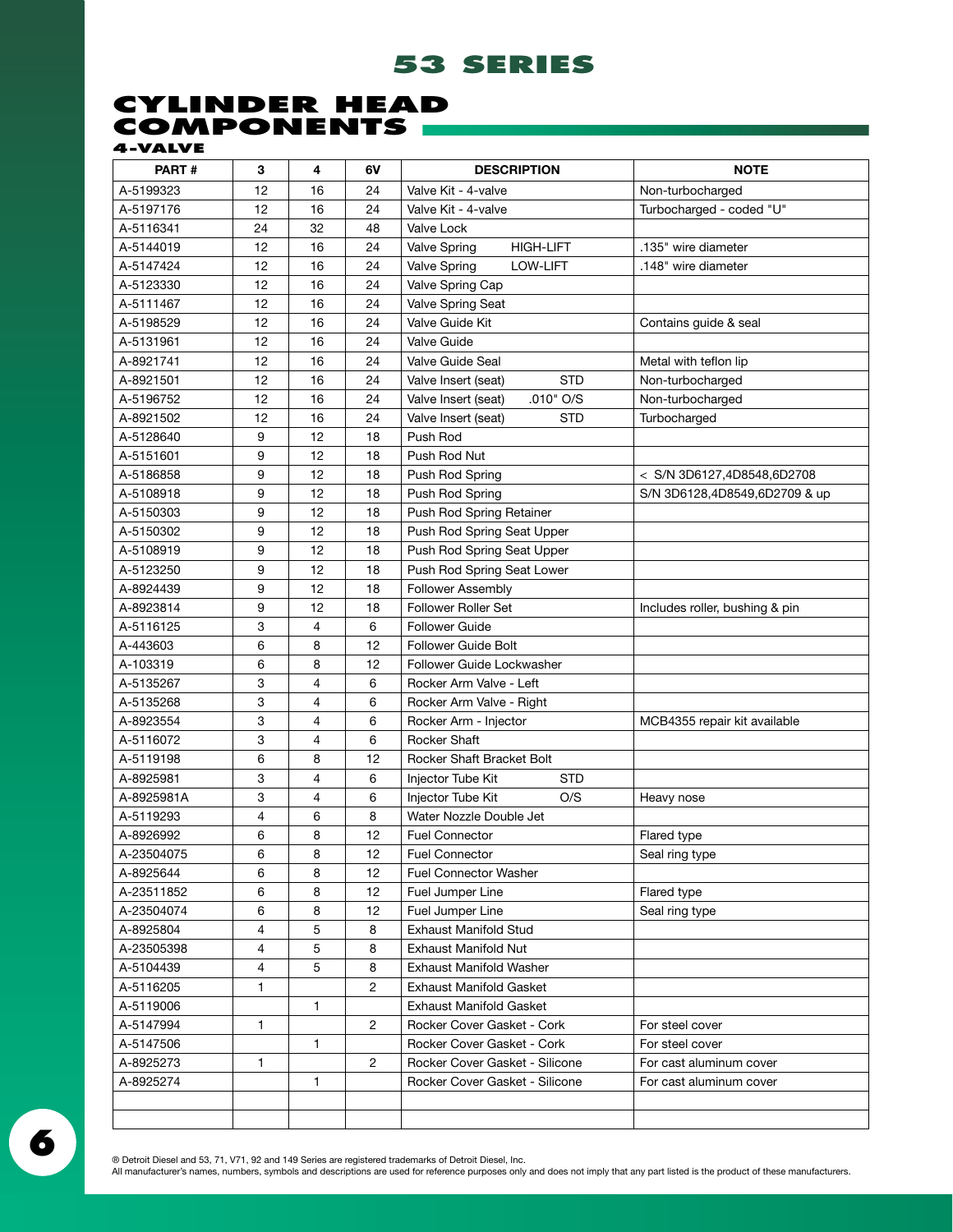## **CYLINDER HEA components**

**2-valve** 

| PART#      | 3              | 4              | 6V | <b>DESCRIPTION</b>                | <b>NOTE</b>                    |
|------------|----------------|----------------|----|-----------------------------------|--------------------------------|
| A-5195948  | 6              | 8              |    | Valve Kit - 2-valve               |                                |
| A-5111337  | 12             | 16             |    | Valve Lock                        |                                |
| A-5116140  | 6              | 8              |    | <b>Valve Spring</b>               |                                |
| A-5111338  | 6              | 8              |    | Valve Spring Cap                  |                                |
| A-5129919  | 6              | 8              |    | Valve Guide - 2-valve             |                                |
| A-8921209  | 6              | 8              |    | Valve Guide Seal - 2-valve        |                                |
| A-5116196  | 6              | 8              |    | <b>STD</b><br>Valve Insert (seat) |                                |
| A-5128640  | 9              | 12             |    | Push Rod                          |                                |
| A-5151601  | 9              | 12             |    | Push Rod Nut                      |                                |
| A-5186858  | 9              | 12             |    | Push Rod Spring                   | < S/N 3D6127,4D8548            |
| A-5108918  | 9              | 12             |    | Push Rod Spring                   | S/N 3D6128,4D8549 & up         |
| A-5150303  | 9              | 12             |    | Push Rod Spring Retainer          |                                |
| A-5150302  | 9              | 12             |    | Push Rod Spring Seat Upper        |                                |
| A-5108919  | 9              | 12             |    | Push Rod Spring Seat Upper        |                                |
| A-5123250  | 9              | 12             |    | Push Rod Spring Seat Lower        |                                |
| A-8924439  | 9              | 12             |    | Follower Assembly                 |                                |
| A-8923814  | 9              | 12             |    | Follower Roller Set               | Includes roller, bushing & pin |
| A-5116125  | 3              | $\overline{4}$ |    | <b>Follower Guide</b>             |                                |
| A-443603   | 6              | 8              |    | <b>Follower Guide Bolt</b>        |                                |
| A-103319   | 6              | 8              |    | Follower Guide Lockwasher         |                                |
| A-5116072  | 3              | $\overline{4}$ |    | Rocker Shaft                      |                                |
| A-5119198  | 6              | 8              |    | Rocker Shaft Bracket Bolt         |                                |
| A-8925981  | 3              | 4              |    | Injector Tube Kit<br><b>STD</b>   |                                |
| A-8925981A | 3              | $\overline{4}$ |    | Injector Tube Kit<br>O/S          | Heavy nose                     |
| A-8926992  | 6              | 8              |    | <b>Fuel Connector</b>             | Flared type                    |
| A-8925644  | 6              | 8              |    | <b>Fuel Connector Washer</b>      |                                |
| A-23511852 | 6              | 8              |    | Fuel Jumper Line                  | Flared type                    |
| A-8925804  | $\overline{4}$ | 5              |    | <b>Exhaust Manifold Stud</b>      |                                |
| A-23505398 | $\overline{4}$ | 5              |    | <b>Exhaust Manifold Nut</b>       |                                |
| A-5104439  | $\overline{4}$ | 5              |    | <b>Exhaust Manifold Washer</b>    |                                |
| A-5116205  | $\mathbf{1}$   |                |    | <b>Exhaust Manifold Gasket</b>    |                                |
| A-5119006  |                | $\mathbf{1}$   |    | <b>Exhaust Manifold Gasket</b>    |                                |
| A-5147994  | $\mathbf{1}$   |                |    | Rocker Cover Gasket - Cork        | For steel cover                |
| A-5147506  |                | $\mathbf{1}$   |    | Rocker Cover Gasket - Cork        | For steel cover                |
| A-8925273  | $\mathbf{1}$   |                |    | Rocker Cover Gasket - Silicone    | For cast aluminum cover        |
| A-8925274  |                | $\mathbf{1}$   |    | Rocker Cover Gasket - Silicone    | For cast aluminum cover        |
|            |                |                |    |                                   |                                |
|            |                |                |    |                                   |                                |

## **fuel injector & mounting**

| PART#                                                                                                                                           | з | 4 | 6V | <b>DESCRIPTION</b>           | <b>NOTE</b>  |  |  |  |  |  |
|-------------------------------------------------------------------------------------------------------------------------------------------------|---|---|----|------------------------------|--------------|--|--|--|--|--|
| ***Refer to the INTERSTATE-McBEE FUEL INJECTION CATALOG for DETROIT DIESEL® for a complete listing of<br>injector assemblies and components.*** |   |   |    |                              |              |  |  |  |  |  |
| A-23511852                                                                                                                                      | 6 | 8 | 12 | Fuel Jumper Line             | Flared style |  |  |  |  |  |
| A-8926992                                                                                                                                       | 6 | 8 | 12 | <b>Fuel Connector</b>        | Flared style |  |  |  |  |  |
| A-8925644                                                                                                                                       | 6 | 8 | 12 | <b>Fuel Connector Washer</b> |              |  |  |  |  |  |
| A-5121259                                                                                                                                       | 3 | 4 | 6  | Injector Clamp               |              |  |  |  |  |  |
| A-5150250                                                                                                                                       | 3 | 4 | 6  | Injector Clamp Washer        |              |  |  |  |  |  |
|                                                                                                                                                 |   |   |    |                              |              |  |  |  |  |  |
|                                                                                                                                                 |   |   |    |                              |              |  |  |  |  |  |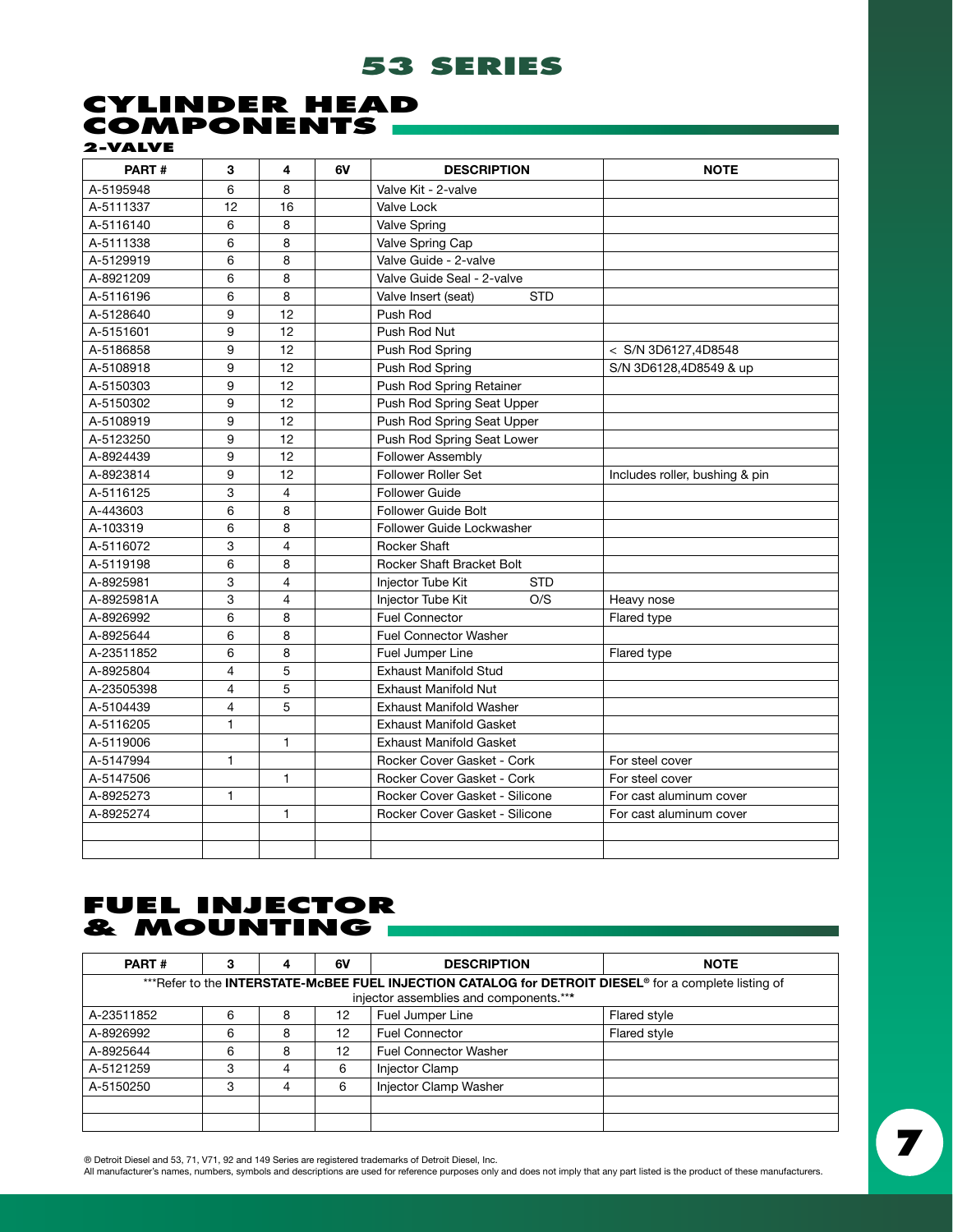## **fuel pump**

| PART#     | 3 | 4 | 6V | <b>DESCRIPTION</b>               | <b>NOTE</b>           |
|-----------|---|---|----|----------------------------------|-----------------------|
| A-5199560 |   |   |    | Fuel Pump Assembly               | LH standard capacity  |
| R-5199560 |   |   |    | Fuel Pump Assembly - Rebuilt     | LH standard capacity  |
| A-5199561 |   |   |    | <b>Fuel Pump Assembly</b>        | RH standard capacity  |
| R-5199561 |   |   |    | Fuel Pump Assembly - Rebuilt     | RH standard capacity  |
| A-5199734 |   |   |    | Fuel Pump Assembly               | RH high capacity      |
| R-5199734 |   |   |    | Fuel Pump Assembly - Rebuilt     | RH high capacity      |
| A-5195078 |   |   |    | Fuel Pump Repair Kit             | For standard capacity |
| A-5149599 |   |   |    | Fuel Pump Repair Kit             | For high capacity     |
| A-5154216 | 1 |   |    | Fuel Pump Drive Coupling         |                       |
| A-5102257 |   |   |    | Fuel Pump Drive Fork             |                       |
| A-5150193 |   |   |    | <b>Fuel Pump Mounting Gasket</b> |                       |
|           |   |   |    |                                  |                       |
| A-5110760 |   |   |    | <b>Fuel Primer Hand Pump</b>     |                       |
|           |   |   |    |                                  |                       |
|           |   |   |    |                                  |                       |
|           |   |   |    |                                  |                       |

## **governor components**

| PART#      | 3 | 4 | 6V | <b>DESCRIPTION</b>           | <b>NOTE</b>                    |
|------------|---|---|----|------------------------------|--------------------------------|
| A-5122742  | 1 |   |    | Cover Gasket                 | Cover to operating housing     |
| A-5121342  |   |   |    | Cover Gasket                 | Cover to operating housing     |
| A-9431894  | 1 |   |    | Bearing                      | Operating shaft upper          |
| A-9431887  | 1 |   |    | Bearing                      | Operating shaft lower          |
| A-9436682  |   |   |    | Bearing                      | Operating shaft lower (954987) |
| A-9428477  | 1 |   |    | Cup Plug                     | 15/16" lower bearing retainer  |
| A-116337   |   |   |    | Dish Plug                    | 1-1/16" lower bearing retainer |
| A-5109544  |   |   |    | <b>Riser Assembly</b>        |                                |
| A-5125367  |   |   |    | <b>Riser Assembly</b>        |                                |
| A-9437108  | 1 |   |    | <b>Riser Thrust Bearing</b>  |                                |
| A-9438907  |   |   |    | <b>Riser Thrust Bearing</b>  |                                |
| A-23506244 |   |   |    | <b>Carrier Shaft Bearing</b> |                                |
| A-9424121  |   |   |    | <b>Carrier Shaft Bearing</b> | (907674)                       |
| A-5116336  | 1 |   |    | Governor Mounting Gasket     | Governor to end plate          |
| A-5121345  |   |   |    | Governor Mounting Gasket     | Governor to blower             |
|            |   |   |    |                              |                                |
|            |   |   |    |                              |                                |
|            |   |   |    |                              |                                |

## **injector control**

| PART#     | 3              | 4 | 6V             | <b>DESCRIPTION</b>            | <b>NOTE</b>                               |
|-----------|----------------|---|----------------|-------------------------------|-------------------------------------------|
| A-5116264 | 2              | 2 | 4              | Injector Control Tube Bracket |                                           |
| A-5116265 |                |   | $\overline{2}$ | Injector Control Tube Spring  |                                           |
| A-5129705 |                |   |                | <b>Control Link Hose</b>      | 7/8" ID x .75"L<br><b>B&amp;D</b> engines |
| A-5129707 |                |   |                | <b>Control Link Hose</b>      | 7/8" ID x 1.26"L<br>A&C engines           |
| A-5129706 |                |   |                | <b>Control Link Hose</b>      | 7/8" ID x 1.62"L<br>R Bank                |
| A-5129705 |                |   | 2              | <b>Control Link Hose</b>      | 7/8" ID x .75"L<br>L Bank                 |
| A-5186840 | $\overline{2}$ | 2 | 4              | Clamp                         |                                           |
|           |                |   |                |                               |                                           |
|           |                |   |                |                               |                                           |
|           |                |   |                |                               |                                           |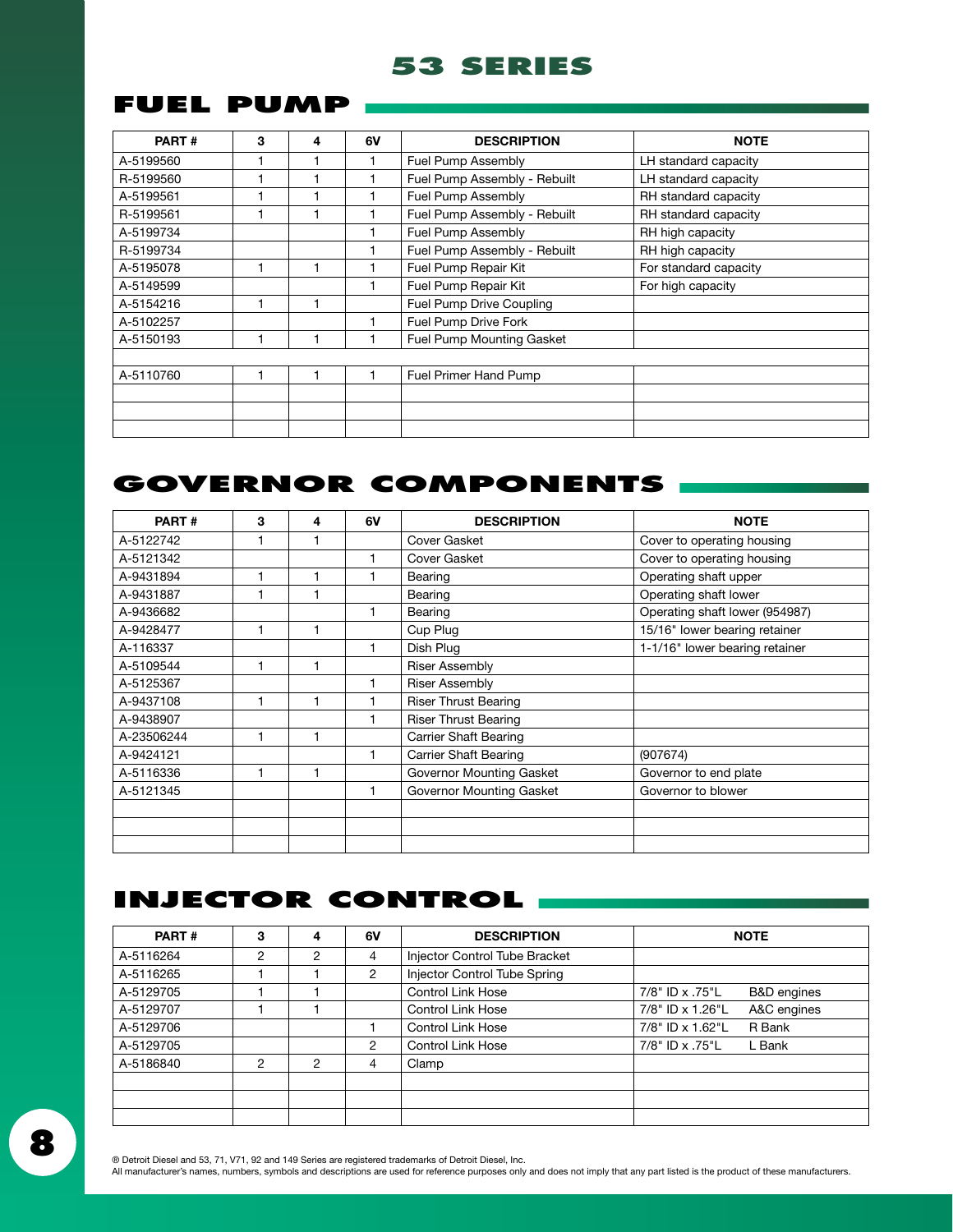## **blower & blower drive**

| PART#     | 3 | 4            | 6V | <b>DESCRIPTION</b>             | <b>NOTE</b>      |
|-----------|---|--------------|----|--------------------------------|------------------|
| A-5198683 | 1 | 1            | 1  | <b>Blower Repair Kit</b>       |                  |
| A-5142266 | 4 | 4            | 4  | End Plate Seal - STD           |                  |
| A-5199366 | 4 | 4            | 4  | End Plate Seal - OS            |                  |
| A-5199368 | 4 | 4            | 4  | <b>Rotor Shaft Sleeve</b>      | Use with OS seal |
|           |   |              |    |                                |                  |
| A-5198041 | 1 |              |    | <b>Blower Installation Kit</b> |                  |
| A-5198042 |   | 1            |    | <b>Blower Installation Kit</b> |                  |
| A-5198043 |   |              | 1  | <b>Blower Installation Kit</b> |                  |
|           |   |              |    |                                |                  |
| A-8922967 |   | 1            | 1  | <b>Drive Shaft</b>             | 67/16"L          |
|           |   |              |    |                                |                  |
| A-9414044 |   | 1            | 1  | Drive Shaft Snap Ring          |                  |
| A-5119284 |   | 1            |    | Drive Shaft Hub                |                  |
| A-5116418 |   |              | 1  | Drive Shaft Hub                |                  |
| A-5119285 |   | 1            |    | Hub Thrust Washer              |                  |
| A-9411765 |   | 1            |    | Hub Retainer Ring              |                  |
| A-8922969 |   | $\mathbf{1}$ |    | Drive Coupling                 |                  |
| A-8922970 |   | 1            |    | --Cam                          |                  |
| A-5196614 |   | 1            | 1  | --Spring Pack                  |                  |
|           |   |              |    |                                |                  |
|           |   |              |    |                                |                  |

## **turbocharger mounting**

| <b>PART#</b> | з | 4 | 6V | <b>DESCRIPTION</b>                                                                 | <b>NOTE</b>     |  |
|--------------|---|---|----|------------------------------------------------------------------------------------|-----------------|--|
| A-5103394    |   |   |    | <b>Mounting Gasket</b>                                                             | T04 model turbo |  |
| A-8929529    |   |   |    | <b>Mounting Gasket</b><br>TV6/7 model turbo<br>$3/8 - 16/24 \times 1.62$ "<br>Stud |                 |  |
| A-8927270    | 4 | 4 |    |                                                                                    |                 |  |
| A-5131433    | 4 | 4 | 4  | Washer                                                                             |                 |  |
| A-9411981    | 4 | 4 | 4  | Nut                                                                                | $3/8 - 16/24$   |  |
| A-5162888    |   |   |    | Air Outlet Hose                                                                    |                 |  |
|              |   |   |    |                                                                                    |                 |  |
|              |   |   |    |                                                                                    |                 |  |

## **oil pump**

| PART#     | 3              | 4              | 6V | <b>DESCRIPTION</b> | <b>NOTE</b>                |
|-----------|----------------|----------------|----|--------------------|----------------------------|
| A-5116110 |                |                |    | Oil Pump Non-Turbo |                            |
| A-5121042 |                |                |    | Oil Pump Non-Turbo |                            |
| A-5116070 |                |                |    | Oil Pump           |                            |
| A-5195714 | 1              |                |    | <b>Rotor Set</b>   |                            |
| A-5195957 |                |                |    | Rotor Set          |                            |
| A-5195687 |                |                |    | <b>Rotor Set</b>   |                            |
| A-5195685 | $\mathbf 1$    |                |    | Cover              | Rotor retainer             |
| A-145067  | $\overline{2}$ | 2              | 2  | <b>Drive Screw</b> |                            |
| A-5116386 |                |                |    | Gasket             | Lower cover assy. to block |
| A-5119368 |                |                | 1  | Gasket             | Lower cover assy. to block |
|           |                |                |    |                    |                            |
| A-5177777 | $\overline{2}$ | $\overline{2}$ |    | Reg & Relief Valve |                            |
| A-5126436 | 2              | $\overline{2}$ | 2  | Spring             |                            |
| A-5177773 | 2              | $\overline{2}$ | 2  | Gasket             |                            |
|           |                |                |    |                    |                            |
|           |                |                |    |                    |                            |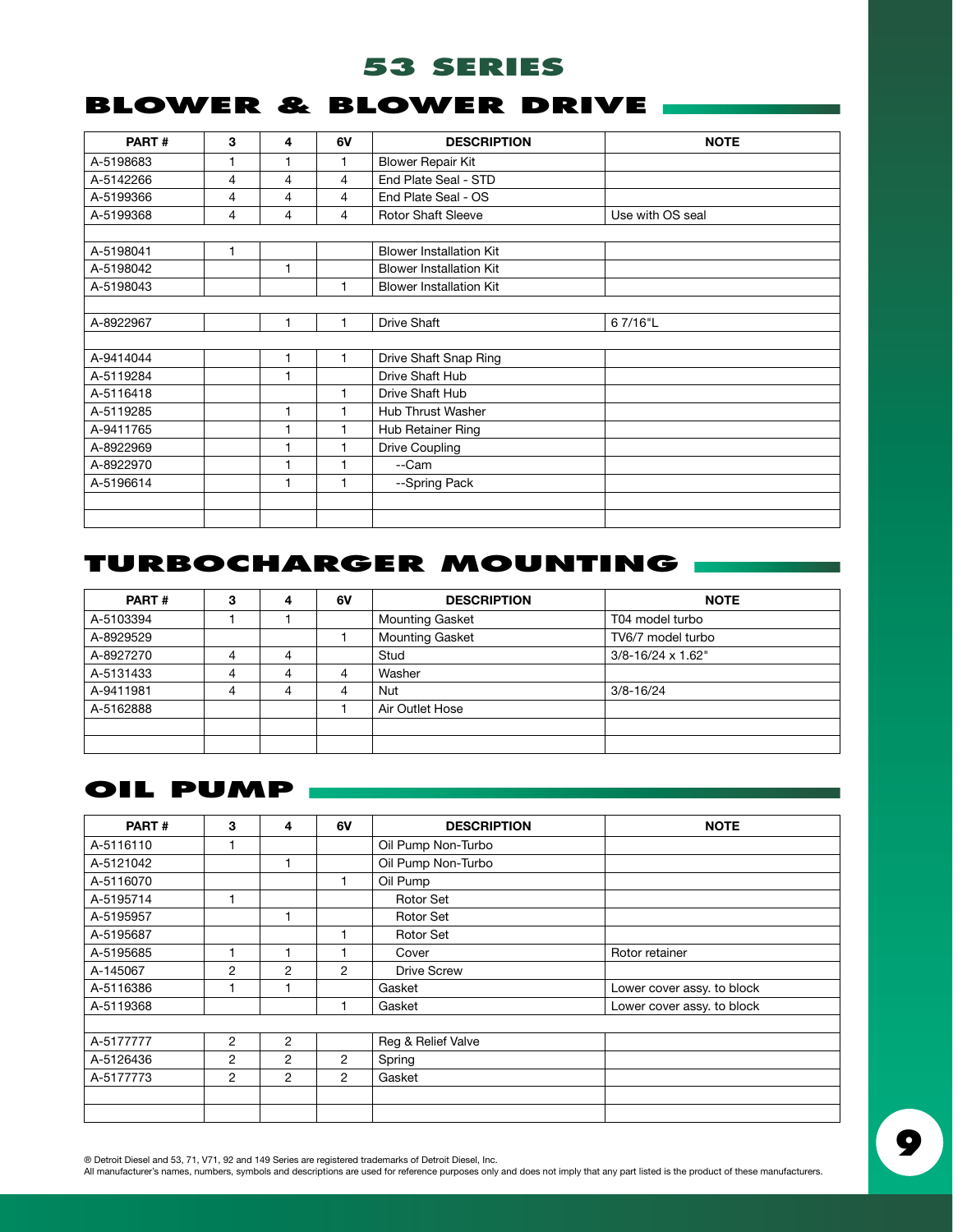and the state of the state of the state

## **oil cooler**

| PART#     | 3 | 4 | 6V | <b>DESCRIPTION</b> |          | <b>NOTE</b> |
|-----------|---|---|----|--------------------|----------|-------------|
| A-8547548 |   |   |    | Oil Cooler Core    | 6-plate  |             |
| A-8547563 |   |   |    | Oil Cooler Core    | 8-plate  |             |
| A-8547581 |   |   |    | Oil Cooler Core    | 13-plate |             |
| A-8547547 |   |   |    | Oil Cooler Core    | 16-plate |             |
| A-8547195 |   |   |    | Oil Cooler Core    | 18-plate |             |
|           |   |   |    |                    |          |             |
|           |   |   |    |                    |          |             |

## **oil filler & dipstick**

| PART#     | з | 6V | <b>DESCRIPTION</b>            | <b>NOTE</b>                |
|-----------|---|----|-------------------------------|----------------------------|
| A-5107106 |   |    | 1.5" diameter<br>Filler Cap - | Expansion rubber type      |
| A-5120098 |   |    | Filler Cap - 1.75" diameter   | Expansion rubber type      |
| A-5117362 |   |    | Filler Cap -<br>2" diameter   | Expansion rubber type      |
| A-5108474 |   |    | Filler Cap                    | One-half twist type in R/C |
|           |   |    |                               |                            |
| A-5146679 |   |    | Dipstick - Universal Unmarked | 61"L expansion type        |
| A-5146680 |   |    | Dipstick - Universal Unmarked | 72"L cane handle type      |
|           |   |    |                               |                            |
|           |   |    |                               |                            |

## **water pump**

| PART#      | 3 | 4 | 6V | <b>DESCRIPTION</b>         | <b>NOTE</b> |
|------------|---|---|----|----------------------------|-------------|
| A-23506003 |   |   |    | Pump Assembly - Left Hand  |             |
| A-23506007 |   |   |    | Pump Assembly - Right Hand |             |
|            |   |   |    |                            |             |
| A-23506863 | 1 |   |    | Rebuild Kit - Left Hand    | Early style |
| A-23506864 |   |   |    | Rebuild Kit - Right Hand   | Early style |
| A-23506869 |   |   |    | Rebuild Kit - Left Hand    | Late style  |
| A-23506865 | 1 |   |    | Rebuild Kit - Right Hand   | Late style  |
|            |   |   |    |                            |             |
| A-23506605 | 1 |   |    | Impeller - Left Hand       | Early style |
| A-23506606 |   |   |    | Impeller - Right Hand      | Early style |
| A-23505993 |   |   |    | Impeller - Left Hand       | Late style  |
| A-23505994 |   |   |    | Impeller - Right Hand      | Late style  |
| A-904827   |   |   |    | Shaft & Bearing Assembly   |             |
| A-23506248 | 1 |   |    | Unitized Seal Assembly     |             |
| A-5119282  | 1 |   |    | Cover Gasket               |             |
| A-5133107  |   |   |    | <b>Mounting Gasket</b>     |             |
|            |   |   |    |                            |             |
|            |   |   |    |                            |             |

## **thermostat**

| <b>PART#</b> | 4 | 6V | <b>DESCRIPTION</b>            | <b>NOTE</b>                 |
|--------------|---|----|-------------------------------|-----------------------------|
| A-3041379    |   |    | Thermostat - 170 $^{\circ}$ F |                             |
| A-8927465    |   |    | Thermostat - 170 $^{\circ}$ F | Rapid warm up               |
| A-8927466    |   |    | Thermostat - 180° F           | Rapid warm up               |
| A-5143210    |   | 2  | Thermostat - $170^\circ$ F    | Full blocking requires seal |
| A-5124872    |   | C  | Thermostat - 170° F           | Full blocking requires seal |
| A-5104462    |   | っ  | Thermostat - 180° F           | Full blocking requires seal |
|              |   |    |                               |                             |
|              |   |    |                               |                             |

**10**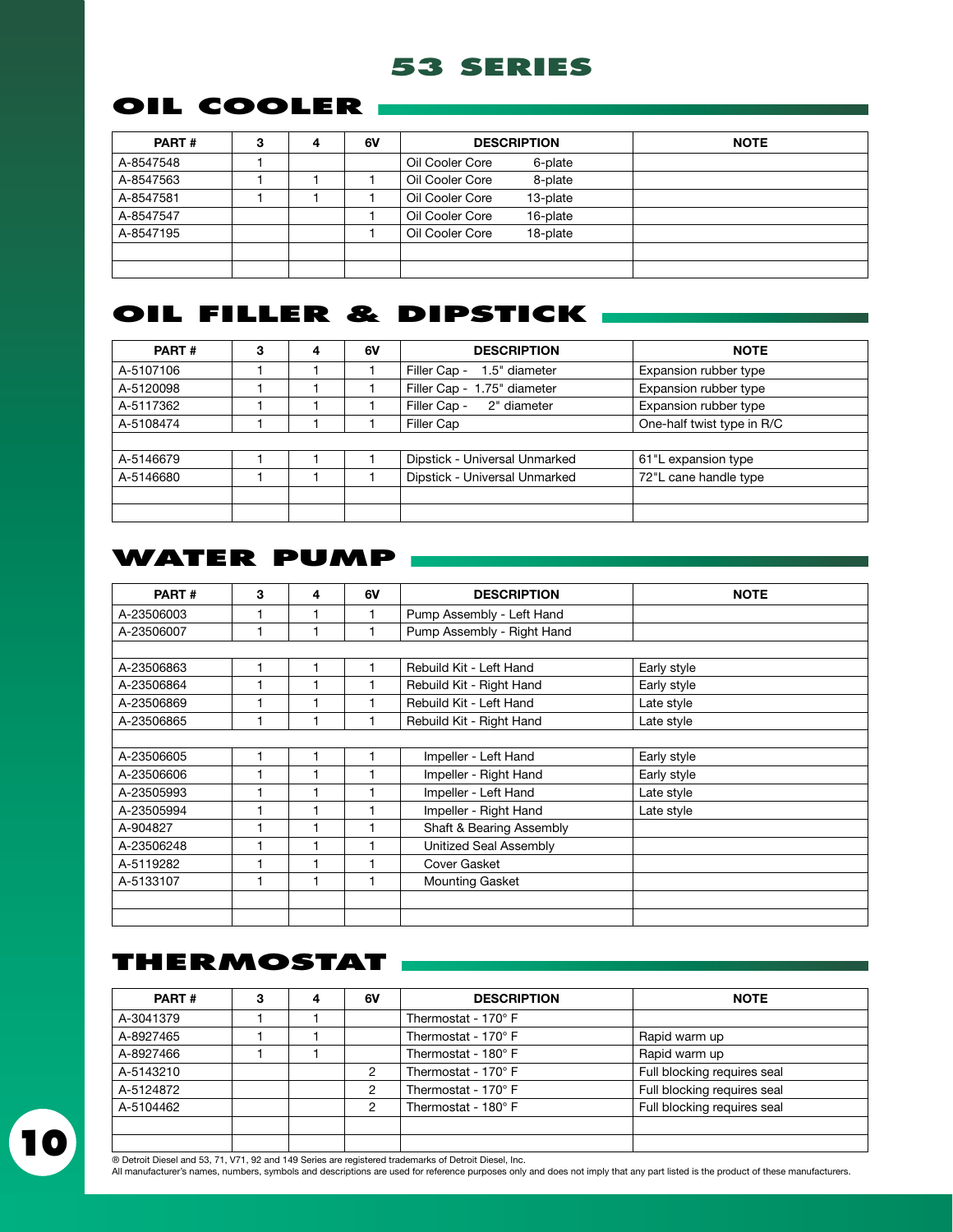## **gasket listing**

| <b>DESCRIPTION</b>                   | <b>NOTE</b>                    | PART#      | 3            | 4            | 6V             |
|--------------------------------------|--------------------------------|------------|--------------|--------------|----------------|
| Air Box Cover Bolt Gasket            |                                | A-23505525 |              |              | 4              |
| Air Box Cover Gasket                 |                                | A-5116380  | 1            |              |                |
| Air Box Cover Gasket                 |                                | A-5116381  |              | $\mathbf{1}$ |                |
| Air Box Cover Gasket                 |                                | A-5132117  |              |              | 4              |
| Air Inlet Housing Gasket             | To blower with screen          | A-5196053  | 1            |              |                |
| Air Inlet Housing Gasket             | To blower with screen          | A-5196054  |              | 1            |                |
| Air Inlet Housing Gasket             | To blower with screen          | A-5122610  |              |              | $\mathbf{1}$   |
| Air Inlet Housing Gasket             | To bypass blower - no screen   | A-8924562  | 1            |              |                |
| Air Inlet Housing Gasket             | To bypass blower - no screen   | A-8924555  |              | 1            |                |
| Air Inlet Housing Gasket             | To bypass blower - no screen   | A-8927733  |              |              | 1              |
| <b>Blower End Cover Gasket</b>       | For bypass blower              | A-8924554  | 1            | 1            |                |
| <b>Bypass Valve Seal</b>             | For bypass blower              | A-8923959  | 1            | 1            | 1              |
| <b>Blower End Plate Gasket</b>       | For bypass blower              | A-23520633 |              |              | 2              |
| <b>Exhaust Manifold Gasket</b>       |                                | A-23524218 | 1            |              | 2              |
| <b>Exhaust Manifold Gasket</b>       |                                | A-5119006  |              | 1            |                |
| <b>Flywheel Housing Cover Gasket</b> | Large hole (cam & bal)         | A-23515145 | 2            | 2            | 2              |
| <b>Flywheel Housing Gasket</b>       |                                | A-23506158 | 1            | 1            |                |
| <b>Flywheel Housing Gasket</b>       |                                | A-5137470  |              |              | 1              |
| Fuel Pump Mounting Gasket            |                                | A-5150193  | 1            | 1            | $\mathbf{1}$   |
| Governor Cover Gasket                | Mechanical governor            | A-5122742  | 1            | 1            |                |
| Governor Cover Gasket                | Mechanical governor            | A-5121342  |              |              | 1              |
| Lower Front Cover Gasket             |                                | A-5116386  | 1            | 1            |                |
| Lower Front Cover Gasket             |                                | A-5119368  |              |              | 1              |
| Oil Cooler Adaptor Gasket            | Strip to block                 | A-5103906  | 1            | 1            |                |
| Oil Cooler Adaptor Gasket            | Round to block                 | A-5175882  | 3            | 4            |                |
| Oil Cooler Core Gasket               | Large center hole (race track) | A-23501591 | 1            | AR           | AR             |
| Oil Cooler Core Gasket               | Solid center (hockey rink)     | A-8923223  | 1            | AR.          | AR.            |
| Oil Pan Gasket                       | For stamped pan                | A-5116256  | 1            |              |                |
| Oil Pan Gasket                       | For stamped pan                | A-5116257  |              | 1            |                |
| Oil Pan Gasket                       | For stamped pan                | A-5119266  |              |              | 1              |
| Oil Pan Gasket                       | For cast iron pan              | A-5196059  | 1            |              |                |
| Oil Pan Gasket                       | For cast iron pan              | A-5196060  |              | 1            |                |
| Oil Pan Gasket                       | For cast iron pan              | A-5196061  |              |              | 1              |
| Oil Pickup Tube Gasket               |                                | A-5126473  |              |              | 1              |
| Oil Pickup Tube Seal                 | White paint                    | A-5127175  | 1            | $\mathbf{1}$ |                |
| Rocker Cover Gasket - Cork           | For steel cover                | A-5147994  | $\mathbf{1}$ |              | $\overline{c}$ |
| Rocker Cover Gasket - Cork           | For steel cover                | A-5147506  |              | 1            |                |
| Rocker Cover Gasket - Silicone       | For cast aluminum cover        | A-8925273  | 1            |              | $\overline{2}$ |
| Rocker Cover Gasket - Silicone       | For cast aluminum cover        | A-8925274  |              | 1            |                |
| Rocker Cover Isolator                | For cast aluminum cover        | A-5104515  | 2            | 2            | $\overline{2}$ |
| Thermostat Outlet Elbow              |                                | A-5116092  | 1            | 1            | $\overline{2}$ |
| Turbocharger Mounting Gasket         | TO4 model turbo                | A-5103394  | 1            | 1            | $\overline{2}$ |
| Turbocharger Mounting Gasket         | TV model turbo                 | A-8929529  |              |              | 1              |
| Turbocharger Oil Gasket              | Supply                         | A-5170466  | 1            | 1            | 1              |
| Turbocharger Oil Gasket              | Drain TO4 model turbo          | A-5138977  | 1            | 1            | $\overline{c}$ |
| Turbocharger Oil Gasket              | Drain TV model turbo           | A-5170468  |              |              | 1              |
| Upper Front Cover Gasket             |                                | A-5121082  | 1            | 1            |                |
| Upper Front Cover Gasket             |                                | A-5124055  |              |              | 1              |
| Water Bypass Tube Seal               |                                | A-5184301  | 1            | 1            |                |
| Water Pump Mounting Gasket           |                                | A-5133107  | 1            | 1            | $\mathbf{1}$   |
|                                      |                                |            |              |              |                |
|                                      |                                |            |              |              |                |

® Detroit Diesel and 53, 71, V71, 92 and 149 Series are registered trademarks of Detroit Diesel, Inc.<br>All manufacturer's names, numbers, symbols and descriptions are used for reference purposes only and does not imply that

**11**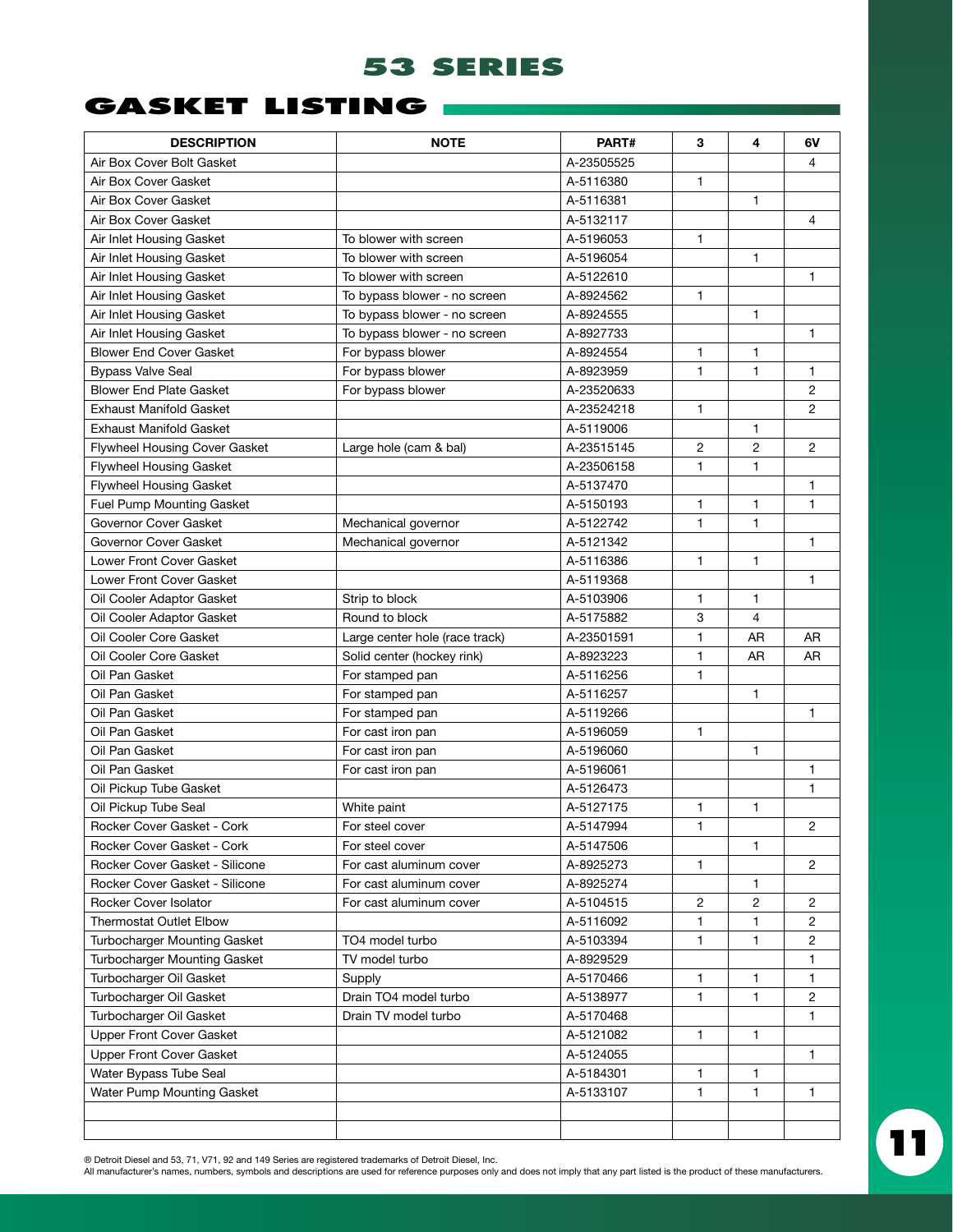## **cylinder kit COMPONENT**

**53 Series**

| <b>PISTON</b><br><b>SEAL</b> |                     |                      |                      |                      |                      | A-8924733            | A-8924733            | A-8924733            |                      | A-8924733       |  |  |
|------------------------------|---------------------|----------------------|----------------------|----------------------|----------------------|----------------------|----------------------|----------------------|----------------------|-----------------|--|--|
| <b>SLIPPER</b>               |                     |                      |                      |                      |                      | A-23504946           | A-23504946           | A-23504946           |                      | A-23504946      |  |  |
| RETAINER                     | $(2)$ A-5108175     | $(2)$ A-5108131      | $(2)$ A-510813       | $(2)$ A-5108131      | $(2)$ A-510813       | $(2)$ A-8924731      | $(2)$ A-8924731      | $(2)$ A-8924731      | $(2)$ A-510813       | $(2)$ A-8924731 |  |  |
| 즖                            | A-5106902           | A-5116189            | A-5116189            | A-5116189            | A-5116189            | A-8924735            | A-8924735            | A-8924735            | A-5116189            | A-8924735       |  |  |
| <b>RING SET</b>              | A-5149359           | A-5149942            | A-5198822            | A-5198902            | A-5198901            | A-23503780           | A-8927223            | A-8927223            | A-23501520           | A-23512731      |  |  |
| <b>SKIRT</b>                 |                     |                      |                      |                      |                      | A-8924002            | A-8924002            | A-8924002            |                      | A-8924002       |  |  |
| CROWN                        |                     |                      |                      |                      |                      | A-23503948           | A-23503948           | A-23503948           |                      | A-23503948      |  |  |
| <b>PISTON</b>                | A-8920717           | A-5198877            | A-5195931            | A-5198877            | A-5198877            |                      |                      |                      | A-5198877            |                 |  |  |
| Æ<br>₹<br>⊆₩                 | 121256<br>$(2)$ A-5 | 121256<br>$(2)$ A-51 | 121256<br>$(2)$ A-5; | 121256<br>$(2)$ A-51 | 121256<br>$(2)$ A-51 | 121256<br>$(2)$ A-51 | 121256<br>$(2)$ A-51 | 121256<br>$(2)$ A-51 | 121256<br>$(2)$ A-51 | $(2)$ A-5121256 |  |  |
| LINER                        | A-5132803           | A-5132803            | A-5132803            | A-5132803            | A-5132803            | A-5132803            | A-8926088            | A-5132803            | A-5132803            | A-5132803       |  |  |
| <b>LINERLESS</b><br>ΚL       | A-LCK9734           | A-LCK8899            | A-LCK8903            | A-LCK8904            | A-LCK9116            | A-LCK3778            | A-LCK3811            | A-LCK3811            | A-LCK1863            | A-LCK2732       |  |  |
| CYLINDER<br>KIT              | A-5149734           | A-5198899            | A-5198903            | A-5198904            | A-5199116            | A-23503778           | A-23503810           | A-23503811           | A-23501863           | A-23512732      |  |  |

**12**

# OVERSIZE LINER REFERENCE

CONNECTING ROD HARDWARE

CONNECTING ROD HARDWARE

QTY. PART # DESCRIPTION

PART#

ary.

 $\Box$ 

**DESCRIPTION** 

Pin Bolt

15 Pin Bolt 24 Phin Bolt 2 Pin Bolt 2 Phin Bolt 2 Phin Bolt 2 Phin Bolt 2 Phin Bolt 2 Phin Bolt 2 Phin Bolt 2 P

A-8924734 A-8924732 A-5197852 A-839103

abada Pin Bolt Spacer<br>
A-8924732<br>
Pin Bolt Spacer

Pin Bolt Spacer Rod Cap Bolt

A-5197852 Rod Cap Bolt

 $\frac{1}{2}$  Pole Rod Cap Bolt Nutries A-839103 Rod Species A

Rod Cap Bolt Nut

 $\sim$ 

<u> Tanzania de la propia de la propia de la propia de la propia de la propia de la propia de la propia de la p</u>

 $\sim$ 

 $\sim$ 

T

 $\sim$ 

|                                 | LINER SEAL   | $(2)$ A-5121256 | $(2)$ A-5149945 |  |
|---------------------------------|--------------|-----------------|-----------------|--|
|                                 | <b>LINER</b> | A-5101016       | A-5149944       |  |
| <b>OVERSIZE LINER REFERENCE</b> | <b>SIZE</b>  | 010" OS         | 020" OS         |  |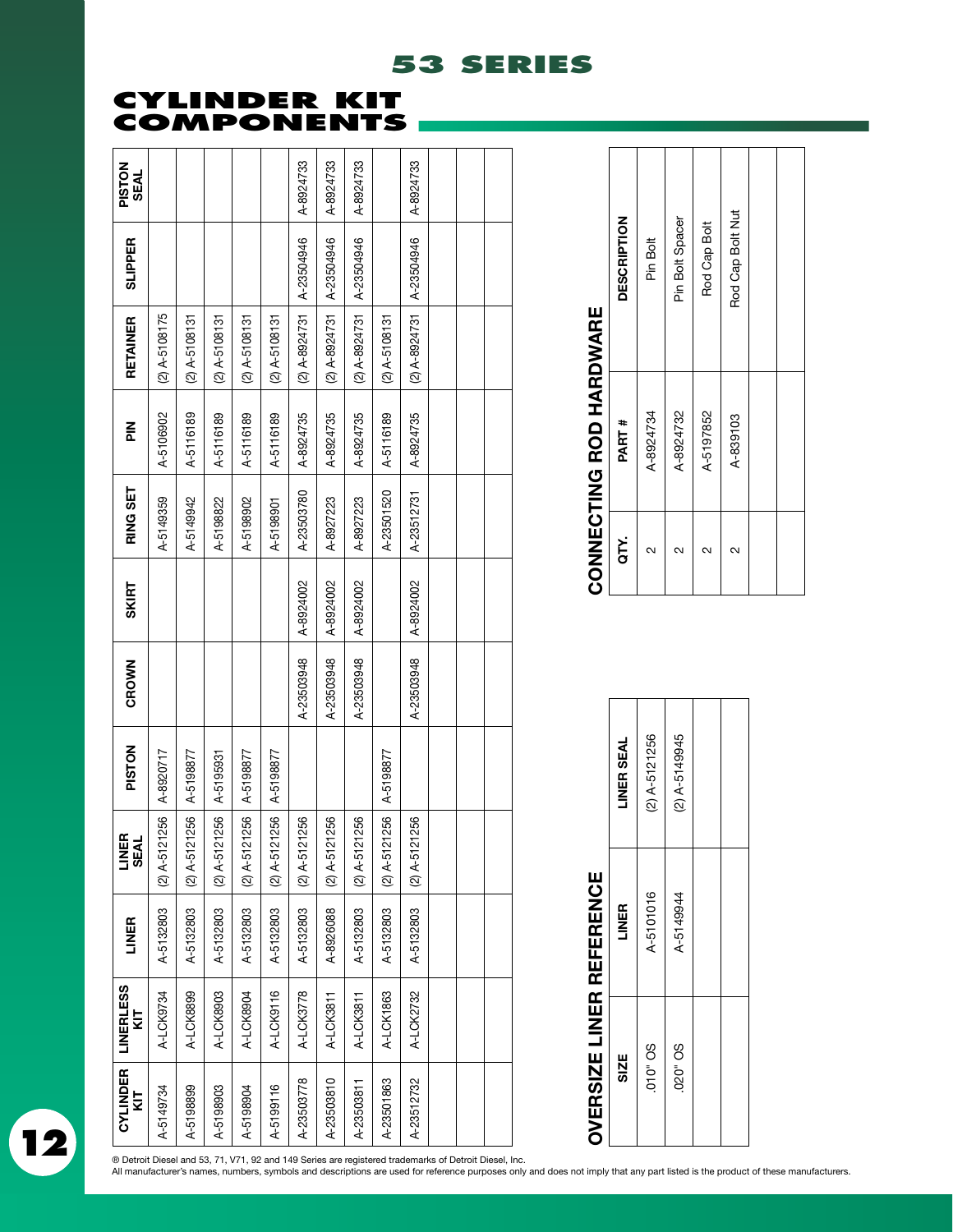## **IN-FRAME KITS**

| PART#         | <b>DESCRIPTION</b>                                   | $\mathbf{2}$ | 3            | 4            | 6 | <b>CYL KIT</b> |
|---------------|------------------------------------------------------|--------------|--------------|--------------|---|----------------|
| A-271-2V-#3   | Trunk / 2-Valve / 17.5:1 / .81" Port Height          | 1            |              |              |   | A-23505309     |
| A-371-2V-#3   | Trunk / 2-Valve / 17.5:1 / .81" Port Height          |              | 1            |              |   | A-23505309     |
| A-371-2VC-#3  | Trunk / 2-Valve / 17.5:1 / .81" Port / Cast R/C      |              | 1            |              |   | A-23505309     |
| A-371-NA-#3   | Trunk / 4-Valve / 18.7:1 / 1.05" Port Height         |              | 1            |              |   | A-23505306     |
| A-371-NAC-#3  | Trunk / 4-Valve / 18.7:1 / 1.05" Port / Cast R/C     |              | 1            |              |   | A-23505306     |
| A-371-XH-#2   | Crosshead / Natural / 18.7:1 / 1.05" Port Height     |              | $\mathbf{1}$ |              |   | A-23522949     |
| A-371-XHC-#2  | Crosshead / Natural / 18.7:1 / 1.05" Port / Cast R/C |              | $\mathbf{1}$ |              |   | A-23522949     |
| A-471-2V-#3   | Trunk / 2-Valve / 17.5:1 / .81" Port Height          |              |              | 1            |   | A-23505309     |
| A-471-2VC-#3  | Trunk / 2-Valve / 17.5:1 / .81" Port / Cast R/C      |              |              | 1            |   | A-23505309     |
| A-471-NA-#3   | Trunk / 4-Valve / 18.7:1 / 1.05" Port Height         |              |              | 1            |   | A-23505306     |
| A-471-NAC-#3  | Trunk / 4-Valve / 18.7:1 / 1.05" Port / Cast R/C     |              |              | 1            |   | A-23505306     |
| A-471-XH-#3   | Crosshead / Natural / 18.7:1 / 1.05" Port Height     |              |              | $\mathbf{1}$ |   | A-23522947     |
| A-471-XHC-#3  | Crosshead / Natural / 18.7:1 / 1.05" Port / Cast R/C |              |              | 1            |   | A-23522947     |
| A-471-XHT-#3  | Crosshead / Turbo / 17.5:1 / 1.05" Port Height       |              |              | 1            |   | A-23522953     |
| A-471-XHTC-#3 | Crosshead / Turbo / 17.5:1 / 1.05" Port / Cast R/C   |              |              | $\mathbf{1}$ |   | A-23522953     |
| A-671-2V-#3   | Trunk / 2-Valve / 17.5:1 / .81" Port Height          |              |              |              | 1 | A-23505309     |
| A-671-2VC-#3  | Trunk / 2-Valve / 17.5:1 / .81" Port / Cast R/C      |              |              |              | 1 | A-23505309     |
| A-671-NA-#3   | Trunk / 4-Valve / 18.7:1 / 1.05" Port Height         |              |              |              | 1 | A-23505306     |
| A-671-NAC-#3  | Trunk / 4-Valve / 18.7:1 / 1.05" Port / Cast R/C     |              |              |              | 1 | A-23505306     |
| A-671-XH-#3   | Crosshead / Natural / 18.7:1 / 1.05" Port Height     |              |              |              | 1 | A-23522947     |
| A-671-XHC-#3  | Crosshead / Natural / 18.7:1 / 1.05" Port / Cast R/C |              |              |              | 1 | A-23522947     |
| A-671-XHT     | Crosshead / Turbo / 17.5:1 / 1.05" Port Height       |              |              |              | 1 | A-23522953     |
| A-671-XHTC    | Crosshead / Turbo / 17.5:1 / 1.05" Port / Cast R/C   |              |              |              | 1 | A-23522953     |

## **overhaul kits**

| PART#            | <b>DESCRIPTION</b>                                   | $\overline{2}$ | 3            | 4 | 6            | <b>CYL KIT</b> |
|------------------|------------------------------------------------------|----------------|--------------|---|--------------|----------------|
| A-271-2V-#3-OH   | Trunk / 2-Valve / 17.5:1 / .81" Port Height          | 1              |              |   |              | A-23505309     |
| A-371-2V-#3-OH   | Trunk / 2-Valve / 17.5:1 / .81" Port Height          |                | 1            |   |              | A-23505309     |
| A-371-2VC-#3-OH  | Trunk / 2-Valve / 17.5:1 / .81" Port / Cast R/C      |                | 1            |   |              | A-23505309     |
| A-371-NA-#3-OH   | Trunk / 4-Valve / 18.7:1 / 1.05" Port Height         |                | $\mathbf{1}$ |   |              | A-23505306     |
| A-371-NAC-#3-OH  | Trunk / 4-Valve / 18.7:1 / 1.05" Port / Cast R/C     |                | 1            |   |              | A-23505306     |
| A-371-XH-#2-OH   | Crosshead / Natural / 18.7:1 / 1.05" Port Height     |                | $\mathbf{1}$ |   |              | A-23522949     |
| A-371-XHC-#2-OH  | Crosshead / Natural / 18.7:1 / 1.05" Port / Cast R/C |                | 1            |   |              | A-23522949     |
| A-471-2V-#3-OH   | Trunk / 2-Valve / 17.5:1 / .81" Port Height          |                |              | 1 |              | A-23505309     |
| A-471-2VC-#3-OH  | Trunk / 2-Valve / 17.5:1 / .81" Port / Cast R/C      |                |              | 1 |              | A-23505309     |
| A-471-NA-#3-OH   | Trunk / 4-Valve / 18.7:1 / 1.05" Port Height         |                |              | 1 |              | A-23505306     |
| A-471-NAC-#3-OH  | Trunk / 4-Valve / 18.7:1 / 1.05" Port / Cast R/C     |                |              | 1 |              | A-23505306     |
| A-471-XH-#3-OH   | Crosshead / Natural / 18.7:1 / 1.05" Port Height     |                |              | 1 |              | A-23522947     |
| A-471-XHC-#3-OH  | Crosshead / Natural / 18.7:1 / 1.05" Port / Cast R/C |                |              | 1 |              | A-23522947     |
| A-471-XHT-#3-OH  | Crosshead / Turbo / 17.5:1 / 1.05" Port Height       |                |              | 1 |              | A-23522953     |
| A-471-XHTC-#3-OH | Crosshead / Turbo / 17.5:1 / 1.05" Port / Cast R/C   |                |              | 1 |              | A-23522953     |
| A-671-2V-#3-OH   | Trunk / 2-Valve / 17.5:1 / .81" Port Height          |                |              |   | 1            | A-23505309     |
| A-671-2VC-#3-OH  | Trunk / 2-Valve / 17.5:1 / .81" Port / Cast R/C      |                |              |   | 1            | A-23505309     |
| A-671-NA-#3-OH   | Trunk / 4-Valve / 18.7:1 / 1.05" Port Height         |                |              |   | 1            | A-23505306     |
| A-671-NAC-#3-OH  | Trunk / 4-Valve / 18.7:1 / 1.05" Port / Cast R/C     |                |              |   | 1            | A-23505306     |
| A-671-XH-#3-OH   | Crosshead / Natural / 18.7:1 / 1.05" Port Height     |                |              |   | $\mathbf{1}$ | A-23522947     |
| A-671-XHC-#3-OH  | Crosshead / Natural / 18.7:1 / 1.05" Port / Cast R/C |                |              |   | 1            | A-23522947     |
| A-671-XHT-OH     | Crosshead / Turbo / 17.5:1 / 1.05" Port Height       |                |              |   | $\mathbf{1}$ | A-23522953     |
| A-671-XHTC-OH    | Crosshead / Turbo / 17.5:1 / 1.05" Port / Cast R/C   |                |              |   | 1            | A-23522953     |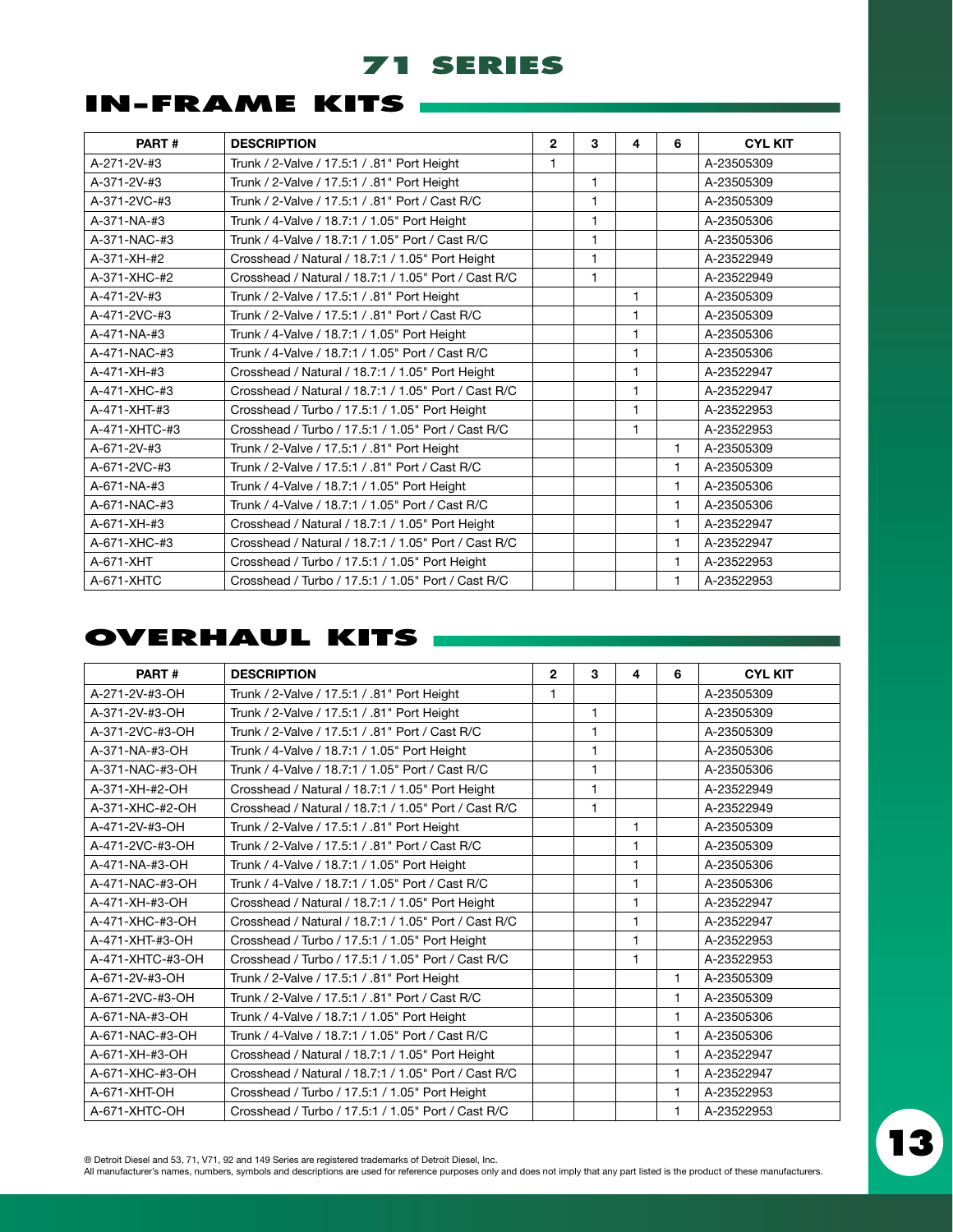## **engine bearings**

| PART#      | $\mathbf{2}$   | 3              | 4                       | 6              | <b>DESCRIPTION</b>              |            | <b>NOTE</b>              |
|------------|----------------|----------------|-------------------------|----------------|---------------------------------|------------|--------------------------|
| A-23511129 | $\overline{2}$ | 3              | $\overline{4}$          | 6              | <b>Connecting Rod Bearing</b>   | <b>STD</b> |                          |
| A-23511133 | $\overline{2}$ | 3              | $\overline{4}$          | 6              | <b>Connecting Rod Bearing</b>   | .010"      |                          |
| A-23511135 | $\overline{c}$ | 3              | $\overline{4}$          | 6              | <b>Connecting Rod Bearing</b>   | .020"      |                          |
| A-23511137 | $\overline{2}$ | 3              | $\overline{\mathbf{4}}$ | 6              | <b>Connecting Rod Bearing</b>   | .030"      |                          |
|            |                |                |                         |                |                                 |            |                          |
| A-5192874  | 3              | 4              | 5                       | $\overline{7}$ | Main Bearing                    | <b>STD</b> |                          |
| A-5192876  | 3              | $\overline{4}$ | 5                       | $\overline{7}$ | Main Bearing                    | .010"      |                          |
| A-5192877  | 3              | $\overline{4}$ | 5                       | $\overline{7}$ | Main Bearing                    | .020"      |                          |
| A-5192878  | 3              | $\overline{4}$ | 5                       | $\overline{7}$ | Main Bearing                    | .030"      |                          |
|            |                |                |                         |                |                                 |            |                          |
| A-5159353  | 4              | 4              | 4                       | 4              | <b>Thrust Washer</b>            | <b>STD</b> |                          |
| A-5160542  | 4              | $\overline{4}$ | 4                       | 4              | <b>Thrust Washer</b>            | .005"      |                          |
| A-5192111  | $\overline{4}$ | $\overline{4}$ | $\overline{4}$          | $\overline{4}$ | <b>Thrust Washer</b>            | .010"      |                          |
| A-141346   | 4              | $\overline{4}$ | 4                       | 4              | <b>Thrust Washer Dowel</b>      |            |                          |
|            |                |                |                         |                |                                 |            |                          |
| A-5194609  | 5              |                |                         |                | Cam Bushing 1.5" W              |            |                          |
| A-5111422  |                | $\overline{4}$ | 4                       | $\overline{4}$ | Cam End Bearing                 |            |                          |
| A-5194858  |                | $\overline{4}$ | $\overline{4}$          | $\overline{4}$ | Cam End Bearing .010" USID      |            |                          |
| A-5196022  |                | $\overline{2}$ | 3                       | 5              | Cam Intermediate Bearing        | <b>STD</b> |                          |
| A-5196023  |                | $\overline{2}$ | 3                       | 5              | Cam Intermediate Brg .010" USID |            |                          |
| A-5115572  |                | $\overline{4}$ | 6                       | 10             | <b>Ring Lock</b>                |            |                          |
| A-5111424  |                | $\overline{4}$ | $\overline{4}$          | $\overline{4}$ | Cam Thrust Washer               | <b>STD</b> |                          |
| A-5194826  |                | $\overline{4}$ | $\overline{4}$          | 4              | Cam Thrust Washer               | .005" OS   |                          |
| A-5194827  |                | $\overline{4}$ | $\overline{4}$          | 4              | Cam Thrust Washer               | $.010"$ OS |                          |
|            |                |                |                         |                |                                 |            |                          |
| A-7451948  |                | $\mathbf{1}$   | 1                       | $\mathbf{1}$   | <b>Idler Gear Bearing</b>       |            |                          |
| A-5103534  |                | 6              | 6                       | 6              | Idler Gear Bearing Lock Bolt    |            | Do not reuse             |
|            |                |                |                         |                |                                 |            |                          |
| A-5157274  | 4              | 6              | 8                       | 12             | <b>Connecting Rod Bushing</b>   |            | For trunk non-turbo rods |
|            |                |                |                         |                |                                 |            |                          |
|            |                |                |                         |                |                                 |            |                          |
|            |                |                |                         |                |                                 |            |                          |

## **rocker cover mounting**

| PART#     | $\mathbf{2}$ | 3              | 4              | 6 | <b>DESCRIPTION</b>                 | <b>NOTE</b>             |
|-----------|--------------|----------------|----------------|---|------------------------------------|-------------------------|
| A-5144484 |              |                |                |   | Rocker Cover Gasket - Neoprene     | For stamped steel cover |
| A-5143405 |              |                |                |   | Rocker Cover Gasket - Neoprene     | For stamped steel cover |
| A-5143406 |              |                |                |   | Rocker Cover Gasket - Neoprene     | For stamped steel cover |
| A-5143407 |              |                |                | 1 | Rocker Cover Gasket - Neoprene     | For stamped steel cover |
| A-5104018 |              |                |                |   | Rocker Cover Gasket - Silicone     | For cast aluminum cover |
| A-5104081 |              |                |                |   | Rocker Cover Gasket - Silicone     | For cast aluminum cover |
| A-5104019 |              |                |                | 1 | Rocker Cover Gasket - Silicone     | For cast aluminum cover |
|           |              |                |                |   |                                    |                         |
| A-5149510 |              |                |                |   | Cast Cover Installation Kit        |                         |
| A-5149511 |              |                |                |   | Cast Cover Installation Kit        |                         |
| A-5149512 |              |                |                | 1 | <b>Cast Cover Installation Kit</b> |                         |
|           |              |                |                |   |                                    |                         |
| A-5104015 |              | 2              | 2              | 4 | Cast Cover Hold Down Bolt          |                         |
| A-5104515 |              | 2              | $\overline{2}$ | 4 | Cast Cover Isolator                |                         |
| A-5104514 |              | $\overline{2}$ | $\overline{2}$ | 4 | Cast Cover Isolator Washer         |                         |
|           |              |                |                |   |                                    |                         |
|           |              |                |                |   |                                    |                         |
|           |              |                |                |   |                                    |                         |

**14**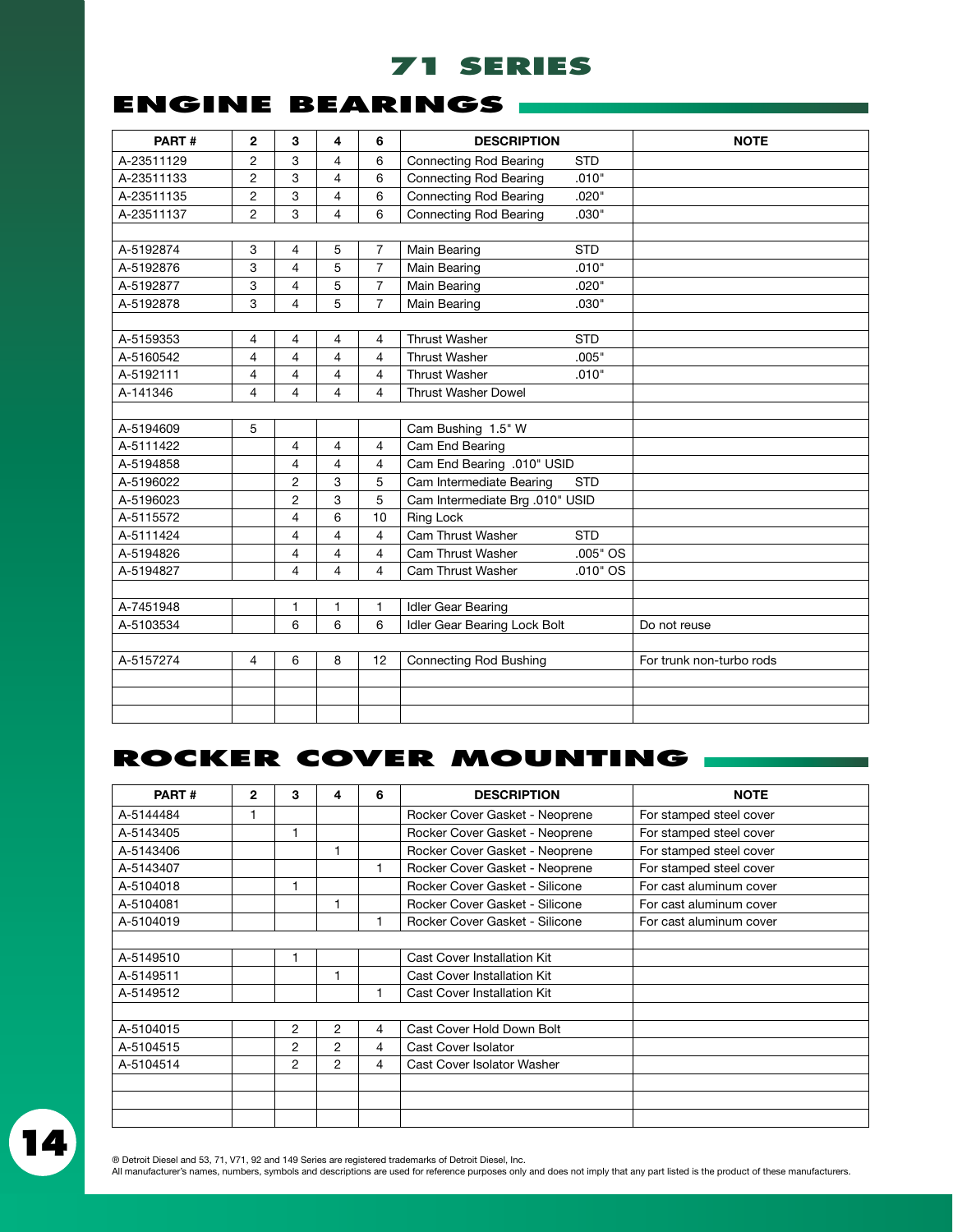## **OVERHAUL GASKET SETS**

| PART#      | 2 | з | 4 | 6 | <b>DESCRIPTION</b>                                                                                        | <b>NOTE</b>                      |
|------------|---|---|---|---|-----------------------------------------------------------------------------------------------------------|----------------------------------|
| A-5192434  |   |   |   |   | Overhaul Gasket Set                                                                                       | With R/C gasket / no crank seals |
| A-5192921  |   |   |   |   | Overhaul Gasket Set - Low Block                                                                           |                                  |
| A-5192922  |   |   |   |   | Overhaul Gasket Set - Low Block                                                                           |                                  |
| A-5192923  |   |   |   |   | Overhaul Gasket Set - Low Block                                                                           |                                  |
| A-23512674 |   |   |   |   | Overhaul Gasket Set - High Block                                                                          | S/N 3A08330 & up                 |
| A-23512675 |   |   |   |   | Overhaul Gasket Set - High Block                                                                          | S/N 4A19529 & up                 |
| MCB471011  |   |   |   |   | Overhaul Gasket Set - High Block                                                                          | 4-71 in TS14/18 scrapers<br>#    |
| A-23512676 |   |   |   |   | Overhaul Gasket Set - High Block                                                                          | S/N 6A16283 & up                 |
|            |   |   |   |   | NOTE: # These sets do not include rocker cover gaskets or crankshaft seals and only basic cooler gaskets. |                                  |

## **HEAD GASKET SETS**

| PART#                                                    | 2 | з | 4 | 6 | <b>DESCRIPTION</b>           | <b>NOTE</b>              |
|----------------------------------------------------------|---|---|---|---|------------------------------|--------------------------|
| A-5192433                                                |   |   |   |   | Head Gasket Set              | With R/C gasket          |
| A-5192924                                                |   |   |   |   | Head Gasket Set - Low Block  | $**$                     |
| A-5192925                                                |   |   |   |   | Head Gasket Set - Low Block  | $**$                     |
| A-5192926                                                |   |   |   |   | Head Gasket Set - Low Block  | $**$                     |
| A-5193116                                                |   |   |   |   | Head Gasket Set - High Block | $**$<br>S/N 3A08330 & up |
| A-5198676                                                |   |   |   |   | Head Gasket Set - High Block | $**$<br>S/N 4A19529 & up |
| A-5195742                                                |   |   |   |   | Head Gasket Set - High Block | $**$<br>S/N 6A16283 & up |
| NOTE: ** Those sets do not include realier cover goskets |   |   |   |   |                              |                          |

NOTE: \*\* These sets do not include rocker cover gaskets.

## **BLOWER GASKET SETS**

| PART#      | 2 | 3 | 4 | 6 | <b>DESCRIPTION</b>             | <b>NOTE</b>                  |
|------------|---|---|---|---|--------------------------------|------------------------------|
| A-5192320  |   |   |   |   | <b>Blower Installation Kit</b> |                              |
| A-5192752  |   |   |   |   | <b>Blower Installation Kit</b> |                              |
| A-5192753  |   |   |   |   | <b>Blower Installation Kit</b> |                              |
| A-5192754  |   |   |   |   | <b>Blower Installation Kit</b> |                              |
| A-23514286 |   |   |   |   | <b>Blower Installation Kit</b> | TA / TTA bypass blower units |
|            |   |   |   |   |                                |                              |
| A-5192106  |   |   |   |   | Oil Pump Gasket Set            | Oil pump & pan gaskets       |
| A-5192107  |   |   |   |   | Oil Pump Gasket Set            | Oil pump & pan gaskets       |
| A-5192108  |   |   |   |   | Oil Pump Gasket Set            | Oil pump & pan gaskets       |

## **FRONT CRANKSHAFT SEALS**

| PART#      | 2 | з | 4 | 6 | <b>DESCRIPTION</b>                | <b>NOTE</b>        |
|------------|---|---|---|---|-----------------------------------|--------------------|
| A-5154314  |   |   |   |   | Front Seal - Lip Type             |                    |
| A-5154316  |   |   |   |   | <b>Front Seal Spacer</b>          |                    |
| A-5115454  |   |   |   |   | Front Seal - Lip Type             |                    |
| A-5143108  |   |   |   |   | Front Seal - Lip Type             | Double lip         |
|            |   |   |   |   |                                   |                    |
| A-23514608 |   |   |   |   | Front Seal - Teflon / Directional | RH engine rotation |
| A-23514609 |   |   |   |   | Front Seal - Teflon / Directional | LH engine rotation |
| A-23507306 |   |   |   |   | <b>Front Seal Spacer</b>          | 2.81"L             |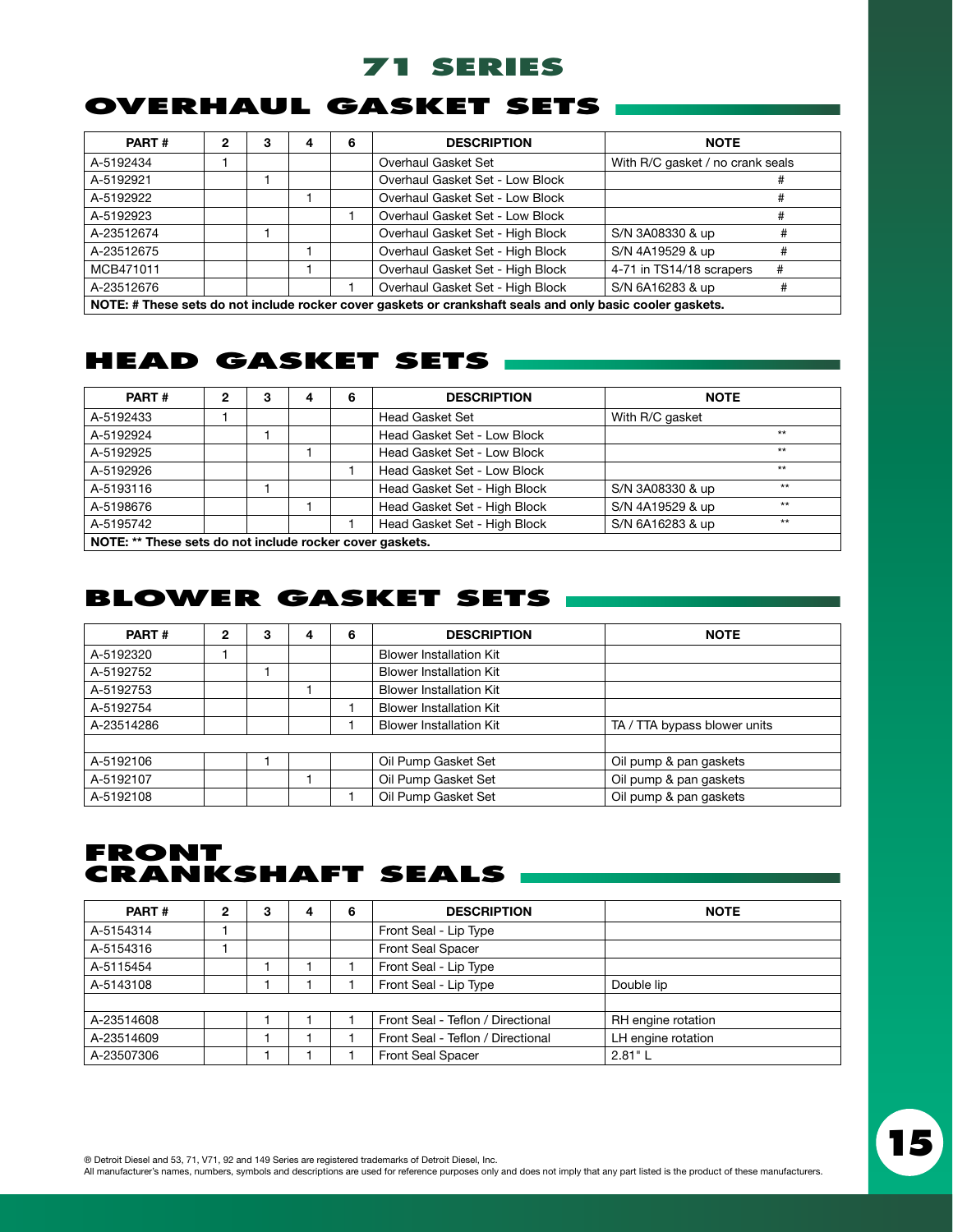## **REAR CRANKSHAFT SEALS**

| PART#      | 2 | 3 | 4 | 6 | <b>DESCRIPTION</b>                             | <b>NOTE</b>                         |
|------------|---|---|---|---|------------------------------------------------|-------------------------------------|
| A-5114335  |   |   |   |   | Rear Seal - Single Lip Type<br>STD.            | For dry hsg                         |
| A-5197860  |   |   |   |   | Rear Seal - Single Lip Type<br>O/S             | For dry hsg / use wear sleeve       |
| A-5127821  |   |   |   |   | <b>STD</b><br>Rear Seal - Double Lip Type      | For wet hsg                         |
| A-5196927  |   |   |   |   | Rear Seal - Double Lip Type<br>O/S             | For wet hsq / use wear sleeve       |
| A-8927746  |   |   |   |   | Rear Seal - Teflon / Directional<br><b>STD</b> | RH eng. rot. / dry hsg              |
| A-8927748  |   |   |   |   | Rear Seal - Teflon / Directional<br>O/S        | RH eng. rot. / dry hsg / use sleeve |
| A-23504821 |   |   |   |   | Rear Seal - Teflon / Directional<br>O/S        | RH eng. rot. / wet hsg / use sleeve |
| A-8927747  |   |   |   |   | Rear Seal - Teflon / Directional<br><b>STD</b> | LH eng. rot. / dry hsq              |
| A-8927749  |   |   |   |   | Rear Seal - Teflon / Directional<br>O/S        | LH eng. rot. / dry hsg / use sleeve |
| A-23507411 |   |   |   |   | Rear Seal - Teflon / Directional O/S           | LH eng. rot. / wet hsg / use sleeve |
| A-5192496  |   |   |   |   | Rear Seal Spacer                               |                                     |
| A-23507225 |   |   |   |   | O/S Rear Seal Sleeve                           |                                     |

## **CYLINDER HEA components**

**2-valve**

| PART#      | $\mathbf{2}$   | З              | 4                        | 6                        | <b>DESCRIPTION</b>                | <b>NOTE</b>                  |
|------------|----------------|----------------|--------------------------|--------------------------|-----------------------------------|------------------------------|
| A-5193197  | 4              | 6              | 8                        | 12                       | <b>Valve Kit</b>                  | <b>With locks</b>            |
| A-5193666  |                | 6              | 8                        | 12                       | Valve Kit - High HP               | With locks                   |
| A-23507238 | 8              | 12             | 16                       | 24                       | <b>Valve Lock</b>                 |                              |
| A-5150289  | $\overline{4}$ | 6              | 8                        | 12                       | Valve Spring                      |                              |
| A-5120930  | $\overline{4}$ | 6              | 8                        | 12                       | Valve Guide                       |                              |
| A-23500480 | $\overline{4}$ | 6              | 8                        | 12                       | Valve Guide Seal                  |                              |
| A-8927920  | $\overline{4}$ | 6              | 8                        | 12                       | <b>STD</b><br>Valve Seat (Insert) |                              |
| A-5198230  | $\overline{4}$ | 6              | 8                        | 12                       | .010" OS<br>Valve Seat (Insert)   |                              |
| A-5128640  | 6              | 9              | 12                       | 18                       | Push Rod                          |                              |
| A-5151601  | 6              | 9              | 12                       | 18                       | Push Rod Nut                      |                              |
| A-5186858  | 6              | 9              | 12                       | 18                       | Push Rod Spring                   | .177" wire dia.              |
| A-5150302  |                | 9              | 12                       | 18                       | Push Rod Spring Seat - Upper      |                              |
| A-5123250  |                | 9              | 12                       | 18                       | Push Rod Spring Seat - Lower      |                              |
| A-5150303  |                | 9              | 12                       | 18                       | Push Rod Retainer                 |                              |
| A-8924439  | 6              | 9              | 12                       | 18                       | Follower Assembly                 |                              |
| A-5106413  |                | 3              | $\overline{\mathcal{L}}$ | 6                        | <b>Follower Guide</b>             |                              |
| A-443603   |                | 6              | 8                        | 12                       | <b>Guide Bolt</b>                 |                              |
| A-8923814  | 6              | 9              | 12                       | 18                       | Roller & Pin Set                  |                              |
| A-8925981  | 2              | 3              | 4                        | 6                        | Injector Tube Kit STD             | With seal                    |
| A-8925981A | 2              | 3              | $\overline{4}$           | 6                        | Injector Tube Kit OS              | Thicker nose with seal       |
| A-5172874  |                | $\overline{4}$ | 4                        | $\overline{\mathcal{L}}$ | Water Nozzle Single Jet           |                              |
| A-5111332  |                | $\overline{4}$ | 6                        | 10                       | Water Nozzle Double Jet           |                              |
| A-8923554  | $\overline{2}$ | 3              | $\overline{4}$           | 6                        | Rocker Arm - Injector             | MCB4355 repair kit available |
| A-23500714 | $\overline{c}$ | 3              | 4                        | 6                        | <b>Rocker Shaft</b>               |                              |
| A-5103903  | $\overline{4}$ | 6              | 8                        | 12                       | Rocker Shaft Bracket              |                              |
| A-5150325  | $\overline{4}$ | 6              | 8                        | 12                       | Rocker Shaft Bracket Bolt         |                              |
| A-23511856 |                | 6              | 8                        | 12                       | Fuel Jumper Line                  | For straight body injectors  |
| A-8926992  | $\overline{4}$ |                |                          |                          | <b>Fuel Connector</b>             |                              |
| A-5117369  |                | 6              | 8                        | 12                       | <b>Fuel Connector</b>             |                              |
| A-5152148  | $\overline{4}$ |                |                          |                          | <b>Fuel Connector Washer</b>      |                              |
| A-5125108  |                | 6              | 8                        | 12                       | <b>Fuel Connector Washer</b>      |                              |
| A-8927270  | 6              |                |                          |                          | <b>Exhaust Manifold Stud</b>      |                              |
| A-8925804  |                | $\overline{4}$ | 5                        | $\overline{7}$           | <b>Exhaust Manifold Stud</b>      |                              |
| A-23505398 |                | 4              | 5                        | $\overline{7}$           | <b>Exhaust Manifold Nut</b>       |                              |
| A-5104439  |                | 2              | 3                        | 5                        | Exhaust Manifold Washer           |                              |
| A-8927270  |                | 6              | 8                        | 12                       | <b>Water Manifold Stud</b>        |                              |

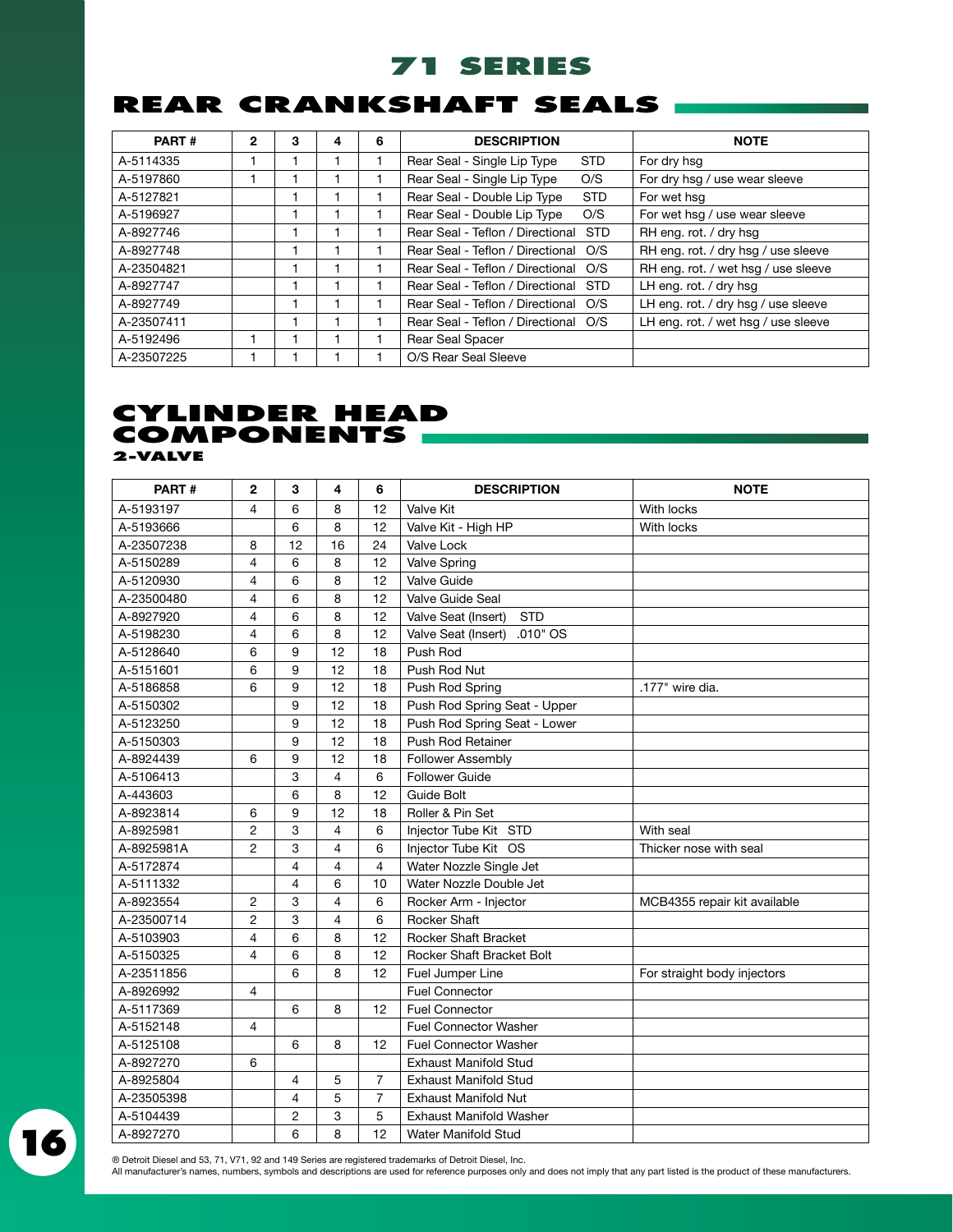## **CYLINDER HEA components**

**4-valve**

| PART#          | $\mathbf{2}$ | 3              | 4              | 6                        | <b>DESCRIPTION</b>                | <b>NOTE</b>                  |
|----------------|--------------|----------------|----------------|--------------------------|-----------------------------------|------------------------------|
| A-23500501     |              | 12             | 16             | 24                       | Valve Kit                         | With locks / code (U)        |
| A-5149386      |              |                | 16             | 24                       | Valve Kit - High HP               | With locks / code (J6)       |
| A-5111337      |              | 12             | 16             | 24                       | Valve Lock                        |                              |
| A-5147347      |              | 12             | 16             | 24                       | <b>Valve Spring</b>               |                              |
| A-5117563      |              | 12             | 16             | 24                       | Valve Spring Cap (retainer)       |                              |
| A-5117562      |              | 12             | 16             | 24                       | Valve Spring Seat                 |                              |
| A-5129919      |              | 12             | 16             | 24                       | Valve Guide                       |                              |
| A-5129919+.002 |              | 12             | 16             | 24                       | Valve Guide                       | .002" OS OD                  |
| A-5129919+.005 |              | 12             | 16             | 24                       | Valve Guide                       | .005" OS OD                  |
| A-8921209      |              | 12             | 16             | 24                       | Valve Guide Seal                  | Steel with teflon lip        |
| A-5101101      |              | 12             | 16             | 24                       | Valve Seat (Insert)<br><b>STD</b> |                              |
| A-5197167      |              | 12             | 16             | 24                       | Valve Seat (Insert) .010" OS      |                              |
| A-5117565      |              | 6              | 8              | 12                       | Valve Bridge                      |                              |
| A-5129101      |              | 6              | 8              | 12                       | Valve Bridge Adjuster Screw       |                              |
| A-5151601      |              | 6              | 8              | 12                       | Valve Bridge Lock Nut             |                              |
| A-5117564      |              | 6              | 8              | 12                       | Valve Bridge Guide                |                              |
| A-5117564.006  |              | 6              | 8              | 12                       | Valve Bridge Guide                | .006" OS                     |
| A-5196843      |              | 6              | 8              | 12                       | Valve Bridge Guide                | Early threaded type          |
| A-5128640      |              | 9              | 12             | 18                       | Push Rod                          |                              |
| A-5151601      |              | 9              | 12             | 18                       | Push Rod Nut                      |                              |
| A-5186858      |              | 9              | 12             | 18                       | Push Rod Spring                   | .177" wire dia.              |
| A-5150302      |              | 9              | 12             | 18                       | Push Rod Spring Seat - Upper      |                              |
| A-5123250      |              | 9              | 12             | 18                       | Push Rod Spring Seat - Lower      |                              |
| A-5150303      |              | 9              | 12             | 18                       | Push Rod Spring Retainer          |                              |
| A-8924439      |              | 9              | 12             | 18                       | Follower Assembly                 |                              |
| A-8923814      |              | 9              | 12             | 18                       | Roller & Pin Set                  |                              |
| A-5106413      |              | 3              | $\overline{4}$ | 6                        | <b>Follower Guide</b>             |                              |
| A-443603       |              | 6              | 8              | 12                       | <b>Guide Bolt</b>                 |                              |
| A-103319       |              | 6              | 8              | 12                       | <b>Guide Bolt Washer</b>          |                              |
| A-8925981      |              | 3              | 4              | 6                        | Injector Tube Kit STD             | With seal                    |
| A-8925981A     |              | 3              | 4              | 6                        | Injector Tube Kit OS              | Thicker nose with seal       |
| A-5172874      |              | $\overline{4}$ | 4              | $\overline{\mathcal{L}}$ | Water Nozzle Single Jet           |                              |
| A-5111332      |              | 4              | 6              | 10                       | Water Nozzle Double Jet           |                              |
| A-8923554      |              | 3              | 4              | 6                        | Rocker Arm - Injector             | MCB4355 repair kit available |
| A-5148472      |              | 3              | 4              | 6                        | Rocker Arm Valve - Left           | MCB7217 repair kit available |
| A-5148475      |              | 3              | 4              | 6                        | Rocker Arm Valve - Right          | MCB7217 repair kit available |
| A-8924355      |              | 3              | 4              | 6                        | <b>Injector Arm Bushing</b>       | Large                        |
| A-23517217     |              | 6              | 8              | 12                       | Valve Arm Bushing                 | Large                        |
| A-8924354      |              | 9              | 12             | 18                       | Injector & Valve Arm Bushing      | Small                        |
| A-5123700      |              | 9              | 12             | 18                       | Inj. & Valve Arm Clevis Bushing   |                              |
| A-5150314      |              | 9              | 12             | 18                       | Inj. & Valve Arm Clevis Pin       |                              |
| A-23500714     |              | 3              | 4              | 6                        | Rocker Shaft                      |                              |
| A-5103903      |              | 6              | 8              | 12                       | Rocker Shaft Bracket (stand)      |                              |
| A-5150325      |              | 6              | 8              | 12                       | Rocker Shaft Bracket Bolt         |                              |
| A-23511850     |              | 3              | 4              | 6                        | Fuel Jumper Line - Short          |                              |
| A-23511851     |              | 3              | 4              | 6                        | Fuel Jumper Line - Long           |                              |
| A-5117369      |              | 6              | 8              | 12                       | <b>Fuel Connector</b>             |                              |
| A-5125108      |              | 6              | 8              | 12                       | <b>Fuel Connector Washer</b>      |                              |
| A-8925804      |              | 4              | 5              | $\overline{7}$           | <b>Exhaust Manifold Stud</b>      |                              |
| A-23505398     |              | $\overline{4}$ | 5              | 7                        | Exhaust Manifold Nut              |                              |
| A-5104439      |              | 2              | 3              | 5                        | Exhaust Manifold Washer           |                              |
| A-8927270      |              | 6              | 8              | 12                       | Water Manifold Stud               |                              |
|                |              |                |                |                          |                                   |                              |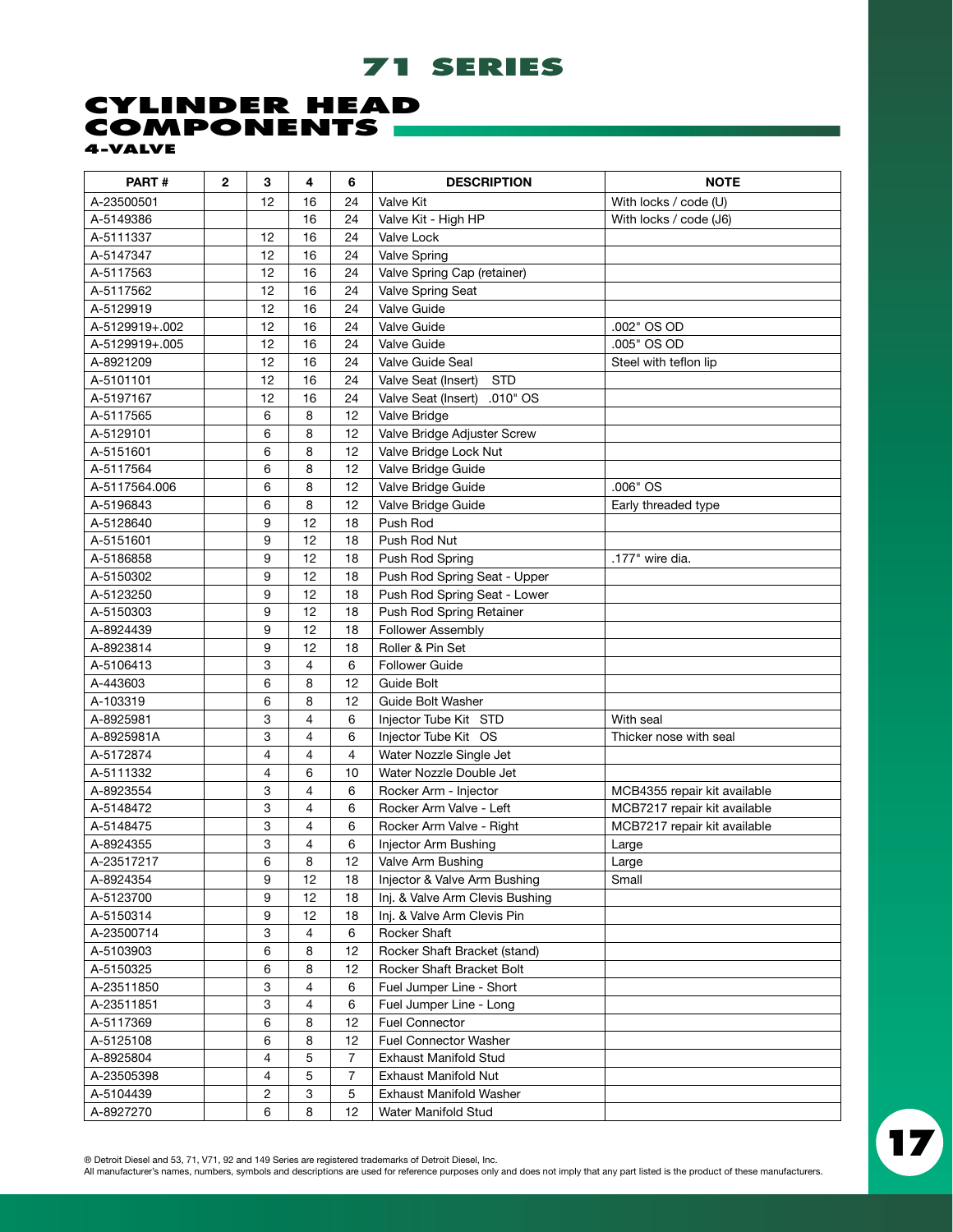## **LINER INSERTS**

| PART#     | ິ | з  | 4  | 6  | <b>DESCRIPTION</b>                      | <b>NOTE</b>                  |
|-----------|---|----|----|----|-----------------------------------------|------------------------------|
| A-5184484 |   | 3  | 4  | 6  | Liner Insert STD ID / STD HGT           | For STD & .005" OS liners    |
| A-5193316 |   | ົ  |    | 6  | Liner Insert OS ID / STD HGT            | For .010" to .030" OS liners |
| A-5148399 |   | 3  | 4  | 6  | Liner Insert $STD$ ID $/ + .0015$ " HGT | For STD & .005" OS liners    |
| A-5199871 |   | 3  | 4  | 6  | Liner Insert OS ID / +.0015" HGT        | For .010" to .030" OS liners |
| A-5199569 |   | AR | AR | AR | Liner Shim .002" Thick                  |                              |

## **VIBRATION DAMPER**

| PART#      | 2 | з | 4 | 6 | <b>DESCRIPTION</b>     | <b>NOTE</b>       |
|------------|---|---|---|---|------------------------|-------------------|
| A-5100421  |   |   |   |   | Damper - Light Rubber  |                   |
| A-5177763  |   |   |   |   | Damper - Light Viscous |                   |
| A-8922491  |   |   |   |   | Damper - Heavy Viscous |                   |
| A-5134917  |   |   |   |   | Front Cone - .531" L   |                   |
| A-5151344  |   |   |   |   | Front Cone - .687" L   |                   |
| A-23506876 |   |   |   |   | Front Cone - $1.40"$ L |                   |
| A-23502705 |   |   |   |   | Rear Cone - 2.12" L    | Grooved           |
| A-8928674  |   |   |   |   | Rear Cone - 2.43" L    | Grooved           |
| A-23507296 |   |   |   |   | Rear Cone - 3.09" L    | Grooved           |
| A-23503769 |   |   |   |   | Seal Ring              | For grooved cones |
| A-5131724  |   | 2 | 2 | 2 | Key 3/8" x 1.25" L     | For crank pulley  |

## **FUEL INJECTOR & MOUNTING**

| PART#                                                                                                                                                       | 2              | 3 | 4 | 6  | <b>DESCRIPTION</b>           | <b>NOTE</b>                 |  |  |  |  |
|-------------------------------------------------------------------------------------------------------------------------------------------------------------|----------------|---|---|----|------------------------------|-----------------------------|--|--|--|--|
| ***Refer to the INTERSTATE-McBEE FUEL INJECTION CATALOG for DETROIT DIESEL <sup>®</sup> for a complete listing of<br>injector assemblies and components.*** |                |   |   |    |                              |                             |  |  |  |  |
| A-23511856                                                                                                                                                  |                | 6 | 8 | 12 | Fuel Jumper Line             | For straight body injectors |  |  |  |  |
| A-23501850                                                                                                                                                  |                | 3 | 4 | 6  | Fuel Jumper Line - Short     | For offset body injectors   |  |  |  |  |
| A-23501851                                                                                                                                                  |                | 3 | 4 | 6  | Fuel Jumper Line - Long      | For offset body injectors   |  |  |  |  |
| A-8926992                                                                                                                                                   | 4              |   |   |    | <b>Fuel Connector</b>        |                             |  |  |  |  |
| A-5117369                                                                                                                                                   |                | 6 | 8 | 12 | <b>Fuel Connector</b>        |                             |  |  |  |  |
| A-5152148                                                                                                                                                   | 4              |   |   |    | <b>Fuel Connector Washer</b> |                             |  |  |  |  |
| A-5125108                                                                                                                                                   |                | 6 | 8 | 12 | <b>Fuel Connector Washer</b> |                             |  |  |  |  |
| A-5111335                                                                                                                                                   | $\overline{2}$ | 3 | 4 | 6  | Injector Clamp               | For straight body injectors |  |  |  |  |
| A-5121259                                                                                                                                                   |                | 3 | 4 | 6  | <b>Injector Clamp</b>        | For offset body injectors   |  |  |  |  |
| A-5150250                                                                                                                                                   | 2              | 3 | 4 | 6  | Injector Clamp Washer        |                             |  |  |  |  |

## **FUEL PUMP**

| PART#     | 2 | 3 |   | 6 | <b>DESCRIPTION</b>               | <b>NOTE</b>           |
|-----------|---|---|---|---|----------------------------------|-----------------------|
|           |   |   | 4 |   |                                  |                       |
| A-5199560 |   |   |   |   | Fuel Pump Assembly               | LH standard capacity  |
| R-5199560 |   |   |   |   | Fuel Pump Assembly - Rebuilt     | LH standard capacity  |
| A-5199561 |   |   |   |   | Fuel Pump Assembly               | RH standard capacity  |
| R-5199561 |   |   |   |   | Fuel Pump Assembly - Rebuilt     | RH standard capacity  |
| A-5199735 |   |   |   |   | Fuel Pump Assembly               | LH high capacity      |
| R-5199735 |   |   |   |   | Fuel Pump Assembly - Rebuilt     | LH high capacity      |
| A-5199734 |   |   |   |   | Fuel Pump Assembly               | RH high capacity      |
| R-5199734 |   |   |   |   | Fuel Pump Assembly - Rebuilt     | RH high capacity      |
| A-5195078 |   |   |   |   | Fuel Pump Repair Kit             | For standard capacity |
| A-5149599 |   |   |   |   | Fuel Pump Repair Kit             | For high capacity     |
| A-5154216 |   |   |   |   | <b>Fuel Pump Drive Coupling</b>  |                       |
| A-5102257 |   |   |   |   | Fuel Pump Drive Fork             |                       |
| A-5150193 |   |   |   |   | <b>Fuel Pump Mounting Gasket</b> |                       |
| A-5110760 |   |   |   |   | Fuel Primer Hand Pump            |                       |



® Detroit Diesel and 53, 71, V71, 92 and 149 Series are registered trademarks of Detroit Diesel, Inc.

All manufacturer's names, numbers, symbols and descriptions are used for reference purposes only and does not imply that any part listed is the product of these manufacturers.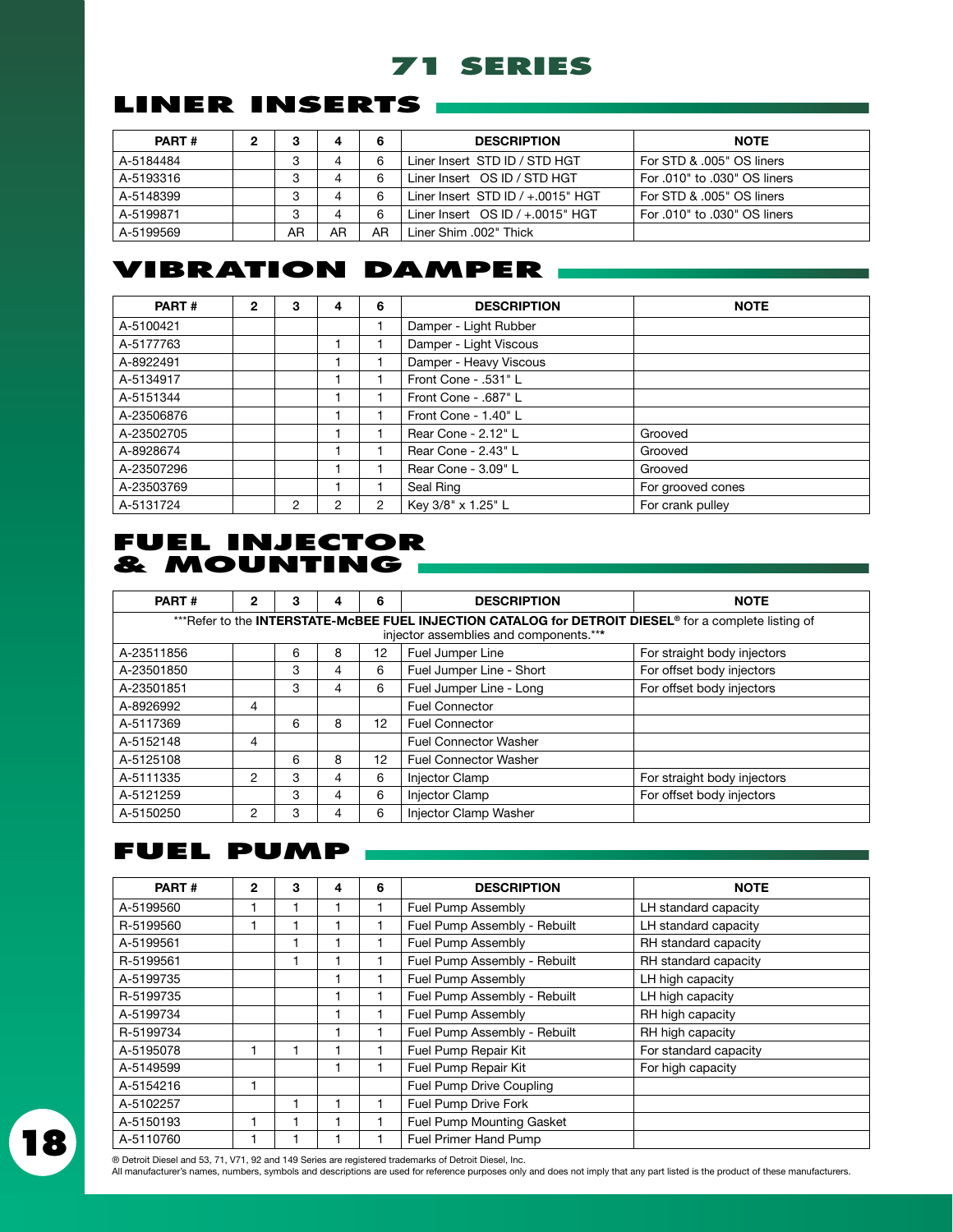## **GOVERNOR COMPONENTS**

| PART#      | 2 | з | 4 | 6 | <b>DESCRIPTION</b>                        | <b>NOTE</b>                    |
|------------|---|---|---|---|-------------------------------------------|--------------------------------|
| A-5150889  |   |   |   |   | Cover Gasket                              | Cover to operating housing     |
| A-142583   |   |   |   |   | Retainer                                  |                                |
| A-9431894  |   |   |   |   | Bearing                                   | Operating shaft upper          |
| A-148402   |   |   |   |   | Bushing .500" L                           | Operating shaft lower          |
| A-148403   |   |   |   |   | Bushing .750" L                           | Operating shaft lower (954987) |
| A-5150890  |   |   |   |   | Gasket Control Hsg. to Carrier Hsg.       |                                |
| A-9437108  |   |   |   |   | <b>Riser Thrust Bearing</b>               |                                |
| A-9424121  |   |   |   |   | <b>Carrier Shaft Bearing</b>              | (907674)                       |
| A-5150246  |   |   |   |   | Governor Mounting Gasket                  | Governor to blower             |
| A-23509675 |   |   |   |   | <b>Hydraulic Governor Mounting Gasket</b> | Governor to drive              |
| A-3249110  | 2 | 2 | 2 | 2 | <b>Hydraulic Governor Cover Gasket</b>    |                                |

## **SHUTDOWN CONTROL**

| <b>PART#</b> | ◠<br>u | 6 | <b>DESCRIPTION</b>      | <b>NOTE</b> |
|--------------|--------|---|-------------------------|-------------|
| A-23504196   |        |   | Shutdown Solenoid - 12V |             |
| A-23504197   |        |   | Shutdown Solenoid - 24V |             |
|              |        |   |                         |             |

## **BLOWER & BLOWER &**<br>BLOWER DRIV

| PART#      | $\mathbf{2}$   | 3 | 4              | 6            | <b>DESCRIPTION</b>             | <b>NOTE</b>                 |
|------------|----------------|---|----------------|--------------|--------------------------------|-----------------------------|
| A-5192324  | 1              |   |                |              | <b>Blower Repair Kit</b>       |                             |
| A-5125427  | $\overline{4}$ |   |                |              | End Plate Seal - OS            |                             |
| A-5125428  | 4              |   |                |              | <b>Rotor Shaft Sleeve</b>      | Use with OS seal            |
| A-23514203 |                | 1 | 1              | 1            | <b>Blower Repair Kit</b>       |                             |
| A-23514204 |                |   | 1              | 1            | <b>Blower Repair Kit</b>       | Turbo gear reduction blower |
| A-8924453  |                | 4 | 4              | 4            | End Plate Seal - OS            |                             |
| A-5192439  |                | 4 | $\overline{4}$ | 4            | <b>Rotor Shaft Sleeve</b>      | Use with OS seal            |
|            |                |   |                |              |                                |                             |
| A-23500533 |                | 1 | 1              | 1            | <b>Blower Seal Kit</b>         |                             |
|            |                |   |                |              |                                |                             |
| A-5192320  | 1              |   |                |              | <b>Blower Installation Kit</b> |                             |
| A-5192752  |                | 1 |                |              | <b>Blower Installation Kit</b> |                             |
| A-5192753  |                |   | $\mathbf{1}$   |              | <b>Blower Installation Kit</b> |                             |
| A-5192754  |                |   |                | 1            | <b>Blower Installation Kit</b> |                             |
| A-23514286 |                |   |                | 1            | <b>Blower Installation Kit</b> | TA engines                  |
|            |                |   |                |              |                                |                             |
| A-5154638  |                | 1 |                |              | <b>Blower Drive Shaft</b>      | 63/16"L                     |
| A-5154639  |                |   | $\mathbf{1}$   |              | <b>Blower Drive Shaft</b>      | 7 13/16"L                   |
| A-5154640  |                |   |                | 1            | <b>Blower Drive Shaft</b>      | 11 1/16"L                   |
| A-5168130  |                |   | $\mathbf{1}$   |              | <b>Blower Drive Shaft</b>      | 8 11/16"L                   |
| A-5193476  |                |   |                | 1            | <b>Blower Drive Shaft</b>      | 11 15/16"L                  |
| A-5154637  |                | 1 | $\mathbf{1}$   | 1            |                                |                             |
|            |                |   |                |              |                                |                             |
| A-5103377  |                | 1 | $\mathbf{1}$   | $\mathbf{1}$ | <b>Drive Coupling</b>          |                             |
| A-5103365  |                | 1 | 1              | 1            | --Cam                          |                             |
| A-5196314  |                | 1 | 1              | $\mathbf{1}$ | --Spring Pack                  |                             |
|            |                |   |                |              |                                |                             |
|            |                |   |                |              |                                |                             |

® Detroit Diesel and 53, 71, V71, 92 and 149 Series are registered trademarks of Detroit Diesel, Inc.

All manufacturer's names, numbers, symbols and descriptions are used for reference purposes only and does not imply that any part listed is the product of these manufacturers.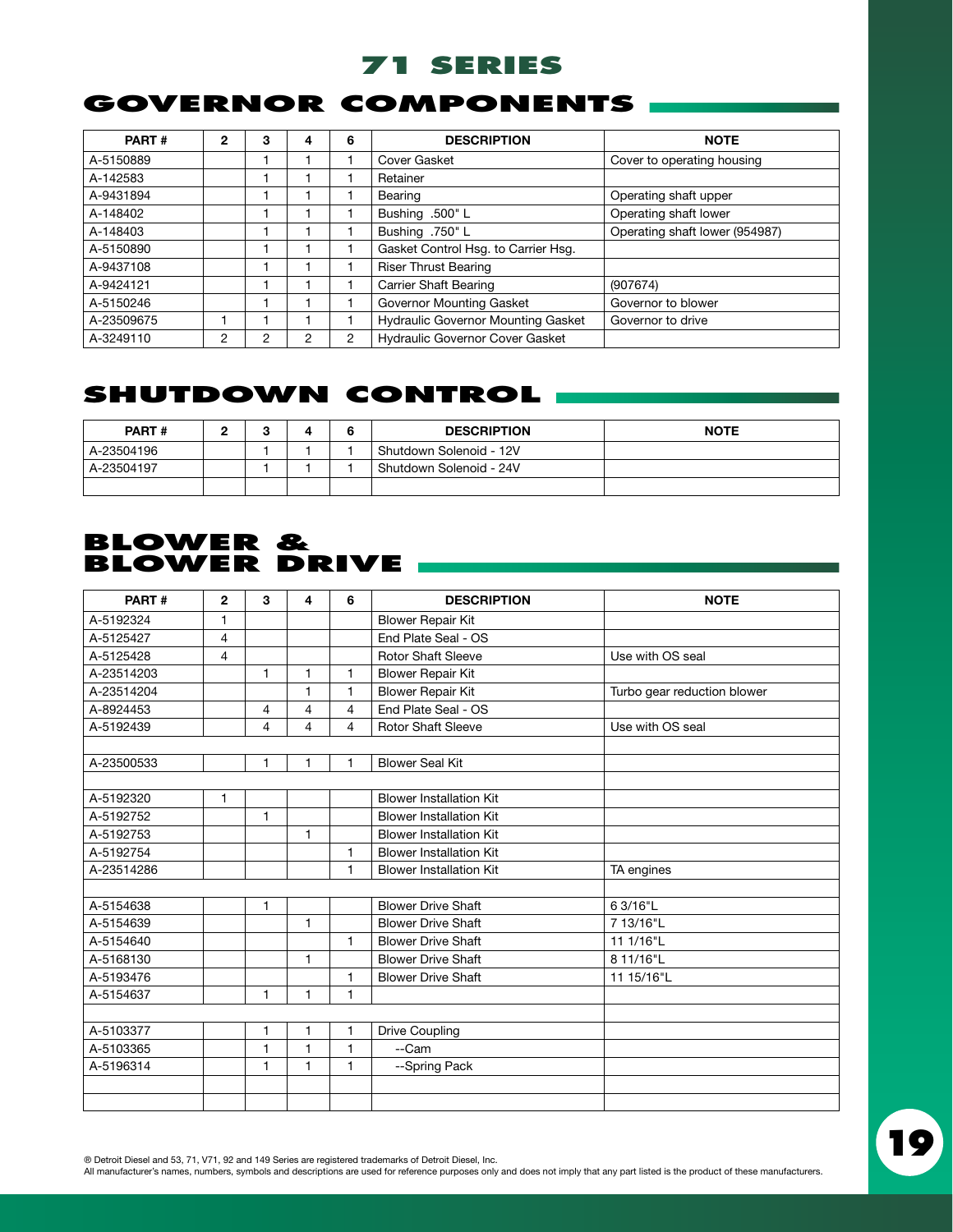## **turbocharger & AFTERCOOLER MOUNTING**

| <b>PART#</b> | $\mathbf{2}$ | з | 4              | 6 | <b>DESCRIPTION</b>     | <b>NOTE</b>              |
|--------------|--------------|---|----------------|---|------------------------|--------------------------|
| A-5103394    |              |   |                |   | <b>Mounting Gasket</b> | TO4 model turbo          |
| A-8929529    |              |   |                |   | <b>Mounting Gasket</b> | T18A & TV6/7 model turbo |
| A-9411981    |              |   | 4              | 4 | Lock Nut 3/8-24        |                          |
| A-5170466    |              |   |                |   | Oil Inlet Gasket       |                          |
| A-5170468    |              |   |                |   | Oil Drain Gasket       |                          |
| A-5147911    |              |   | $\overline{2}$ | 2 | Air Outlet Clamp       | 3.5" dia                 |
| A-5147912    |              |   | 2              | 2 | Air Outlet Clamp       | 3.375" dia               |
| A-5162888    |              |   |                |   | Air Outlet Hose        | 3.5"ID x 2.25"L          |
| A-5101138    |              |   |                | 4 | Aftercooler Seal Ring  |                          |
|              |              |   |                |   |                        |                          |

## **OIL PUMP**

| PART#     | 2 | з | 4 | 6 | <b>DESCRIPTION</b>            | <b>NOTE</b>           |
|-----------|---|---|---|---|-------------------------------|-----------------------|
| A-5194800 |   |   |   |   | Pump Overhaul Kit             |                       |
| A-5194801 |   |   |   |   | Pump Overhaul Kit             |                       |
| A-5153247 |   |   |   |   | <b>Relief Valve</b>           | In pump               |
| A-5155765 |   |   |   |   | <b>Relief Valve Spring</b>    | In pump               |
| A-105456  |   |   |   |   | <b>Relief Valve Gasket</b>    | 7/8" copper           |
|           |   |   |   |   |                               |                       |
| A-5156815 |   |   |   |   | <b>Regulator Valve Spring</b> | In regulator assembly |
|           |   |   |   |   |                               |                       |

## **OIL COOLER**

| PART#     | $\mathbf{2}$ | 3 | 4 | 6 | <b>DESCRIPTION</b>             | <b>NOTE</b>                  |
|-----------|--------------|---|---|---|--------------------------------|------------------------------|
| A-8547548 |              |   |   |   | Oil Cooler Core                | 6-plate                      |
| A-8547563 |              |   |   |   | Oil Cooler Core                | 8-plate                      |
| A-8547551 |              |   |   |   | Oil Cooler Core                | 8-plate                      |
| A-8547236 |              |   |   |   | Oil Cooler Core                | 13-plate #1 reinforced       |
| A-8547581 |              |   |   |   | Oil Cooler Core                | 13-plate #1 to #4 reinforced |
|           |              |   |   |   |                                |                              |
| A-5177777 |              |   |   |   | Oil Cooler Bypass Valve        |                              |
| A-5177778 |              |   |   |   | Oil Cooler Bypass Spring       |                              |
| A-5177773 |              |   |   |   | Oil Cooler Bypass Gasket       |                              |
|           |              |   |   |   |                                |                              |
| A-5133431 |              |   |   |   | Oil Filter Bypass Valve (disk) |                              |
| A-5575086 |              |   |   |   | Oil Filter Bypass Gasket       |                              |
|           |              |   |   |   |                                |                              |

## **OIL FILLER & DIPSTICK**

| PART#     | 2 | 3 | 4 | 6 | <b>DESCRIPTION</b>            | <b>NOTE</b>           |
|-----------|---|---|---|---|-------------------------------|-----------------------|
| A-5107106 |   |   |   |   | 1.5" diameter<br>Filler Cap - | Expansion rubber type |
| A-5117362 |   |   |   |   | Filler Cap -<br>2" diameter   | Expansion rubber type |
|           |   |   |   |   |                               |                       |
| A-5146679 |   |   |   |   | Dipstick - Universal Unmarked | 61"L expansion type   |
| A-5146680 |   |   |   |   | Dipstick - Universal Unmarked | 72"L cane handle type |
|           |   |   |   |   |                               |                       |



® Detroit Diesel and 53, 71, V71, 92 and 149 Series are registered trademarks of Detroit Diesel, Inc. All manufacturer's names, numbers, symbols and descriptions are used for reference purposes only and does not imply that any part listed is the product of these manufacturers.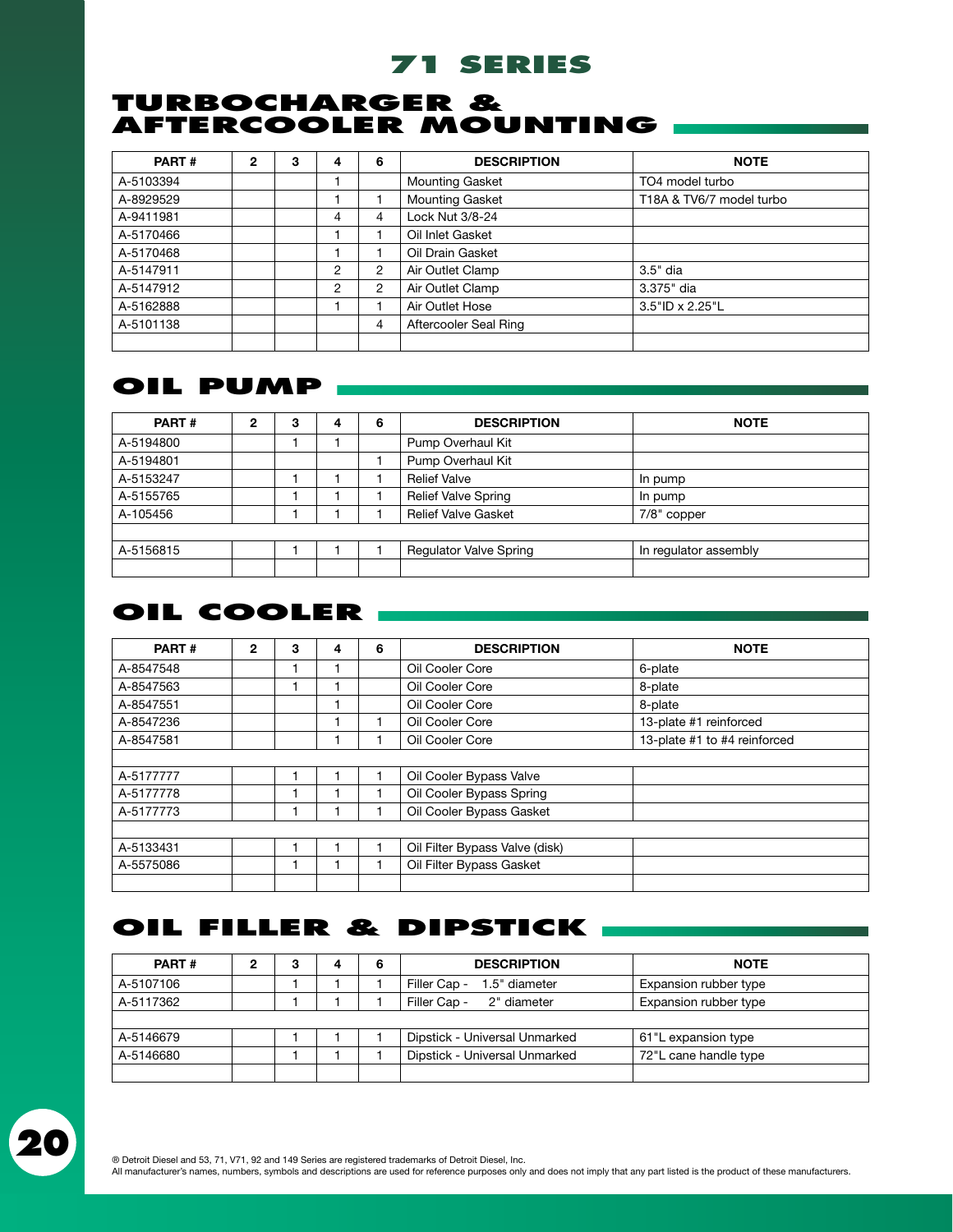## **water pump**

| PART#      | $\mathbf{2}$ | 3 |   | 6 | <b>DESCRIPTION</b>       | <b>NOTE</b>        |
|------------|--------------|---|---|---|--------------------------|--------------------|
|            |              |   | 4 |   |                          |                    |
| A-23506723 |              |   |   |   | Pump Assembly - LH       |                    |
| A-23506735 |              | 1 | 1 |   | Pump Assembly - RH       |                    |
| A-23506704 |              |   | 1 |   | Pump Assembly - LH       | High capacity pump |
| A-23506711 |              |   | 1 |   | Pump Assembly - RH       | High capacity pump |
|            |              |   |   |   |                          |                    |
| A-5196935  |              |   |   |   | Rebuild Kit              |                    |
| A-23506851 |              | 1 | 1 |   | <b>Rebuild Kit</b>       |                    |
| A-23506870 |              |   | 1 |   | <b>Rebuild Kit</b>       | High capacity pump |
|            |              |   |   |   |                          |                    |
| A-23505997 |              |   |   |   | Impeller                 |                    |
| A-23505998 |              |   | 1 |   | Impeller                 | High capacity      |
| A-5136671  |              | 1 |   |   | Shaft & Bearing Assembly |                    |
| A-23522434 |              | 1 | ٠ |   | Unitized Seal Assembly   |                    |
| A-5114011  |              | 1 | 1 |   | Thrower                  |                    |
| A-5150191  |              | 1 |   |   | Outlet O-ring            |                    |
| A-23508431 |              |   | 1 |   | Outlet O-ring            | High capacity      |
| A-5150193  |              | 1 |   |   | Mounting Gasket          |                    |
| A-5150188  |              | 1 | ٠ |   | Cover Gasket             |                    |
| A-5178273  |              |   | 1 |   | Cover Gasket             | High capacity      |

## **thermostat**

| PART#      | 2 | з | 4 | 6 | <b>DESCRIPTION</b>       | <b>NOTE</b>            |
|------------|---|---|---|---|--------------------------|------------------------|
| A-3041379  |   |   |   |   | Thermostat $170^\circ$ F |                        |
| A-5104096  |   |   |   |   | Thermostat 180° F        | Partial blocking       |
| A-5104238  |   |   |   |   | Thermostat 173° F        | Partial blocking       |
| A-5172141  |   |   |   |   | Thermostat 173° F        | Non blocking           |
| A-23503826 |   |   |   |   | Thermostat 170° F        | Full blocking use seal |
|            |   |   |   |   |                          |                        |
| A-5132155  |   |   |   |   | Seal                     |                        |

## **raw water pump & heat exchange**

| PART#     | 2 | З | 4 | 6 | <b>DESCRIPTION</b>            | <b>NOTE</b>              |  |
|-----------|---|---|---|---|-------------------------------|--------------------------|--|
| A-5197222 |   |   |   |   | Reconditioning Kit            | Pumps #5122599,#23507972 |  |
| A-5196846 |   |   |   |   | Impeller Replacement Kit      | Impeller #8924839        |  |
|           |   |   |   |   |                               |                          |  |
| A-5197224 |   |   |   |   | Reconditioning Kit            | Pumps #5115396,#23507971 |  |
| A-5194860 |   |   |   |   | Impeller Replacement Kit      | Impeller #8924839        |  |
|           |   |   |   |   |                               |                          |  |
| A-8517479 |   |   |   |   | Electrode Assembly - 2 1/8" L | At pump inlet            |  |
| A-8515850 |   |   |   |   | Electrode Assembly - 3 3/8" L | In exchanger             |  |

## **air compressor drive**

| PART#     |  | л | c | <b>DESCRIPTION</b> | <b>NOTE</b>   |
|-----------|--|---|---|--------------------|---------------|
| A-5170450 |  |   |   | Drive Plate        | On drive gear |
| A-5141773 |  |   |   | Coupling           |               |
| A-5144866 |  |   |   | Hub                | On compressor |

® Detroit Diesel and 53, 71, V71, 92 and 149 Series are registered trademarks of Detroit Diesel, Inc.

All manufacturer's names, numbers, symbols and descriptions are used for reference purposes only and does not imply that any part listed is the product of these manufacturers.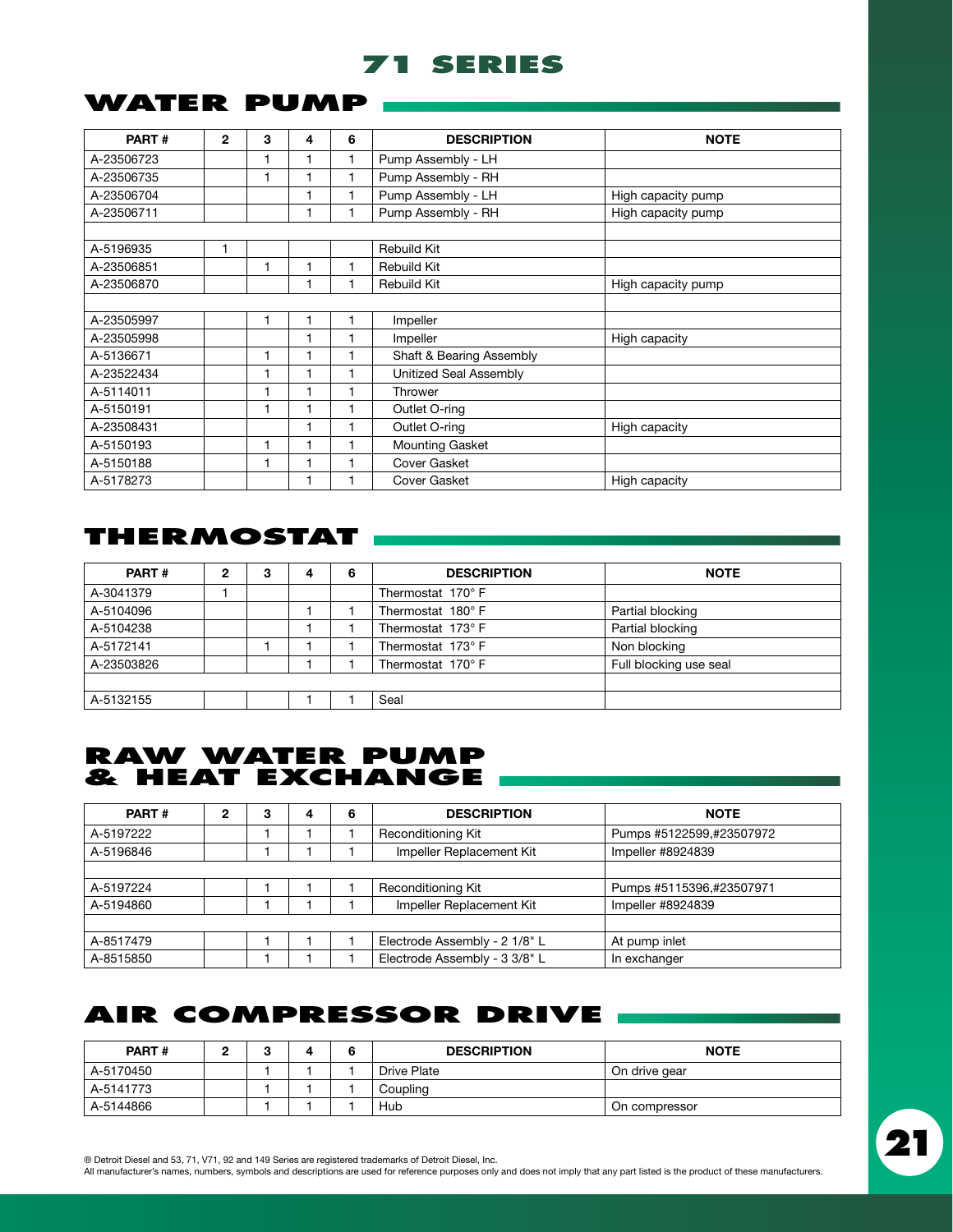## **gasket listing**

| <b>DESCRIPTION</b>                  | <b>NOTE</b>                | PART#      | $\mathbf{2}$ | 3              | 4              | 6            |
|-------------------------------------|----------------------------|------------|--------------|----------------|----------------|--------------|
| Aftercooler Seal Ring               |                            | A-5101138  |              |                |                | 4            |
| Air Box Cover Bolt Gasket           |                            | A-23505525 | 4            | 3              | 4              | 8            |
| Air Box Cover Gasket                |                            | A-5152288  | 2            |                |                |              |
| Air Box Cover Gasket                |                            | A-5132117  |              | 3              | 4              | 8            |
| Air Inlet Housing Gasket            | To blower with screen      | A-5103557  | 1            |                |                |              |
| Air Inlet Housing Gasket            | To blower with screen      | A-5103558  |              | $\mathbf{1}$   |                |              |
| Air Inlet Housing Gasket            | To blower with screen      | A-5103559  |              |                | 1              |              |
| Air Inlet Housing Gasket            | To blower with screen      | A-5103601  |              |                |                | 1            |
| Air Inlet Housing Gasket            | For bypass blower          | A-23505529 |              |                |                | 1            |
| <b>Balance Weight Cover Gasket</b>  |                            | A-5121753  |              | $\mathbf{1}$   | 1              | 1            |
| <b>Breather Gasket</b>              | Side block mount           | A-5173482  |              |                | 1              | $\mathbf{1}$ |
| Crankshaft Front Cover Gasket       |                            | A-5156192  | 1            |                |                |              |
| Crankshaft Front Cover Gasket       |                            | A-5150181  |              | $\mathbf{1}$   | 1              | $\mathbf{1}$ |
| Crankshaft Front Cover Gasket       |                            | A-5112641  |              |                | 1              | $\mathbf{1}$ |
| <b>Exhaust Manifold Gasket</b>      |                            | A-5154210  | 1            |                |                |              |
| <b>Exhaust Manifold Gasket</b>      |                            | A-5150194  |              | 1              |                |              |
| <b>Exhaust Manifold Gasket</b>      | Metal clad                 | A-5120224  |              |                | 2              | 2            |
| Exhaust Manifold Gasket             | Metal clad                 | A-5120223  |              |                |                | 1            |
| <b>Exhaust Manifold Gasket</b>      | TA 6 bolt hole             | A-8925587  |              |                |                | 1            |
| Flywheel Housing Cover Gasket       | Large hole                 | A-23515145 |              | 2              | 2              | 2            |
| Flywheel Housing Cover Gasket       | Small hole (star)          | A-5104507  |              | $\mathbf{1}$   | 1              | 1            |
| <b>Flywheel Housing Gasket</b>      |                            | A-5152525  | 1            |                |                |              |
| <b>Flywheel Housing Gasket</b>      |                            | A-8928967  |              | 1              | 1              | 1            |
| Fuel Pump Mounting Gasket           |                            | A-5150193  | 1            | $\mathbf{1}$   | 1              | 1            |
| Governor Cover Gasket               |                            | A-5150889  | 1            | 1              | 1              | 1            |
| Oil Pan Gasket                      |                            | A-5154198  | $\mathbf{1}$ |                |                |              |
| Oil Pan Gasket                      |                            | A-5150115  |              | 1              |                |              |
| Oil Pan Gasket                      |                            | A-5150116  |              |                | 1              |              |
| Oil Pan Gasket                      |                            | A-5150117  |              |                |                | 1            |
| Oil Pan Gasket - Lower              | Lower to upper             | A-5153256  |              |                |                | $\mathbf{1}$ |
| Oil Pan Sump Gasket                 | Round cast iron sump cover | A-5153788  |              |                |                | 1            |
| Oil Pan Sump Gasket                 | Round steel sump cover     | A-5153986  |              |                |                | 1            |
| Oil Regulator Gasket                |                            | A-5104381  |              | $\mathbf{1}$   | 1              | 1            |
| Rocker Cover Gasket - Neoprene      |                            | A-5144484  | 1            |                |                |              |
| Rocker Cover Gasket - Neoprene      | For steel cover            | A-5143405  |              | $\mathbf{1}$   |                |              |
| Rocker Cover Gasket - Neoprene      | For steel cover            | A-5143406  |              |                | 1              |              |
| Rocker Cover Gasket - Neoprene      | For steel cover            | A-5143407  |              |                |                | $\mathbf{1}$ |
| Rocker Cover Gasket - Silicone      | For cast aluminum cover    | A-5104018  |              | $\mathbf{1}$   |                |              |
| Rocker Cover Gasket - Silicone      | For cast aluminum cover    | A-5104081  |              |                | 1              |              |
| Rocker Cover Gasket - Silicone      | For cast aluminum cover    | A-5104019  |              |                |                | 1            |
| Rocker Cover Isolator               | For cast aluminum cover    | A-5104515  |              | $\overline{c}$ | 2              | 4            |
| <b>Starter Gasket</b>               | For wet housings           | A-5130995  |              | 1              | 1              | 1            |
| <b>Thermostat Housing Gasket</b>    |                            | A-5169478  |              | 2              | $\overline{c}$ | 2            |
| Turbocharger Mounting Gasket        | TO4 model turbo            | A-5103394  |              |                | 1              | 1            |
| <b>Turbocharger Mounting Gasket</b> | TV model turbo             | A-8929529  |              |                | 1              | 1            |
| Water Pump Cover Gasket             |                            | A-5150188  |              | 1              | 1              | 1            |
| Water Pump Cover Gasket             | High capacity              | A-5178273  |              |                | 1              | 1            |
| Water Pump Cover Seal               | 2 3/16" OD                 | A-5153560  |              | 1              | 1              |              |
| Water Pump Cover Seal               | 2 1/2" OD                  | A-5159457  |              | 1              | 1              |              |
| Water Pump Cover Seal               | 2 3/4" OD                  | A-5156770  |              |                | 1              | 1            |
| Water Pump Mounting Gasket          |                            | A-5150193  |              | 1              | 1              | 1            |
| Water Pump Oring                    | At block                   | A-5150191  |              | 1              | 1              | 1            |
|                                     |                            |            |              |                |                |              |

**22**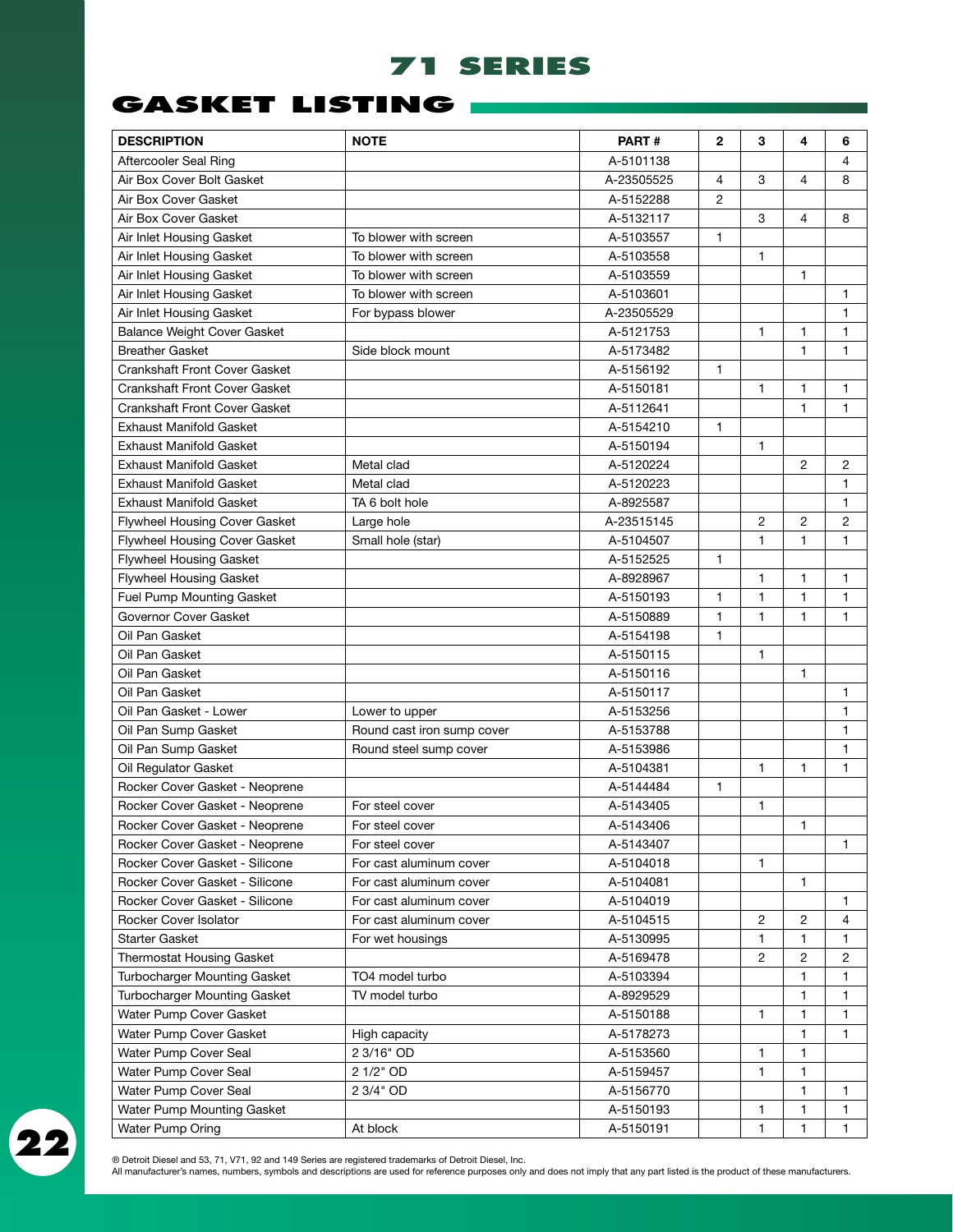## **cylinder kit COMPONENT**

Ŧ

**71 SERIES**

\_\_\_\_\_\_\_\_\_\_\_\_\_\_\_\_\_\_\_\_\_\_\_\_\_\_

 $\overline{\phantom{a}}$ 

® Detroit Diesel and 53, 71, V71, 92 and 149 Series are registered trademarks of Detroit Diesel, Inc.<br>All manufacturer's names, numbers, symbols and descriptions are used for reference purposes only and does not imply that

**23**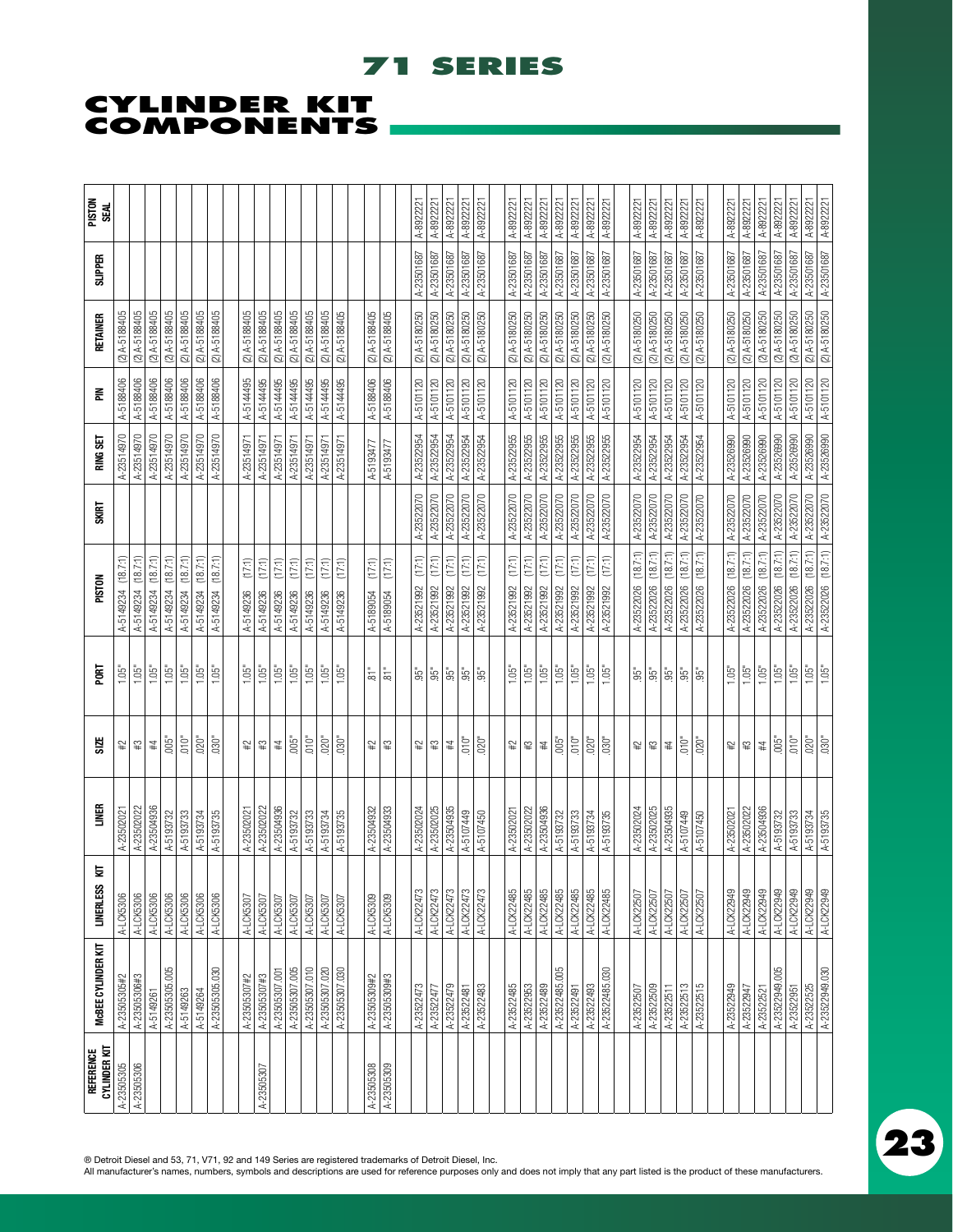## **in-frame kits**

| PART#        | <b>DESCRIPTION</b>                                       | 6V | 8V           | 12V          | <b>16V</b>  | <b>CYL KIT</b> |
|--------------|----------------------------------------------------------|----|--------------|--------------|-------------|----------------|
| A-6V71-NA    | Trunk / Natural / 18.7:1 / 1.05" Port Height             | 1  |              |              |             | A-23505306     |
| A-6V71-NAC   | Trunk / Natural / 18.7:1 / 1.05" Port / Cast R/C         |    | A-23505306   |              |             |                |
| A-6V71-XH    | Crosshead / Natural / 18.7:1 / 1.05" Port Height         | 1  |              |              |             | A-23522949     |
| A-6V71-XHC   | Crosshead / Natural / 18.7:1 / 1.05" Port / Cast R/C     | 1  |              |              |             | A-23522949     |
| A-6V71-XHT   | Crosshead / Turbo / 17.5:1 / 1.05" Port Height           | 1  |              |              |             | A-23522953     |
| A-6V71-XHTC  | Crosshead / Turbo / 17.5:1 / 1.05" Port / Cast R/C       | 1  |              |              |             | A-23522953     |
| A-8V71-NA    | Trunk / Natural / 18.7:1 / 1.05" Port Height             |    | $\mathbf{1}$ |              |             | A-23505306     |
| A-8V71-NAC   | Trunk / Natural / 18.7:1 / 1.05" Port / Cast R/C         |    | 1            |              |             | A-23505306     |
| A-8V71-XH    | Crosshead / Natural / 18.7:1 / 1.05" Port Height         |    | 1            |              |             | A-23522949     |
| A-8V71-XHC   | Crosshead / Natural / 18.7:1 / 1.05" Port / Cast R/C     |    | 1            |              |             | A-23522949     |
| A-8V71-XHT   | Crosshead / Turbo / 17.5:1 / 1.05" Port Height           |    | 1            |              |             | A-23522953     |
| A-8V71-XHTC  | Crosshead / Turbo / 17.5:1 / 1.05" Port / Cast R/C       |    | 1            |              |             | A-23522953     |
| A-12V71-NA   | Trunk / Natural / 18.7:1 / 1.05" Port Height             |    |              | $\mathbf{1}$ |             | A-23505306     |
| A-12V71-NAC  | Trunk / Natural / 18.7:1 / 1.05" Port / Cast R/C         |    |              | 1            |             | A-23505306     |
| A-12V71-XH   | Crosshead / Natural / 18.7:1 / 1.05" Port Height         |    |              | 1            |             | A-23522949     |
| A-12V71-XHC  | Crosshead / Natural / 18.7:1 / 1.05" Port / Cast R/C     |    |              | $\mathbf{1}$ |             | A-23522949     |
| A-12V71-XHT  | Crosshead / Turbo / 17.5:1 / 1.05" Port Height           |    |              | 1            |             | A-23522953     |
| A-12V71-XHTC | Crosshead / Turbo / 17.5:1 / 1.05" Port / Cast R/C       |    |              | 1            |             | A-23522953     |
|              |                                                          |    |              |              | <b>NOTE</b> |                |
|              | NOTE: For 16V units individual components are available. |    |              |              |             |                |
|              |                                                          |    |              |              |             |                |
|              |                                                          |    |              |              |             |                |
|              |                                                          |    |              |              |             |                |
|              |                                                          |    |              |              |             |                |

## **overhaul kits**

| PART#           | <b>DESCRIPTION</b>                                       | 6V           | 8V           | 12V | <b>16V</b>  | <b>CYL KIT</b> |
|-----------------|----------------------------------------------------------|--------------|--------------|-----|-------------|----------------|
| A-6V71-NA-OH    | Trunk / Natural / 18.7:1 / 1.05" Port Height             | 1            |              |     |             | A-23505306     |
| A-6V71-NAC-OH   | Trunk / Natural / 18.7:1 / 1.05" Port / Cast R/C         | $\mathbf{1}$ |              |     |             | A-23505306     |
| A-6V71-XH-OH    | Crosshead / Natural / 18.7:1 / 1.05" Port Height         | 1            |              |     |             | A-23522949     |
| A-6V71-XHC-OH   | Crosshead / Natural / 18.7:1 / 1.05" Port / Cast R/C     | 1            |              |     |             | A-23522949     |
| A-6V71-XHT-OH   | Crosshead / Turbo / 17.5:1 / 1.05" Port Height           | 1            |              |     |             | A-23522953     |
| A-6V71-XHTC-OH  | Crosshead / Turbo / 17.5:1 / 1.05" Port / Cast R/C       | $\mathbf{1}$ |              |     |             | A-23522953     |
| A-8V71-NA-OH    | Trunk / Natural / 18.7:1 / 1.05" Port Height             |              | 1            |     |             | A-23505306     |
| A-8V71-NAC-OH   | Trunk / Natural / 18.7:1 / 1.05" Port / Cast R/C         |              | 1            |     |             | A-23505306     |
| A-8V71-XH-OH    | Crosshead / Natural / 18.7:1 / 1.05" Port Height         |              | 1            |     |             | A-23522949     |
| A-8V71-XHC-OH   | Crosshead / Natural / 18.7:1 / 1.05" Port / Cast R/C     |              | $\mathbf{1}$ |     |             | A-23522949     |
| A-8V71-XHT-OH   | Crosshead / Turbo / 17.5:1 / 1.05" Port Height           |              | $\mathbf{1}$ |     |             | A-23522953     |
| A-8V71-XHTC-OH  | Crosshead / Turbo / 17.5:1 / 1.05" Port / Cast R/C       |              | $\mathbf{1}$ |     |             | A-23522953     |
| A-12V71-NA-OH   | Trunk / Natural / 18.7:1 / 1.05" Port Height             |              |              | 1   |             | A-23505306     |
| A-12V71-NAC-OH  | Trunk / Natural / 18.7:1 / 1.05" Port / Cast R/C         |              |              | 1   |             | A-23505306     |
| A-12V71-XH-OH   | Crosshead / Natural / 18.7:1 / 1.05" Port Height         |              |              | 1   |             | A-23522949     |
| A-12V71-XHC-OH  | Crosshead / Natural / 18.7:1 / 1.05" Port / Cast R/C     |              |              | 1   |             | A-23522949     |
| A-12V71-XHT-OH  | Crosshead / Turbo / 17.5:1 / 1.05" Port Height           |              |              | 1   |             | A-23522953     |
| A-12V71-XHTC-OH | Crosshead / Turbo / 17.5:1 / 1.05" Port / Cast R/C       |              |              | 1   |             | A-23522953     |
|                 |                                                          |              |              |     | <b>NOTE</b> |                |
|                 | NOTE: For 16V units individual components are available. |              |              |     |             |                |
|                 |                                                          |              |              |     |             |                |
|                 |                                                          |              |              |     |             |                |
|                 |                                                          |              |              |     |             |                |
|                 |                                                          |              |              |     |             |                |

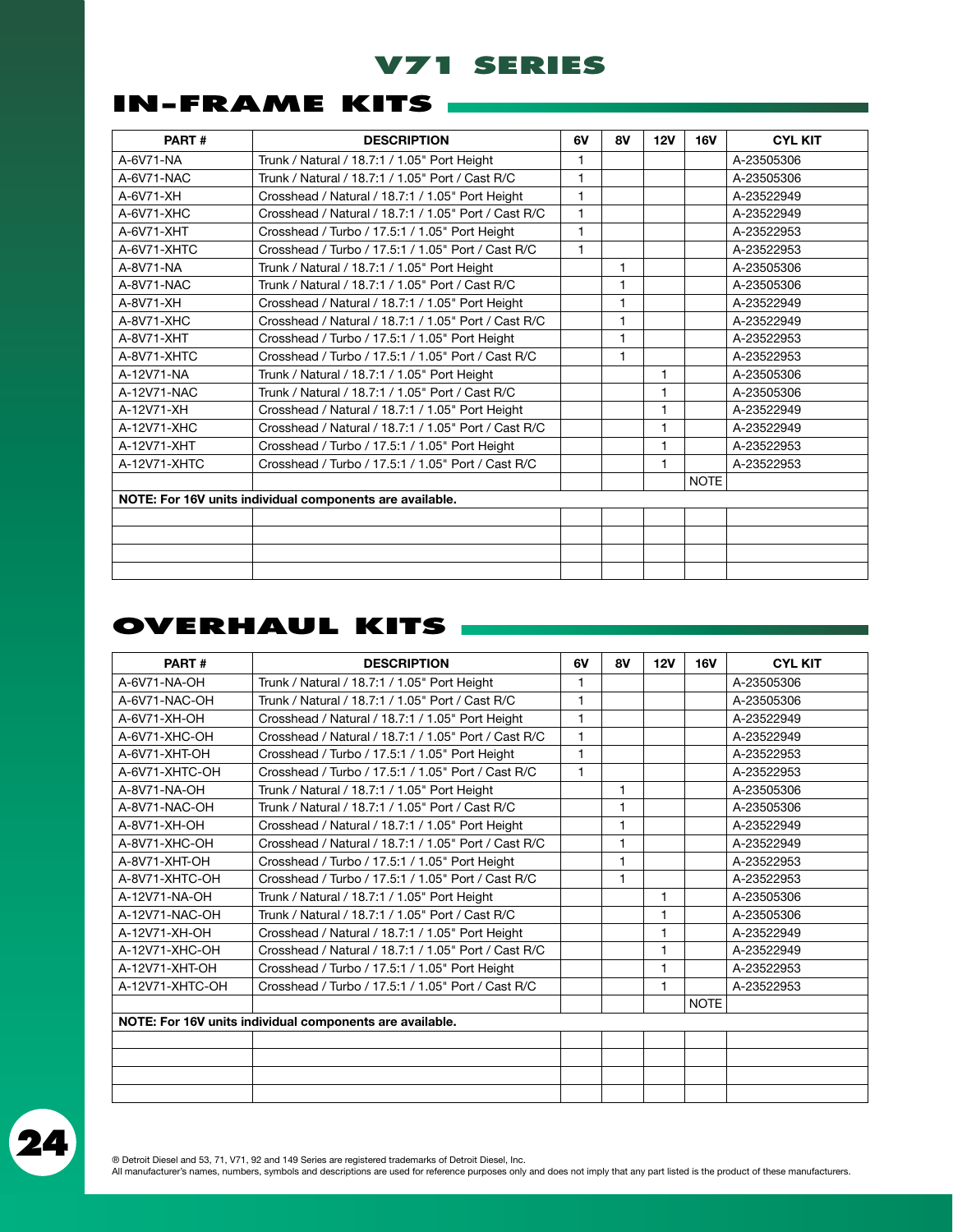## **engine bearings**

| PART#     | 6V                       | <b>8V</b>      | <b>12V</b>     | <b>16V</b>     | <b>DESCRIPTION</b>                          | <b>NOTE</b>              |
|-----------|--------------------------|----------------|----------------|----------------|---------------------------------------------|--------------------------|
| A-5149572 | 6                        | 8              | 12             | 16             | <b>STD</b><br><b>Connecting Rod Bearing</b> |                          |
| A-5149575 | 6                        | 8              | 12             | 16             | <b>Connecting Rod Bearing</b><br>.010"      |                          |
| A-5149577 | 6                        | 8              | 12             | 16             | <b>Connecting Rod Bearing</b><br>.020"      |                          |
| A-5149579 | 6                        | 8              | 12             | 16             | <b>Connecting Rod Bearing</b><br>.030"      |                          |
|           |                          |                |                |                |                                             |                          |
| A-5149556 | 4                        | 5              | $\overline{7}$ | 10             | <b>STD</b><br>Main Bearing                  |                          |
| A-5149559 | $\overline{\mathcal{L}}$ | 5              | $\overline{7}$ | 10             | .010"<br>Main Bearing                       |                          |
| A-5149561 | 4                        | 5              | $\overline{7}$ | 10             | .020"<br>Main Bearing                       |                          |
| A-5149563 | $\overline{4}$           | 5              | $\overline{7}$ | 10             | .030"<br>Main Bearing                       |                          |
|           |                          |                |                |                |                                             |                          |
| A-5149565 | 4                        | 5              | $\overline{7}$ | 10             | Main Bearing<br><b>STD</b>                  | For turbocharged engines |
| A-5149567 | $\overline{4}$           | 5              | $\overline{7}$ | 10             | .010"<br>Main Bearing                       | For turbocharged engines |
| A-5149568 | $\overline{4}$           | 5              | $\overline{7}$ | 10             | .020"<br>Main Bearing                       | For turbocharged engines |
| A-8922118 | 4                        | 5              | $\overline{7}$ | 10             | .030"<br>Main Bearing                       | For turbocharged engines |
|           |                          |                |                |                |                                             |                          |
| A-5117005 | 4                        | 4              | 4              | 4              | <b>Thrust Washer</b><br><b>STD</b>          |                          |
| A-5196753 | $\overline{4}$           | 4              | $\overline{4}$ | $\overline{4}$ | .005"<br><b>Thrust Washer</b>               |                          |
| A-5196754 | $\overline{4}$           | 4              | 4              | $\overline{4}$ | .010"<br><b>Thrust Washer</b>               |                          |
| A-141346  | $\overline{\mathcal{L}}$ | 4              | $\overline{4}$ | 4              | <b>Thrust Washer Dowel</b>                  |                          |
|           |                          |                |                |                |                                             |                          |
| A-5111422 | $\overline{2}$           | $\overline{2}$ | $\overline{2}$ | 4              | Cam End Bearing                             | Rear (front & rear 16V)  |
| A-5194858 | $\overline{2}$           | $\overline{2}$ | $\overline{2}$ | 4              | Cam End Bearing .010" USID                  | Rear (front & rear 16V)  |
| A-5117984 | $\overline{2}$           | $\overline{2}$ | $\overline{2}$ |                | Cam End Bearing                             | Front                    |
| A-5197569 | $\overline{2}$           | $\overline{2}$ | $\overline{2}$ |                | Cam End Bearing .010" USID                  | Front                    |
| A-5196026 | $\overline{4}$           | 6              | 10             | 12             | Cam Intermediate Bearing STD                |                          |
| A-5196027 | 4                        | 6              | 10             | 12             | Cam Intermediate Brg .010" USID             |                          |
| A-5115572 | 8                        | 12             | 20             | 24             | <b>Ring Lock</b>                            |                          |
| A-5111424 | 4                        | 4              | $\overline{4}$ | 8              | Cam Thrust Washer<br><b>STD</b>             |                          |
| A-5194826 | 4                        | 4              | $\overline{4}$ | 8              | $.005"$ OS<br>Cam Thrust Washer             |                          |
| A-5194827 | $\overline{4}$           | 4              | $\overline{4}$ | 8              | $.010"$ OS<br>Cam Thrust Washer             |                          |
|           |                          |                |                |                |                                             |                          |
| A-7451948 | 1                        | 1              | 1              | $\overline{c}$ | Idler Gear Bearing                          |                          |
| A-5103534 | 6                        | 6              | 6              | 12             | Idler Gear Bearing Lock Bolt                | Do not reuse             |
|           |                          |                |                |                |                                             |                          |
| A-5157274 | 12                       | 16             | 24             | 32             | <b>Connecting Rod Bushing</b>               | For trunk non-turbo rods |
|           |                          |                |                |                |                                             |                          |

## **ROCKER COVER MOUNTING**

| PART#     | 6V             | <b>8V</b> | 12V | 16V | <b>DESCRIPTION</b>             | <b>NOTE</b>             |
|-----------|----------------|-----------|-----|-----|--------------------------------|-------------------------|
| A-5143405 | 2              |           |     |     | Rocker Cover Gasket - Neoprene | For stamped steel cover |
| A-5143406 |                | 2         |     | 4   | Rocker Cover Gasket - Neoprene | For stamped steel cover |
| A-5143407 |                |           | 2   |     | Rocker Cover Gasket - Neoprene | For stamped steel cover |
| A-5104018 | $\overline{2}$ |           |     |     | Rocker Cover Gasket - Silicone | For cast aluminum cover |
| A-5104081 |                | 2         |     | 4   | Rocker Cover Gasket - Silicone | For cast aluminum cover |
| A-5104019 |                |           | 2   |     | Rocker Cover Gasket - Silicone | For cast aluminum cover |
|           |                |           |     |     |                                |                         |
| A-5149510 | 2              |           |     |     | Cast Cover Installation Kit    |                         |
| A-5149511 |                | 2         |     | 4   | Cast Cover Installation Kit    |                         |
| A-5149512 |                |           | 2   |     | Cast Cover Installation Kit    |                         |
| A-5104015 | 4              | 4         | 8   | 8   | Cast Cover Hold Down Bolt      |                         |
| A-5104515 | 4              | 4         | 8   | 8   | Cast Cover Isolator            |                         |
| A-5104514 | 4              | 4         | 8   | 8   | Cast Cover Isolator Washer     |                         |
|           |                |           |     |     |                                |                         |

® Detroit Diesel and 53, 71, V71, 92 and 149 Series are registered trademarks of Detroit Diesel, Inc.<br>All manufacturer's names, numbers, symbols and descriptions are used for reference purposes only and does not imply that

**25**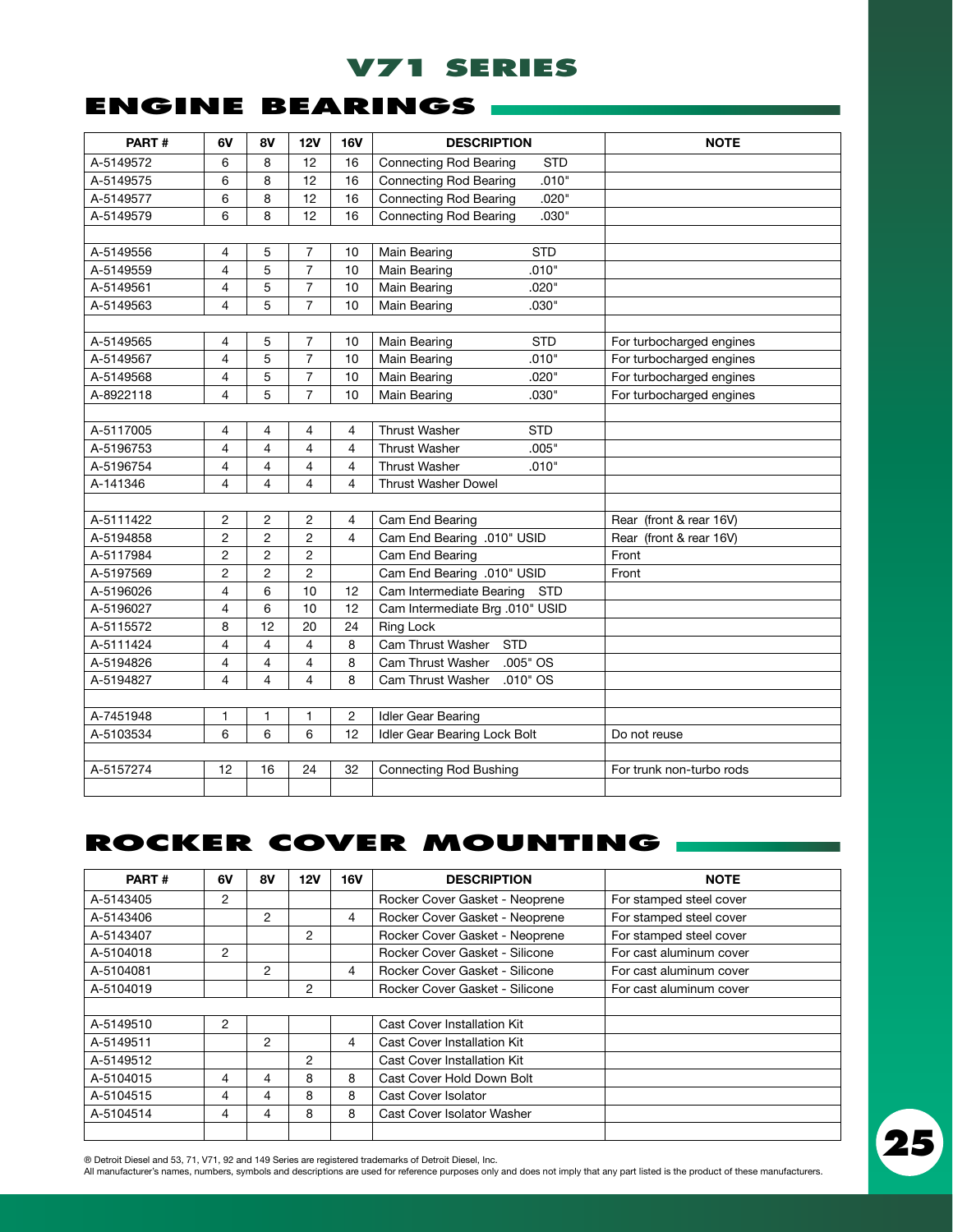## **OVERHAUL GASKET SETS**

| PART#      | 6V | <b>8V</b> | 12V | <b>16V</b> | <b>DESCRIPTION</b>                                                                                 | <b>NOTE</b>        |
|------------|----|-----------|-----|------------|----------------------------------------------------------------------------------------------------|--------------------|
| A-23512677 |    |           |     |            | Overhaul Gasket Set                                                                                | Coach applications |
| A-23512678 |    |           |     |            | Overhaul Gasket Set                                                                                |                    |
| A-23512679 |    |           |     |            | Overhaul Gasket Set                                                                                | Coach applications |
| A-23512680 |    |           |     |            | Overhaul Gasket Set                                                                                |                    |
| A-23512681 |    |           |     |            | Overhaul Gasket Set                                                                                |                    |
| A-23512682 |    |           |     |            | Overhaul Gasket Set                                                                                |                    |
|            |    |           |     |            | NOTE: The above sets do not include R/C gaskets or crankshaft seals and only basic cooler gaskets. |                    |
|            |    |           |     |            |                                                                                                    |                    |

## **HEAD & SUPPLEMENTAL GASKET SETS**

| PART#                                                               | 6V | <b>8V</b> | 12V | 16V | <b>DESCRIPTION</b>       | <b>NOTE</b>             |  |
|---------------------------------------------------------------------|----|-----------|-----|-----|--------------------------|-------------------------|--|
| A-5196376                                                           |    |           |     |     | Supplemental Gasket Sets | Marine applications     |  |
| A-5196378                                                           |    |           |     |     | Supplemental Gasket Sets | Marine applications     |  |
| A-5196379                                                           |    |           |     |     | Supplemental Gasket Sets | Industrial applications |  |
| A-5196132                                                           |    |           |     |     | Supplemental Gasket Sets | Marine applications     |  |
|                                                                     |    |           |     |     |                          |                         |  |
| A-5196380                                                           | 2  |           |     |     | <b>Head Gasket Set</b>   |                         |  |
| A-5196381                                                           |    | 2         |     | 4   | <b>Head Gasket Set</b>   |                         |  |
| A-5196382                                                           |    |           | 2   |     | <b>Head Gasket Set</b>   |                         |  |
| NOTE: The above head sets sets do not include rocker cover gaskets. |    |           |     |     |                          |                         |  |
|                                                                     |    |           |     |     |                          |                         |  |

## **BLOWER GASKET SETS**

| PART#     | 6V | <b>8V</b> | 12V | <b>16V</b> | <b>DESCRIPTION</b>             | <b>NOTE</b>            |
|-----------|----|-----------|-----|------------|--------------------------------|------------------------|
| A-5149646 |    |           |     |            | <b>Blower Installation Kit</b> | Natural                |
| A-5149641 |    |           |     |            | <b>Blower Installation Kit</b> | Turbocharged           |
| A-5149644 |    |           |     |            | <b>Blower Installation Kit</b> | Natural                |
| A-5149643 |    |           |     |            | <b>Blower Installation Kit</b> | Turbocharged           |
| A-5149642 |    |           |     |            | <b>Blower Installation Kit</b> | Natural & turbocharged |
| A-5149645 |    |           |     |            | <b>Blower Installation Kit</b> | Natural & turbocharged |
|           |    |           |     |            |                                |                        |

## **LINER INSERTS**

| PART#     | 6V | 8V | <b>12V</b>        | <b>16V</b> | <b>DESCRIPTION</b>                     | <b>NOTE</b>                  |
|-----------|----|----|-------------------|------------|----------------------------------------|------------------------------|
| A-5184484 | 6  | 8  | 12                | 16         | Liner Insert STD ID / STD HGT          | For STD & .005" OS liners    |
| A-5193316 | 6  | 8  | 12                | 16         | Liner Insert OS ID / STD HGT           | For .010" to .030" OS liners |
| A-5148399 | 6  | 8  | $12 \overline{ }$ | 16         | Liner Insert STD ID $/ +.0015$ " HGT   | For STD & .005" OS liners    |
| A-5199871 | 6  | 8  | 12                | 16         | Liner Insert $OS$ ID $/ + .0015$ " HGT | For .010" to .030" OS liners |
| A-5199569 | AR | AR | AR                | AR         | Liner Shim .002" Trick                 |                              |
|           |    |    |                   |            |                                        |                              |

## **CRANKSHAFT ASSEMBLY**

| PART#      | 6V | 8V | 12V | <b>16V</b> | <b>DESCRIPTION</b> | <b>NOTE</b> |
|------------|----|----|-----|------------|--------------------|-------------|
| A-5146733  |    |    |     |            | Crankshaft         |             |
| A-5103264  |    |    |     |            | Crankshaft         |             |
| A-23502165 |    |    |     |            | Crankshaft         |             |
|            |    |    |     |            |                    |             |

**26**

® Detroit Diesel and 53, 71, V71, 92 and 149 Series are registered trademarks of Detroit Diesel, Inc. All manufacturer's names, numbers, symbols and descriptions are used for reference purposes only and does not imply that any part listed is the product of these manufacturers.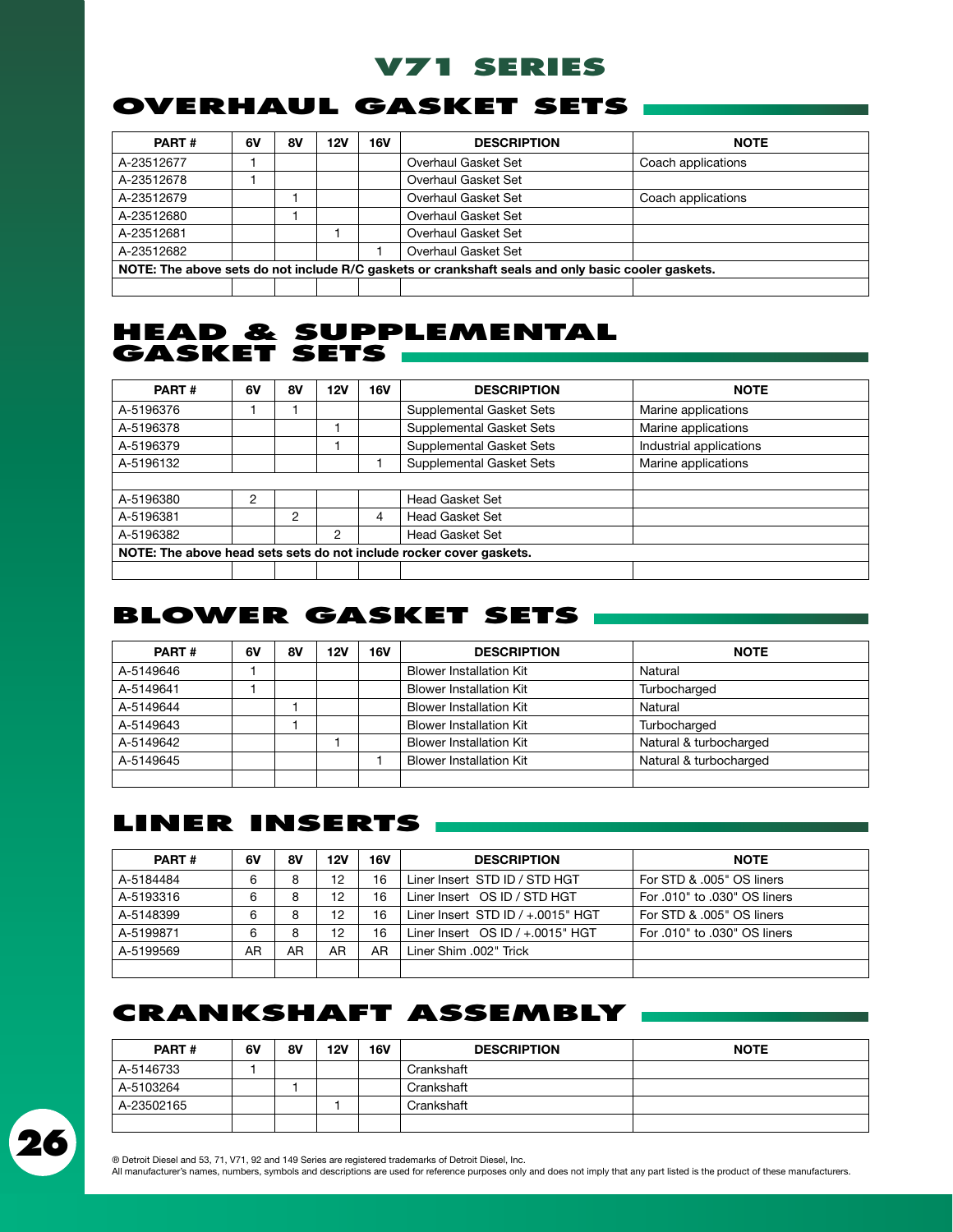## **FRONT CRANKSHAFT SEALS**

| PART#      | 6V                                                                                                | 8V | 12V | 16V | <b>DESCRIPTION</b>                |   | <b>NOTE</b>        |  |  |  |
|------------|---------------------------------------------------------------------------------------------------|----|-----|-----|-----------------------------------|---|--------------------|--|--|--|
| A-5115454  |                                                                                                   |    |     |     | Front Seal - Lip Type             |   |                    |  |  |  |
| A-5114335  |                                                                                                   |    |     |     | Front Seal - Lip Type             | & |                    |  |  |  |
| A-5197860  |                                                                                                   |    |     |     | Front Seal - Lip Type             | # |                    |  |  |  |
|            |                                                                                                   |    |     |     |                                   |   |                    |  |  |  |
| A-23514608 |                                                                                                   |    |     |     | Front Seal - Teflon / Directional |   | RH engine rotation |  |  |  |
| A-23514609 |                                                                                                   |    |     |     | Front Seal - Teflon / Directional |   | LH engine rotation |  |  |  |
| A-8927747  |                                                                                                   |    |     |     | Front Seal - Teflon / Directional | & | RH engine rotation |  |  |  |
| A-8927746  |                                                                                                   |    |     |     | Front Seal - Teflon / Directional | & | LH engine rotation |  |  |  |
| A-8927749  |                                                                                                   |    |     |     | Front Seal - Teflon / Directional | # | RH engine rotation |  |  |  |
| A-8927748  |                                                                                                   |    |     |     | Front Seal - Teflon / Directional | # | LH engine rotation |  |  |  |
|            |                                                                                                   |    |     |     |                                   |   |                    |  |  |  |
| A-5198908  |                                                                                                   |    |     |     | <b>Front Sleeve</b>               | # |                    |  |  |  |
|            | Note: $\#$ = For outboard front trunnion mount with bearing. & = For non-outboard trunnion units. |    |     |     |                                   |   |                    |  |  |  |

## **REAR CRANKSHAFT SEALS**

| PART#      | 6V | 8V | <b>12V</b> | 16V | <b>DESCRIPTION</b>               |            | <b>NOTE</b>                         |
|------------|----|----|------------|-----|----------------------------------|------------|-------------------------------------|
| A-5114335  |    |    |            |     | Rear Seal - Single Lip Type      | <b>STD</b> | For dry hsg                         |
| A-5197860  |    |    | 1          |     | Rear Seal - Single Lip Type      | O/S        | For dry hsg / use wear sleeve       |
| A-5194462  |    |    |            | 1   | Rear Seal - Single Lip Type      | O/S        | For dry hsg / use wear sleeve       |
| A-5127821  |    |    | 1          |     | Rear Seal - Double Lip Type      | <b>STD</b> | For wet hsg                         |
| A-5196927  |    |    |            |     | Rear Seal - Double Lip Type      | O/S        | For wet hsq / use wear sleeve       |
| A-5198159  |    |    |            | 1   | Rear Seal - Double Lip Type      | O/S        | For wet hsg / use wear sleeve       |
| A-8927746  |    | 1  | 1          |     | Rear Seal - Teflon / Directional | <b>STD</b> | RH eng. rot. / dry hsg              |
| A-8927748  |    |    |            |     | Rear Seal - Teflon / Directional | O/S        | RH eng. rot. / dry hsg / use sleeve |
| A-23504821 |    | 1  | 1          |     | Rear Seal - Teflon / Directional | O/S        | RH eng. rot. / wet hsg / use sleeve |
| A-8927747  |    |    | 1          |     | Rear Seal - Teflon / Directional | <b>STD</b> | LH eng. rot. / dry hsq              |
| A-8927749  |    |    |            |     | Rear Seal - Teflon / Directional | O/S        | LH eng. rot. / dry hsg / use sleeve |
| A-23507411 |    |    |            |     | Rear Seal - Teflon / Directional | O/S        | LH eng. rot. / wet hsg / use sleeve |
| A-8926761  |    |    |            |     | Rear Seal - Teflon / Directional | <b>STD</b> | RH eng. rot. / dry hsg              |
| A-23501544 |    |    |            |     | Rear Seal - Teflon / Directional | O/S        | RH eng. rot. / dry hsg / use sleeve |
| A-23501610 |    |    |            |     | Rear Seal - Teflon / Directional | <b>STD</b> | LH eng. rot. / dry hsg              |
| A-23501545 |    |    |            |     | Rear Seal - Teflon / Directional | O/S        | LH eng. rot. / dry hsg / use sleeve |
| A-23507225 |    |    | 1          |     | O/S Rear Seal Sleeve             |            |                                     |
| A-23507226 |    |    |            |     | O/S Rear Seal Sleeve             |            |                                     |

## **VIBRATION DAMPER**

| PART#      | 6V | 8V | 12V | <b>16V</b> | <b>DESCRIPTION</b>   | <b>NOTE</b>       |
|------------|----|----|-----|------------|----------------------|-------------------|
| A-8922491  |    |    |     |            | Damper - Viscous     | 12.3" OD          |
| A-8922492  |    |    |     |            | Damper - Viscous     | 12.3" OD          |
| A-8928951  |    |    |     |            | Damper - Viscous     | 12.3" OD          |
| A-8924435  |    |    |     | 1          | Damper - Viscous     | 18" OD            |
| A-5106222  |    |    |     | 1          | Damper - Viscous     | 15.1" OD          |
| A-5134917  |    |    |     |            | Front Cone - .531" L |                   |
| A-5102957  |    |    |     |            | Front Cone - .937" L |                   |
| A-23506876 |    |    |     |            | Rear Cone - 1.40" L  | Grooved           |
| A-5104475  |    |    |     |            | Rear Cone - 1.70" L  | Grooved           |
| A-23502705 |    |    |     |            | Rear Cone - 2.12" L  | Grooved           |
| A-23507297 |    |    |     |            | Rear Cone - 2.22" L  | Grooved           |
| A-23507296 |    |    |     |            | Rear Cone - 3.09" L  | Grooved           |
| A-23503769 |    |    |     |            | Seal Ring            | For grooved cones |

® Detroit Diesel and 53, 71, V71, 92 and 149 Series are registered trademarks of Detroit Diesel, Inc.

All manufacturer's names, numbers, symbols and descriptions are used for reference purposes only and does not imply that any part listed is the product of these manufacturers.

**27**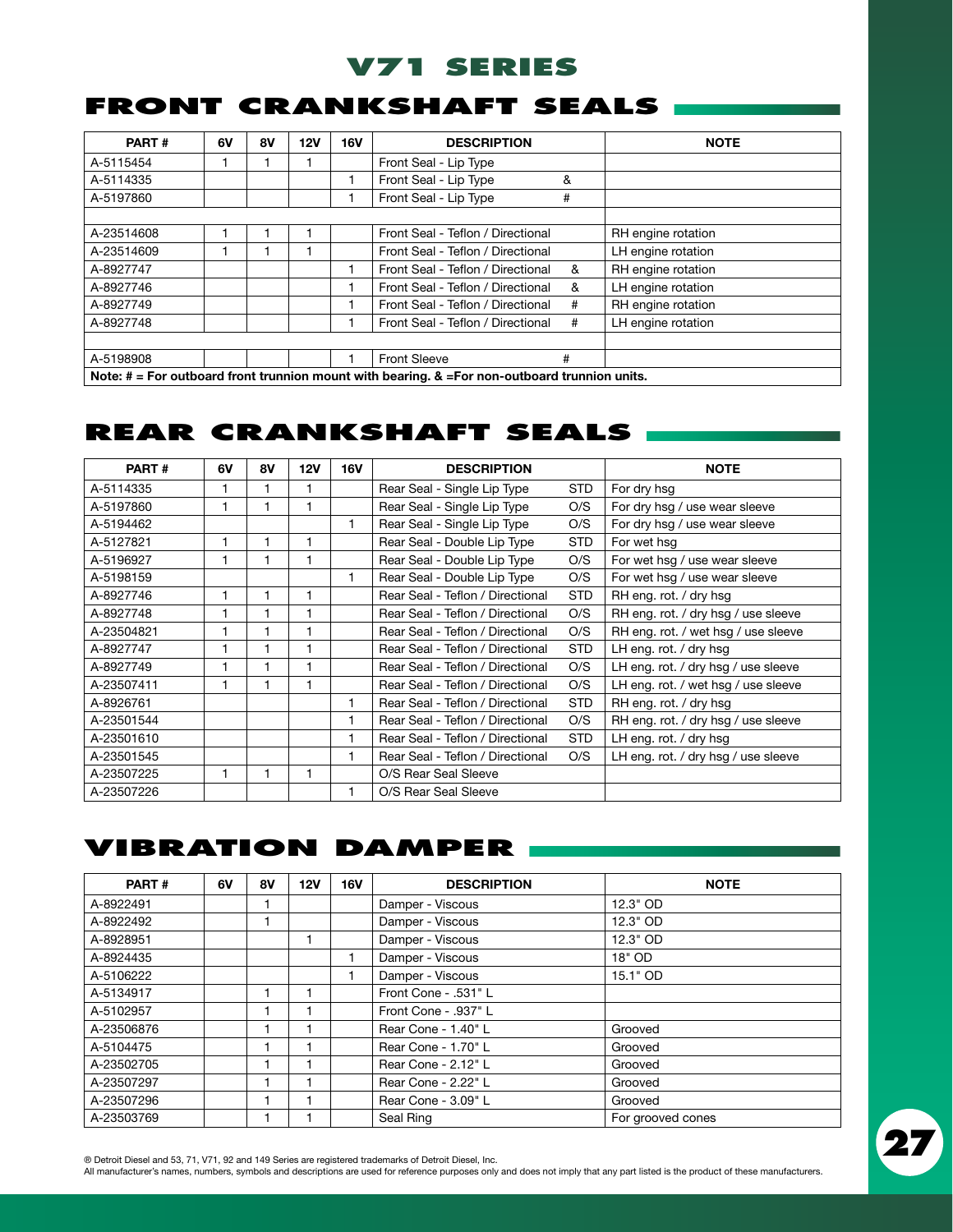## **CYLINDER HEA components 2-valve**

| PART#      | 6V | <b>8V</b> | <b>12V</b> | <b>16V</b>     | <b>DESCRIPTION</b>                | <b>NOTE</b>            |
|------------|----|-----------|------------|----------------|-----------------------------------|------------------------|
| A-5193666  | 12 | 16        | 24         | 32             | Valve Kit - High HP               | With locks             |
| A-23507238 | 24 | 32        | 48         | 64             | Valve Lock                        |                        |
| A-5150289  | 12 | 16        | 24         | 32             | <b>Valve Spring</b>               |                        |
| A-5120930  | 12 | 16        | 24         | 32             | Valve Guide                       |                        |
| A-23500480 | 12 | 16        | 24         | 32             | Valve Guide Seal                  |                        |
| A-8927920  | 12 | 16        | 24         | 32             | <b>STD</b><br>Valve Seat (Insert) |                        |
| A-5198230  | 12 | 16        | 24         | 32             | .010" OS<br>Valve Seat (Insert)   |                        |
| A-5128640  | 18 | 24        | 36         | 48             | Push Rod                          |                        |
| A-5151601  | 18 | 24        | 36         | 48             | Push Rod Nut                      |                        |
| A-5186858  | 18 | 24        | 36         | 48             | Push Rod Spring                   | .177" wire dia.        |
| A-5150302  | 18 | 24        | 36         | 48             | Push Rod Spring Seat - Upper      |                        |
| A-5123250  | 18 | 24        | 36         | 48             | Push Rod Spring Seat - Lower      |                        |
| A-5150303  | 18 | 24        | 36         | 48             | Push Rod Retainer                 |                        |
| A-8924439  | 18 | 24        | 36         | 48             | <b>Follower Assembly</b>          |                        |
| A-5106413  | 6  | 8         | 12         | 16             | <b>Follower Guide</b>             |                        |
| A-443603   | 12 | 16        | 24         | 32             | Guide Bolt                        |                        |
| A-8923814  | 18 | 24        | 36         | 48             | Roller & Pin Set                  |                        |
| A-8925981  | 6  | 8         | 12         | 16             | Injector Tube Kit STD             | With seal              |
| A-8925981A | 6  | 8         | 12         | 16             | Injector Tube Kit OS              | Thicker nose with seal |
| A-5172874  |    | 4         | 4          | $\overline{4}$ | Water Nozzle Single Jet           |                        |
| A-5111332  |    | 4         | 6          | 12             | Water Nozzle Double Jet           |                        |
| A-8923554  | 6  | 8         | 12         | 16             | Rocker Arm - Injector             |                        |
| A-23500714 | 6  | 8         | 12         | 16             | <b>Rocker Shaft</b>               |                        |
| A-5103903  | 12 | 16        | 24         | 32             | <b>Rocker Shaft Bracket</b>       |                        |
| A-5150325  | 12 | 16        | 24         | 32             | Rocker Shaft Bracket Bolt         |                        |
| A-23511850 | 6  | 8         | 12         | 16             | Fuel Jumper Line - Short          |                        |
| A-23511851 | 6  | 8         | 12         | 16             | Fuel Jumper Line - Long           |                        |
| A-5117369  | 12 | 16        | 24         | 32             | <b>Fuel Connector</b>             |                        |
| A-5125108  | 12 | 16        | 24         | 32             | <b>Fuel Connector Washer</b>      |                        |
| A-8925804  | 8  | 10        | 14         | 20             | <b>Exhaust Manifold Stud</b>      |                        |
| A-23505398 | 8  | 10        | 14         | 20             | <b>Exhaust Manifold Nut</b>       |                        |
| A-5104439  | 4  | 6         | 10         | 12             | Exhaust Manifold Washer           |                        |
| A-8927270  | 12 | 16        | 24         | 32             | Water Manifold Stud               |                        |
|            |    |           |            |                |                                   |                        |
|            |    |           |            |                |                                   |                        |
|            |    |           |            |                |                                   |                        |
|            |    |           |            |                |                                   |                        |
|            |    |           |            |                |                                   |                        |
|            |    |           |            |                |                                   |                        |
|            |    |           |            |                |                                   |                        |
|            |    |           |            |                |                                   |                        |
|            |    |           |            |                |                                   |                        |
|            |    |           |            |                |                                   |                        |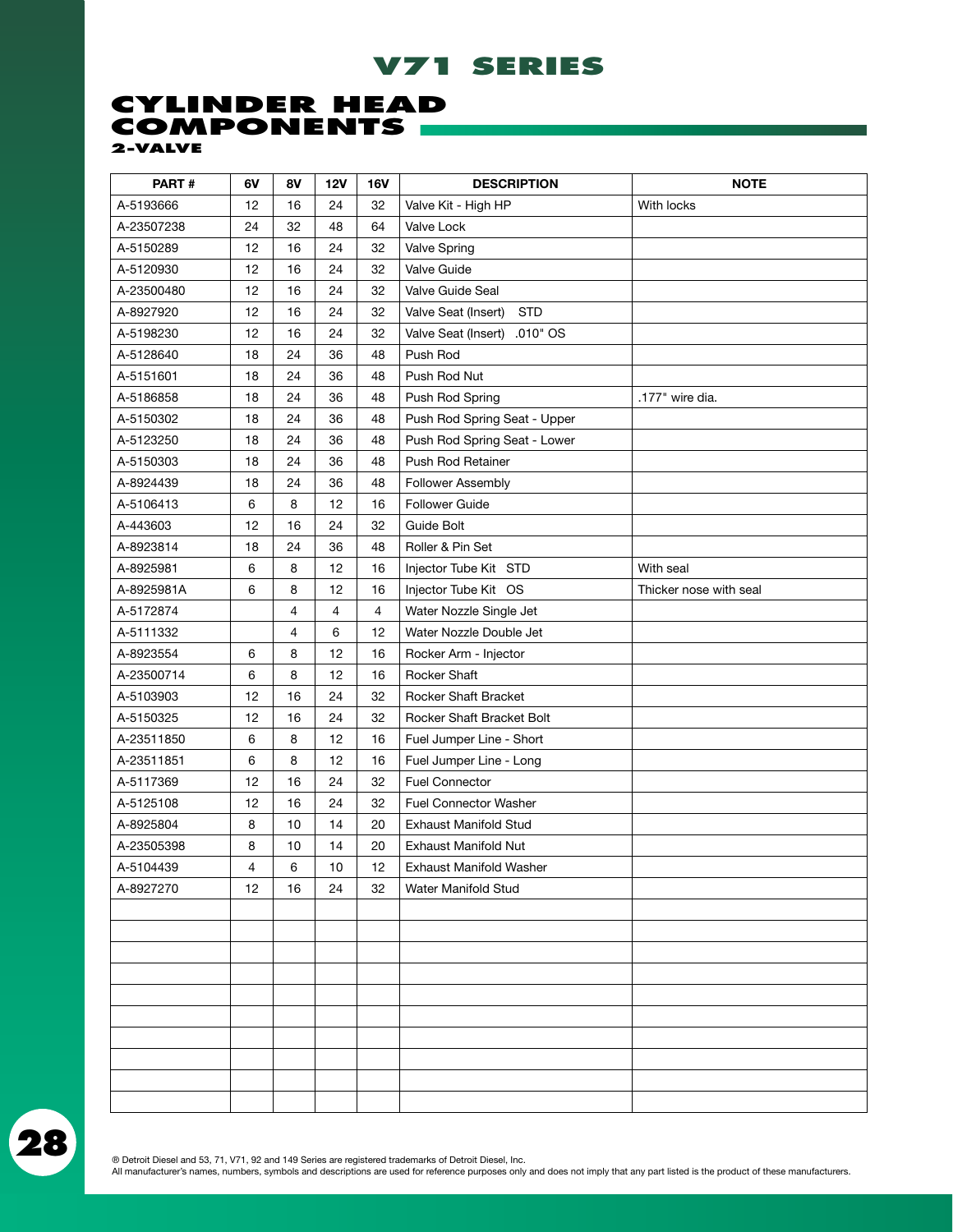## **CYLINDER HEA components 4-valve**

| PART#          | 6V | 8V             | 12V | 16V | <b>DESCRIPTION</b>                | <b>NOTE</b>                  |
|----------------|----|----------------|-----|-----|-----------------------------------|------------------------------|
| A-23500501     | 24 | 32             | 48  | 64  | <b>Valve Kit</b>                  | With locks / code (U)        |
| A-5149386      | 24 | 32             | 48  | 64  | Valve Kit - High HP               | With locks / code (J6)       |
| A-5111337      | 48 | 64             | 96  | 128 | Valve Lock                        |                              |
| A-5147347      | 24 | 32             | 48  | 64  | <b>Valve Spring</b>               |                              |
| A-5117563      | 24 | 32             | 48  | 64  | Valve Spring Cap (retainer)       |                              |
| A-5117562      | 24 | 32             | 48  | 64  | Valve Spring Seat                 |                              |
| A-5129919      | 24 | 32             | 48  | 64  | Valve Guide                       |                              |
| A-5129919+.002 | 24 | 32             | 48  | 64  | Valve Guide                       | .002" OS OD                  |
| A-5129919+.005 | 24 | 32             | 48  | 64  | Valve Guide                       | .005" OS OD                  |
| A-8921209      | 24 | 32             | 48  | 64  | Valve Guide Seal                  | Steel with teflon lip        |
| A-5101101      | 24 | 32             | 48  | 64  | <b>STD</b><br>Valve Seat (Insert) |                              |
| A-5197167      | 24 | 32             | 48  | 64  | Valve Seat (Insert)<br>.010" OS   |                              |
| A-5117565      | 12 | 16             | 24  | 32  | Valve Bridge                      |                              |
| A-5129101      | 12 | 16             | 24  | 32  | Valve Bridge Adjuster Screw       |                              |
| A-5151601      | 12 | 16             | 24  | 32  | Valve Bridge Lock Nut             |                              |
| A-5117564      | 12 | 16             | 24  | 32  | Valve Bridge Guide                |                              |
| A-5117564.006  | 12 | 16             | 24  | 32  | Valve Bridge Guide                | .006" OS                     |
| A-5196843      | 12 | 16             | 24  | 32  | Valve Bridge Guide                | Early threaded type          |
| A-5128640      | 18 | 24             | 36  | 48  | Push Rod                          |                              |
| A-5151601      | 18 | 24             | 36  | 48  | Push Rod Nut                      |                              |
| A-5186858      | 18 | 24             | 36  | 48  | Push Rod Spring                   | .177" wire dia.              |
| A-5150302      | 18 | 24             | 36  | 48  | Push Rod Spring Seat - Upper      |                              |
| A-5123250      | 18 | 24             | 36  | 48  | Push Rod Spring Seat - Lower      |                              |
| A-5150303      | 18 | 24             | 36  | 48  | Push Rod Spring Retainer          |                              |
| A-8924439      | 18 | 24             | 36  | 48  | Follower Assembly                 |                              |
| A-8923814      | 18 | 24             | 36  | 48  | Roller & Pin Set                  |                              |
| A-5106413      | 6  | 8              | 12  | 16  | <b>Follower Guide</b>             |                              |
| A-443603       | 12 | 16             | 24  | 32  | Guide Bolt                        |                              |
| A-103319       | 12 | 16             | 24  | 32  | <b>Guide Bolt Washer</b>          |                              |
| A-8925981      | 6  | 8              | 12  | 16  | Injector Tube Kit STD             | With seal                    |
| A-8925981A     | 6  | 8              | 12  | 16  | Injector Tube Kit OS              | Thicker nose with seal       |
| A-5172874      |    | 4              | 4   | 4   | Water Nozzle Single Jet           |                              |
| A-5111332      |    | $\overline{4}$ | 6   | 12  | Water Nozzle Double Jet           |                              |
| A-8923554      | 6  | 8              | 12  | 16  | Rocker Arm - Injector             | MCB4355 repair kit available |
| A-5148472      | 6  | 8              | 12  | 16  | Rocker Arm Valve - Left           | MCB7217 repair kit available |
| A-5148475      | 6  | 8              | 12  | 16  | Rocker Arm Valve - Right          | MCB7217 repair kit available |
| A-8924355      | 6  | 8              | 12  | 16  | Injector Arm Bushing              | Large                        |
| A-23517217     | 12 | 16             | 24  | 32  | Valve Arm Bushing                 | Large                        |
| A-8924354      | 18 | 24             | 36  | 48  | Injector & Valve Arm Bushing      | Small                        |
| A-5123700      | 18 | 24             | 36  | 48  | Inj. & Valve Arm Clevis Bushing   |                              |
| A-5150314      | 18 | 24             | 36  | 48  | Inj. & Valve Arm Clevis Pin       |                              |
| A-23500714     | 6  | 8              | 12  | 16  | Rocker Shaft                      |                              |
| A-5103903      | 12 | 16             | 24  | 32  | Rocker Shaft Bracket (stand)      |                              |
| A-5150325      | 12 | 16             | 24  | 32  | Rocker Shaft Bracket Bolt         |                              |
| A-23511850     | 6  | 8              | 12  | 16  | Fuel Jumper Line - Short          |                              |
| A-23511851     | 6  | 8              | 12  | 16  | Fuel Jumper Line - Long           |                              |
| A-5117369      | 12 | 16             | 24  | 32  | <b>Fuel Connector</b>             |                              |
| A-5125108      | 12 | 16             | 24  | 32  | <b>Fuel Connector Washer</b>      |                              |
| A-8925804      | 8  | 10             | 14  | 20  | <b>Exhaust Manifold Stud</b>      |                              |
| A-23505398     | 8  | 10             | 14  | 20  | <b>Exhaust Manifold Nut</b>       |                              |
| A-5104439      | 4  | 6              | 10  | 12  | <b>Exhaust Manifold Washer</b>    |                              |
| A-8927270      | 12 | 16             | 24  | 32  | Water Manifold Stud               |                              |

® Detroit Diesel and 53, 71, V71, 92 and 149 Series are registered trademarks of Detroit Diesel, Inc.<br>All manufacturer's names, numbers, symbols and descriptions are used for reference purposes only and does not imply that

**29**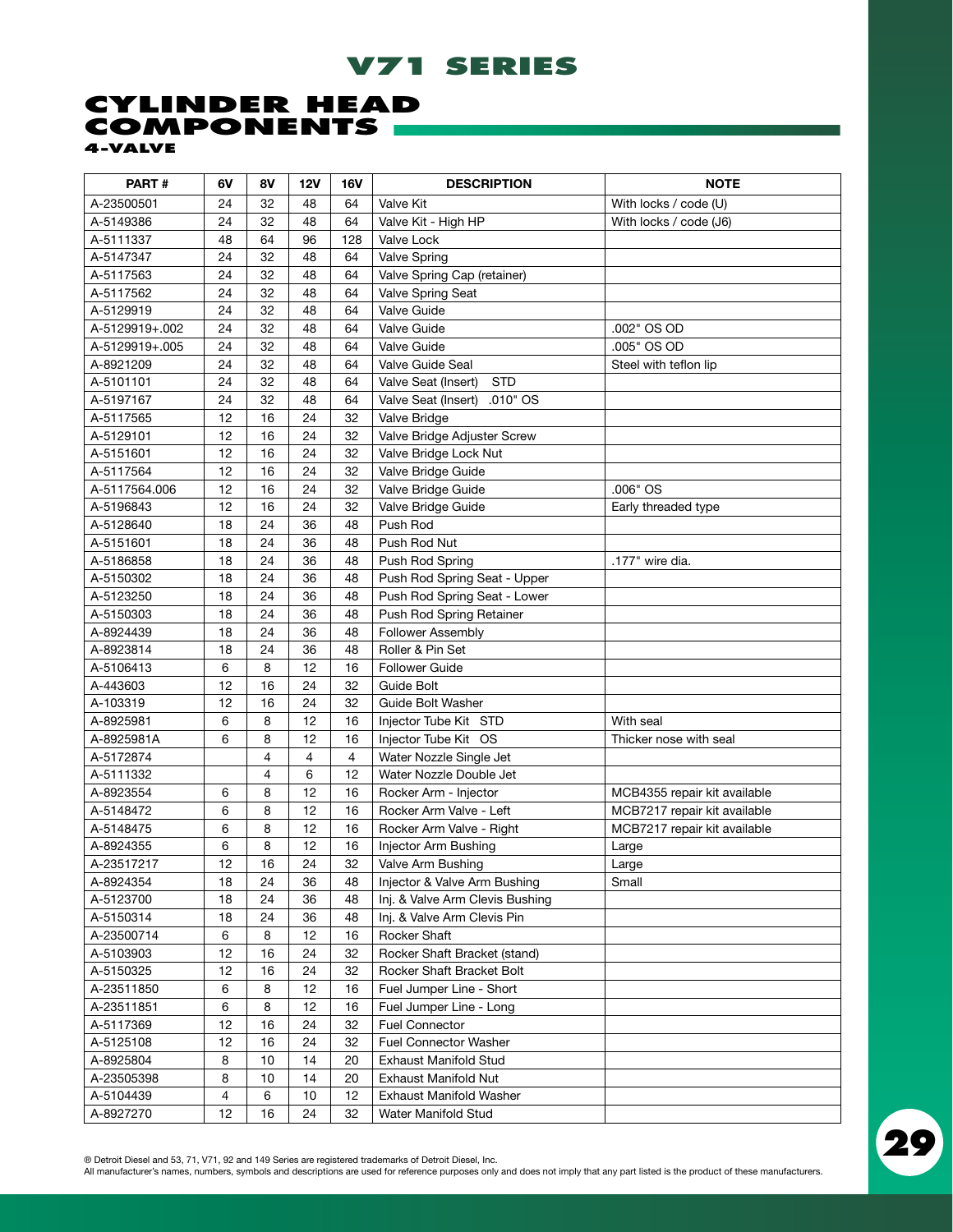## **FUEL INJECTOR & MOUNTING**

| PART#                                                                                                                                           | 6V | <b>8V</b> | 12V | <b>16V</b> | <b>DESCRIPTION</b>              | <b>NOTE</b>               |  |  |  |  |  |
|-------------------------------------------------------------------------------------------------------------------------------------------------|----|-----------|-----|------------|---------------------------------|---------------------------|--|--|--|--|--|
| ***Refer to the INTERSTATE-McBEE FUEL INJECTION CATALOG for DETROIT DIESEL® for a complete listing of<br>injector assemblies and components.*** |    |           |     |            |                                 |                           |  |  |  |  |  |
| A-23511850                                                                                                                                      | 6  | 8         | 12  | 16         | Fuel Jumper Line - Short        | For offset body injectors |  |  |  |  |  |
| A-23511851                                                                                                                                      | 6  | 8         | 12  | 16         | Fuel Jumper Line - Long         | For offset body injectors |  |  |  |  |  |
| A-23511853                                                                                                                                      | 6  | 8         | 12  |            | Fuel Jumper Line - Short "JAKE" |                           |  |  |  |  |  |
| A-23511854                                                                                                                                      | 6  | 8         | 12  |            | Fuel Jumper Line - Long "JAKE"  |                           |  |  |  |  |  |
| A-5117369                                                                                                                                       | 12 | 16        | 24  | 32         | <b>Fuel Connector</b>           |                           |  |  |  |  |  |
| A-5125108                                                                                                                                       | 12 | 16        | 24  | 32         | <b>Fuel Connector Washer</b>    |                           |  |  |  |  |  |
| A-5121259                                                                                                                                       | 6  | 8         | 12  | 16         | Injector Clamp                  | For offset body injectors |  |  |  |  |  |
| A-5150250                                                                                                                                       | 6  | 8         | 12  | 16         | Injector Clamp Washer           |                           |  |  |  |  |  |

## **FUEL PUMP**

| PART#     | 6V | <b>8V</b> | 12V | 16V | <b>DESCRIPTION</b>           | <b>NOTE</b>           |
|-----------|----|-----------|-----|-----|------------------------------|-----------------------|
| A-5199560 |    |           |     |     | Fuel Pump Assembly           | LH standard capacity  |
| R-5199560 |    |           |     |     | Fuel Pump Assembly - Rebuilt | LH standard capacity  |
| A-5199735 |    |           |     |     | Fuel Pump Assembly           | LH high capacity      |
| R-5199735 |    |           |     |     | Fuel Pump Assembly - Rebuilt | LH high capacity      |
| A-5195078 |    |           |     |     | Fuel Pump Repair Kit         | For standard capacity |
| A-5149599 |    |           |     |     | Fuel Pump Repair Kit         | For high capacity     |
| A-5102257 |    |           |     |     | Fuel Pump Drive Fork         |                       |
| A-5150193 |    |           |     |     | Fuel Pump Mounting Gasket    |                       |
|           |    |           |     |     |                              |                       |
| A-5110760 |    |           |     |     | Fuel Primer Hand Pump        |                       |

## **GOVERNOR COMPONENTS**

| PART#      | 6V             | 8V | 12V | <b>16V</b> | <b>DESCRIPTION</b>                  | <b>NOTE</b>                  |
|------------|----------------|----|-----|------------|-------------------------------------|------------------------------|
| A-IDS29397 |                |    |     | 1          | Governor Repair Kit - Double Weight | For mechanical limiting unit |
| A-IDS02825 |                |    |     | 1          | Governor Repair Kit - Single Weight | For mechanical limiting unit |
|            |                |    |     |            |                                     |                              |
| A-8924869  |                |    |     | 1          | Cover Gasket                        | Cover to governor housing    |
| A-9431896  |                |    |     | 1          | Bearing                             | Operating shaft upper        |
| A-9436682  |                |    |     | 1          | Bearing                             | Operating shaft lower        |
| A-116337   | 1              |    |     | 1          | Expansion Plug - 11/16"             | Under lower bearing          |
| A-5165221  | 1              |    | ٠   | 1          | Gasket                              | Weight shaft cap             |
| A-9424121  |                |    |     | 1          | Bearing                             | For weight shaft             |
| A-9437108  | 1              |    |     | 1          | <b>Riser Bearing</b>                |                              |
| A-5147910  |                |    |     | 1          | Riser - .865"L                      |                              |
| A-8924266  |                |    |     | 1          | Governor Mounting Gasket            | Governor to blower           |
| A-8922593  |                |    |     | 1          | Spring Housing Gasket               |                              |
| A-5117952  |                |    |     | 1          | <b>Buffer Screw</b>                 |                              |
| A-5174286  |                |    |     | 1          | <b>Buffer Screw Nut</b>             |                              |
| A-8924267  | $\overline{2}$ | 2  | 2   | 4          | Control Link Hose - 13/16"L         | Governor to head adaptor     |
| A-5104556  |                |    |     | 1          | control Link Hose - .56"L           |                              |
| A-5104592  | 4              | 4  | 4   | 8          | Hose Clamp                          |                              |

## **SHUTDOWN CONTROL**

| PART#      | 6V | 8٧ | 12V | <b>16V</b> | <b>DESCRIPTION</b>      | <b>NOTE</b> |
|------------|----|----|-----|------------|-------------------------|-------------|
| A-23504196 |    |    |     |            | Shutdown Solenoid - 12V |             |
| A-23504197 |    |    |     |            | Shutdown Solenoid - 24V |             |

® Detroit Diesel and 53, 71, V71, 92 and 149 Series are registered trademarks of Detroit Diesel, Inc. All manufacturer's names, numbers, symbols and descriptions are used for reference purposes only and does not imply that any part listed is the product of these manufacturers.

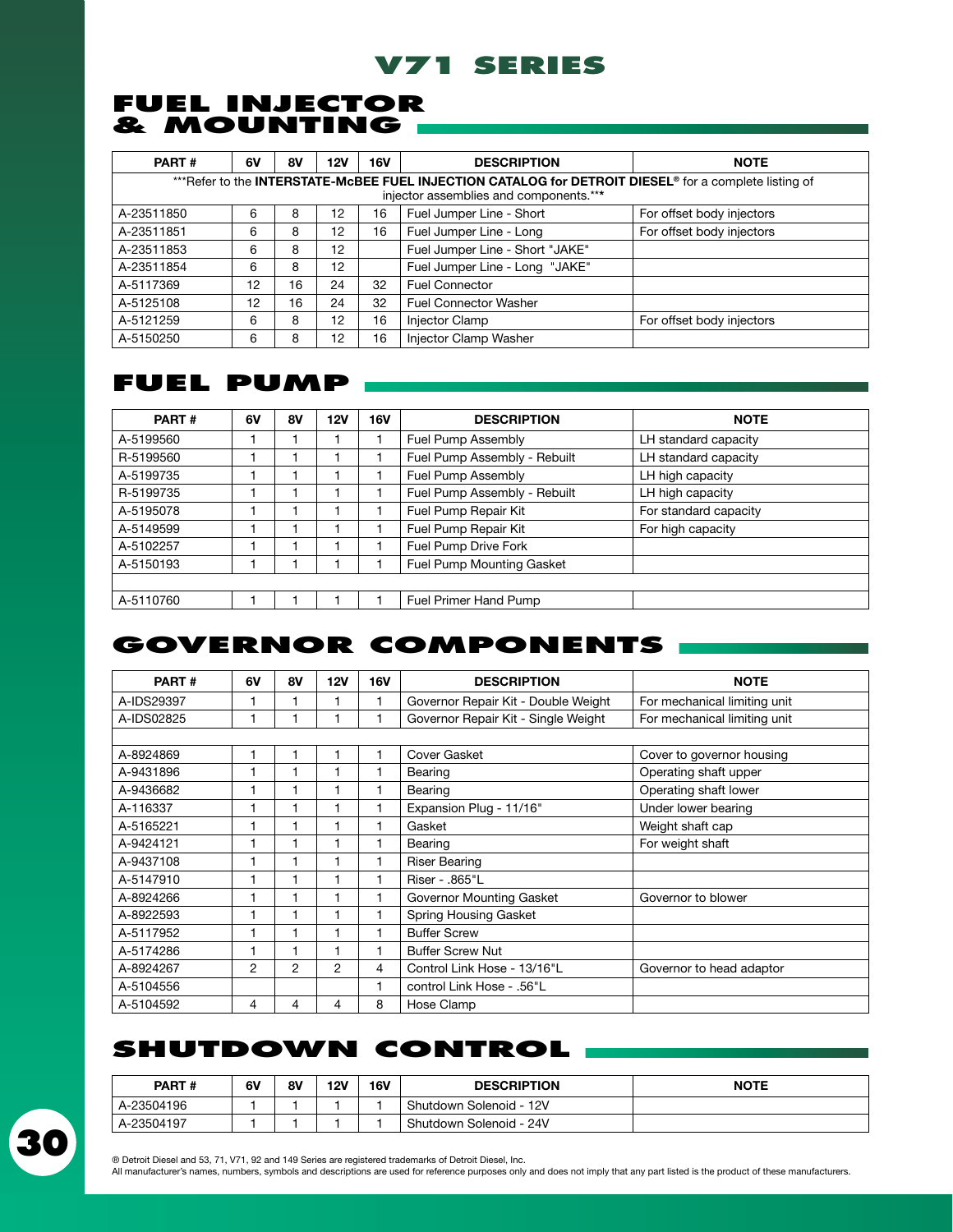## **BLOWER & BLOWER &**<br>BLOWER DRIV

| PART#                            | 6V             | 8V                       | 12V            | <b>16V</b>     | <b>DESCRIPTION</b>                  | <b>NOTE</b>                            |
|----------------------------------|----------------|--------------------------|----------------|----------------|-------------------------------------|----------------------------------------|
| A-23514203                       | 1              | 1                        | $\overline{c}$ | 2              | <b>Blower Repair Kit</b>            | Small bearing 2.047"OD                 |
| A-23514202                       | 1              | 1                        | $\overline{c}$ | $\overline{c}$ | <b>Blower Repair Kit</b>            | Large bearing 2.441"OD                 |
| A-8924453                        | 4              | 4                        | 8              | 8              | End Plate Seal - OS                 |                                        |
| A-5192439                        | 4              | 4                        | 8              | 8              | <b>Rotor Shaft Sleeve</b>           |                                        |
|                                  |                |                          |                |                |                                     |                                        |
| A-23500533                       | 1              | 1                        | $\overline{2}$ | 2              | <b>Blower Seal Kit</b>              |                                        |
|                                  |                |                          |                |                |                                     |                                        |
| A-5149646                        | 1              |                          |                |                | <b>Blower Installation Kit</b>      | Natural                                |
| A-5149641                        | 1              |                          |                |                | <b>Blower Installation Kit</b>      | Turbocharged                           |
| A-5149644                        |                | 1                        |                |                | <b>Blower Installation Kit</b>      | Natural                                |
| A-5149643                        |                | $\mathbf{1}$             |                |                | <b>Blower Installation Kit</b>      | Turbocharged                           |
| A-5149642                        |                |                          | 1              |                | <b>Blower Installation Kit</b>      | All                                    |
| A-5149645                        |                |                          |                | 1              | <b>Blower Installation Kit</b>      | All                                    |
|                                  |                |                          |                |                |                                     |                                        |
| A-5117724                        | 1              |                          |                |                | Blower Drive Shaft - 48T            | 5.22"L / .625" dia / TD                |
| A-5162860                        | 1              |                          |                |                | Blower Drive Shaft - 48T            | 5.22"L / .625" dia                     |
| A-8922666                        | 1              |                          |                |                | Blower Drive Shaft - 29T - w/spring | 4.89"L / .790" dia / TD / nitrided     |
| A-5130295                        |                | 1                        |                |                | Blower Drive Shaft - 48T            | 7.00"L / .625" dia                     |
| A-5148253                        |                |                          | 1              |                | Blower Drive Shaft - 48T            | 5.00"L / .790" dia / TD / nitrided     |
| A-5117725                        |                | 1                        |                | 2              | Blower Drive Shaft - 48T            | 7.00"L / .625" dia / TD                |
| A-5124095                        |                | 1                        |                | 2              | Blower Drive Shaft - 48T            | 7.86"L / .625" dia / dbl spline marine |
| A-8923053                        |                | 1                        |                | $\overline{c}$ | Blower Drive Shaft - 48T - w/spring | 6.67"L / .790" dia / TD / nitrided     |
| A-8922634                        |                | 1                        |                | $\overline{c}$ | Blower Drive Shaf - 29T - w/spring  | 6.67"L / .790" dia / TD / nitrided     |
| A-5103377                        | 1              | 1                        | 1              | 2              | <b>Drive Coupling</b>               | 48-teeth on blower gear                |
| A-5103365                        | 1              | 1                        | 1              | 2              | --Cam                               |                                        |
| A-5196314                        | 1              | 1                        | $\mathbf{1}$   | 2              | --Spring Pack                       |                                        |
| A-23503682                       | 1              | 1                        | 1              | $\overline{c}$ | <b>Drive Coupling</b>               | 29-teeth on blower gear                |
| A-5141473                        | 1              | $\mathbf{1}$             | $\mathbf{1}$   | $\overline{2}$ | Drive Coupling - Spring Plate Type  | 48-teeth on blower gear                |
| A-8922517                        | $\mathbf{1}$   | 1                        | $\mathbf{1}$   | 2              | Drive Coupling - Spring Plate Type  | 29-teeth on blower gear                |
| A-8920765                        | 2              | $\overline{c}$           | $\overline{c}$ | 4              | <b>Coupling Spring Plate</b>        |                                        |
| A-5122914                        | 1              | 1                        | 1              | $\overline{c}$ | Drive Hub                           | 48-teeth                               |
| A-5123081                        | 1              | 1                        | 1              | $\overline{c}$ | Drive Hub w/ Accessory Drive Lugs   | 48-teeth                               |
| A-8922518                        | 1              | 1                        | $\mathbf{1}$   | $\overline{c}$ | Drive Hub                           | 29-teeth                               |
| A-8922519                        | 1              | 1                        | $\mathbf{1}$   | $\overline{c}$ | Drive Hub w/ Accessory Drive Lugs   | 29-teeth                               |
| A-8920764                        | $\overline{c}$ | $\overline{c}$           | $\overline{c}$ | 4              | Hub Spring Plate                    |                                        |
| A-5139545                        | $\overline{1}$ | $\overline{\phantom{a}}$ | $1 -$          | $\mathbf{1}$   | <b>Accessory Drive Coupling</b>     |                                        |
| NOTE: $TD =$ tach drive capable. |                |                          |                |                |                                     |                                        |
|                                  |                |                          |                |                |                                     |                                        |
|                                  |                |                          |                |                |                                     |                                        |
|                                  |                |                          |                |                |                                     |                                        |
|                                  |                |                          |                |                |                                     |                                        |
|                                  |                |                          |                |                |                                     |                                        |
|                                  |                |                          |                |                |                                     |                                        |
|                                  |                |                          |                |                |                                     |                                        |
|                                  |                |                          |                |                |                                     |                                        |
|                                  |                |                          |                |                |                                     |                                        |
|                                  |                |                          |                |                |                                     |                                        |
|                                  |                |                          |                |                |                                     |                                        |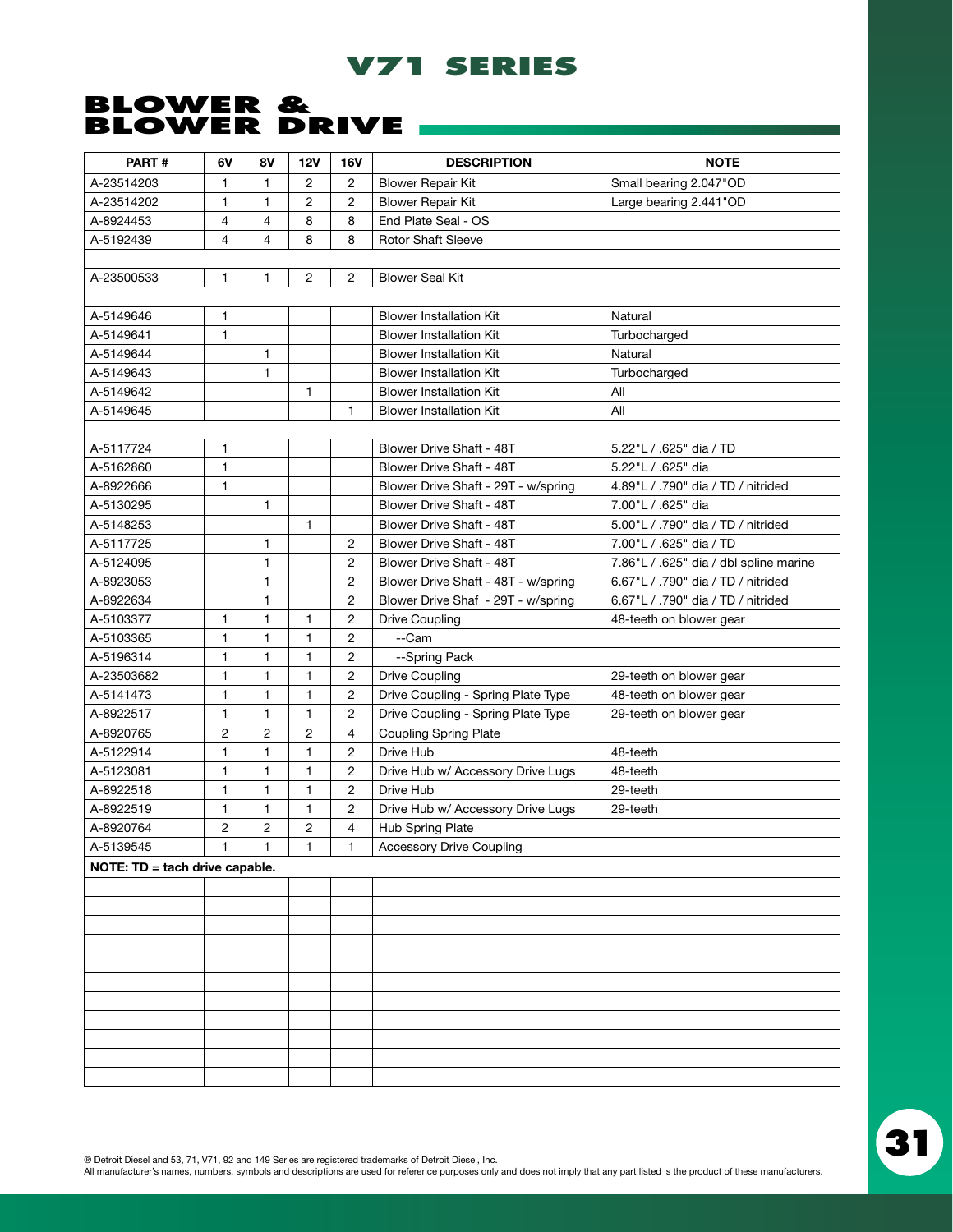## **TURBOCHARGER & aftercooler mounting**

| PART#     | 6V        | 8V        | 12V       | <b>16V</b> | <b>DESCRIPTION</b>          | <b>NOTE</b>              |
|-----------|-----------|-----------|-----------|------------|-----------------------------|--------------------------|
| A-5103394 |           |           | AR        | AR         | <b>Mounting Gasket</b>      | TO4 model turbo          |
| A-8929529 |           |           | AR        | <b>AR</b>  | Mounting Gasket             | T18A & TV6/7 model turbo |
| A-9411981 | 4         | 4         | AR        | <b>AR</b>  | Lock Nut 3/8-24             |                          |
| A-5170466 |           |           | AR        | AR.        | Oil Inlet Gasket            |                          |
| A-5170468 |           |           | AR        | <b>AR</b>  | Oil Drain Gasket            |                          |
| A-5147911 | 2         | 2         | AR        | AR         | Air Outlet Hose Clamp       | 3.5" dia                 |
| A-5147912 | 2         | 2         | AR        | <b>AR</b>  | Air Outlet Hose Clamp       | 3.375" dia               |
| A-5162888 |           |           | AR        | <b>AR</b>  | Air Outlet Hose             | 3.5"ID x 2.25"L          |
| A-8926957 |           |           | AR        | AR.        | Air Outlet Hose             | 4"ID x 2.375"L           |
| A-5101138 | 4         | 4         | 8         | 8          | Aftercooler Seal Ring       |                          |
| A-5137620 | AR        | <b>AR</b> | AR        | AR.        | Exhaust Tube Clamp (marmon) | 3.82" dia                |
| A-5146165 | AR.       | <b>AR</b> | AR        | <b>AR</b>  | Exhaust Tube Clamp (marmon) | 3.88" dia                |
| A-5137619 | AR        | <b>AR</b> | AR        | <b>AR</b>  | Exhaust Tube Clamp (marmon) | 4.50" dia                |
| A-5132650 | <b>AR</b> | <b>AR</b> | <b>AR</b> | AR         | Exhaust Tube Clamp (marmon) | 5.25" dia                |

## **oil pump**

| PART#     | 6V | 8V | <b>12V</b> | <b>16V</b> | <b>DESCRIPTION</b>    | <b>NOTE</b>      |
|-----------|----|----|------------|------------|-----------------------|------------------|
| A-5196602 |    |    |            |            | Gear Set              | $1.302"$ W gears |
| A-8927135 |    |    |            |            | Drive Gear - 37 teeth |                  |
| A-8928545 |    |    |            |            | Key 3/16 x 7/8        |                  |

## **oil relief & regulator**

| PART#     | 6V | <b>8V</b> | <b>12V</b>    | <b>16V</b> | <b>DESCRIPTION</b> | <b>NOTE</b> |
|-----------|----|-----------|---------------|------------|--------------------|-------------|
| A-8922740 |    | _         | ◠<br><u>.</u> | C<br>ٮ     | Valve              |             |
| A-5126327 | ⌒  |           | $\sim$        | ⌒          | Spring - 2.96"L    |             |
| A-5126326 |    |           |               |            | Spring - 2.57"L    |             |

## **oil filler & dipstick**

| PART#     | 6V | <b>8V</b> | <b>12V</b> | <b>16V</b> | <b>DESCRIPTION</b>            | <b>NOTE</b>           |
|-----------|----|-----------|------------|------------|-------------------------------|-----------------------|
| A-5117362 |    |           | AR         | ΑR         | Filler Cap -<br>2" diameter   | Expansion rubber type |
| A-5146679 |    |           |            |            | Dipstick - Universal Unmarked | 61"L expansion type   |
| A-5146680 |    |           |            |            | Dipstick - Universal Unmarked | 72"L cane handle type |

## **oil cooler**

| PART#     | 6V | 8V | 12V       | <b>16V</b> | <b>DESCRIPTION</b>     | <b>NOTE</b>                      |
|-----------|----|----|-----------|------------|------------------------|----------------------------------|
| A-8547195 | AR | AR |           |            | Cooler Core - 18-plate | Single stack                     |
| A-8547236 | AR |    |           |            | Cooler Core - 13-plate | Single stack #1 reinforced       |
| A-8547237 | AR | AR | <b>AR</b> | AR         | Cooler Core - 24-plate | Double stack                     |
| A-8547547 | AR | AR |           |            | Cooler Core - 16-plate | Single stack                     |
| A-8547552 |    |    | AR        | AR         | Cooler Core - 32-plate | Double stack                     |
| A-8547553 | AR | AR |           |            | Cooler Core - 16-plate | Double stack                     |
| A-8547554 |    |    | AR        |            | Cooler Core - 12-plate | Single stack / double base       |
| A-8547555 | AR |    |           |            | Cooler Core - 12-plate | Single stack / double base       |
| A-8547561 |    | AR | AR        |            | Cooler Core - 24-plate | 12-engine & 12-marine gear       |
| A-8547581 | AR | AR |           |            | Cooler Core - 13-plate | Single stack #1 to #4 reinforced |



® Detroit Diesel and 53, 71, V71, 92 and 149 Series are registered trademarks of Detroit Diesel, Inc.

All manufacturer's names, numbers, symbols and descriptions are used for reference purposes only and does not imply that any part listed is the product of these manufacturers.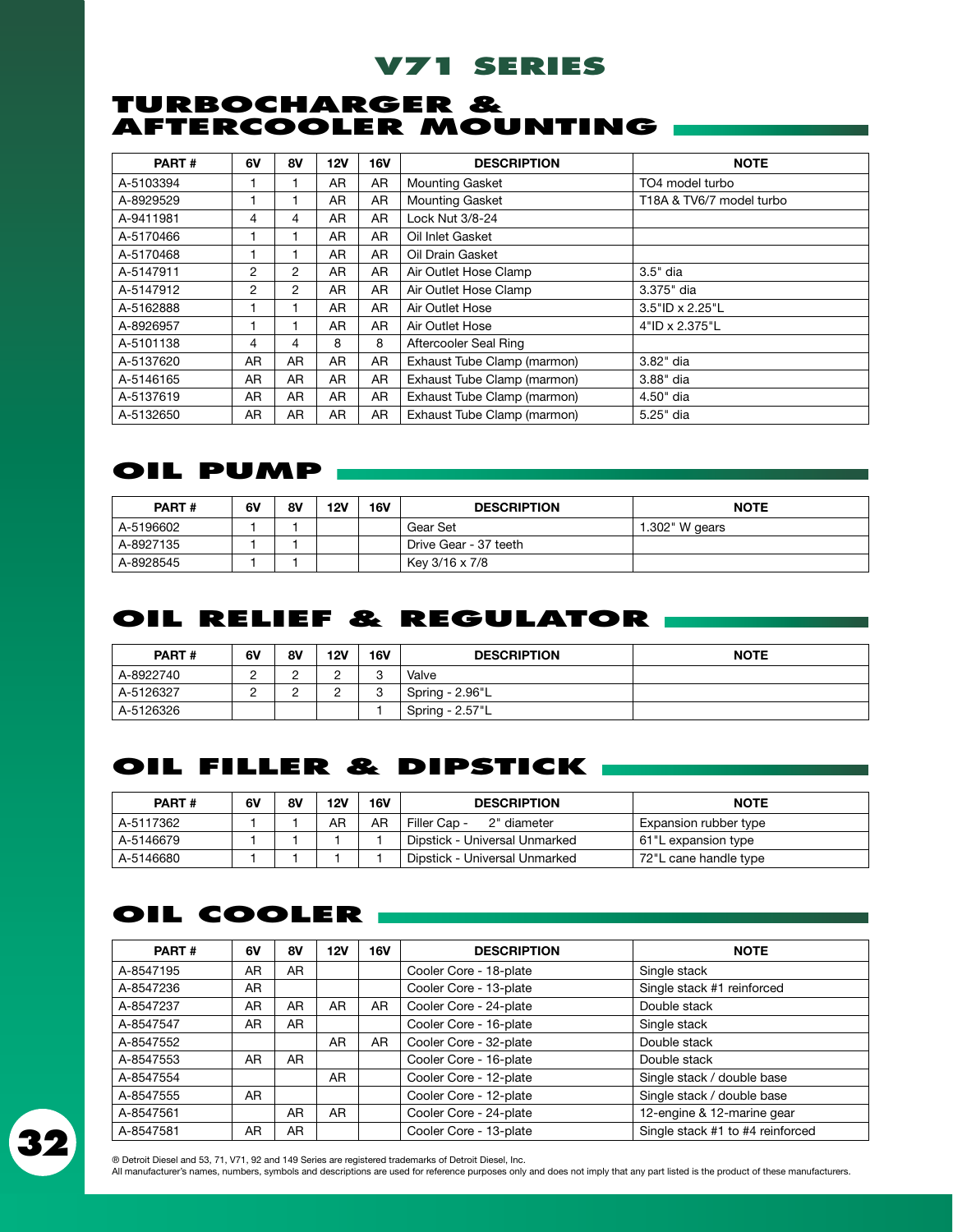## **water pump**

| PART#      | 6V | 8V | 12V          | <b>16V</b> | <b>DESCRIPTION</b>     | <b>NOTE</b>           |
|------------|----|----|--------------|------------|------------------------|-----------------------|
| A-23506366 |    | 1  |              |            | Rebuild Kit            |                       |
| A-23506367 |    |    | 1            |            | Rebuild Kit            | Impeller vane 2.25"L  |
| A-23506368 |    |    | 1            |            | Rebuild Kit            | Impeller vane 1.375"L |
| A-23506871 |    |    |              | 1          | <b>Rebuild Kit</b>     |                       |
|            |    |    |              |            |                        |                       |
| A-23505999 | 1  | 1  |              |            | Impeller               |                       |
| A-23506000 |    |    | 1            |            | Impeller               | Impeller vane 2.25"L  |
| A-23506001 |    |    | 1            |            | Impeller               | Impeller vane 1.375"L |
| A-23506002 |    |    |              | 1          | Impeller               |                       |
| A-23522434 | 1  | 1  | $\mathbf{1}$ | 1          | <b>Unitized Seal</b>   |                       |
| A-23506053 |    | 1  | 1            | 1          | Shaft                  |                       |
| A-23503687 |    | 1  | 1            | 1          | Bearing Inner          |                       |
| A-23503649 |    | 1  | 1            | 1          | <b>Bearing Outer</b>   |                       |
| A-23501819 |    | 1  | $\mathbf{1}$ | 1          | Oil Seal               |                       |
| A-221436   | 1  | 1  | 1            | 1          | Flatwasher             |                       |
| A-274746   |    | 1  | $\mathbf{1}$ | 1          | Lock Ring              |                       |
| A-5117972  |    | 1  | 1            | 1          | Lock Nut               |                       |
| A-5117975  | 1  | 1  | 1            | 1          | Cover Gasket           |                       |
| A-5117976  |    |    | 1            |            | Cover Gasket           |                       |
| A-23505239 |    |    |              | 1          | Cover Gasket           |                       |
| A-5103544  | 1  | 1  | 1            |            | Mounting Seal Ring     |                       |
| A-5109515  |    |    |              | 1          | <b>Mounting Gasket</b> |                       |

## **thermostat**

| PART#      | 6V | <b>8V</b> | 12V | 16V | <b>DESCRIPTION</b>       | <b>NOTE</b>              |
|------------|----|-----------|-----|-----|--------------------------|--------------------------|
| A-5102112  | っ  | 2         | 4   | 4   | Thermostat 160° F        | Full blocking / use seal |
| A-23503826 | n  | 2         | 4   | 4   | Thermostat $170^\circ$ F | Full blocking / use seal |
| A-23503825 | っ  | 2         | 4   | 4   | Thermostat 180° F        | Full blocking / use seal |
| A-5104238  | ∩  | 2         |     |     | Thermostat $173^\circ$ F | Partial blocking         |
| A-5104096  |    | 2         |     |     | Thermostat 180°F         | Partial blocking         |
|            |    |           |     |     |                          |                          |
| A-5132155  | C  | 2         | 4   | 4   | Seal                     | Use with full blocking   |

## **raw water pump & heat exchanger**

| PART#     | 6V | 8V | 12V | <b>16V</b> | <b>DESCRIPTION</b>            | <b>NOTE</b>               |
|-----------|----|----|-----|------------|-------------------------------|---------------------------|
| A-5197222 |    |    |     |            | <b>Reconditioning Kit</b>     | Pumps #5122599,#23507972  |
| A-5196846 |    |    |     |            | Impeller Replacement Kit      | Impeller #8924839         |
|           |    |    |     |            |                               |                           |
| A-5197224 |    |    |     |            | <b>Reconditioning Kit</b>     | Pumps #5115396,#23507971  |
| A-5194860 |    |    |     |            | Impeller Replacement Kit      | Impeller #8924839         |
|           |    |    |     |            |                               |                           |
| A-8517479 | ∩  | 2  | 2   | 2          | Electrode Assembly - 2 1/8" L | At pump inlet & exchanger |
| A-8515850 | ∩  | ⌒  | ົ   | 2          | Electrode Assembly - 3 3/8" L | In exchanger              |

## **air compressor drive**

| PART#     | 6V | 8V | 12V | <b>16V</b> | <b>DESCRIPTION</b> | <b>NOTE</b>   |
|-----------|----|----|-----|------------|--------------------|---------------|
| A-5170450 |    |    |     |            | Drive Plate        | On drive gear |
| A-5141773 |    |    |     |            | Coupling           |               |
| A-5144866 |    |    |     |            | Hub                | On compressor |

® Detroit Diesel and 53, 71, V71, 92 and 149 Series are registered trademarks of Detroit Diesel, Inc.

All manufacturer's names, numbers, symbols and descriptions are used for reference purposes only and does not imply that any part listed is the product of these manufacturers.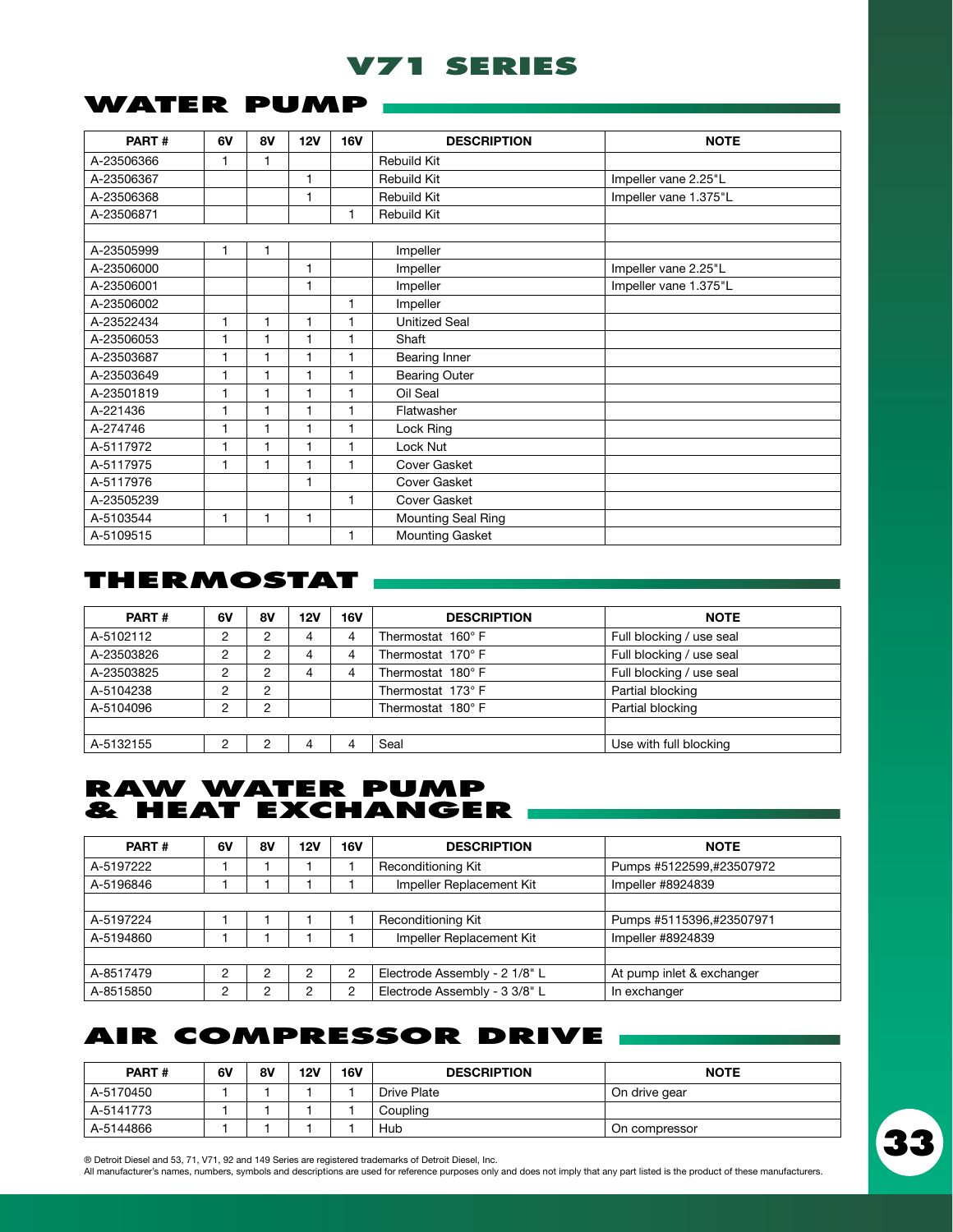## **gasket listing**

| <b>DESCRIPTION</b>                     | <b>NOTE</b>             | PART#      | 6V             | 8V             | <b>12V</b>              | 16V            |
|----------------------------------------|-------------------------|------------|----------------|----------------|-------------------------|----------------|
| Aftercooler Seal Ring                  |                         | A-5101138  | 4              | 4              | 8                       | 8              |
| Air Box Cover Gasket                   | Small cover             | A-8923792  | 2              | 4              | 8                       | 8              |
| Air Box Cover Gasket                   | Large cover             | A-8923791  | $\overline{2}$ | $\overline{2}$ | 2                       | 4              |
| Air Inlet Housing Gasket               | To blower with screen   | A-5103515  | 1              |                | 2                       |                |
| Air Inlet Housing Gasket               | To blower with screen   | A-5103602  |                | $\mathbf{1}$   |                         | 2              |
| Air Inlet Housing Gasket               | To blower no screen     | A-5102062  |                | 1              |                         | $\overline{c}$ |
| Air Inlet Housing Gasket               | To blower with screen   | A-5103601  |                |                |                         |                |
| Air Inlet Housing Rectangular Seal     | On top of blower        | A-5104978  | 1              | $\mathbf{1}$   |                         |                |
| Air Inlet Housing Seal                 | On top of blower        | A-5101419  | $\overline{2}$ | $\overline{2}$ |                         |                |
| <b>Exhaust Manifold Gasket</b>         | Metal clad              | A-5122866  | $\overline{2}$ |                |                         |                |
| <b>Exhaust Manifold Gasket</b>         | Metal clad              | A-5120224  |                | 4              | 4                       | 8              |
| <b>Exhaust Manifold Gasket</b>         | Metal clad              | A-5120223  |                |                | 2                       |                |
| <b>Exhaust Manifold Gasket</b>         | Metal clad 6 bolt hole  | A-8925587  |                |                | $\overline{2}$          |                |
| Flywheel Housing Cover Gasket          | Large hole              | A-23515145 | 2              | $\overline{2}$ | $\overline{2}$          | 3              |
| Flywheel Housing Cover Gasket          | Small hole (star)       | A-5104507  | 4              | $\overline{4}$ | $\overline{4}$          | 5              |
| <b>Flywheel Housing Gasket</b>         |                         | A-5144875  | 1              | 1              | 1                       | $\mathbf{1}$   |
| Front Cover Gasket                     | Upper                   | A-5123638  | 1              | 1              | 1                       |                |
| <b>Front Cover Gasket</b>              | Lower                   | A-5121714  | 1              | 1              | 1                       |                |
| Front Gear Housing Gasket              |                         | A-5144875  |                |                |                         | 1              |
| <b>Fuel Pump Mounting Gasket</b>       |                         | A-5150193  | 1              | 1              | 1                       | 1              |
| Governor Cover Gasket                  | Mechanical governor     | A-8924869  | 1              | 1              | 1                       | 1              |
| Oil Pan Gasket                         |                         | A-23503588 | 1              |                |                         |                |
| Oil Pan Gasket                         |                         | A-5117231  |                | 1              |                         |                |
| Oil Pan Gasket                         | Sub pan to block        | A-5109915  |                |                | 1                       |                |
| Oil Pan Gasket - Lower                 | Sump to sub pan         | A-5125635  |                |                | 1                       |                |
| Oil Pan Sump Gasket                    | Round steel sump cover  | A-5124796  |                |                | 1                       |                |
| Oil Pan Gasket Kit                     | Sub pan to block        | A-5126562  |                |                |                         | 1              |
| Oil Pan Gasket - Lower                 | Front sump to sub pan   | A-5150115  |                |                |                         | $\overline{c}$ |
| Oil Pan Gasket - Lower                 | Rear sump to sub pan    | A-5150116  |                |                |                         | 2              |
| Oil Pickup Tube Gasket                 |                         | A-5117242  | 1              | $\mathbf{1}$   |                         |                |
| Oil Pickup Tube Gasket                 |                         | A-5123241  |                |                | 1                       |                |
| Oil Regulator & Relief Gasket          |                         | A-5117269  | $\overline{c}$ | $\overline{2}$ | $\overline{2}$          | $\overline{2}$ |
| Oil Regulator & Relief Gasket          |                         | A-29503153 |                |                |                         | 1              |
| Rocker Cover Gasket - Neoprene         | For steel cover         | A-5143405  | 2              |                |                         |                |
| Rocker Cover Gasket - Neoprene         | For steel cover         | A-5143406  |                | $\overline{c}$ |                         | 4              |
| Rocker Cover Gasket - Neoprene         | For steel cover         | A-5143407  |                |                | $\overline{\mathbf{c}}$ |                |
| Rocker Cover Gasket - Silicone         | For cast aluminum cover | A-5104018  | 2              |                |                         |                |
| Rocker Cover Gasket - Silicone         | For cast aluminum cover | A-5104081  |                | 2              |                         | 4              |
| Rocker Cover Gasket - Silicone         | For cast aluminum cover | A-5104019  |                |                | 2                       |                |
| Rocker Cover Isolator                  | For cast aluminum cover | A-5104515  | 4              | 4              | 8                       | 8              |
| Starter Gasket                         | For wet housings        | A-5130995  | 1              | 1              | 1                       | 1              |
| Thermostat Housing Cover Gasket        |                         | A-5117786  | 2              | $\overline{c}$ |                         |                |
| <b>Thermostat Housing Cover Gasket</b> | Rapid warm housing      | A-5133450  | 2              | 2              |                         |                |
| Thermostat Housing Cover Gasket        |                         | A-5175989  |                |                | 2                       | 2              |
| Turbocharger Mounting Gasket           | TO4 model turbo         | A-5103394  |                |                | AR                      | AR             |
| Turbocharger Mounting Gasket           | TV model turbo          | A-8929529  | 1              | 1              | AR                      | AR             |
| Turbocharger Oil Gasket                | Supply                  | A-5170466  | 1              | 1              | AR                      | AR             |
| Turbocharger Oil Gasket                | Drain TO4 model turbo   | A-5138977  | 1              | 1              | AR                      | AR             |
| Turbocharger Oil Gasket                | Drain TV model turbo    | A-5170468  | 1              | 1              | AR                      | AR             |
|                                        |                         |            |                |                |                         |                |
|                                        |                         |            |                |                |                         |                |
|                                        |                         |            |                |                |                         |                |

**34**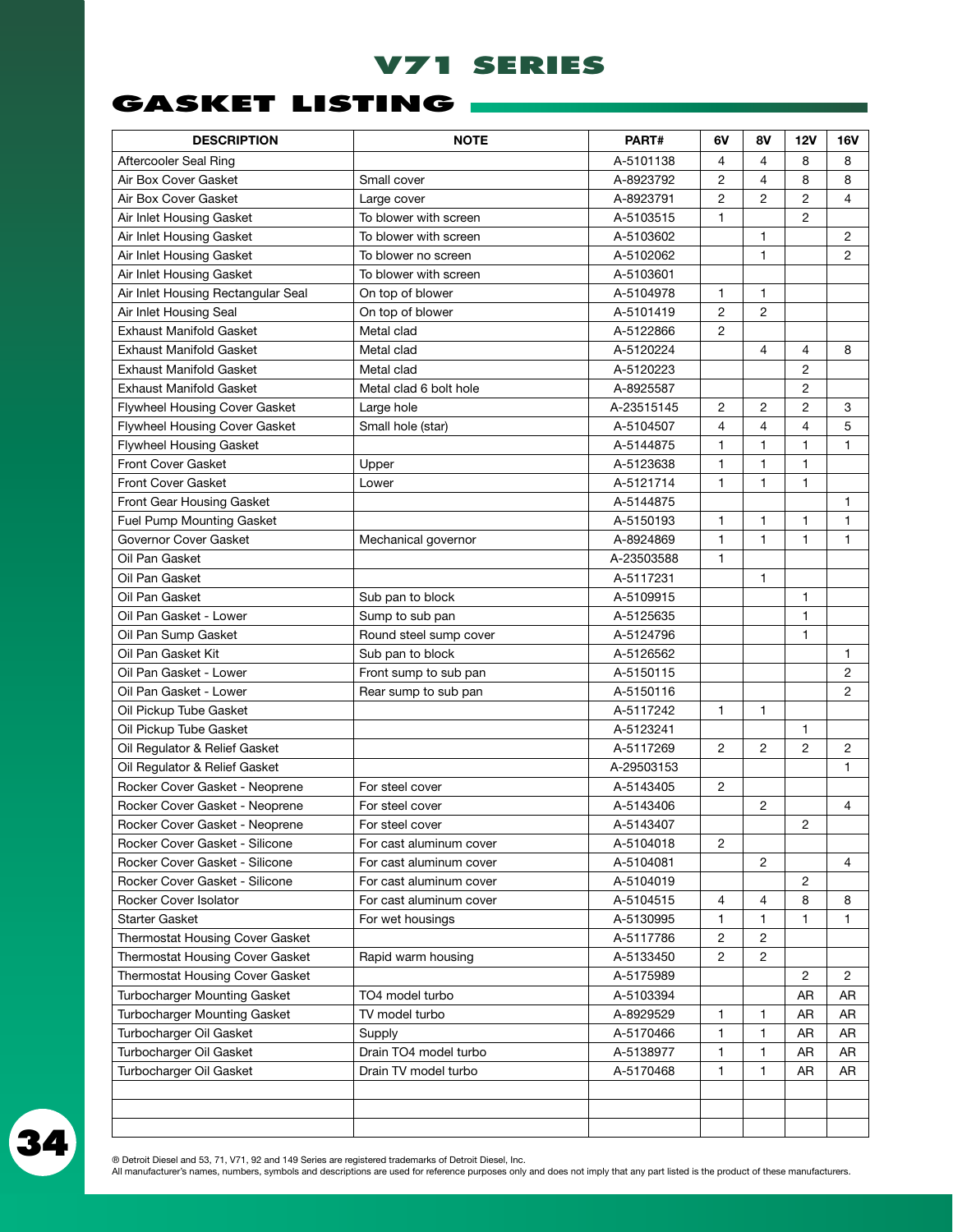## **cylinder kit COMPONENT**

| <b>MOLSIJ</b><br><b>SEAL</b> |                       |                    |                    |                       |                       |                       |                    |                     |                                    |                     |                     |                     |                     |                     | A-892221             | A-89222              | A-8922221            | A-892221                                | A-892221             | A-892221             | A-8922221            | A-892221             | A-892221             | A-8922221            | A-8922221            | A-8922221            | A-892221            | A-892221             | A-892221            | A-8922221           | A-892221               | $A-892221$          | A-892221            | A-892221            | A-892221               | A-892221               | A-892221               | A-892221               |
|------------------------------|-----------------------|--------------------|--------------------|-----------------------|-----------------------|-----------------------|--------------------|---------------------|------------------------------------|---------------------|---------------------|---------------------|---------------------|---------------------|----------------------|----------------------|----------------------|-----------------------------------------|----------------------|----------------------|----------------------|----------------------|----------------------|----------------------|----------------------|----------------------|---------------------|----------------------|---------------------|---------------------|------------------------|---------------------|---------------------|---------------------|------------------------|------------------------|------------------------|------------------------|
| <b>SLIPPER</b>               |                       |                    |                    |                       |                       |                       |                    |                     |                                    |                     |                     |                     |                     |                     | A-23501687           | A-23501687           | A-23501687           | A-23501687                              | A-23501687           | A-23501687           | A-23501687           | A-23501687           | A-23501687           | A-23501687           | A-23501687           | A-23501687           | A-23501687          | A-23501687           | A-23501687          | A-23501687          | A-23501687             | A-23501687          | A-23501687          | A-23501687          | A-23501687             | A-23501687             | A-23501687             | A-23501687             |
| RETAINER                     | (2) A-5188405         | (2) A-5188405      | $(2)$ $A-5188405$  | (2) A-5188405         | (2) A-5188405         | $(2)$ A-5188405       | (2) A-5188405      | (2) A-5188405       | (2) A-5188405                      | (2) A-5188405       | $(2)$ A-5188405     | (2) A-5188405       | (2) A-5188405       | (2) A-5188405       | (2) A-5180250        | (2) A-5180250        | (2) A-5180250        | (2) A-5180250                           | (2) A-5180250        | (2) A-5180250        | $(2)$ A-5180250      | (2) A-51 80250       | (2) A-5180250        | (2) A-5180250        | (2) A-5180250        | $(2)$ $A - 5180250$  | (2) A-5180250       | $(2)$ $A - 5180250$  | (2) A-5180250       | $(2)$ A-5180250     | (2) A-5180250          | (2) A-5180250       | (2) A-5180250       | $(2)$ A-5180250     | (2) A-5180250          | $(2)$ $A-5180250$      | $(2)$ A-5180250        | $(2)$ A-5180250        |
| 릁                            | A-5188406             | A-5188406          | A-5188406          | A-5188406             | A-5188406             | A-5188406             | A-5188406          | A-5144495           | A-5144495                          | A-5144495           | A-5144495           | A-5144495           | A-5144495           | A-5144495           | A-5101120            | A-5101120            | A-5101120            | A-5101120                               | A-5101120            | A-5101120            | A-5101120            | A-5101120            | A-5101120            | A-5101120            | A-5101120            | A-5101120            | A-5101120           | A-5101120            | A-5101120           | A-5101120           | A-5101120              | A-5101120           | A-5101120           | A-5101120           | A-5101120              | A-5101120              | A-5101120              | A-5101120              |
| RING SET                     | A-23514970            | A-23514970         | A-23514970         | A-23514970            | A-23514970            | A-23514970            | A-23514970         | A-2351497           | A-23514971                         | A-23514971          | A-23514971          | A-23514971          | A-23514971          | A-23514971          | A-23522954           | A-23522954           | A-23522954           | A-23522954                              | A-23522954           | A-23522955           | A-23522955           | A-23522955           | A-23522955           | A-23522955           | A-23522955           | A-23522955           | A-23522954          | A-23522954           | A-23522954          | A-23522954          | A-23522954             | A-23526990          | A-23526990          | A-23526990          | A-23526990             | A-23526990             | A-23526990             | A-2352690              |
| <b>SKIRT</b>                 |                       |                    |                    |                       |                       |                       |                    |                     |                                    |                     |                     |                     |                     |                     | A-23522070           | A-23522070           | A-23522070           | A-23522070                              | A-23522070           | A-23522070           | A-23522070           | A-23522070           | A-23522070           | A-23522070           | A-23522070           | A-23522070           | A-23522070          | A-23522070           | A-23522070          | A-23522070          | A-23522070             | A-23522070          | A-23522070          | A-23522070          | A-23522070             | A-23522070             | A-23522070             | A-23522070             |
| <b>PISTON</b>                | (18.7:1)<br>A-5149234 | A-5149234 (18.7:1) | A-5149234 (18.7:1) | (18.7:1)<br>A-5149234 | (18.7:1)<br>A-5149234 | (18.7:1)<br>A-5149234 | A-5149234 (18.7:1) | (17:1)<br>A-5149236 | (17:1)<br>A-5149236                | (17:1)<br>A-5149236 | (17:1)<br>A-5149236 | (17:1)<br>A-5149236 | (17:1)<br>A-5149236 | (17:1)<br>A-5149236 | (17:1)<br>A-23521992 | (17:1)<br>A-23521992 | (17:1)<br>A-23521992 | (17:1)<br>A-23521992                    | (17:1)<br>A-23521992 | (17:1)<br>A-23521992 | (17:1)<br>A-23521992 | (17:1)<br>A-23521992 | (17:1)<br>A-23521992 | (17:1)<br>A-23521992 | (17:1)<br>A-23521992 | (17:1)<br>A-23521992 | A-23522026 (18.7:1) | A-23522026 (18.7:1)  | A-23522026 (18.7:1) | A-23522026 (18.7:1) | (18.7:1)<br>A-23522026 | A-23522026 (18.7:1) | A-23522026 (18.7:1) | A-23522026 (18.7:1) | (18.7:1)<br>A-23522026 | (18.7:1)<br>A-23522026 | (18.7:1)<br>A-23522026 | (18.7:1)<br>A-23522026 |
| FОRТ                         | 1.05"                 | $1.05$ "           | 1.05"              | $1.05$ "              | $1.05$ "              | $1.05$ "              | $1.05$ "           | $1.05$ "            | 1.05"                              | $1.05$ "            | $1.05$ "            | $1.05"$             | $1.05$ "            | 1.05                | $5^{\circ}$          | $5^{\circ}$          |                      | $ \mathbf{\ddot{s}} \mathbf{\ddot{s}} $ |                      | $1.05$ "             | 1.05"                | $1.05$ "             | 1.05                 | $1.05"$              | $1.05$ "             | 1.05                 | $5^{\circ}$         | ်ဆွေး                |                     | ခြား                | ြင်း                   | $1.05$ "            | $1.05$ "            | $1.05"$             | $1.05$ "               | $1.05$ "               | 1.05"                  | ls<br>1.95             |
| SIZE                         | $\ddagger\ddagger$    | $\uparrow\uparrow$ | $\#$               | 005                   | $-010$                | 020"                  | 030"               | #2                  | $\stackrel{\leftrightarrow}{\ast}$ | $\sharp$            | $-005"$             | 010"                | $.020$ "            | 030"                | $\sharp 2$           | $\sharp 3$           | $\sharp\sharp$       | 010"                                    | 020"                 | $\ddagger$           | $\sharp 2$           | $^{\#4}$             | .005"                | $-010^{\circ}$       | $-0.20$              | .030"                | #2                  | $\uparrow\downarrow$ | $^{\#4}$            | 010"                | $-0.20$                | $\sharp 2$          | $\updownarrow$      | $\sharp 4$          | $.005$ "               | 010"                   | $rac{1}{2}$            |                        |
| EN LI                        | A-23502021            | A-23502022         | A-23504936         | A-5193732             | A-5193733             | A-5193734             | A-5193735          | A-2350202           | A-23502022                         | A-23504936          | A-5193732           | A-5193733           | A-5193734           | A-5193735           | A-23502024           | A-23502025           | A-23504935           | A-5107449                               | A-5107450            | A-23502021           | A-23502022           | A-23504936           | A-5193732            | A-5193733            | A-5193734            | A-5193735            | A-23502024          | A-23502025           | A-23504935          | A-5107449           | A-5107450              | A-23502021          | A-23502022          | A-23504936          | A-5193732              | A-5193733              | A-5193734              | A-5193735              |
| 늘<br><b>LINERLESS</b>        | A-LCK5306             | A-LCK5306          | A-LCK5306          | A-LCK5306             | A-LCK5306             | A-LCK5306             | A-LCK5306          | A-LCK5307           | A-LCK5307                          | A-LCK5307           | A-LCK5307           | A-LCK5307           | A-LCK5307           | A-LCK5307           | A-LCK22473           | A-LOK22473           | A-LOK22473           | A-LOK22473                              | A-LOK22473           | A-LOK22485           | A-LCK22485           | A-LCK22485           | A-LCK22485           | A-LCK22485           | A-LCK22485           | A-LCK22485           | A-LCK22507          | A-LCK22507           | A-LCK22507          | A-LCK22507          | A-LCK22507             | A-LCK22949          | A-LCK22949          | A-LCK22949          | A-LCK22949             | A-LCK22949             | A-LCK22949             | A-LCK22949             |
| McBEE CYLINDER KIT           | A-23505305#2          | A-23505306#3       | A-5149261          | A-23505305.005        | A-5149263             | A-5149264             | A-23505305.030     | A-23505307#2        | A-23505307#3                       | A-23505307.00       | A-23505307.005      | A-23505307.010      | A-23505307.020      | A-23505307.030      | A-23522473           | A-23522477           | A-23522479           | A-23522481                              | A-23522483           | A-23522485           | A-23522953           | A-23522489           | A-23522485.005       | A-2352249            | A-23522493           | A-23522485.030       | A-23522507          | A-23522509           | A-23522511          | A-23522513          | A-23522515             | A-23522949          | A-23522947          | A-23522521          | A-23522949.005         | A-23522951             | A-23522525             | A-23522949.030         |
| Reference<br>Cylinder Kit    | A-23505305            | A-23505306         |                    |                       |                       |                       |                    |                     | A-23505307                         |                     |                     |                     |                     |                     |                      |                      |                      |                                         |                      |                      |                      |                      |                      |                      |                      |                      |                     |                      |                     |                     |                        |                     |                     |                     |                        |                        |                        |                        |

**V71 SERIES**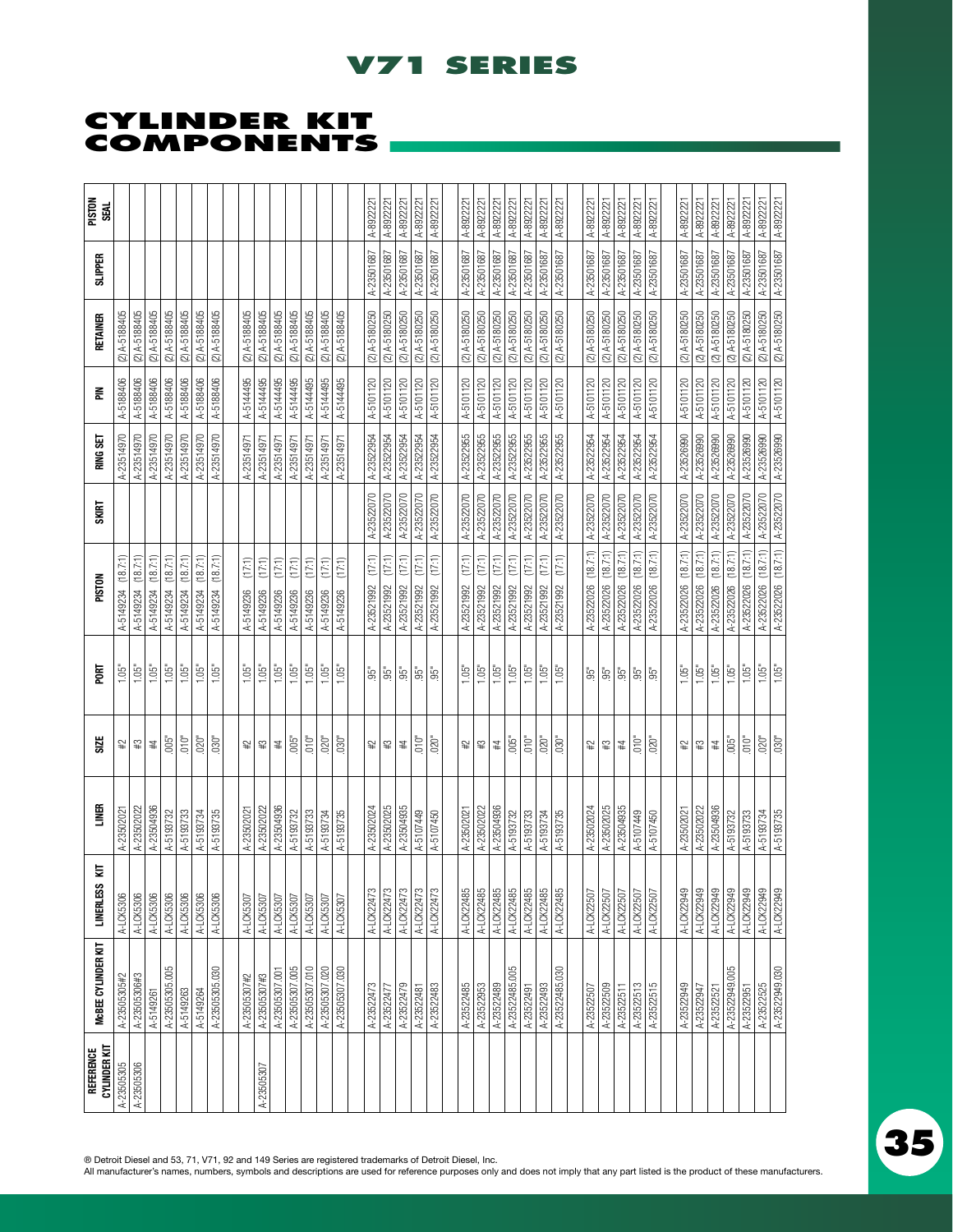## **in-frame kits**

| PART#            | <b>DESCRIPTION</b>                                             | 6V           | 8V           | 12V       | <b>16V</b> | <b>CYL KIT</b> |
|------------------|----------------------------------------------------------------|--------------|--------------|-----------|------------|----------------|
| A-6V92-XH        | 18:1 Ratio / 1.05" Port / Wide Gap / Steel Cover               | 1            |              |           |            | A-23524345     |
| A-6V92-XHC       | 18:1 Ratio / 1.05" Port / Wide Gap / Cast Cover                | A-23524345   |              |           |            |                |
| A-6V92-XHT       | 17:1 Ratio / 1.05" Port / Wide Gap / Steel Cover               | 1            |              |           |            | A-23524339     |
| A-6V92-XHTC      | 17:1 Ratio / 1.05" Port / Wide Gap / Cast Cover                | $\mathbf{1}$ |              |           |            | A-23524339     |
| A-6V92-XHT-.95   | 17:1 Ratio / .95" Port / Wide Gap / Steel Cover                | 1            |              |           |            | A-23524341     |
| A-6V92-XHTC-.95  | 17:1 Ratio / .95" Port / Wide Gap / Cast Cover                 | 1            |              |           |            | A-23524341     |
| A-6V92-XHTA      | 17:1 Ratio / .95" Brushed / Wide Gap / Steel Cover             | 1            |              |           |            | A-23524340     |
| A-6V92-XHTAC     | 17:1 Ratio / .95" Brushed / Wide Gap / Cast Cover              | 1            |              |           |            | A-23524340     |
| A-6V92-XHTC-17:1 | 17:1 Ratio / .85" Port / STD Gap / Cast Cover                  | 1            |              |           |            | A-23524343     |
| A-8V92-XH        | 18:1 Ratio / 1.05" Port / Wide Gap / Steel Cover               |              | $\mathbf{1}$ |           |            | A-23524345     |
| A-8V92-XHC       | 18:1 Ratio / 1.05" Port / Wide Gap / Cast Cover                | A-23524345   |              |           |            |                |
| A-8V92-XHT       | 17:1 Ratio / 1.05" Port / Wide Gap / Steel Cover               |              | A-23524339   |           |            |                |
| A-8V92-XHTC      | 17:1 Ratio / 1.05" Port / Wide Gap / Cast Cover                |              | A-23524339   |           |            |                |
| A-8V92-XHT-.95   | 17:1 Ratio / .95" Port / Wide Gap / Steel Cover                |              | 1            |           |            | A-23524341     |
| A-8V92-XHTC-.95  | 17:1 Ratio / .95" Port / Wide Gap / Cast Cover                 |              | 1            |           |            | A-23524341     |
|                  |                                                                |              |              | NOTE NOTE |            |                |
|                  | NOTE: For 12V & 16V units individual components are available. |              |              |           |            |                |
|                  |                                                                |              |              |           |            |                |
|                  |                                                                |              |              |           |            |                |
|                  |                                                                |              |              |           |            |                |
|                  |                                                                |              |              |           |            |                |
|                  |                                                                |              |              |           |            |                |
|                  |                                                                |              |              |           |            |                |

## **overhaul kits**

| PART#               | <b>DESCRIPTION</b>                                             | 6V         | 8V         | 12V | <b>16V</b> | <b>CYL KIT</b> |
|---------------------|----------------------------------------------------------------|------------|------------|-----|------------|----------------|
| A-6V92-XH-OH        | 18:1 Ratio / 1.05" Port / Wide Gap / Steel Cover               | 1          |            |     |            | A-23524345     |
| A-6V92-XHC-OH       | 18:1 Ratio / 1.05" Port / Wide Gap / Cast Cover                | A-23524345 |            |     |            |                |
| A-6V92-XHT-OH       | 17:1 Ratio / 1.05" Port / Wide Gap / Steel Cover               | 1          |            |     |            | A-23524339     |
| A-6V92-XHTC-OH      | 17:1 Ratio / 1.05" Port / Wide Gap / Cast Cover                | 1          |            |     |            | A-23524339     |
| A-6V92-XHT-.95-OH   | 17:1 Ratio / .95" Port / Wide Gap / Steel Cover                | 1          |            |     |            | A-23524341     |
| A-6V92-XHTC-.95-OH  | 17:1 Ratio / .95" Port / Wide Gap / Cast Cover                 | 1          |            |     |            | A-23524341     |
| A-6V92-XHTC-17:1-OH | 17:1 Ratio / .85" Port / STD Gap / Cast Cover                  | 1          |            |     |            | A-23524343     |
| A-8V92-XH-OH        | 18:1 Ratio / 1.05" Port / Wide Gap / Steel Cover               |            |            |     |            | A-23524345     |
| A-8V92-XHC-OH       | 18:1 Ratio / 1.05" Port / Wide Gap / Cast Cover                |            |            |     |            | A-23524345     |
| A-8V92-XHT-OH       | 17:1 Ratio / 1.05" Port / Wide Gap / Steel Cover               | A-23524339 |            |     |            |                |
| A-8V92-XHTC-OH      | 17:1 Ratio / 1.05" Port / Wide Gap / Cast Cover                |            | A-23524339 |     |            |                |
| A-8V92-XHT-.95-OH   | 17:1 Ratio / .95" Port / Wide Gap / Steel Cover                |            |            |     |            | A-23524341     |
| A-8V92-XHTC-.95-OH  | 17:1 Ratio / .95" Port / Wide Gap / Cast Cover                 |            | 1          |     |            | A-23524341     |
|                     |                                                                |            |            |     | NOTE NOTE  |                |
|                     | NOTE: For 12V & 16V units individual components are available. |            |            |     |            |                |
|                     |                                                                |            |            |     |            |                |
|                     |                                                                |            |            |     |            |                |
|                     |                                                                |            |            |     |            |                |
|                     |                                                                |            |            |     |            |                |
|                     |                                                                |            |            |     |            |                |
|                     |                                                                |            |            |     |            |                |

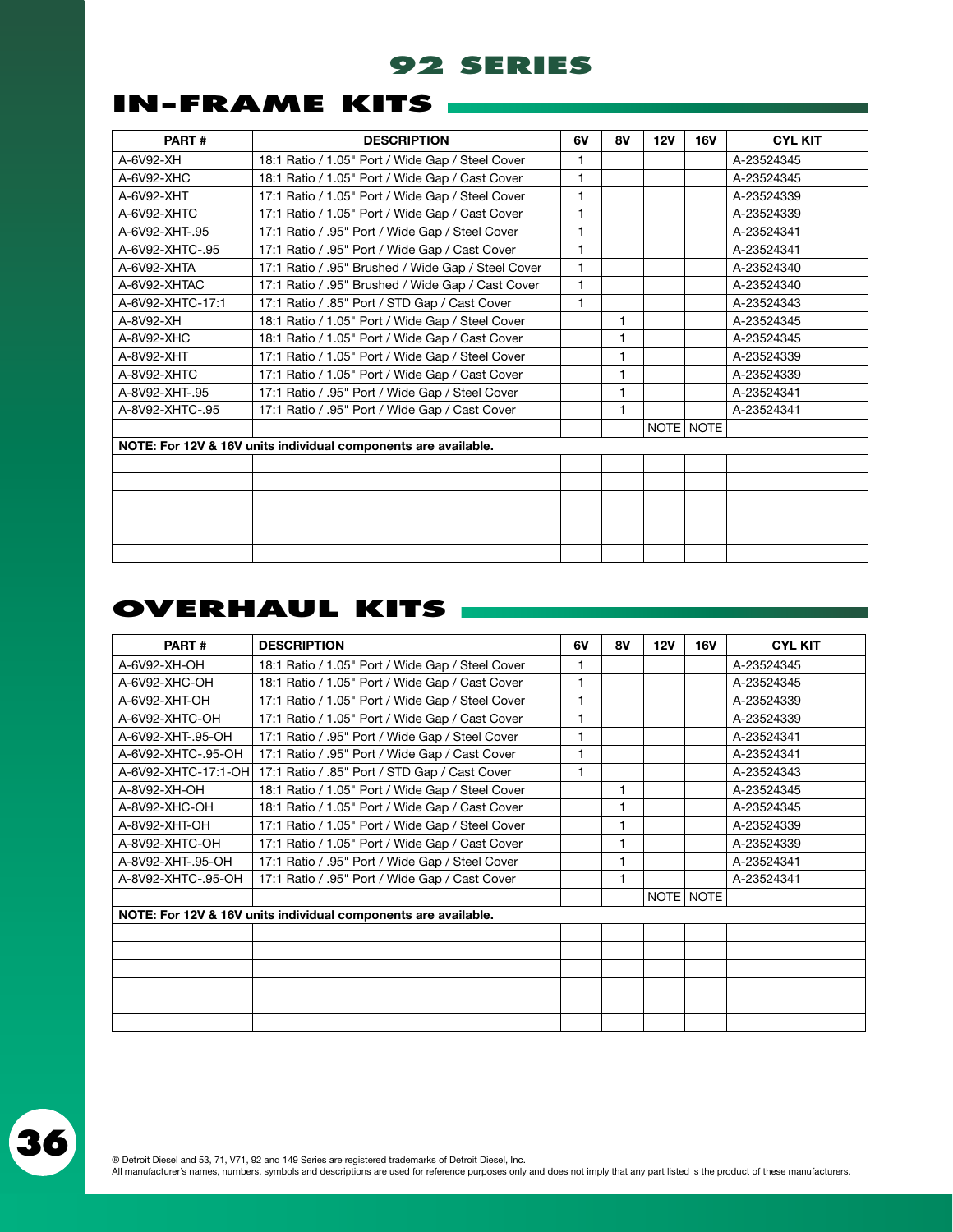## **engine bearings**

| PART#     | 6V             | 8V                      | <b>12V</b>     | <b>16V</b>     | <b>DESCRIPTION</b>                          | <b>NOTE</b>                |
|-----------|----------------|-------------------------|----------------|----------------|---------------------------------------------|----------------------------|
| A-5149572 | 6              | 8                       | 12             | 16             | <b>STD</b><br><b>Connecting Rod Bearing</b> |                            |
| A-5149575 | 6              | 8                       | 12             | 16             | <b>Connecting Rod Bearing</b><br>.010"      |                            |
| A-5149577 | 6              | 8                       | 12             | 16             | <b>Connecting Rod Bearing</b><br>.020"      |                            |
| A-5149579 | 6              | 8                       | 12             | 16             | .030"<br><b>Connecting Rod Bearing</b>      |                            |
|           |                |                         |                |                |                                             |                            |
| A-5149565 | 4              | 5                       | 8              | 10             | <b>STD</b><br>Main Bearing                  |                            |
| A-5149567 | $\overline{4}$ | 5                       | 8              | 10             | Main Bearing<br>.010"                       |                            |
| A-5149568 | $\overline{4}$ | 5                       | 8              | 10             | Main Bearing<br>.020"                       |                            |
| A-8922118 | 4              | 5                       | 8              | 10             | Main Bearing<br>.030"                       |                            |
|           |                |                         |                |                |                                             |                            |
| A-5117005 | 4              | 4                       | $\overline{4}$ | 4              | <b>Thrust Washer</b><br><b>STD</b>          |                            |
| A-5196753 | $\overline{4}$ | $\overline{\mathbf{4}}$ | $\overline{4}$ | $\overline{4}$ | .005"<br><b>Thrust Washer</b>               |                            |
| A-5196754 | $\overline{4}$ | 4                       | $\overline{4}$ | $\overline{4}$ | <b>Thrust Washer</b><br>.010"               |                            |
| A-141346  | 4              | 4                       | 4              | 4              | <b>Thrust Washer Dowel</b>                  |                            |
|           |                |                         |                |                |                                             |                            |
| A-5111422 | $\overline{2}$ | 2                       | 4              | $\overline{4}$ | Cam End Bearing                             | Rear (front & rear 12&16V) |
| A-5194858 | $\overline{2}$ | $\overline{2}$          | $\overline{4}$ | $\overline{4}$ | Cam End Bearing .010" USID                  | Rear (front & rear 12&16V) |
| A-5117984 | $\overline{c}$ | $\overline{c}$          |                |                | Cam End Bearing                             | Front                      |
| A-5197569 | $\overline{2}$ | $\overline{2}$          |                |                | Cam End Bearing .010" USID                  | Front                      |
| A-5196026 | $\overline{4}$ | 6                       | 8              | 12             | Cam Intermediate Bearing<br><b>STD</b>      |                            |
| A-5196027 | $\overline{4}$ | 6                       | 8              | 12             | Cam Intermediate Brg .010" USID             |                            |
| A-5115572 | 8              | 12                      | 16             | 24             | <b>Ring Lock</b>                            |                            |
| A-5111424 | $\overline{4}$ | 4                       | $\overline{4}$ | 8              | Cam Thrust Washer<br><b>STD</b>             |                            |
| A-5194826 | 4              | 4                       | $\overline{4}$ | 8              | .005" OS<br>Cam Thrust Washer               |                            |
| A-5194827 | $\overline{4}$ | 4                       | 4              | 8              | Cam Thrust Washer<br>.010" OS               |                            |
|           |                |                         |                |                |                                             |                            |
| A-7451948 | $\mathbf{1}$   | 1                       | $\overline{2}$ | $\overline{2}$ | <b>Idler Gear Bearing</b>                   |                            |
| A-5103534 | 6              | 6                       | 12             | 12             | Idler Gear Bearing Lock Bolt                | Do not reuse               |
|           |                |                         |                |                |                                             |                            |
|           |                |                         |                |                |                                             |                            |
|           |                |                         |                |                |                                             |                            |
|           |                |                         |                |                |                                             |                            |
|           |                |                         |                |                |                                             |                            |

## **rocker cover mounting**

| PART#     | 6V             | 8V             | <b>12V</b> | <b>16V</b> | <b>DESCRIPTION</b>             | <b>NOTE</b>             |
|-----------|----------------|----------------|------------|------------|--------------------------------|-------------------------|
| A-5143405 | $\overline{2}$ |                | 4          |            | Rocker Cover Gasket - Neoprene | For stamped steel cover |
| A-5143406 |                | $\overline{2}$ |            | 4          | Rocker Cover Gasket - Neoprene | For stamped steel cover |
| A-5104018 | $\overline{2}$ |                | 4          |            | Rocker Cover Gasket - Silicone | For cast aluminum cover |
| A-5104081 |                | $\overline{2}$ |            | 4          | Rocker Cover Gasket - Silicone | For cast aluminum cover |
|           |                |                |            |            |                                |                         |
| A-5149510 | 2              |                | 4          |            | Cast Cover Installation Kit    |                         |
| A-5149511 |                | 2              |            | 4          | Cast Cover Installation Kit    |                         |
|           |                |                |            |            |                                |                         |
| A-5104015 | 4              | 4              | 8          | 8          | Cast Cover Hold Down Bolt      |                         |
| A-5104515 | 4              | 4              | 8          | 8          | Cast Cover Isolator            |                         |
| A-5104514 | 4              | 4              | 8          | 8          | Cast Cover Isolator Washer     |                         |
|           |                |                |            |            |                                |                         |
|           |                |                |            |            |                                |                         |
|           |                |                |            |            |                                |                         |
|           |                |                |            |            |                                |                         |
|           |                |                |            |            |                                |                         |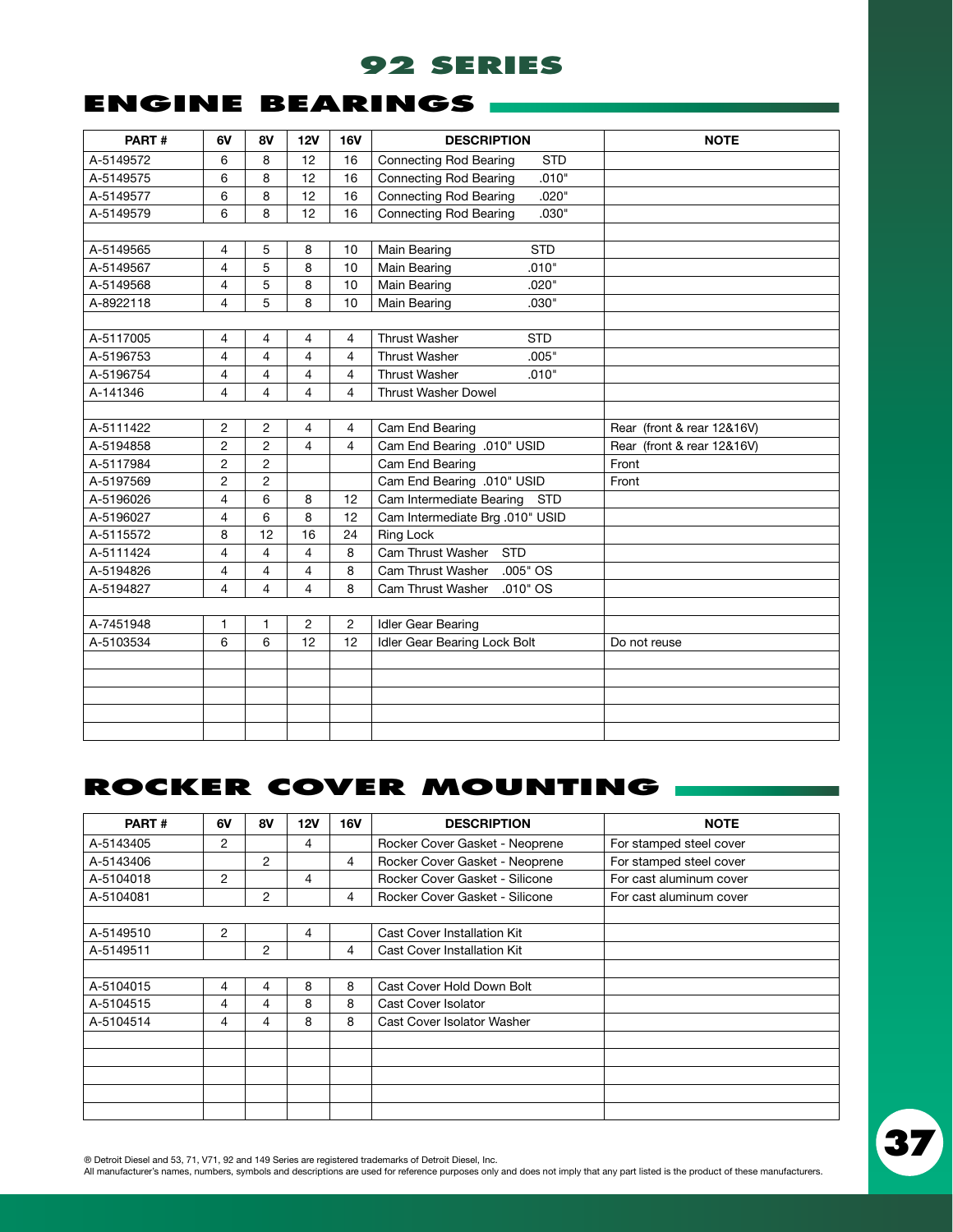## **overhaul gasket sets**

| PART#                                                                                              | 6V | 8V | 12V | <b>16V</b> | <b>DESCRIPTION</b>  | <b>NOTE</b>        |  |  |  |
|----------------------------------------------------------------------------------------------------|----|----|-----|------------|---------------------|--------------------|--|--|--|
| A-23512683                                                                                         |    |    |     |            | Overhaul Gasket Set | Coach applications |  |  |  |
| A-23512684                                                                                         |    |    |     |            | Overhaul Gasket Set |                    |  |  |  |
| A-23512685                                                                                         |    |    |     |            | Overhaul Gasket Set |                    |  |  |  |
| A-23512686                                                                                         |    |    |     |            | Overhaul Gasket Set |                    |  |  |  |
| A-23512687                                                                                         |    |    |     |            | Overhaul Gasket Set |                    |  |  |  |
| NOTE: The above sets do not include R/C gaskets or crankshaft seals and only basic cooler gaskets. |    |    |     |            |                     |                    |  |  |  |
|                                                                                                    |    |    |     |            |                     |                    |  |  |  |
|                                                                                                    |    |    |     |            |                     |                    |  |  |  |

## **head gasket sets**

| <b>PART#</b> | 6V                                                                  | <b>8V</b> | <b>12V</b> | <b>16V</b> | <b>DESCRIPTION</b> | <b>NOTE</b> |  |  |  |  |
|--------------|---------------------------------------------------------------------|-----------|------------|------------|--------------------|-------------|--|--|--|--|
| A-5199673    |                                                                     |           | 4          |            | Head Gasket Set    |             |  |  |  |  |
| A-5199674    |                                                                     | c         |            | 4          | Head Gasket Set    |             |  |  |  |  |
|              | NOTE: The above head sets sets do not include rocker cover gaskets. |           |            |            |                    |             |  |  |  |  |
|              |                                                                     |           |            |            |                    |             |  |  |  |  |
|              |                                                                     |           |            |            |                    |             |  |  |  |  |

## **blower gasket sets**

| <b>PART#</b> | 6V | 8V | 12V    | <b>16V</b> | <b>DESCRIPTION</b>             | <b>NOTE</b>            |
|--------------|----|----|--------|------------|--------------------------------|------------------------|
| A-5149646    |    |    | റ      |            | <b>Blower Installation Kit</b> | Natural                |
| A-5149641    |    |    | റ<br>ے |            | <b>Blower Installation Kit</b> | Turbocharged           |
| A-5149644    |    |    |        |            | <b>Blower Installation Kit</b> | Natural                |
| A-5149643    |    |    |        |            | <b>Blower Installation Kit</b> | Turbocharged           |
| A-5149645    |    |    |        |            | <b>Blower Installation Kit</b> | Natural & turbocharged |
|              |    |    |        |            |                                |                        |
|              |    |    |        |            |                                |                        |

## **liner inserts**

| <b>PART#</b> | 6V | <b>8V</b> | <b>12V</b> | <b>16V</b> | <b>DESCRIPTION</b>                   | <b>NOTE</b> |
|--------------|----|-----------|------------|------------|--------------------------------------|-------------|
| A-5148612    | 6  | 8         | 12         | 16         | Liner Insert - .1188" - .1193" thick |             |
| A-5148501    | 6  | 8         | 12         | 16         | Liner Insert - .1200" - .1205" thick |             |
| A-5148611    | 6  | 8         | 12         | 16         | 1 iner Insert - 1212" - 1217" thick  |             |
| A-5101727    | 6  | 8         | 12         | 16         | Liner Insert - .1362" - .1367" thick |             |
|              |    |           |            |            |                                      |             |
|              |    |           |            |            |                                      |             |

## **crankshaft assembly**

| PART#     | 6V | 8V | 12V | <b>16V</b> | <b>DESCRIPTION</b> | <b>NOTE</b>        |
|-----------|----|----|-----|------------|--------------------|--------------------|
| A-8926419 |    |    |     |            | Crankshaft         | RH engine rotation |
| A-8926425 |    |    |     |            | Crankshaft         | RH engine rotation |
|           |    |    |     |            |                    |                    |
|           |    |    |     |            |                    |                    |

® Detroit Diesel and 53, 71, V71, 92 and 149 Series are registered trademarks of Detroit Diesel, Inc. All manufacturer's names, numbers, symbols and descriptions are used for reference purposes only and does not imply that any part listed is the product of these manufacturers.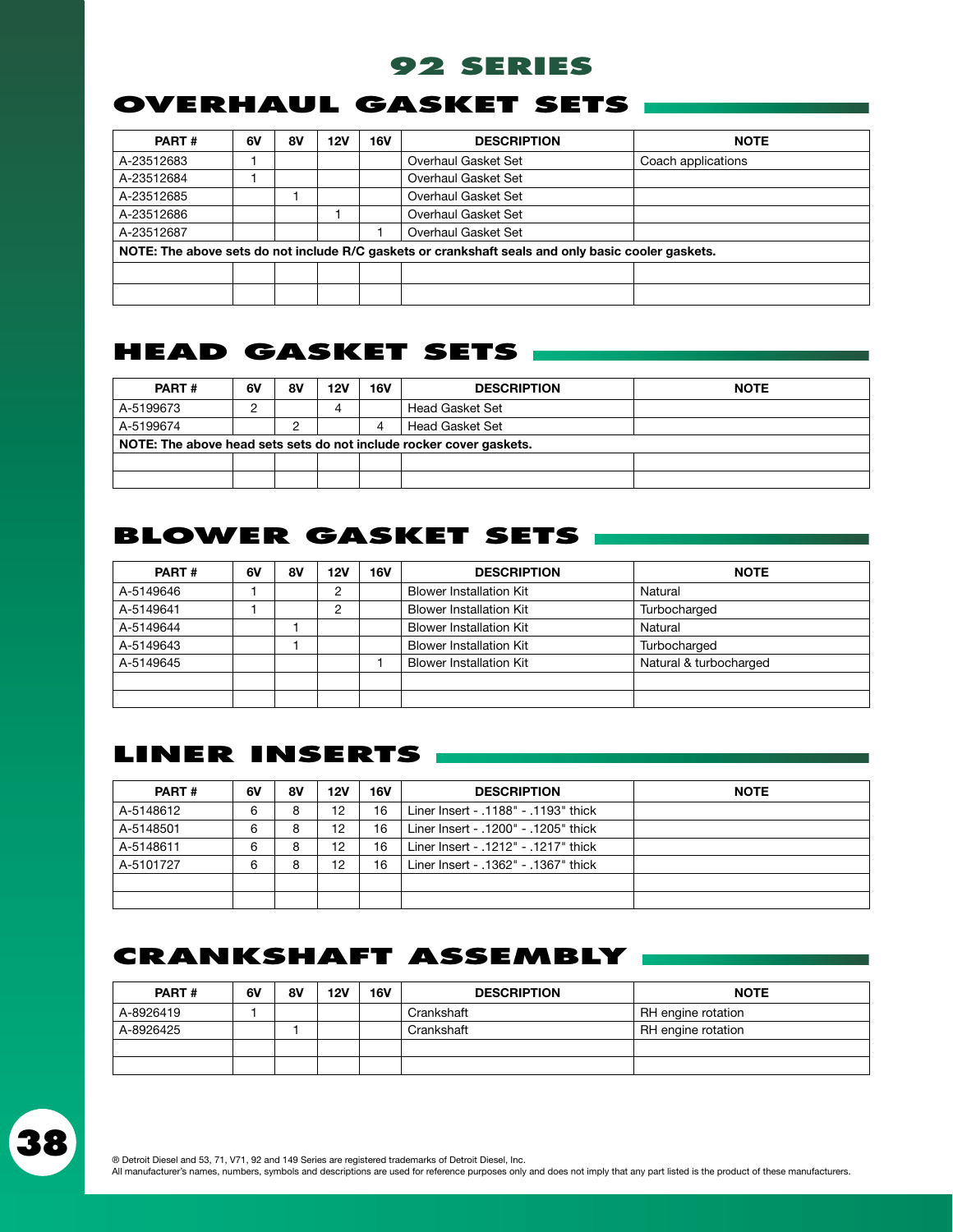## **front crankshaft seals**

| PART#                                                                                               | 6V | 8V | 12V | <b>16V</b> | <b>DESCRIPTION</b>                     |   | <b>NOTE</b>                     |  |  |
|-----------------------------------------------------------------------------------------------------|----|----|-----|------------|----------------------------------------|---|---------------------------------|--|--|
| A-5115454                                                                                           |    |    |     |            | Front Seal - Lip Type                  |   |                                 |  |  |
| A-5114335                                                                                           |    |    |     |            | Front Seal - Lip Type                  | & |                                 |  |  |
| A-5197860                                                                                           |    |    |     |            | Front Seal - Lip Type                  | # |                                 |  |  |
|                                                                                                     |    |    |     |            |                                        |   |                                 |  |  |
| A-23514608                                                                                          |    |    |     |            | Front Seal - Teflon / Directional      |   | RH engine rotation              |  |  |
| A-23512609                                                                                          |    |    |     |            | Front Seal - Teflon / Directional      |   | LH engine rotation              |  |  |
| A-8927747                                                                                           |    |    | 1   |            | Front Seal - Teflon / Directional      | & | RH engine rotation              |  |  |
| A-8927749                                                                                           |    |    | 1   |            | Front Seal - Teflon / Directional OS & |   | RH engine rotation use sleeve & |  |  |
| A-8927746                                                                                           |    |    | 1   |            | Front Seal - Teflon / Directional      | & | LH engine rotation              |  |  |
| A-8927748                                                                                           |    |    | 1   |            | Front Seal - Teflon / Directional OS & |   | LH engine rotation use sleeve & |  |  |
| A-8927749                                                                                           |    |    | 1   |            | Front Seal - Teflon / Directional      | # | RH engine rotation              |  |  |
| A-8927748                                                                                           |    |    |     |            | Front Seal - Teflon / Directional      | # | LH engine rotation              |  |  |
|                                                                                                     |    |    |     |            |                                        |   |                                 |  |  |
| A-5198908                                                                                           |    |    |     |            | <b>Front Sleeve</b>                    | # |                                 |  |  |
| A-23507225                                                                                          |    |    | 1   |            | <b>Front Sleeve</b>                    | ጼ |                                 |  |  |
| Note: $#$ = For outboard front trunnion mount with bearing. $\&$ = For non-outboard trunnion units. |    |    |     |            |                                        |   |                                 |  |  |
|                                                                                                     |    |    |     |            |                                        |   |                                 |  |  |
|                                                                                                     |    |    |     |            |                                        |   |                                 |  |  |

## **rear crankshaft seals**

| PART#      | 6V | 8V | <b>12V</b> | <b>16V</b> | <b>DESCRIPTION</b>                             | <b>NOTE</b>                         |
|------------|----|----|------------|------------|------------------------------------------------|-------------------------------------|
| A-5194462  |    |    |            |            | Rear Seal - Single Lip Type<br>O/S             | For dry hsg / use wear sleeve       |
| A-5106329  |    |    |            |            | Rear Seal - Double Lip Type<br><b>STD</b>      | For wet hsg                         |
| A-5198159  |    |    |            |            | Rear Seal - Double Lip Type<br>O/S             | For wet hsg / use wear sleeve       |
|            |    |    |            |            |                                                |                                     |
| A-8926761  |    |    |            |            | Rear Seal - Teflon / Directional<br>STD        | RH eng. rot. / dry hsg              |
| A-23501544 |    |    |            |            | Rear Seal - Teflon / Directional O/S           | RH eng. rot. / dry hsg / use sleeve |
| A-23501610 |    |    |            |            | Rear Seal - Teflon / Directional<br><b>STD</b> | LH eng. rot. / dry hsg              |
| A-23501545 |    |    |            |            | Rear Seal - Teflon / Directional O/S           | LH eng. rot. / dry hsg / use sleeve |
| A-23507226 |    |    |            |            | O/S Rear Seal Sleeve                           |                                     |
|            |    |    |            |            |                                                |                                     |
|            |    |    |            |            |                                                |                                     |

## **vibraTION damper**

| PART#      | 6V | <b>8V</b> | <b>12V</b> | 16V | <b>DESCRIPTION</b>   | <b>NOTE</b>       |
|------------|----|-----------|------------|-----|----------------------|-------------------|
| A-8922491  |    |           |            |     | Damper - Viscous     | 12.3" OD          |
| A-8920653  |    |           |            |     | Damper - Viscous     | 13.5" OD          |
| A-8924435  |    |           |            |     | Damper - Viscous     | 18" OD            |
| A-5102957  |    |           |            |     | Front Cone - .937" L |                   |
| A-23506876 |    |           |            |     | Rear Cone - 1.40" L  | Grooved           |
| A-5104475  |    |           |            |     | Rear Cone - 1.70" L  | Grooved           |
| A-23507297 |    |           |            |     | Rear Cone - 2.22" L  | Grooved           |
| A-23503769 |    |           |            |     | Seal Ring            | For grooved cones |
|            |    |           |            |     |                      |                   |
|            |    |           |            |     |                      |                   |

® Detroit Diesel and 53, 71, V71, 92 and 149 Series are registered trademarks of Detroit Diesel, Inc.

All manufacturer's names, numbers, symbols and descriptions are used for reference purposes only and does not imply that any part listed is the product of these manufacturers.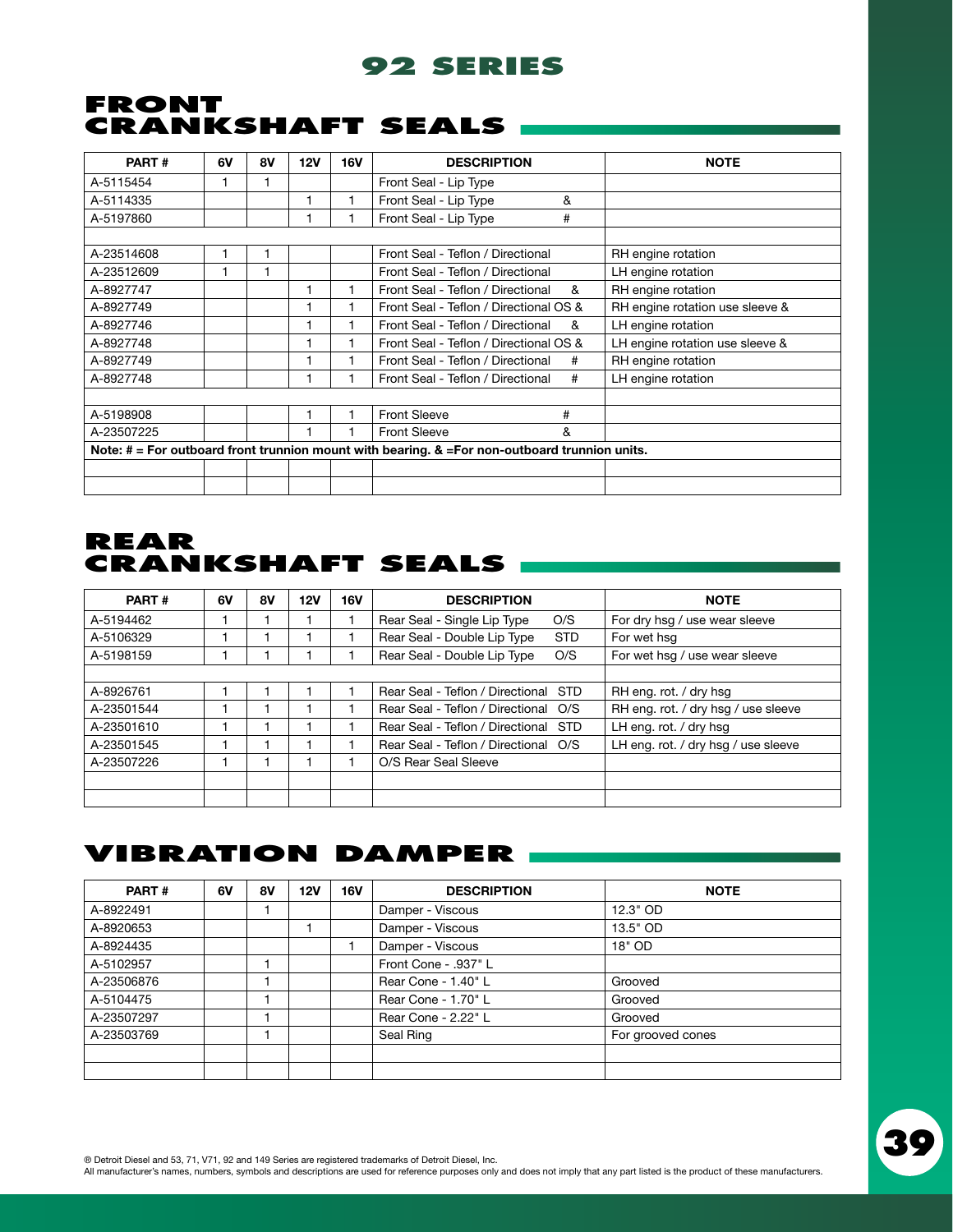## **cylinder head components**

| PART#          | 6V | <b>8V</b>      | <b>12V</b>     | <b>16V</b>     | <b>DESCRIPTION</b>                | <b>NOTE</b>                  |
|----------------|----|----------------|----------------|----------------|-----------------------------------|------------------------------|
| A-5149878      |    | $\overline{2}$ |                | $\overline{4}$ | <b>Cylinder Head</b>              |                              |
| A-5149877      | 2  |                | $\overline{4}$ |                | <b>Cylinder Head</b>              |                              |
| A-5149771      | 24 | 32             | 48             | 64             | <b>Valve Kit</b>                  | With locks                   |
| A-5111337      | 48 | 64             | 96             | 128            | Valve Lock                        |                              |
| A-5147347      | 24 | 32             | 48             | 64             | <b>Valve Spring</b>               |                              |
| A-5117563      | 24 | 32             | 48             | 64             | Valve Spring Cap (retainer)       |                              |
| A-5117562      | 24 | 32             | 48             | 64             | Valve Spring Seat                 |                              |
| A-5129919      | 24 | 32             | 48             | 64             | Valve Guide                       |                              |
| A-5129919+.002 | 24 | 32             | 48             | 64             | Valve Guide                       | .002" OS OD                  |
| A-5129919+.005 | 24 | 32             | 48             | 64             | Valve Guide                       | .005" OS OD                  |
| A-8921209      | 24 | 32             | 48             | 64             | Valve Guide Seal                  | Steel with teflon lip        |
| A-5148490      | 24 | 32             | 48             | 64             | Valve Seat (Insert)<br><b>STD</b> |                              |
| A-5101315      | 24 | 32             | 48             | 64             | Valve Seat (Insert)<br>.010" OS   |                              |
| A-5148491      | 12 | 16             | 24             | 32             | Valve Bridge                      |                              |
| A-5129101      | 12 | 16             | 24             | 32             | Valve Bridge Adjuster Screw       |                              |
| A-5151601      | 12 | 16             | 24             | 32             | Valve Bridge Lock Nut             |                              |
| A-5117564      | 12 | 16             | 24             | 32             | Valve Bridge Guide                |                              |
| A-5117564.006  | 12 | 16             | 24             | 32             | Valve Bridge Guide                | .006" OS                     |
| A-5128640      | 18 | 24             | 36             | 48             | Push Rod                          |                              |
| A-5151601      | 18 | 24             | 36             | 48             | Push Rod Nut                      |                              |
| A-5108918      | 18 | 24             | 36             | 48             | Push Rod Spring                   | .177" wire dia.              |
| A-5150302      | 18 | 24             | 36             | 48             | Push Rod Spring Seat - Upper      |                              |
| A-5123250      | 18 | 24             | 36             | 48             | Push Rod Spring Seat - Lower      |                              |
| A-5150303      | 18 | 24             | 36             | 48             | Push Rod Spring Retainer          |                              |
| A-8924439      | 18 | 24             | 36             | 48             | Follower Assembly                 |                              |
| A-8923814      | 18 | 24             | 36             | 48             | Roller & Pin Set                  |                              |
| A-5106413      | 6  | 8              | 12             | 16             | <b>Follower Guide</b>             |                              |
| A-443603       | 12 | 16             | 24             | 32             | Guide Bolt                        |                              |
| A-103319       | 12 | 16             | 24             | 32             | Guide Bolt Washer                 |                              |
| A-8925981      | 6  | 8              | 12             | 16             | Injector Tube Kit STD             | With seal                    |
| A-8925981A     | 6  | 8              | 12             | 16             | Injector Tube Kit OS              | Thicker nose with seal       |
| A-5172874      | 4  | 4              | 8              | 8              | Water Nozzle Single Jet           |                              |
| A-8922388      | 8  | 12             | 16             | 24             | Water Nozzle Double Jet           |                              |
| A-8923554      | 6  | 8              | 12             | 16             | Rocker Arm - Injector             | MCB4355 repair kit available |
| A-5148472      | 6  | 8              | 12             | 16             | Rocker Arm Valve - Left           | MCB7217 repair kit available |
| A-5148475      | 6  | 8              | 12             | 16             | Rocker Arm Valve - Right          | MCB7217 repair kit available |
| A-8924355      | 6  | 8              | 12             | 16             | Injector Arm Bushing              | Large                        |
| A-23517217     | 12 | 16             | 24             | 32             | Valve Arm Bushing                 | Large                        |
| A-8924354      | 18 | 24             | 36             | 48             | Injector & Valve Arm Bushing      | Small                        |
| A-5123700      | 18 | 24             | 36             | 48             | Inj. & Valve Arm Clevis Bushing   |                              |
| A-5150314      | 18 | 24             | 36             | 48             | Inj. & Valve Arm Clevis Pin       |                              |
| A-23500714     | 6  | 8              | 12             | 16             | Rocker Shaft                      |                              |
| A-5103903      | 12 | 16             | 24             | 32             | Rocker Shaft Bracket (stand)      |                              |
| A-5150325      | 12 | 16             | 24             | 32             | Rocker Shaft Bracket Bolt         |                              |
| A-23511850     | 6  | 8              | 12             | 16             | Fuel Jumper Line - Short          |                              |
| A-23511851     | 6  | 8              | 12             | 16             | Fuel Jumper Line - Long           |                              |
| A-5117369      | 12 | 16             | 24             | 32             | <b>Fuel Connector</b>             |                              |
| A-5125108      | 12 | 16             | 24             | 32             | <b>Fuel Connector Washer</b>      |                              |
| A-8925804      | 8  | 10             | 14             | 20             | <b>Exhaust Manifold Stud</b>      |                              |
| A-23505398     | 8  | 10             | 14             | 20             | <b>Exhaust Manifold Nut</b>       |                              |
| A-5104439      | 4  | 6              | 10             | 12             | <b>Exhaust Manifold Washer</b>    |                              |
| A-8927270      | 12 | 16             | 24             | 32             | Water Manifold Stud               |                              |
|                |    |                |                |                |                                   |                              |
|                |    |                |                |                |                                   |                              |

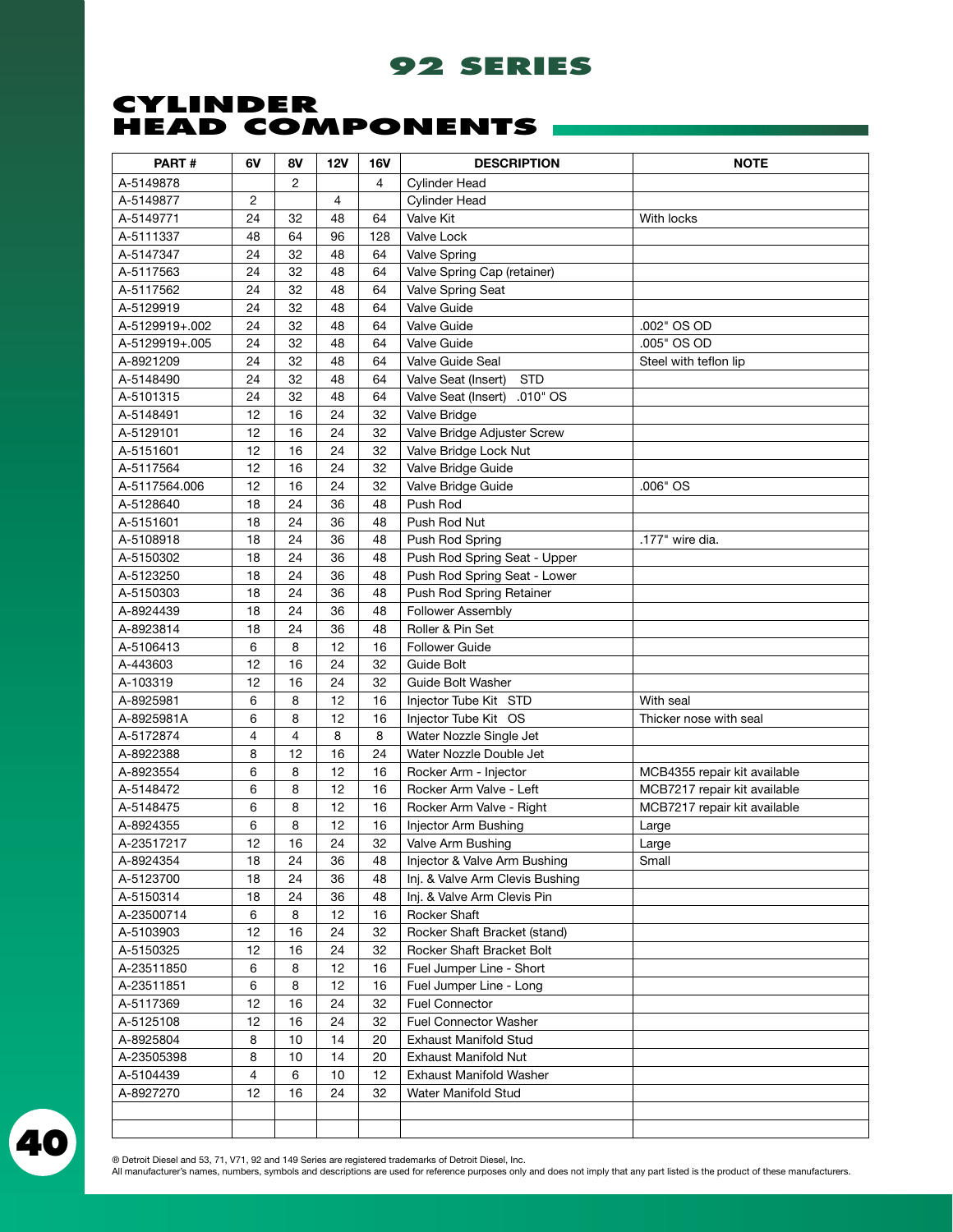## **fuel injector & mounting**

| PART#                                                                                                                                                       | 6V | <b>8V</b> | <b>12V</b> | 16V | <b>DESCRIPTION</b>              | <b>NOTE</b>               |  |  |  |  |  |
|-------------------------------------------------------------------------------------------------------------------------------------------------------------|----|-----------|------------|-----|---------------------------------|---------------------------|--|--|--|--|--|
| ***Refer to the INTERSTATE-McBEE FUEL INJECTION CATALOG for DETROIT DIESEL <sup>®</sup> for a complete listing of<br>injector assemblies and components.*** |    |           |            |     |                                 |                           |  |  |  |  |  |
| A-23511850                                                                                                                                                  | 6  | 8         | 12         | 16  | Fuel Jumper Line - Short        | For offset body injectors |  |  |  |  |  |
| A-23511851                                                                                                                                                  | 6  | 8         | 12         | 16  | Fuel Jumper Line - Long         | For offset body injectors |  |  |  |  |  |
| A-23511853                                                                                                                                                  | 6  | 8         |            |     | Fuel Jumper Line - Short "JAKE" |                           |  |  |  |  |  |
| A-23511854                                                                                                                                                  | 6  | 8         |            |     | Fuel Jumper Line - Long "JAKE"  |                           |  |  |  |  |  |
| A-5117369                                                                                                                                                   | 12 | 16        | 24         | 32  | <b>Fuel Connector</b>           |                           |  |  |  |  |  |
| A-5125108                                                                                                                                                   | 12 | 16        | 24         | 32  | <b>Fuel Connector Washer</b>    |                           |  |  |  |  |  |
| A-5121259                                                                                                                                                   | 6  | 8         | 12         | 16  | <b>Injector Clamp</b>           | For offset body injectors |  |  |  |  |  |
| A-5150250                                                                                                                                                   | 6  | 8         | 12         | 16  | <b>Injector Clamp Washer</b>    |                           |  |  |  |  |  |

## **fuel pump**

| PART#     | 6V | <b>8V</b> | 12V | <b>16V</b> | <b>DESCRIPTION</b>               | <b>NOTE</b>           |
|-----------|----|-----------|-----|------------|----------------------------------|-----------------------|
| A-5199560 |    |           |     |            | Fuel Pump Assembly               | LH standard capacity  |
| R-5199560 |    |           |     |            | Fuel Pump Assembly - Rebuilt     | LH standard capacity  |
| A-5199735 |    |           |     |            | <b>Fuel Pump Assembly</b>        | LH high capacity      |
| R-5199735 |    |           |     |            | Fuel Pump Assembly - Rebuilt     | LH high capacity      |
| A-5195078 |    |           |     |            | Fuel Pump Repair Kit             | For standard capacity |
| A-5149599 |    |           |     |            | Fuel Pump Repair Kit             | For high capacity     |
| A-5102257 |    |           |     |            | Fuel Pump Drive Fork             |                       |
| A-5150193 |    |           |     |            | <b>Fuel Pump Mounting Gasket</b> |                       |
|           |    |           |     |            |                                  |                       |
| A-5110760 |    |           |     |            | Fuel Primer Hand Pump            |                       |

## **shutdown control**

| PART#      | 6V | 8٧ | 12V | <b>16V</b> | <b>DESCRIPTION</b>      | <b>NOTE</b> |
|------------|----|----|-----|------------|-------------------------|-------------|
| A-23504196 |    |    |     |            | Shutdown Solenoid - 12V |             |
| A-23504197 |    |    |     |            | Shutdown Solenoid - 24V |             |

## **governor components**

| PART#      | 6V | <b>8V</b> | 12V | 16V | <b>DESCRIPTION</b>                  | <b>NOTE</b>                  |
|------------|----|-----------|-----|-----|-------------------------------------|------------------------------|
| A-IDS29397 |    |           |     |     | Governor Repair Kit - Double Weight | For mechanical limiting unit |
| A-IDS02825 |    |           |     |     | Governor Repair Kit - Single Weight | For mechanical limiting unit |
|            |    |           |     |     |                                     |                              |
| A-8924869  |    |           |     |     | Cover Gasket                        | Cover to governor housing    |
| A-9431896  |    |           |     |     | Bearing                             | Operating shaft upper        |
| A-9436682  |    |           | 1   |     | Bearing                             | Operating shaft lower        |
| A-116337   |    |           |     |     | Expansion Plug - 11/16"             | Under lower bearing          |
| A-5165221  |    | 1         |     |     | Gasket                              | Weight shaft cap             |
| A-9424121  |    |           |     |     | Bearing                             | For weight shaft             |
| A-9437108  |    | 1         |     |     | <b>Riser Bearing</b>                |                              |
| A-5147910  |    |           |     |     | Riser - .865"L                      |                              |
| A-8924266  |    |           |     |     | Governor Mounting Gasket            | Governor to blower           |
| A-8922593  |    |           |     |     | Spring Housing Gasket               |                              |
| A-5117952  |    |           |     |     | <b>Buffer Screw</b>                 |                              |
| A-5174286  |    | 1         |     |     | <b>Buffer Screw Nut</b>             |                              |
| A-8924267  | 2  | 2         | 2   | 4   | Control Link Hose - 13/16"L         | Governor to head adaptor     |
| A-5104556  |    |           |     |     | Control Link Hose - .56"L           |                              |
| A-5104592  | 4  | 4         | 4   | 8   | Hose Clamp                          |                              |

® Detroit Diesel and 53, 71, V71, 92 and 149 Series are registered trademarks of Detroit Diesel, Inc.

All manufacturer's names, numbers, symbols and descriptions are used for reference purposes only and does not imply that any part listed is the product of these manufacturers.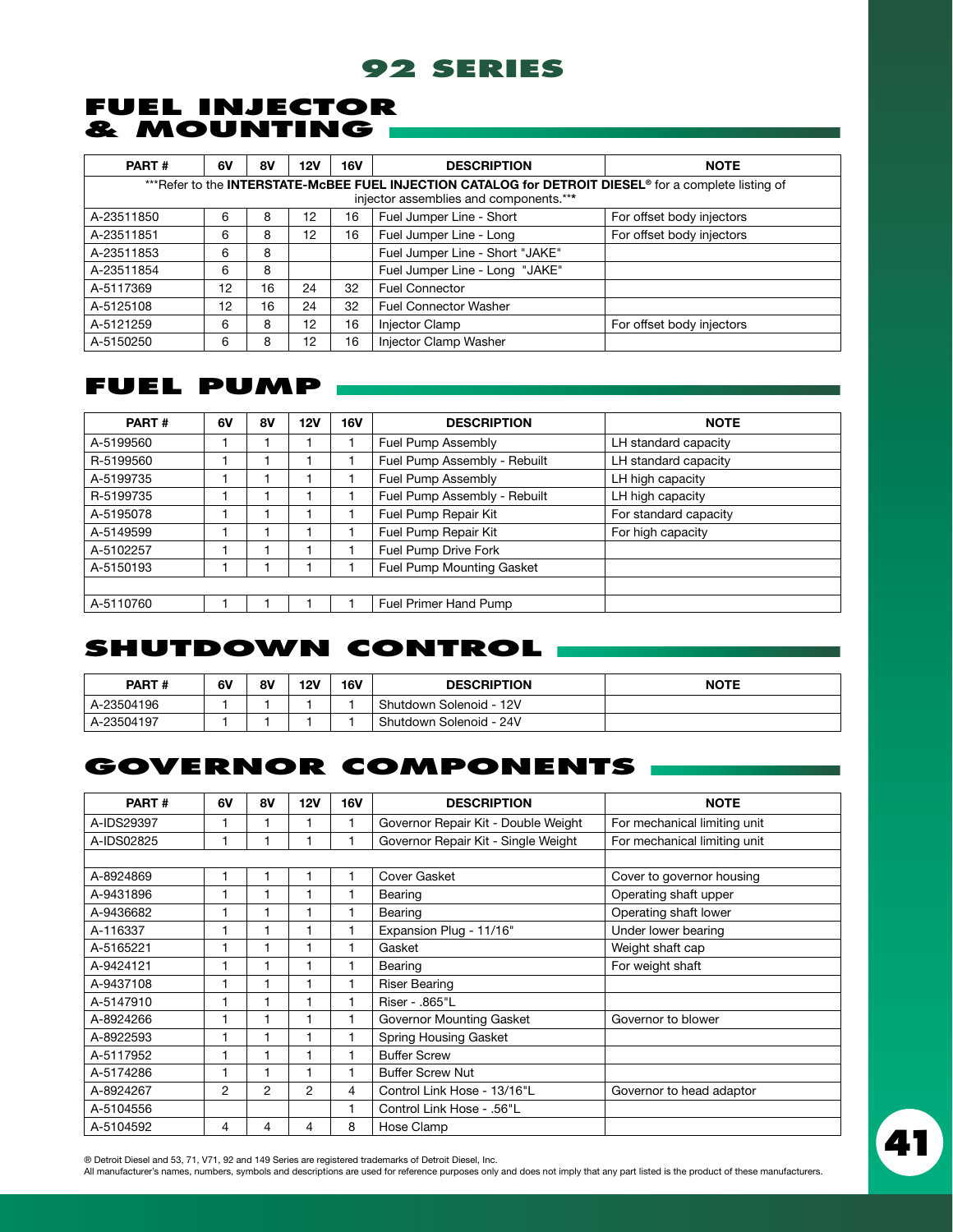## **blower & blower drive**

| PART#      | 6V             | 8V             | 12V            | <b>16V</b>     | <b>DESCRIPTION</b>                  | <b>NOTE</b>                        |
|------------|----------------|----------------|----------------|----------------|-------------------------------------|------------------------------------|
| A-23514202 | 1              | 1              | 2              | $\overline{2}$ | <b>Blower Repair Kit</b>            |                                    |
| A-8924453  | 4              | 4              | 8              | 8              | End Plate Seal - OS                 |                                    |
| A-5192439  | $\overline{4}$ | 4              | 8              | 8              | <b>Rotor Shaft Sleeve</b>           |                                    |
|            |                |                |                |                |                                     |                                    |
| A-23500533 | 1              | 1              | $\overline{2}$ | $\overline{c}$ | <b>Blower Seal Kit</b>              |                                    |
|            |                |                |                |                |                                     |                                    |
| A-5149646  | 1              |                | 2              |                | <b>Blower Installation Kit</b>      | Natural                            |
| A-5149641  | 1              |                | $\overline{2}$ |                | <b>Blower Installation Kit</b>      | Turbocharged                       |
| A-5149644  |                | 1              |                |                | <b>Blower Installation Kit</b>      | Natural                            |
| A-5149643  |                | 1              |                |                | <b>Blower Installation Kit</b>      | Turbocharged                       |
| A-5149645  |                |                |                | $\mathbf{1}$   | <b>Blower Installation Kit</b>      | All                                |
|            |                |                |                |                |                                     |                                    |
| A-8922666  | 1              |                | 2              |                | Blower Drive Shaft - 29T - w/spring | 4.89"L / .790" dia / TD / nitrided |
| A-8923052  | $\mathbf{1}$   |                | $\overline{2}$ |                | Blower Drive Shaft - 48T - w/spring | 4.89"L / .790" dia / TD / nitrided |
| A-8923053  |                | 1              |                | $\overline{2}$ | Blower Drive Shaft - 48T - w/spring | 6.67"L / .790" dia / TD / nitrided |
| A-8922634  |                | 1              |                | 2              | Blower Drive Shaf - 29T - w/spring  | 6.67"L / .790" dia / TD / nitrided |
|            |                |                |                |                |                                     |                                    |
| A-5103377  | 1              | 1              | 1              | $\overline{c}$ | <b>Drive Coupling</b>               | 48-teeth on blower gear            |
| A-5103365  | 1              | 1              | 1              | $\overline{2}$ | --Cam                               |                                    |
| A-5196314  | 1              | 1              | 1              | $\overline{c}$ | --Spring Pack                       |                                    |
| A-23503682 | 1              | 1              | 1              | $\overline{2}$ | <b>Drive Coupling</b>               | 29-teeth on blower gear            |
| A-5141473  | 1              | 1              | 1              | $\overline{c}$ | Drive Coupling - Spring Plate Type  | 48-teeth on blower gear            |
| A-8922517  | 1              | 1              | 1              | $\overline{2}$ | Drive Coupling - Spring Plate Type  | 29-teeth on blower gear            |
| A-8920765  | 2              | $\overline{2}$ | $\overline{2}$ | $\overline{4}$ | <b>Coupling Spring Plate</b>        |                                    |
| A-5122914  | 1              | 1              | 1              | $\overline{2}$ | Drive Hub                           | 48-teeth                           |
| A-5123081  | 1              | 1              | 1              | $\overline{2}$ | Drive Hub w/ Accessory Drive Lugs   | 48-teeth                           |
| A-8922518  | 1              | 1              | 1              | $\overline{2}$ | Drive Hub                           | 29-teeth                           |
| A-8922519  | 1              | 1              | 1              | $\overline{2}$ | Drive Hub w/ Accessory Drive Lugs   | 29-teeth                           |
| A-8920764  | 2              | $\overline{2}$ | $\overline{2}$ | $\overline{4}$ | Hub Spring Plate                    |                                    |
| A-5139545  | $\mathbf{1}$   | 1              | 1              | $\mathbf{1}$   | <b>Accessory Drive Coupling</b>     |                                    |
|            |                |                |                |                |                                     |                                    |

## **turbocharger & AFTERCOOLER MOUNTING**

| PART#     | 6V             | 8V             | 12V | <b>16V</b> | <b>DESCRIPTION</b>          | <b>NOTE</b>              |
|-----------|----------------|----------------|-----|------------|-----------------------------|--------------------------|
| A-5103394 | 1              |                | AR  | AR         | <b>Mounting Gasket</b>      | TO4 model turbo          |
| A-8929529 |                |                | AR  | AR.        | <b>Mounting Gasket</b>      | T18A & TV6/7 model turbo |
| A-9411981 | 4              | 4              | AR  | <b>AR</b>  | Lock Nut 3/8-24             |                          |
| A-5170466 |                |                | AR  | <b>AR</b>  | Oil Inlet Gasket            |                          |
| A-5170468 |                |                | AR  | <b>AR</b>  | Oil Drain Gasket            |                          |
| A-5147911 | $\overline{2}$ | 2              | AR. | AR         | Air Outlet Hose Clamp       | 3.5" dia                 |
| A-5147912 | $\overline{2}$ | $\overline{2}$ | AR  | <b>AR</b>  | Air Outlet Hose Clamp       | 3.375" dia               |
| A-5162888 | 1              |                | AR  | <b>AR</b>  | Air Outlet Hose             | 3.5"ID x 2.25"L          |
| A-8926957 |                |                | AR  | AR         | Air Outlet Hose             | 4"ID x 2.375"L           |
| A-5101138 | 4              | 4              | 8   | 8          | Aftercooler Seal Ring       |                          |
| A-5137620 | <b>AR</b>      | AR             | AR  | <b>AR</b>  | Exhaust Tube Clamp (marmon) | 3.82" dia                |
| A-5146165 | AR             | AR             | AR. | AR         | Exhaust Tube Clamp (marmon) | 3.88" dia                |
| A-5137619 | <b>AR</b>      | AR.            | AR  | AR         | Exhaust Tube Clamp (marmon) | 4.50" dia                |
| A-5132650 | AR             | AR             | AR  | AR         | Exhaust Tube Clamp (marmon) | 5.25" dia                |
|           |                |                |     |            |                             |                          |
|           |                |                |     |            |                             |                          |

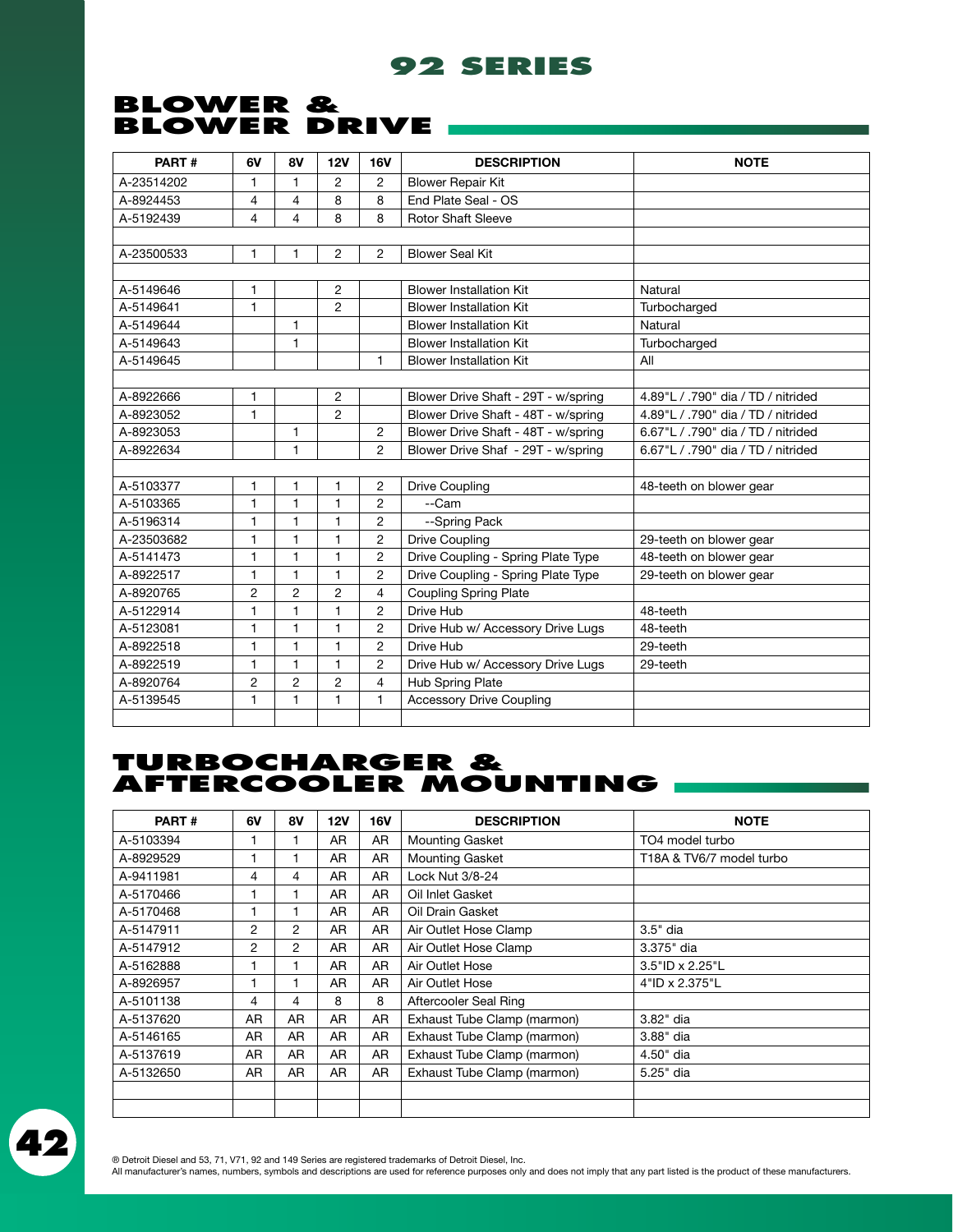## **OIL PUMP**

| PART#     | 6V | <b>8V</b> | 12V | <b>16V</b> | <b>DESCRIPTION</b>    | <b>NOTE</b>        |
|-----------|----|-----------|-----|------------|-----------------------|--------------------|
| A-5196602 |    |           |     |            | Gear Set              | 1.302" width gears |
| A-8927135 |    |           |     |            | Drive Gear - 37 teeth |                    |
| A-8928545 |    |           |     |            | Kev 3/16 x 7/8        |                    |

## **OIL RELIEF & REGULATOR**

| <b>PART#</b> | 6V | 8V | <b>12V</b>      | 16V     | <b>DESCRIPTION</b> | <b>NOTE</b> |
|--------------|----|----|-----------------|---------|--------------------|-------------|
| A-8922740    | ⌒  | C  | ⌒<br>_          | c<br>ັບ | Valve              |             |
| A-5126327    |    | ◠  | $\sqrt{2}$<br>∸ | C<br>ٮ  | Spring - 2.96"L    |             |
| A-5126326    |    |    |                 |         | Spring - 2.57"L    |             |

## **OIL FILLER & DIPSTICK**

| PART#     | 6V | 8V | 12V | <b>16V</b> | <b>DESCRIPTION</b>            | <b>NOTE</b>           |
|-----------|----|----|-----|------------|-------------------------------|-----------------------|
| A-5117362 |    |    | AR  | AR         | Filler Cap -<br>2" diameter   | Expansion rubber type |
| A-5146679 |    |    |     |            | Dipstick - Universal Unmarked | 61"L expansion type   |
| A-5146680 |    |    |     |            | Dipstick - Universal Unmarked | 72"L cane handle type |

## **OIL COOLER**

| <b>PART#</b> | 6V  | 8V | 12V | <b>16V</b> | <b>DESCRIPTION</b>     | <b>NOTE</b>                |
|--------------|-----|----|-----|------------|------------------------|----------------------------|
| A-8547195    | AR  | AR |     |            | Cooler Core - 18-plate | Single stack               |
| A-8547236    | AR  |    |     |            | Cooler Core - 13-plate | Single stack               |
| A-8547237    | AR  | AR | AR  | AR         | Cooler Core - 24-plate | Double stack               |
| A-8547547    | AR. | AR |     |            | Cooler Core - 16-plate | Single stack               |
| A-8547552    |     |    | AR  | AR         | Cooler Core - 32-plate | Double stack               |
| A-8547554    |     |    | AR  |            | Cooler Core - 12-plate | Single stack / double base |
| A-8547561    |     | AR | AR  |            | Cooler Core - 24-plate | 12-engine & 12-marine gear |

## **WATER PUMP**

| PART#      | 6V | <b>8V</b> | 12V | <b>16V</b> | <b>DESCRIPTION</b>        | <b>NOTE</b> |
|------------|----|-----------|-----|------------|---------------------------|-------------|
| A-23506852 |    | 1         |     |            | Rebuild Kit               |             |
| A-23506871 |    |           |     |            | Rebuild Kit               |             |
|            |    |           |     |            |                           |             |
| A-23505995 |    | 1         |     |            | Impeller                  |             |
| A-23506000 |    |           |     |            | Impeller                  |             |
| A-23506002 |    |           |     |            | Impeller                  |             |
| A-23522434 |    | 1         |     |            | <b>Unitized Seal</b>      |             |
| A-23506053 |    | 1         | 1   |            | Shaft                     |             |
| A-23503687 | 1  | 1         | 1   | 1          | Bearing Inner             |             |
| A-23503649 |    |           |     |            | <b>Bearing Outer</b>      |             |
| A-23501819 |    |           |     |            | Oil Seal                  |             |
| A-221436   |    | 1         |     |            | Flatwasher                |             |
| A-274746   |    | 1         |     |            | Lock Ring                 |             |
| A-5117972  |    | 1         |     |            | Lock Nut                  |             |
| A-5117975  | 1  | 1         |     |            | Cover Gasket              |             |
| A-5117976  |    |           |     |            | Cover Gasket              |             |
| A-23505239 |    |           |     | 1          | Cover Gasket              |             |
| A-5103544  |    |           |     |            | <b>Mounting Seal Ring</b> |             |
| A-5109515  |    |           |     | 1          | <b>Mounting Gasket</b>    |             |

All manufacturer's names, numbers, symbols and descriptions are used for reference purposes only and does not imply that any part listed is the product of these manufacturers.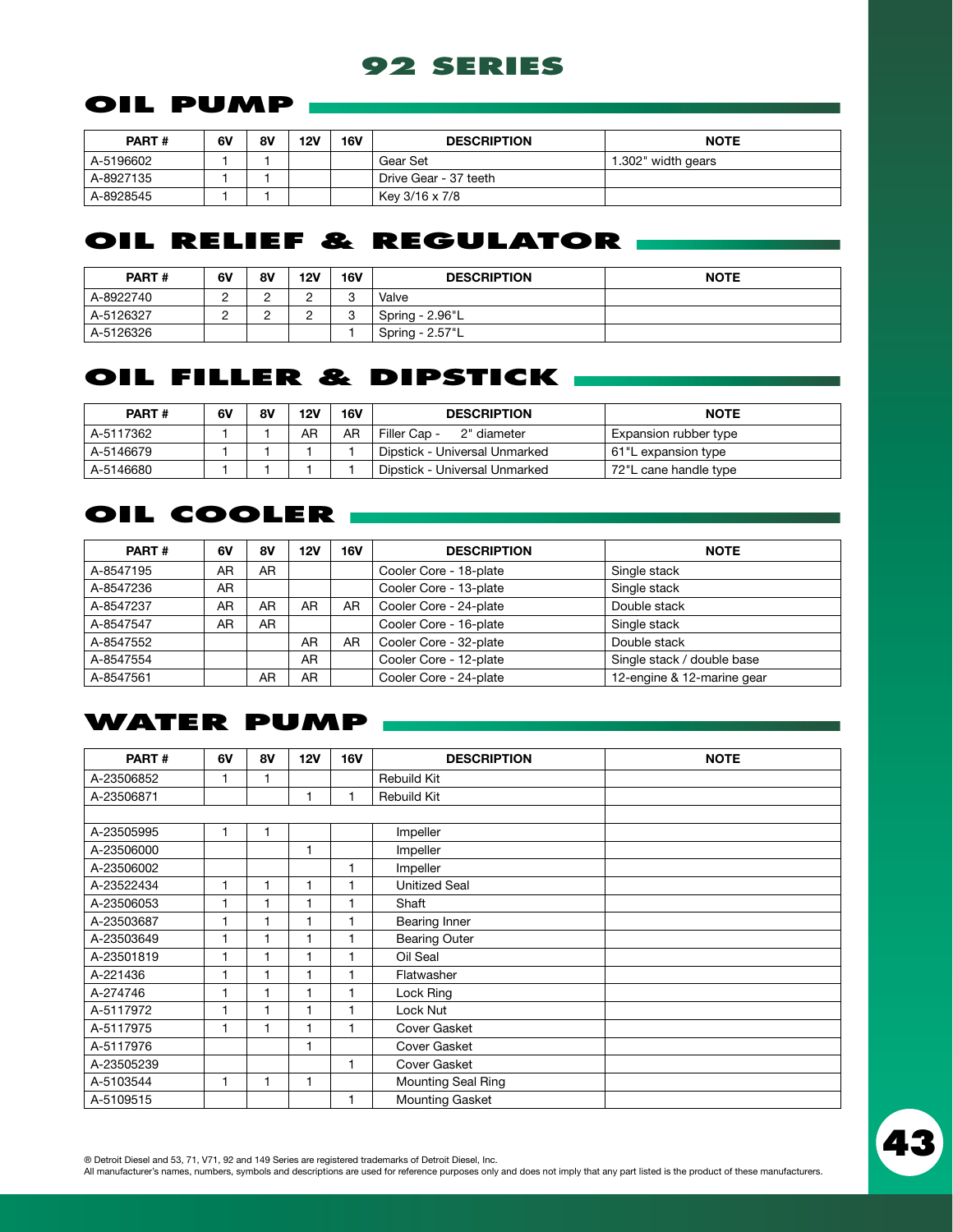## **THERMOSTAT**

| PART#      | 6V             | <b>8V</b>      | <b>12V</b> | <b>16V</b> | <b>DESCRIPTION</b> | <b>NOTE</b>              |
|------------|----------------|----------------|------------|------------|--------------------|--------------------------|
| A-5102112  | $\overline{2}$ | 2              | 4          | 4          | Thermostat 160° F  | Full blocking / use seal |
| A-23503826 | 2              | $\overline{2}$ | 4          | 4          | Thermostat 170° F  | Full blocking / use seal |
| A-23503825 | 2              | 2              | 4          | 4          | Thermostat 180° F  | Full blocking / use seal |
|            |                |                |            |            |                    |                          |
| A-5132155  | $\overline{2}$ | $\overline{2}$ | 4          | 4          | Seal               | Use with full blocking   |
|            |                |                |            |            |                    |                          |
|            |                |                |            |            |                    |                          |
|            |                |                |            |            |                    |                          |
|            |                |                |            |            |                    |                          |
|            |                |                |            |            |                    |                          |
|            |                |                |            |            |                    |                          |
|            |                |                |            |            |                    |                          |
|            |                |                |            |            |                    |                          |

## **RAW WATER PUMP & HEAT EXCHANGER**

| PART#     | 6V | <b>8V</b> | <b>12V</b> | <b>16V</b>     | <b>DESCRIPTION</b>            | <b>NOTE</b>               |
|-----------|----|-----------|------------|----------------|-------------------------------|---------------------------|
| A-5197222 |    |           |            |                | <b>Reconditioning Kit</b>     | Pumps #5122599,#23507972  |
| A-5196846 |    |           |            |                | Impeller Replacement Kit      | Impeller #8924839         |
|           |    |           |            |                |                               |                           |
| A-5197224 |    |           |            |                | <b>Reconditioning Kit</b>     | Pumps #5115396,#23507971  |
| A-5194860 |    |           |            |                | Impeller Replacement Kit      | Impeller #8924839         |
|           |    |           |            |                |                               |                           |
| A-8517479 | 2  | 2         | 2          | $\overline{2}$ | Electrode Assembly - 2 1/8" L | At pump inlet & exchanger |
| A-8515850 | 2  | 2         | 2          | 2              | Electrode Assembly - 3 3/8" L | In exchanger              |
|           |    |           |            |                |                               |                           |
|           |    |           |            |                |                               |                           |
|           |    |           |            |                |                               |                           |
|           |    |           |            |                |                               |                           |
|           |    |           |            |                |                               |                           |
|           |    |           |            |                |                               |                           |
|           |    |           |            |                |                               |                           |
|           |    |           |            |                |                               |                           |

## **AIR COMPRESSOR DRIVE**

| PART#     | 6V | <b>8V</b> | 12V | <b>16V</b> | <b>DESCRIPTION</b> | <b>NOTE</b>   |
|-----------|----|-----------|-----|------------|--------------------|---------------|
| A-5170450 |    |           |     |            | Drive Plate        | On drive gear |
| A-5141773 |    |           |     |            | Coupling           |               |
| A-5144866 |    |           |     |            | Hub                | On compressor |
|           |    |           |     |            |                    |               |
|           |    |           |     |            |                    |               |
|           |    |           |     |            |                    |               |
|           |    |           |     |            |                    |               |
|           |    |           |     |            |                    |               |
|           |    |           |     |            |                    |               |
|           |    |           |     |            |                    |               |
|           |    |           |     |            |                    |               |

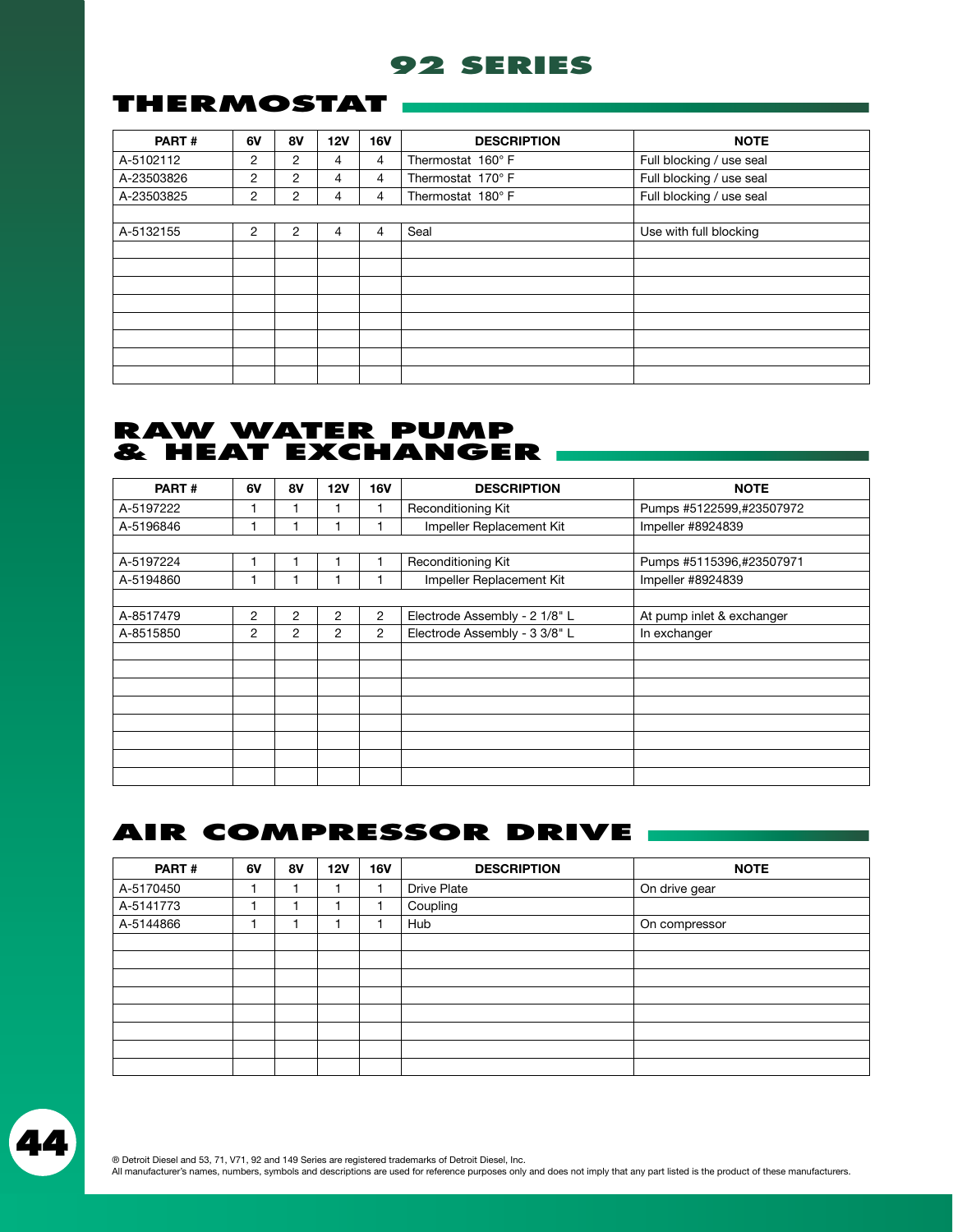## **gasket listing**

| <b>DESCRIPTION</b>                   | <b>NOTE</b>             | PART#      | 6V             | <b>8V</b>      | 12V            | <b>16V</b>     |
|--------------------------------------|-------------------------|------------|----------------|----------------|----------------|----------------|
| Aftercooler Seal Ring                |                         | A-5101138  | 4              | 4              | 8              | 8              |
| Air Box Cover Gasket                 | Small cover             | A-8923792  | $\overline{c}$ | 4              | 8              | 8              |
| Air Box Cover Gasket                 | Large cover             | A-8923791  | $\overline{c}$ | 2              | $\overline{c}$ | 4              |
| Air Inlet Housing Gasket             | To blower with screen   | A-5103515  | $\mathbf{1}$   |                | $\overline{2}$ |                |
| Air Inlet Housing Gasket             | To blower with screen   | A-5103602  |                | 1              |                | 2              |
| Air Inlet Housing Gasket             | To blower no screen     | A-5102062  |                | 1              |                | $\overline{c}$ |
| Air Inlet Housing Gasket             | To blower with screen   | A-5103601  |                |                |                |                |
| Air Inlet Housing Rectangular Seal   | On top of blower        | A-5104978  | 1              | 1              |                |                |
| Air Inlet Housing Seal               | On top of blower        | A-5101419  | $\overline{2}$ | $\overline{2}$ |                |                |
| <b>Exhaust Manifold Gasket</b>       | Metal clad              | A-5122866  | $\overline{c}$ |                |                |                |
| Exhaust Manifold Gasket              | Metal clad              | A-5120224  |                | 4              | 4              | 8              |
| Exhaust Manifold Gasket              | Metal clad              | A-5120223  |                |                | 2              |                |
| <b>Exhaust Manifold Gasket</b>       | Metal clad 6 bolt hole  | A-8925587  |                |                | $\overline{2}$ |                |
| <b>Flywheel Housing Cover Gasket</b> | Large hole              | A-23515145 | 2              | 2              | 3              | 3              |
| <b>Flywheel Housing Cover Gasket</b> | Small hole (star)       | A-5104507  | 4              | 4              | 5              | 5              |
| <b>Flywheel Housing Gasket</b>       |                         | A-5144875  | 1              | 1              | 1              | 1              |
| Front Cover Gasket                   | Upper                   | A-5123638  | 1              | 1              |                |                |
| <b>Front Cover Gasket</b>            | Lower                   | A-5121714  | 1              | 1              |                |                |
| Front Gear Housing Gasket            |                         | A-5144875  |                |                | 1              | 1              |
| Fuel Pump Mounting Gasket            |                         | A-5150193  | 1              | 1              | 1              | 1              |
| Governor Cover Gasket                | Mechanical governor     | A-8924869  | $\mathbf{1}$   | 1              | 1              | 1              |
| Oil Pan Gasket                       |                         | A-23503588 | 1              |                |                |                |
| Oil Pan Gasket                       |                         | A-5117231  |                | 1              |                |                |
| Oil Pan Gasket                       | Sub pan to block        | A-8920608  |                |                | 1              |                |
| Oil Pan Gasket - Lower               | Sump to sub pan         | A-5125635  |                |                | 1              |                |
| Oil Pan Sump Gasket                  | Round steel sump cover  | A-5124796  |                |                | 1              |                |
| Oil Pan Gasket Kit                   | Sub pan to block        | A-5126562  |                |                |                | 1              |
| Oil Pan Gasket - Lower               | Front sump to sub pan   | A-5150115  |                |                |                | 2              |
| Oil Pan Gasket - Lower               | Rear sump to sub pan    | A-5150116  |                |                |                | 2              |
| Oil Pickup Tube Gasket               |                         | A-5117242  | $\mathbf{1}$   | 1              |                |                |
| Oil Pickup Tube Gasket               |                         | A-5123241  |                |                | 1              |                |
| Oil Regulator & Relief Gasket        |                         | A-5117269  | $\overline{2}$ | $\overline{2}$ | $\overline{c}$ | 2              |
| Oil Regulator & Relief Gasket        |                         | A-29503153 |                |                | 1              | 1              |
| Rocker Cover Gasket - Neoprene       | For steel cover         | A-5143405  | 2              |                |                |                |
| Rocker Cover Gasket - Neoprene       | For steel cover         | A-5143406  |                | 2              |                | 4              |
| Rocker Cover Gasket - Silicone       | For cast aluminum cover | A-5104018  | $\overline{c}$ |                | $\overline{4}$ |                |
| Rocker Cover Gasket - Silicone       | For cast aluminum cover | A-5104081  |                | 2              |                | 4              |
| Rocker Cover Isolator                | For cast aluminum cover | A-5104515  | 4              | 4              | 8              | 8              |
| <b>Starter Gasket</b>                | For wet housings        | A-5130995  | 1              | 1              | 1              | 1              |
| Thermostat Housing Cover Gasket      |                         | A-5117786  | 2              | $\overline{c}$ |                |                |
| Thermostat Housing Cover Gasket      | Rapid warm housing      | A-5133450  | $\overline{c}$ | 2              |                |                |
| Thermostat Housing Cover Gasket      |                         | A-5175989  |                |                | 2              | 2              |
| <b>Turbocharger Mounting Gasket</b>  | TO4 model turbo         | A-5103394  |                |                | <b>AR</b>      | AR             |
| Turbocharger Mounting Gasket         | TV model turbo          | A-8929529  | 1              | 1              | AR             | AR             |
| Turbocharger Oil Gasket              | Supply                  | A-5170466  | 1              | 1              | AR             | AR             |
| Turbocharger Oil Gasket              | Drain TO4 model turbo   | A-5138977  | 1              | 1              | AR             | AR             |
| Turbocharger Oil Gasket              | Drain TV model turbo    | A-5170468  | 1              | 1              | AR             | AR             |
|                                      |                         |            |                |                |                |                |
|                                      |                         |            |                |                |                |                |
|                                      |                         |            |                |                |                |                |
|                                      |                         |            |                |                |                |                |
|                                      |                         |            |                |                |                |                |

® Detroit Diesel and 53, 71, V71, 92 and 149 Series are registered trademarks of Detroit Diesel, Inc.<br>All manufacturer's names, numbers, symbols and descriptions are used for reference purposes only and does not imply that

**45**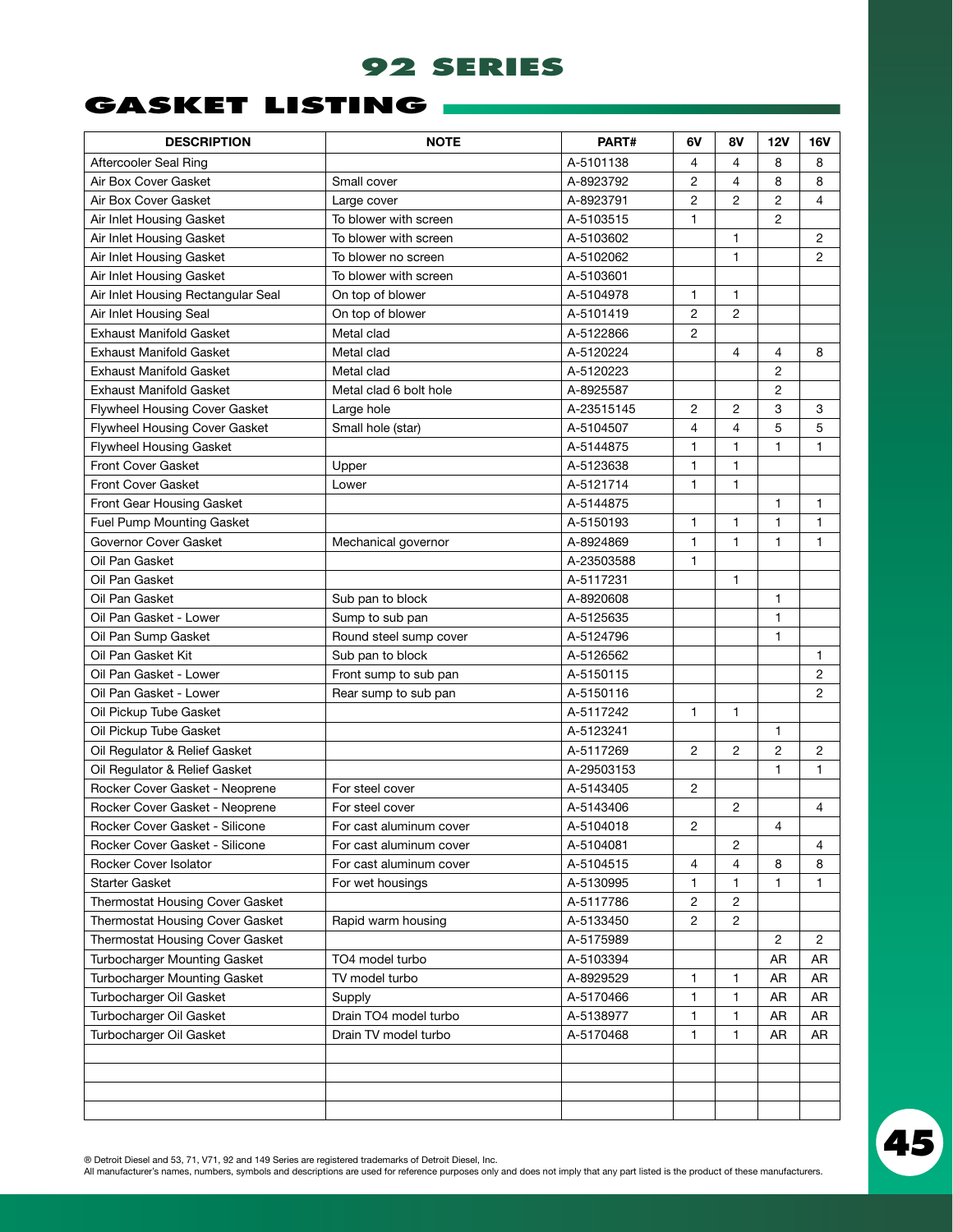

**46**

|                         | <b>DESCRIPTION</b> | Pin Bolt  | Pin Bolt Spacer | Rod Cap Bolt | Rod Cap Bolt Nut |  |
|-------------------------|--------------------|-----------|-----------------|--------------|------------------|--|
| CONNECTING ROD HARDWARE | <b>PART#</b>       | A-5148373 | A-5144846       | A-5132383    | A-5117629        |  |
|                         | άLΣ                | $\sim$    |                 | $\sim$       | $\sim$           |  |

## **cylinder kit COMPONENT**

® Detroit Diesel and 53, 71, V71, 92 and 149 Series are registered trademarks of Detroit Diesel, Inc. All manufacturer's names, numbers, symbols and descriptions are used for reference purposes only and does not imply that any part listed is the product of these manufacturers.

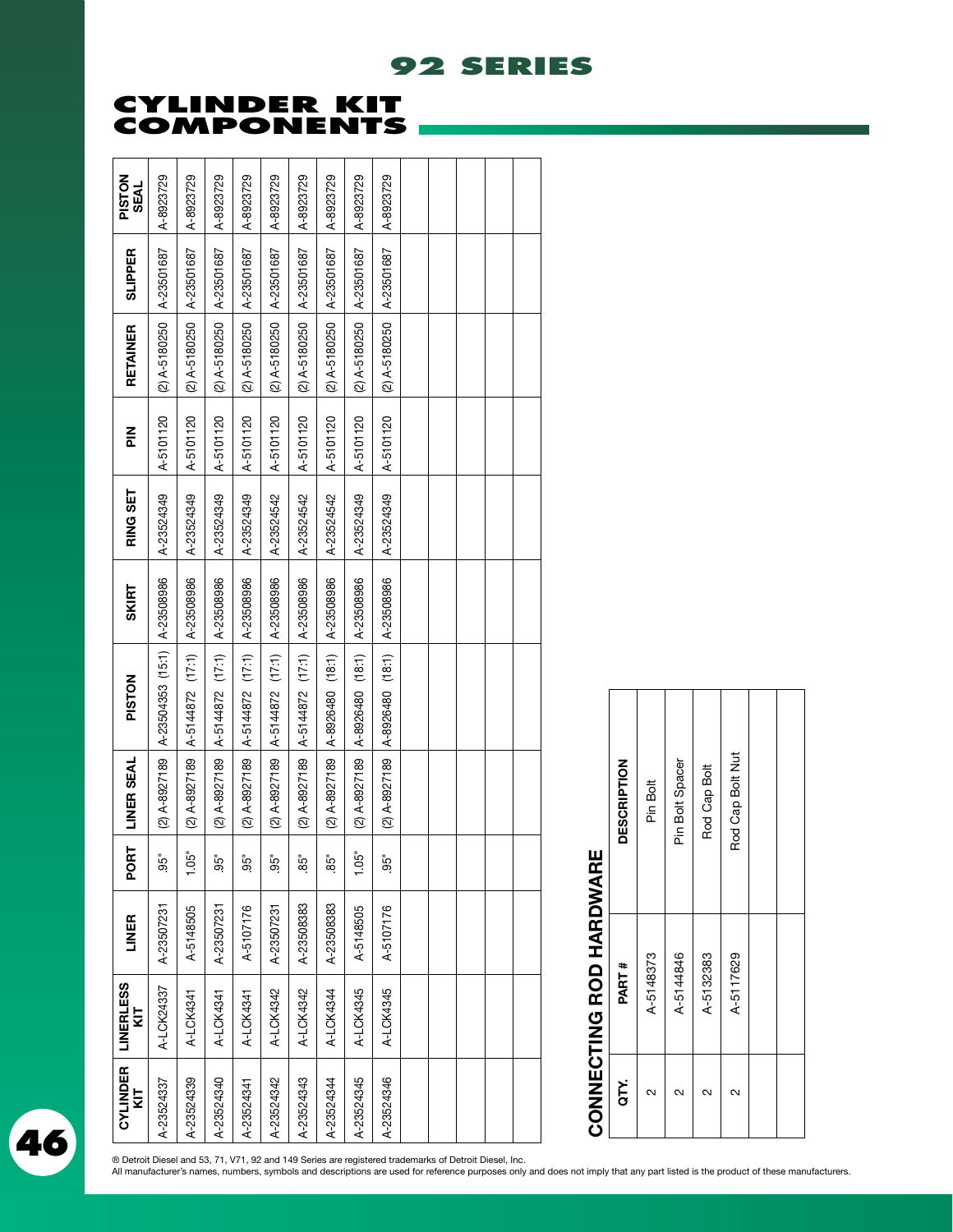## **cylinder components**

| PART#      | 8V        | 12V       | <b>16V</b> | <b>DESCRIPTION</b>                    | <b>NOTE</b>           |
|------------|-----------|-----------|------------|---------------------------------------|-----------------------|
| A-23502388 | 8         | 12        | 16         | Piston Crown                          | 16:1 wide fire ring   |
| A-23502389 | 8         | 12        | 16         | Piston Crown                          | 15:1 narrow fire ring |
| A-23502390 | 8         | 12        | 16         | Piston Crown                          | 16:1 narrow fire ring |
| A-23502671 | 8         | 12        | 16         | Piston Crown                          | 17:1 narrow fire ring |
| A-23502672 | 8         | 12        | 16         | Piston Crown                          | 17:1 wide fire ring   |
|            |           |           |            |                                       |                       |
| A-8928932  | 8         | 12        | 16         | Ring Set - T / TI - Low Sulfur        | Narrow fire ring      |
| A-23522936 | 8         | 12        | 16         | Ring Set - Natural 17:1 - Low Sulfur  | Narrow fire ring      |
| A-23501524 | 8         | 12        | 16         | Ring Set - T / TI - High Sulfur       | Wide fire ring        |
| A-23522937 | 8         | 12        | 16         | Ring Set - Natural 17:1 - High Sulfur | Wide fire ring        |
|            |           |           |            |                                       |                       |
| A-5138135  | 8         | 12        | 16         | Liner STD                             | $1.15"$ port          |
| A-5149060  | <b>AR</b> | <b>AR</b> | <b>AR</b>  | Liner .002" OS                        | $1.15"$ port          |
| A-23502356 | 8         | 12        | 16         | Liner STD                             | $.85"$ port           |
|            |           |           |            |                                       |                       |
| A-23523189 | 8         | 12        | 16         | <b>Cylinder Installation Kit</b>      |                       |
| A-5144912  | 8         | 12        | 16         | <b>Piston Skirt</b>                   |                       |
| A-8924099  | 8         | 12        | 16         | Crown Seal                            |                       |
| A-8926002  | 8         | 12        | 16         | Piston Pin                            |                       |
| A-5101323  | 16        | 24        | 32         | Piston Pin Retainer                   |                       |
| A-23520852 | 8         | 12        | 16         | <b>Slipper Bearing</b>                |                       |
| A-5101198  | 16        | 24        | 32         | Liner Seal Ring                       |                       |
| A-23504149 | 16        | 24        | 32         | Pin Bolt                              |                       |
| A-5141126  | 16        | 24        | 32         | Pin Bolt Spacer                       |                       |
|            |           |           |            |                                       |                       |

## **ENGINE BEARINGS**

| PART#     | 8V             | 12V            | <b>16V</b>     | <b>DESCRIPTION</b>          | <b>NOTE</b> |
|-----------|----------------|----------------|----------------|-----------------------------|-------------|
| A-5198547 | 8              | 12             | 16             | Rod Bearing - STD           |             |
| A-5199105 | 8              | 12             | 16             | Rod Bearing - .010"         |             |
| A-5199106 | 8              | 12             | 16             | Rod Bearing - .020"         |             |
| A-5199107 | 8              | 12             | 16             | Rod Bearing - .030"         |             |
|           |                |                |                |                             |             |
| A-5149096 | $\overline{4}$ | 6              | 8              | Main Bearing - Narrow STD   |             |
| A-5198615 | 1              | 2              | $\overline{2}$ | Main Bearing - Wide STD     |             |
| A-5149111 | 4              | 6              | 8              | Main Bearing - Narrow .010" |             |
| A-5199110 | 1              | 2              | $\overline{2}$ | Main Bearing - Wide .010"   |             |
| A-5149113 | 4              | 6              | 8              | Main Bearing - Narrow .020" |             |
| A-5199112 | 1              | $\overline{2}$ | $\overline{2}$ | Main Bearing - Wide .020"   |             |
| A-5149115 | 4              | 6              | 8              | Main Bearing - Narrow .030" |             |
| A-5199114 | 1              | 2              | $\overline{2}$ | Main Bearing - Wide .030"   |             |
|           |                |                |                |                             |             |
| A-5138992 | 4              | $\overline{4}$ | $\overline{4}$ | <b>Thrust Washer</b>        |             |
| A-141359  | 4              | $\overline{4}$ | $\overline{4}$ | Thrust Washer Pin           |             |
|           |                |                |                |                             |             |
| A-5140203 | 32             | 48             | 64             | Cam Bearing                 |             |
|           |                |                |                |                             |             |
| A-9424926 | $\overline{2}$ | $\overline{2}$ | $\overline{2}$ | Cam Gear Bearing            |             |
| A-9424929 | 3              | 3              | 3              | <b>Idler Gear Bearing</b>   |             |
| A-5139143 | $\overline{c}$ | 2              | $\overline{2}$ | <b>Blower Drive Bushing</b> |             |
|           |                |                |                |                             |             |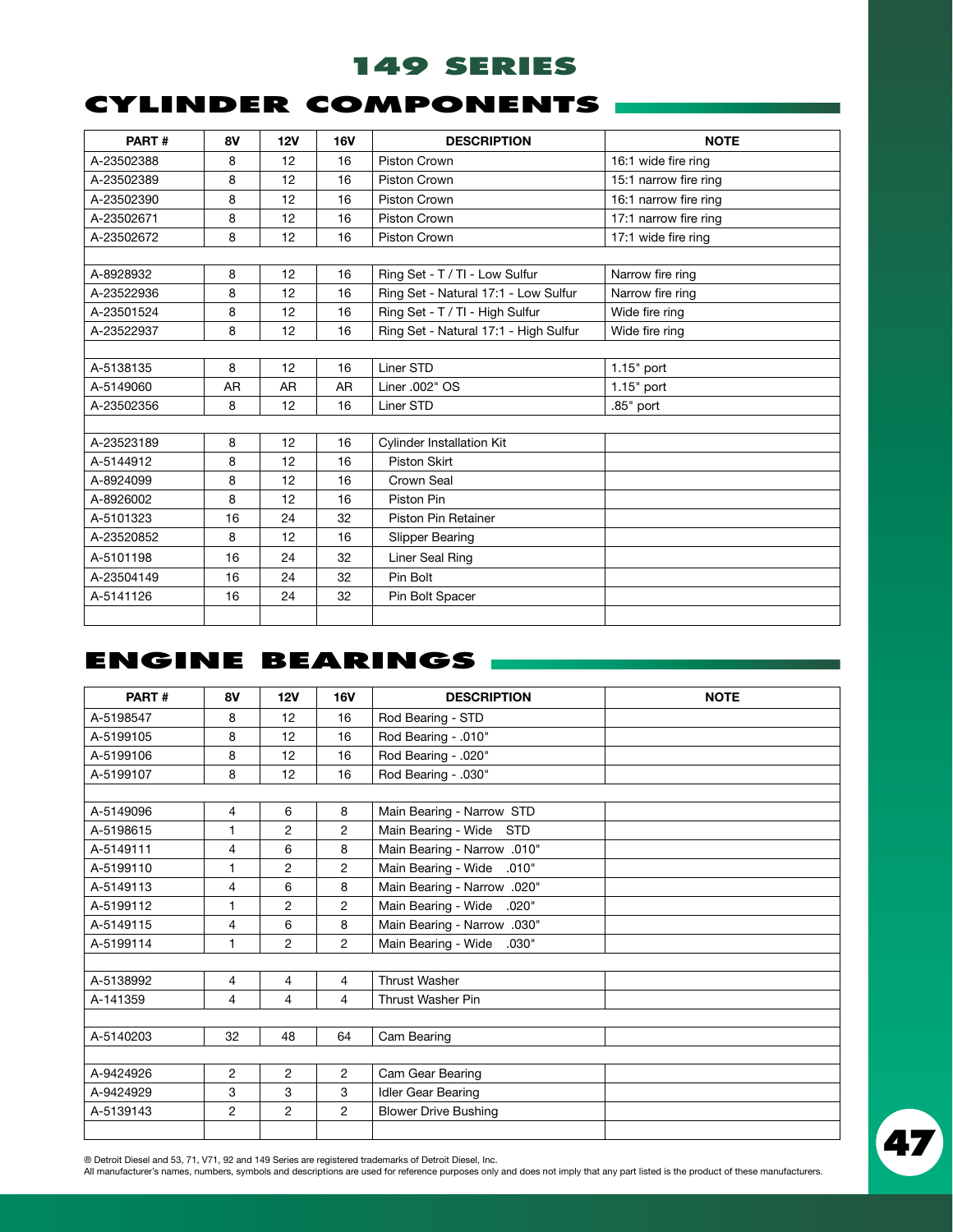## **GASKET SETS**

| PART#        | <b>8V</b> | 12V            | <b>16V</b>     | <b>DESCRIPTION</b>             | <b>NOTE</b>                      |
|--------------|-----------|----------------|----------------|--------------------------------|----------------------------------|
| A-23516642   |           |                |                | Overhaul Gasket Set            | Complete w/ tube style head sets |
| A-23516494   |           |                |                | Overhaul Gasket Set            | Minus head sets                  |
| A-23516494CO |           |                |                | Overhaul Gasket Set            | Complete w/ tube style head sets |
| A-23516493   |           |                |                | Overhaul Gasket Set            | Minus head sets                  |
| A-23516493CO |           |                |                | Overhaul Gasket Set            | Complete w/ tube style head sets |
|              |           |                |                |                                |                                  |
| A-5149597    | 8         | 12             | 16             | <b>Head Set</b>                | Tube & ferrule style             |
| A-23522737   | 8         | 12             | 16             | Head Set                       | Integral seal STD                |
|              |           |                |                |                                |                                  |
| MCB149HBK    | 8         | 12             | 16             | <b>Head Bolt Kit</b>           | Bolts & washers for one head     |
|              |           |                |                |                                |                                  |
| A-23500485   | 1         |                |                | <b>Blower Installation Kit</b> |                                  |
| A-5199524    |           | $\overline{2}$ |                | <b>Blower Installation Kit</b> |                                  |
| A-5199526    |           |                | $\overline{2}$ | <b>Blower Installation Kit</b> |                                  |
|              |           |                |                |                                |                                  |
|              |           |                |                |                                |                                  |

## **cylinder head components**

#### **3/8" VALVE STEM WITH ADJUSTABLE BRIDGE**

| PART#      | 8V             | <b>12V</b> | <b>16V</b>     | <b>DESCRIPTION</b>          | <b>NOTE</b>                    |
|------------|----------------|------------|----------------|-----------------------------|--------------------------------|
| A-8921205  | 32             | 48         | 64             | Valve Kit                   | Valve and locks "J6"           |
| A-8928729  | 32             | 48         | 64             | Valve & Cap Kit             | Valve, spring cap & locks "U"  |
| A-8926328  | 32             | 48         | 64             | Valve & Cap Kit             | Valve, spring cap & locks "J6" |
| A-23505104 | 32             | 48         | 64             | Valve Guide                 |                                |
| A-5144008  | 32             | 48         | 64             | Valve Stem Seal             |                                |
| A-5139982  | 32             | 48         | 64             | Valve Seat - STD            |                                |
| A-8924798  | <b>AR</b>      | <b>AR</b>  | <b>AR</b>      | Valve Seat - .010" OS       |                                |
| A-23512120 | 32             | 48         | 64             | Valve Spring                |                                |
| A-8925202  | 32             | 48         | 64             | Valve Spring Cap            |                                |
| A-8925203  | 64             | 96         | 128            | <b>Valve Locks</b>          |                                |
|            |                |            |                |                             |                                |
| A-5199528  | 8              | 12         | 16             | Injector Tube Kit           |                                |
|            |                |            |                |                             |                                |
| A-5138378  | 8              | 12         | 16             | Injector Rocker Arm Roller  |                                |
| A-5138656  | 8              | 12         | 16             | Injector Rocker Arm Pin     |                                |
| A-5138644  | 8              | 12         | 16             | Injector Rocker Arm Bushing |                                |
|            |                |            |                |                             |                                |
| A-5138651  | 16             | 24         | 32             | Valve Rocker Arm Roller     |                                |
| A-5138513  | 16             | 24         | 32             | Valve Rocker Arm Pin        |                                |
| A-5138370  | 16             | 24         | 32             | Valve Rocker Arm Bushing    |                                |
|            |                |            |                |                             |                                |
| A-5138643  | 24             | 36         | 48             | Rocker Arm Button           |                                |
| A-8929607  | 24             | 36         | 48             | Rocker Arm Adjuster Screw   |                                |
| A-5176830  | 24             | 36         | 48             | Adjuster Screw Jam Nut      | $3/8 - 24$                     |
|            |                |            |                |                             |                                |
| A-5104243  | 12             | 24         | 32             | <b>Bridge</b>               |                                |
| A-5129101  | 12             | 24         | 32             | Bridge Adj. Screw           | 5/16-24x1.00"                  |
| A-5151601  | 12             | 24         | 32             | Jam Nut                     | $5/16 - 24$                    |
|            |                |            |                |                             |                                |
| MCB149HBK  | 8              | 12         | 16             | <b>Head Bolt Kit</b>        | Bolts & washers for one head   |
|            |                |            |                |                             |                                |
| A-23516958 | $\overline{2}$ | 3          | $\overline{4}$ | Head Bolt Kit 4 Heads       |                                |

**48**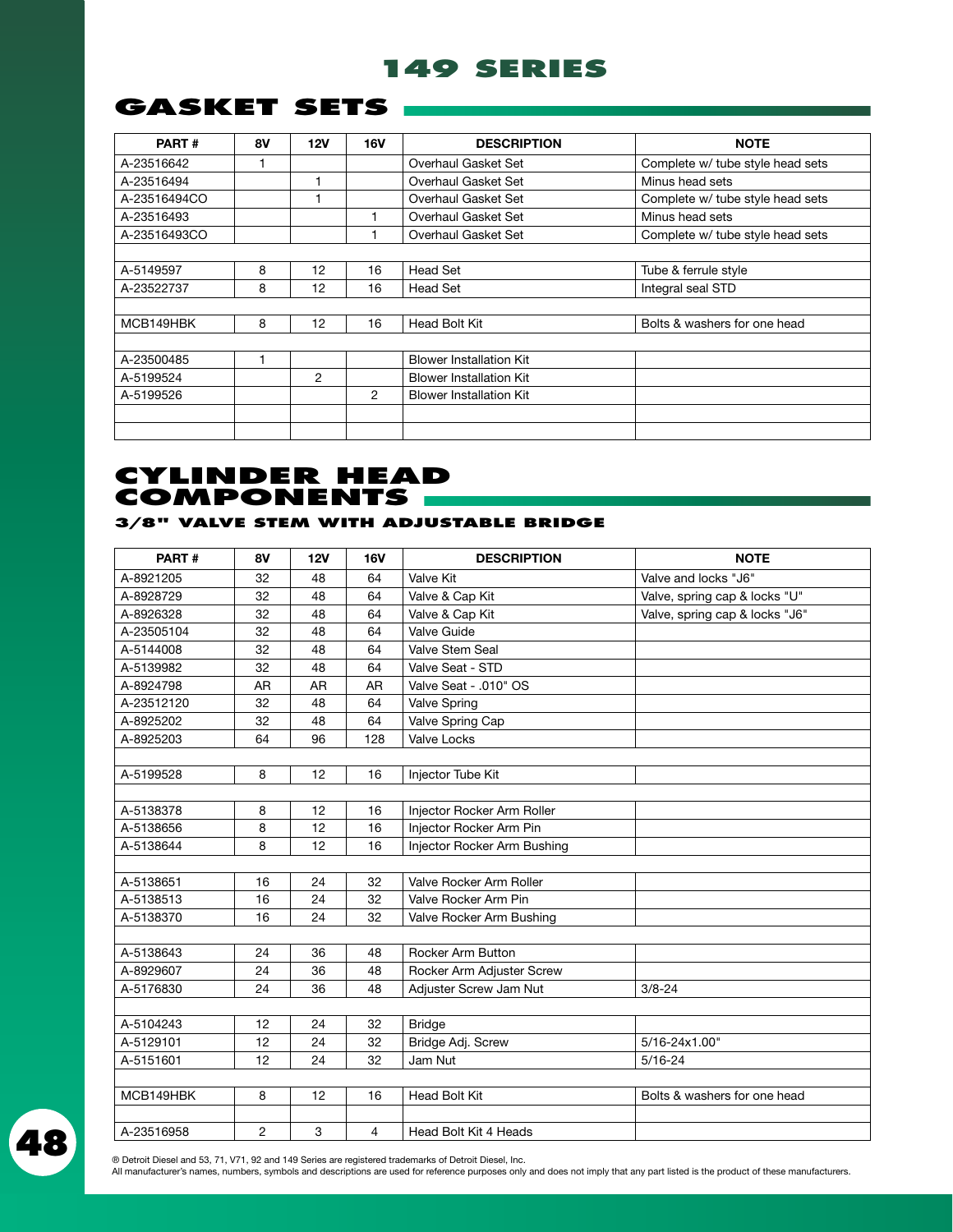## **ROCKER COVER MOUNTING**

| PART#      | 8V | 12V | 16V | <b>DESCRIPTION</b>           | <b>NOTE</b> |
|------------|----|-----|-----|------------------------------|-------------|
| A-23507345 | 2  |     | 4   | <b>Rocker Cover Gasket</b>   |             |
| A-23507344 |    | 4   |     | <b>Rocker Cover Gasket</b>   |             |
|            |    |     |     |                              |             |
| A-23508779 | 2  |     | 4   | <b>Rocker Cover Seal</b>     |             |
| A-23508780 |    | 4   |     | <b>Rocker Cover Seal</b>     |             |
| A-5104015  | 8  | 16  | 16  | Rocker Cover Hold Down Bolt  |             |
| A-8929255  | 8  | 16  | 16  | Rocker Cover Isolator        |             |
| A-5104514  | 8  | 16  | 16  | Rocker Cover Isolator Washer |             |
|            |    |     |     |                              |             |

## **CRAnkshaft seals**

| PART#      | 8V | <b>12V</b> | <b>16V</b> | <b>DESCRIPTION</b>          | <b>NOTE</b>                 |
|------------|----|------------|------------|-----------------------------|-----------------------------|
| A-23505760 |    |            |            | Seal Directional w/Dust Lip | Front R.H. rotation engines |
| A-23507976 |    |            |            | Seal Directional            | Rear R.H. rotation engines  |
|            |    |            |            |                             |                             |
| A-23507976 |    |            |            | Seal Directional            | Front L.H. rotation engines |
| A-23505760 |    |            |            | Seal Directional w/Dust Lip | Rear L.H. rotation engines  |
|            |    |            |            |                             |                             |
| A-23501875 |    |            |            | Rear Seal Lip Type          | Use with A-5198553 sleeve   |
| A-5198553  |    |            |            | <b>Rear Sleeve</b>          |                             |
|            |    |            |            |                             |                             |

## **blower**

| PART#      | 8V | <b>12V</b> | <b>16V</b> | <b>DESCRIPTION</b> | <b>NOTE</b> |
|------------|----|------------|------------|--------------------|-------------|
| A-23509236 |    |            |            | Blower Repair Kit  |             |
| A-23509313 |    |            |            | Seal Kit           |             |
| A-5139043  |    |            |            | Drive Shaft - Rear | 9.90"L      |
| A-5138959  |    |            |            |                    | 10.70"L     |

## **thermostat**

| PART#      | 8V | <b>12V</b> | 16V | <b>DESCRIPTION</b>        | <b>NOTE</b>              |
|------------|----|------------|-----|---------------------------|--------------------------|
| A-23503827 | 6  | 6          | 6   | Thermostat 160°F          | Full blocking / use seal |
| A-23503826 | 6  | 6          | 6   | Thermostat 170° F         | Full blocking / use seal |
| A-5132155  | 6  | 6          | 6   | Seal                      | Use with full blocking   |
| A-5139501  |    |            |     | Thermostat Housing Gasket |                          |
|            |    |            |     |                           |                          |

## **side access gaskets**

| PART#      | 8V | 12V | 16V       | <b>DESCRIPTION</b>              | <b>NOTE</b> |
|------------|----|-----|-----------|---------------------------------|-------------|
| A-8927618  | 6  | 8   | 12        | <b>Block Hand Hole Gasket</b>   |             |
| A-23506132 | 4  |     |           | <b>Block Water Cover Gasket</b> |             |
|            |    |     |           |                                 |             |
| A-8927620  | 4  | 12  | 8         | Oil Pan Hand Hole Gasket        | Single      |
| A-8927619  | ∩  |     | $\Lambda$ | Oil Pan Hand Hole Gasket        | Double      |
|            |    |     |           |                                 |             |

® Detroit Diesel and 53, 71, V71, 92 and 149 Series are registered trademarks of Detroit Diesel, Inc.

All manufacturer's names, numbers, symbols and descriptions are used for reference purposes only and does not imply that any part listed is the product of these manufacturers.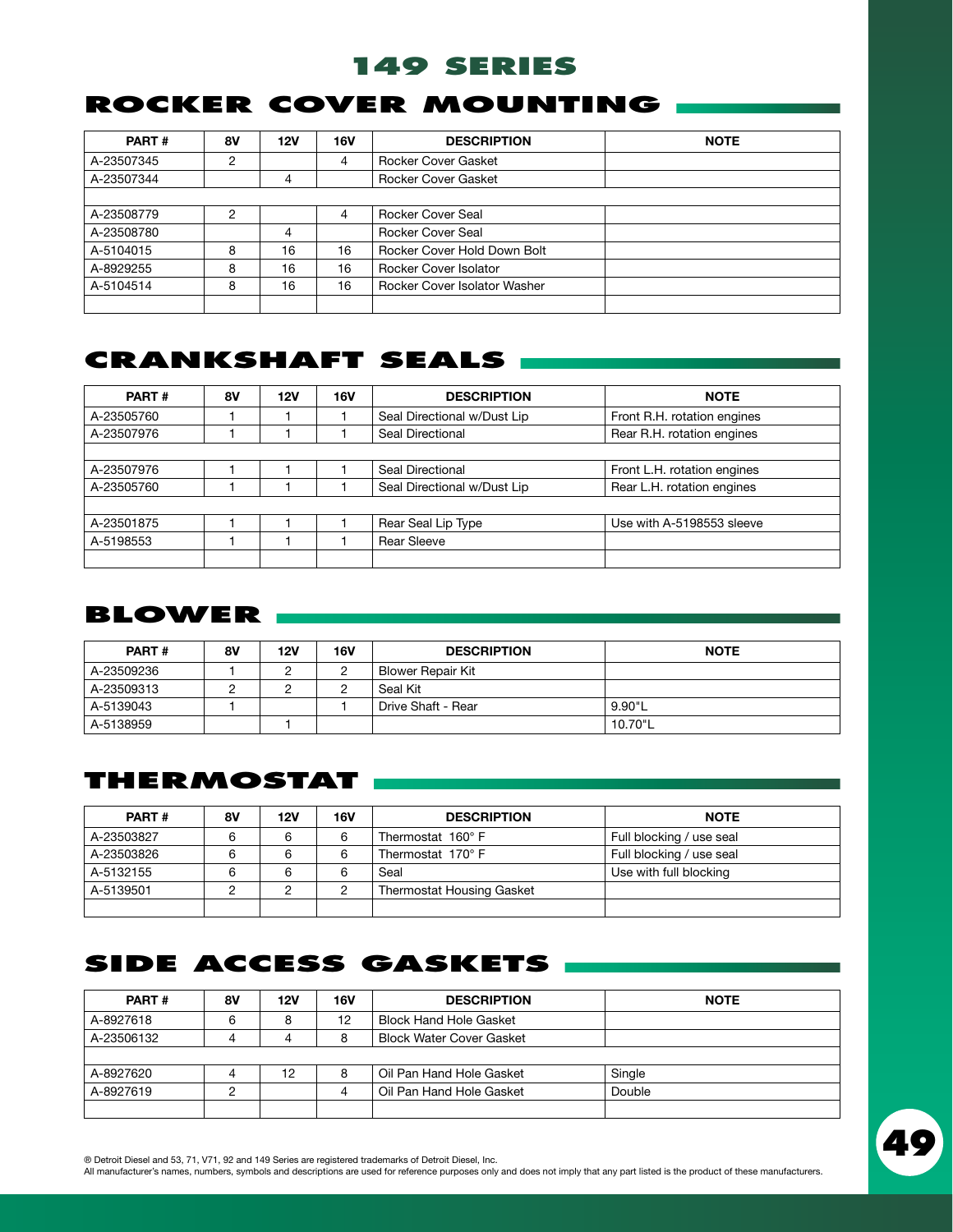## **Interstate-McBee, LLC LIMITED extended Warranty**

#### **• Engine Parts – U.S.A. and Canada**

#### COVERAGE

#### Diesel Engine

New engine parts furnished by Interstate-McBee are warranted to be free from defects in material and workmanship under normal use and service for a period of twenty-four (24) months from the date of installation, without mileage or hour limitation. This warranty applies to all owners in the chain of distribution, i.e. distributor, dealer, original owner, until the end of the respective periods of coverage and shall not apply to subsequent owners.

#### Natural Gas or Methane Engine and Prime Power Generation

New engine parts furnished by Interstate-McBee are warranted to be free from defects in material and workmanship under normal use and service, for a period of twelve (12) months from the date of installation. This warranty applies to all owners in the chain of distribution, i.e. distributor, dealer, original owner, until the end of the respective periods of coverage and shall not apply to subsequent owners.

#### **Castings**

Cylinder head and cylinder block castings are warranted for 12 months from date of installation; part replacement only, no progressive damage, no labor.

Fuel Injection parts and countries not included here-in are covered under a separate warranty titled "Interstate-McBee, LLC LIMITED General Products warranty." This warranty does not apply to parts provided by Interstate-McBee on a no-charge basis. In no event shall this warranty extend beyond thirty (30) months from date of sale or manufacture.

#### INTERSTATE-MCBEE RESPONSIBILITIES

Interstate-McBee will pay only for parts and labor needed to repair damages directly resulting from an above defined warranty failure to the functional condition existing immediately prior to the failure, including progressive damage to the engine in which the warrantable part was installed, provided Interstate-McBee's inspection of said failed part or parts discloses to our satisfaction to have been defective. Labor cost will be paid in accordance with published labor rates, but not to exceed reasonable flat rates times nor Interstate McBee's standard hourly rate. No overtime or holiday rates will be allowed. Only new or rebuilt Interstate-McBee or Interstate-McBee approved parts will be used in making the repair.

#### OWNER'S RESPONSIBILITIES

Owner is responsible for the operation and maintenance of the engine as specified in the APPLICABLE O.E.M. OPERATION AND MAINTENANCE MANUALS. Owner must give notice within (30) days of any suspected failure and before expiration of applicable warranty to be considered warrantable. Owner will provide alleged defective and associated parts for examination by Interstate-McBee and, if requested, return same F.O.B. Cleveland, Ohio. Interstate-McBee further reserves the right to examine any engine subject to a claim under this warranty. Approved warranty work is to be performed by an authorized Interstate-McBee Distributor or Dealer or other Interstate-McBee approved facility. Owner is responsible for all costs, including, but not limited to, repairs made to items other than the engine in which the parts are installed, "downtime" expenses and all business costs and losses resulting from a warrantable failure. OWNER MUST GET AUTHORIZATION FROM INTERSTATE-MCBEE'S WARRANTY ADMINISTRATOR (ALONG WITH A RETURN MATERIAL AUTHORIZATION FORM) PRIOR TO FILING A WARRANTY CLAIM WITHIN SAID WARRANTY PERIOD

#### WARRANTY LIMITATIONS

**50**

Interstate-McBee is not responsible for failure resulting from owner or operator abuse or neglect, such as, but not limited to: operation without adequate coolant, fuel or lubricants; overfueling; overspeeding; lack of maintenance of lubricating, coolant or air intake systems; improper storage, starting, warm-up, run-in or shut down practices. Interstate-McBee is not responsible for failures resulting from improper repair or installation, for parts that have been altered or for parts not approved by Interstate-McBee. This warranty does not apply to parts furnished on a no charge basis. Interstate-McBee does not warrant parts supplied by Interstate-McBee which bear the name and or trademark of another company. These parts are warranted by their manufacturers and not by Interstate-McBee. In no event shall this warranty extend beyond (30) months from the date of sale. THERE ARE NO WARRANTIES EXPRESSED, IMPLIED OR STATUTORY, FOR THE PARTS NAMED HEREIN BEFORE, MADE BY INTERSTATE-MCBEE OTHER THAN SET FORTH HEREIN. We neither assume nor authorize any other persons to assume for us any other liability in connection with our products. INTERSTATE-MCBEE SHALL NOT BE RESPONSIBLE FOR ANY OTHER CONSEQUENTIAL DAMAGES OR CONTINGENT LIABILITIES. Further, in no event shall Intestate-McBee bear any responsibility for any damages, which exceed the then available aggregate coverage provided under the terms and conditions of its product liability policy. Fuel Injection parts and countries not included here-in are covered under a separate warranty titled "Interstate-McBee, LLC LIMITED General Products warranty."

This warranty for the U.S.A. & Canada shall be interpreted, governed and enforced in accordance with the laws of the State of Ohio, U.S.A. (For products not covered herein, see Interstate-McBee's General Product Warranty.) Any actions or proceedings relating to this warranty must be filed or commenced within three (3) months of the alleged breach. If any of these warranty provisions or portions thereof prohibited by law or by any court of competent jurisdiction, in any locality, its invalidity or unenforceability shall not affect the validity or enforceability of any other warranty provisions or portions thereof. This warranty applies to parts sold by Interstate-McBee on or after August 2007.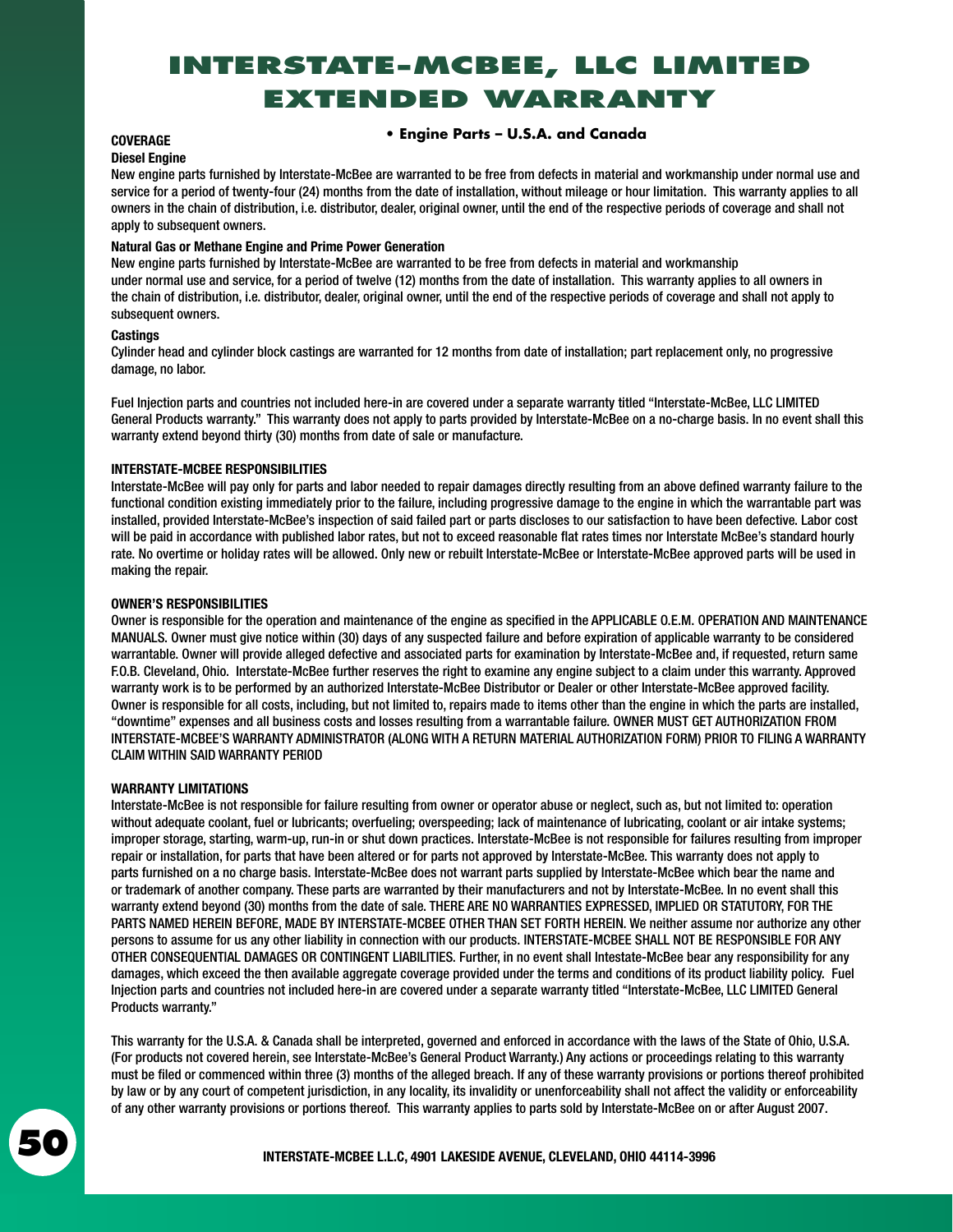## **Interstate-McBee, LLC LIMITED General Products Warranty**

#### **• Export & Remanufactured Engine Parts**

**• All Fuel Injection, New & Remanufactured**

#### **COVERAGE**

The parts furnished by Interstate-McBee are warranted to be free from defects in material and workmanship under normal use and service for a period of twelve (12) months, 100,000 miles or 2,000 hours of operation, whichever comes first, from date of first installation in an engine. This warranty applies to all owners in the chain of distribution, i.e. distributor, dealer, original owner, until the end of the respective periods of coverage and shall not apply to subsequent owners.

This warranty does not apply to parts provided by Interstate Interstate-McBee on a no-charge basis. In no event shall this warranty extend beyond eighteen (18) months from date of sale or manufacture.

#### INTERSTATE-MCBEE RESPONSIBILITIES

The obligation of Interstate-McBee under this warranty, statutory or otherwise, is limited to the replacement or repair of Interstate-McBee parts, which our inspection discloses to our satisfaction to have been defective. Repair will be performed at our factory in Cleveland, OH or other Interstate-McBee approved facility. Proof of purchase is required.

#### OWNER'S RESPONSIBILITIES

Owner is responsible for the operation and maintenance of the engine as specified in the APPLICABLE O.E.M. OPEARATION AND MAINTENANCE MANUALS. Owner must give notice within (30) days of any suspected failure and before expiration of applicable warranty to be considered warrantable. Owner will provide alleged defective and associated parts for examination by Interstate-McBee and, if requested, return same F.O.B. Cleveland, Ohio. Interstate-McBee further reserves the right to examine any engine subject to a claim under this warranty. Owner is responsible for all costs, including, but not limited to, repairs made to items other than the engine in which the parts are installed, "downtime" expenses and all business costs and losses resulting from a warrantable failure. OWNER MUST GET AUTHORIZATION FROM INTERSTATE-MCBEE'S WARRANTY ADMINISTRATOR (ALONG WITH A RETURN MATERIAL AUTHORIZATION FORM) PRIOR TO FILING A WARRANTY CLAIM WITHIN SAID WARRANTY PERIOD

#### WARRANTY I IMITATIONS

Interstate-McBee is not responsible for failure resulting from owner or operator abuse or neglect, such as, but not limited to: operation without adequate coolant, fuel or lubricants; overfueling\*; overspeeding; lack of maintenance of lubricating, coolant or air intake systems; improper storage, starting, warm-up, run-in or shut down practices. Interstate-McBee is not responsible for failures resulting from improper repair or installation, for parts that have been altered or for parts not approved by Interstate-McBee. This warranty does not apply to parts furnished on a no charge basis. Interstate-McBee does not warrant parts supplied by Interstate-McBee which bear the name and or trademark of another company. These parts are warranted by their manufacturers and not by Interstate-McBee. In no event shall this warranty extend beyond eighteen (18) months from the date of sale. THERE ARE NO WARRANTIES EXPRESSED, IMPLIED OR STATUTORY, FOR THE PARTS NAMED HEREIN BEFORE, MADE BY INTERSTATE-MCBEE OTHER THAN SET FORTH HEREIN. We neither assume nor authorize any other persons to assume for us any other liability in connection with our products. INTERSTATE-MCBEE SHALL NOT BE RESPONSIBLE FOR ANY OTHER CONSEQUENTIAL DAMAGES OR CONTINGENT LIABILITIES. Further, in no event shall Intestate-McBee bear any responsibility for any damages, which exceed the then available aggregate coverage provided under the terms and conditions of its product liability policy. \*covered on fuel injection products

This warranty shall be interpreted, governed and enforced in accordance with the laws of the State of Ohio, U.S.A. (For products not covered herein, see Interstate-McBee's Extended Warranty). Any actions or proceedings relating to this warranty must be filed or commenced within three (3) months of the alleged breach. If any of these warranty provisions or portions thereof is prohibited by law or by any court of competent jurisdiction, in any locality, its invalidity or unenforceability shall not affect the validity or the enforceability of any other warranty provisions or portions thereof.

This warranty applies to parts sold by Interstate on or after August, 2007.